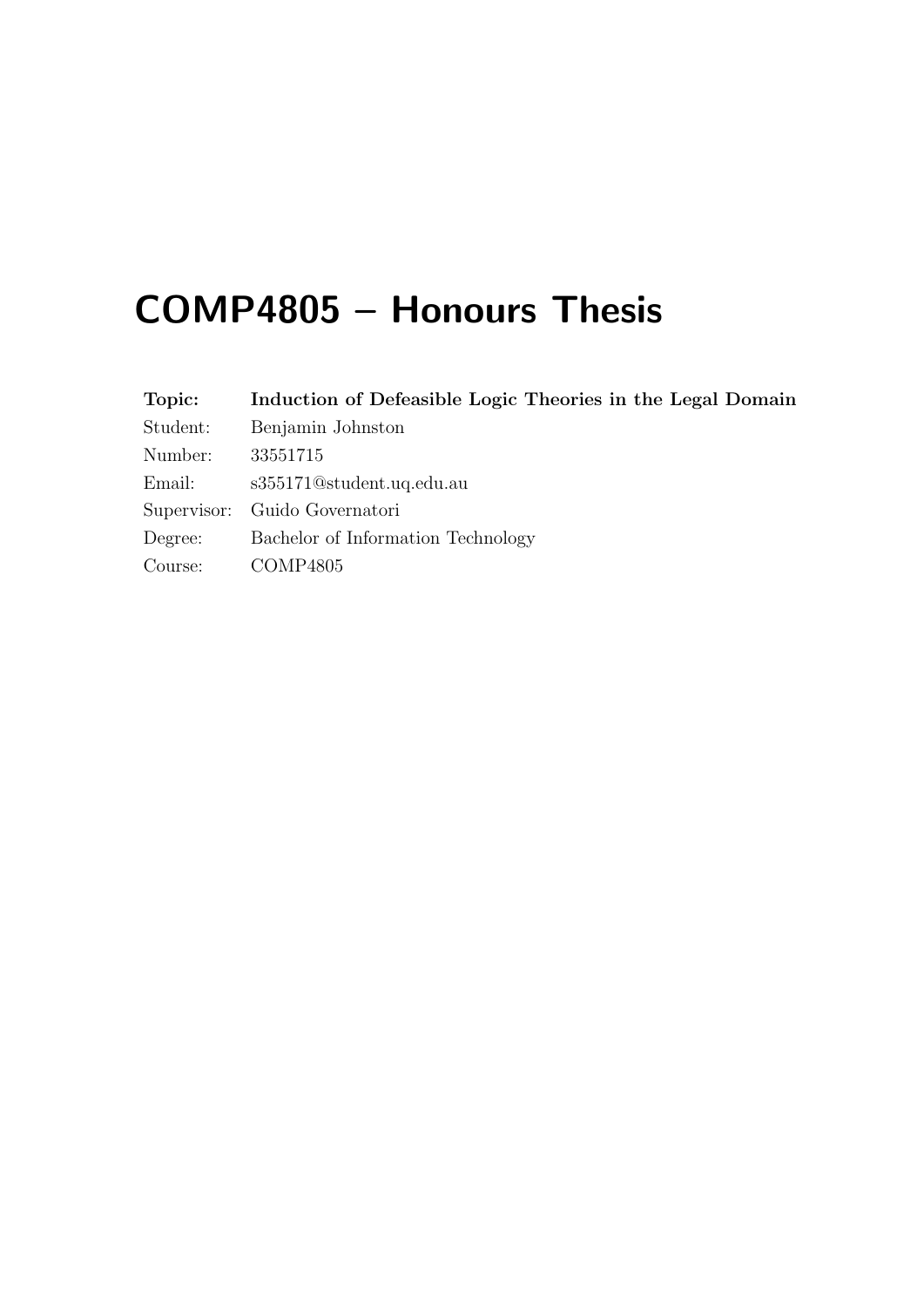# Statement of Originality

I declare that the work presented in the thesis is, to the best of my knowledge and belief, original and my own work, except as acknowledged in the text, and that the material has not been submitted, either in whole or in part, for a degree at this or any other university.

Benjamin Johnston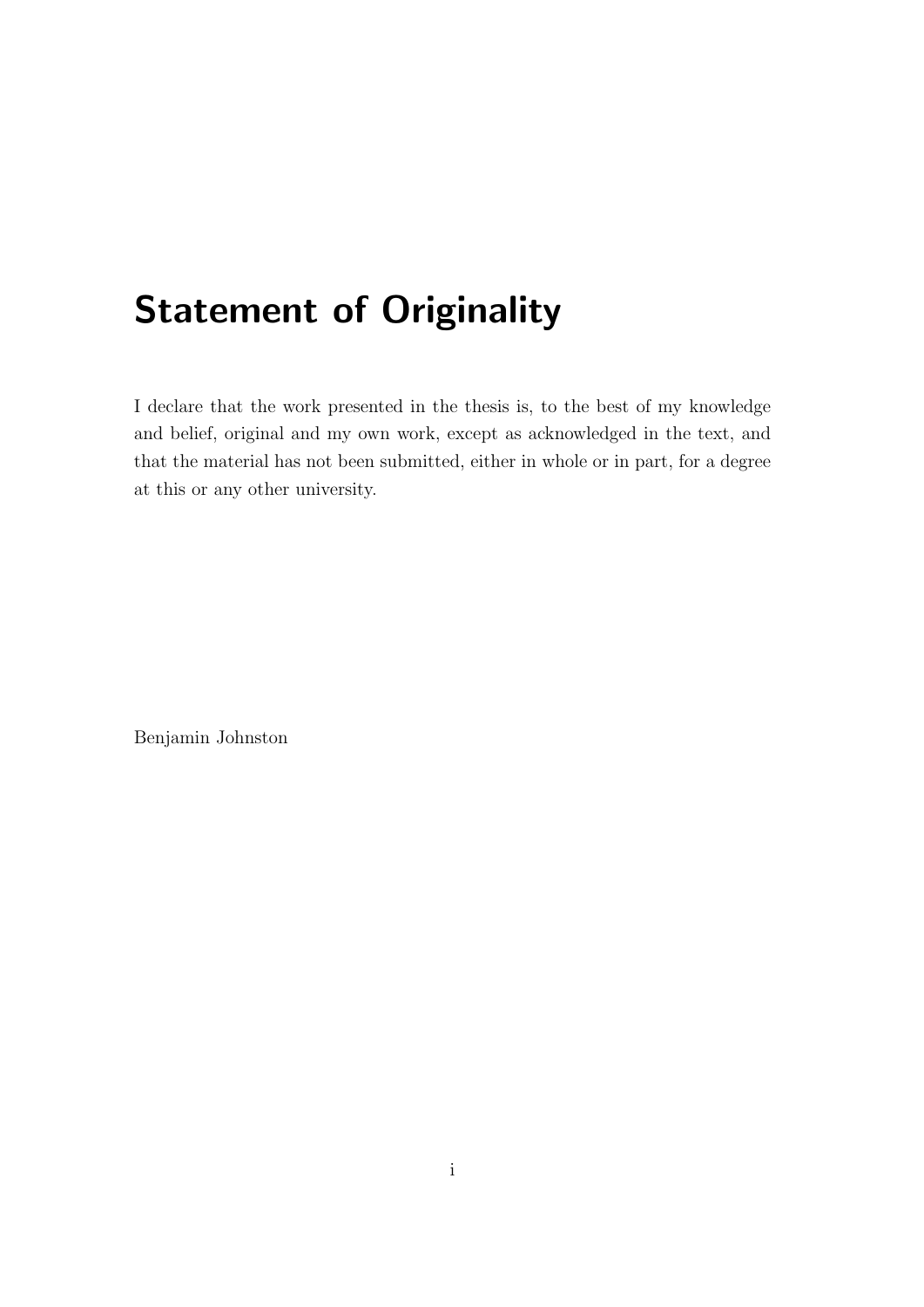# Acknowledgements

I'd like to thank the following people who are among those who have helped make this thesis what it is;

#### • My Saviour: Jesus Christ

For making me who I am, and inspiring me to try to be a better person.

#### • My Supervisor: Guido Governatori

For encouraging me to explore all sorts of interesting tangents, helping me get more out of Honours than I would have otherwise expected.

#### • My Family: Graham, Sue, Michael

For providing the loving support through all the years of my life.

• My Closest Friends: Jeremy Jones, Owen Thomas, Andrew Whitby For being there for me.

#### • My Fellow Students

For making the honours labs the place to be when you need a break from work.

#### • My Second Examiner: Ralf Muhlberger

For being the supremely intelligent, inspirational, witty and cultured person that he is.

#### • The ITEE Information Systems Group

For entertaining a thesis that ended up having barely tenuous connections to database technology, and for offering helpful suggestions during my seminars.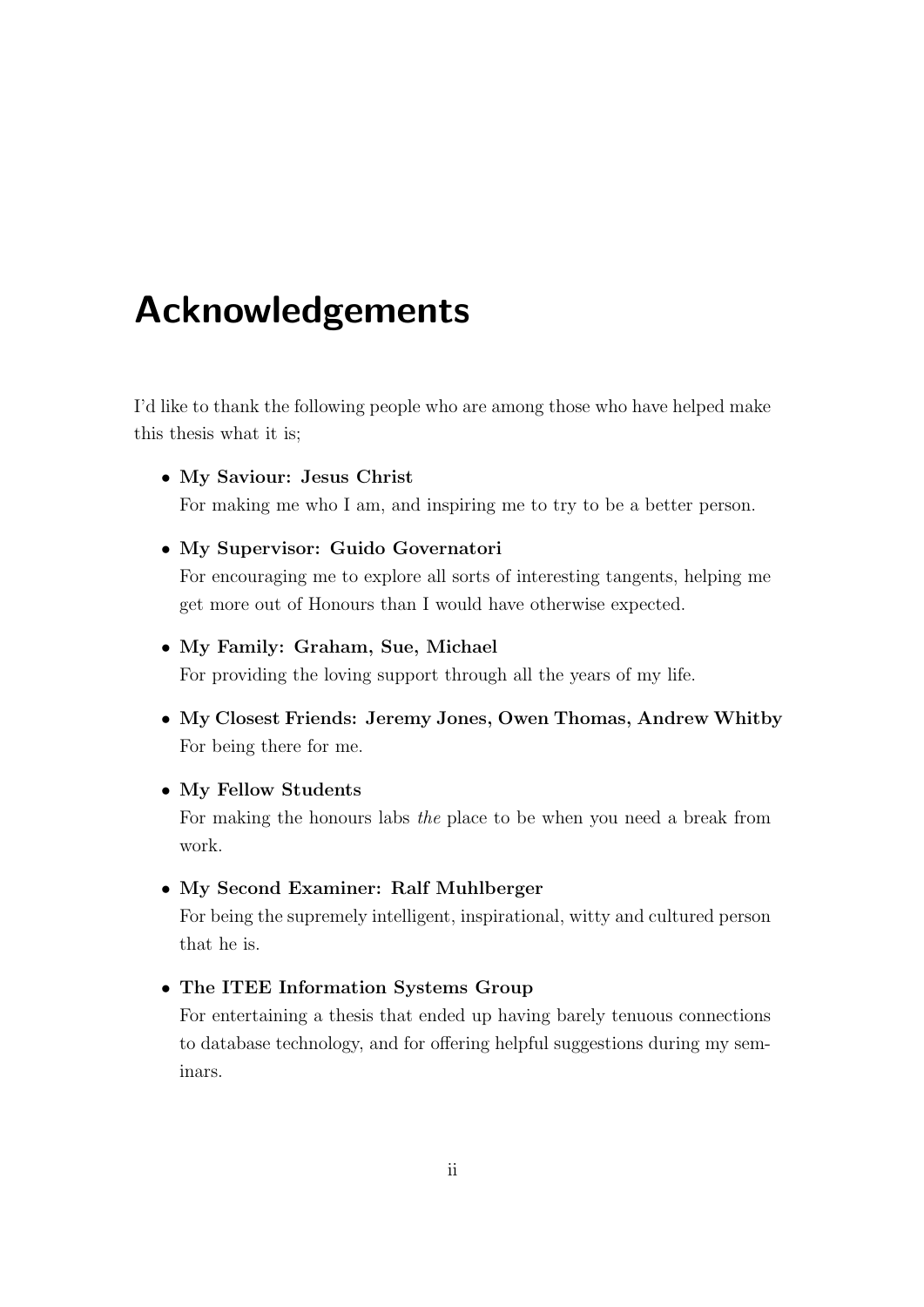# Publication Arising from this Work

• Benjamin Johnston and Guido Governatori. An Algorithm for the Induction of Defeasible Logic Theories from Databases. Accepted for the Fourteenth Australasian Database Conference, 2003.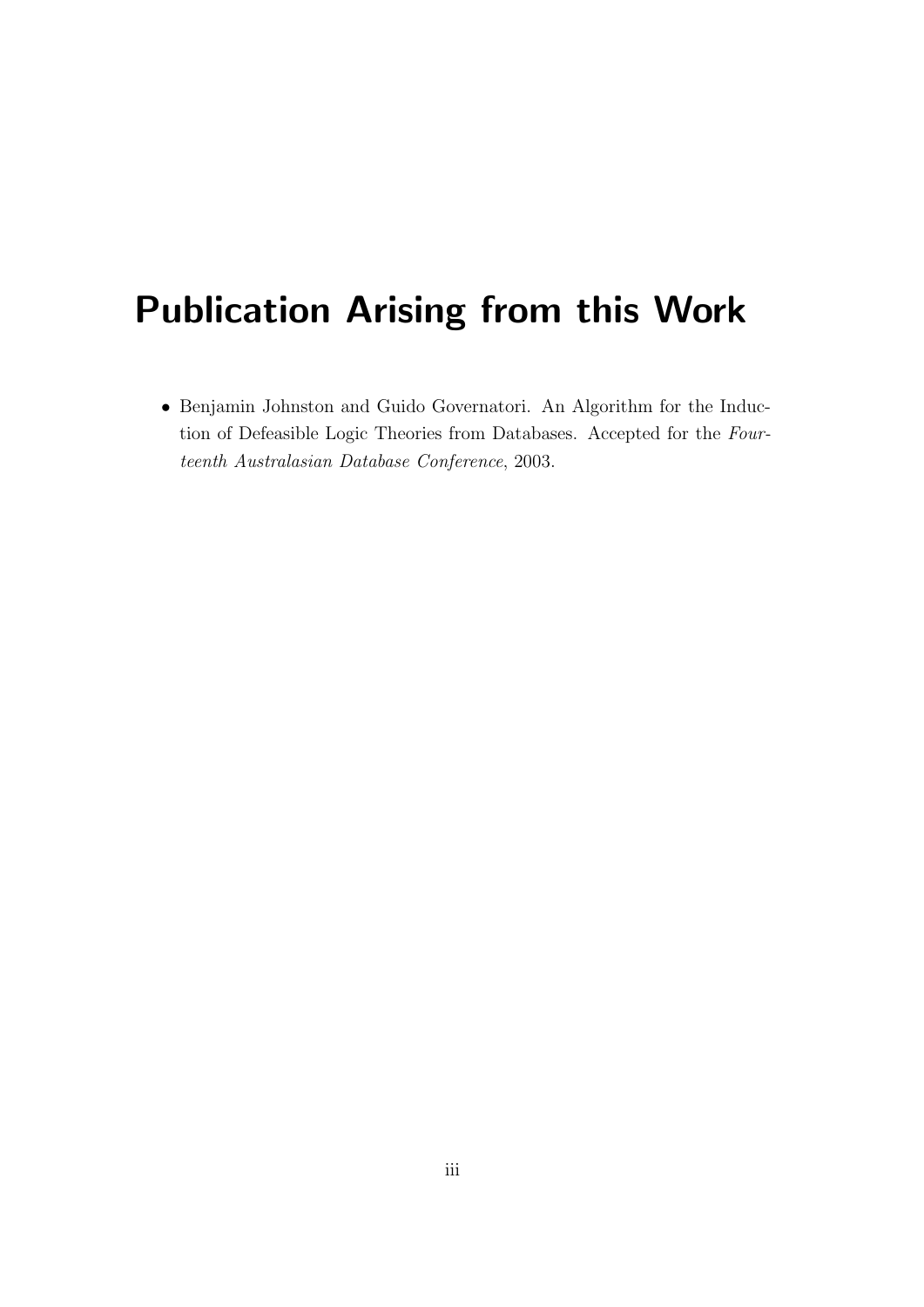## Abstract

The market for intelligent legal information systems remains relatively untapped, but it is a domain for which information systems could offer dramatic cost reductions whilst simultaneously improving accuracy. Even though there does not appear to be any technical or ethical reasons that might make the development of such systems infeasible, none of the recorded attempts in this domain have reported overwhelming successes. An analysis suggests that the fundamental failure of these prior attempts is a poor balance between powerful knowledge representations and efficient methods of encoding knowledge – a problem that can be solved with defeasible logic.

Defeasible logic is a non-monotonic logic with proven successes in representing legal knowledge that overcomes many of the deficiencies of prior efforts. Unfortunately, an immediate application of technology to the challenges in this domain is an expensive and computationally intractable problem. So, in light of the potential benefits, we have developed a practical algorithm that uses heuristics to discover approximate solutions to the challenges. The algorithm integrates defeasible logic into a decision support system by automatically deriving its knowledge from databases of precedents. Experiments with the new algorithm are very promising – delivering results comparable to and exceeding other approaches.

Integrating this work into a meaningful operational context is a difficult challenge, but that can be solved using semi-structured data formalisms such as XML. Some work has been done in this area, but much of the routine implementation remains. However, the future of this work is extremely promising and worthwhile of further research and development.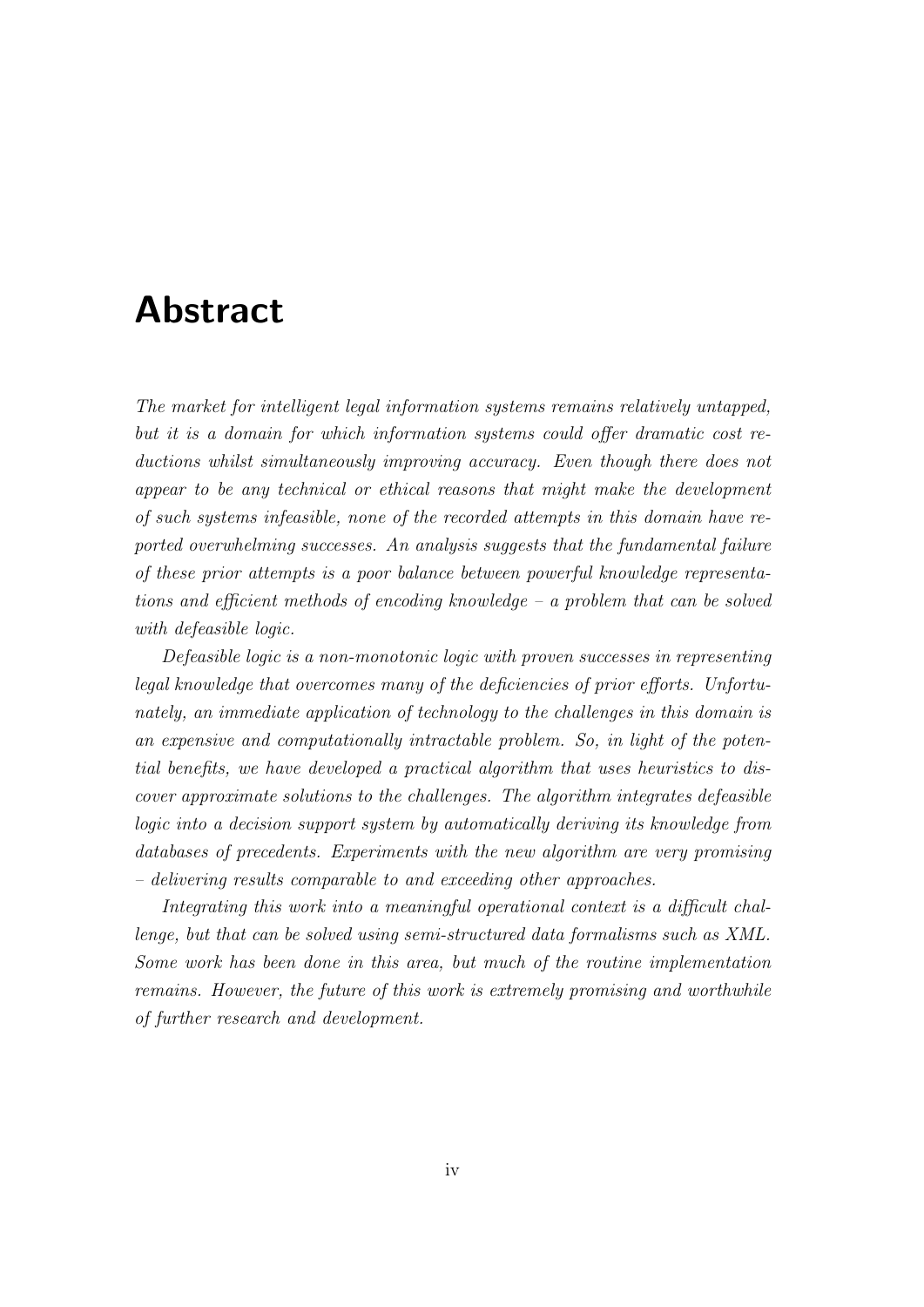# **Contents**

| Introduction<br>$\mathbf{1}$ |     |                                                               |                |  |  |  |  |
|------------------------------|-----|---------------------------------------------------------------|----------------|--|--|--|--|
|                              | 1.1 |                                                               | $\overline{2}$ |  |  |  |  |
|                              | 1.2 |                                                               | 3              |  |  |  |  |
| $\mathbf{2}$                 |     | <b>Foundation and Context</b>                                 | 6              |  |  |  |  |
|                              | 2.1 |                                                               | 6              |  |  |  |  |
|                              | 2.2 | $\overline{7}$                                                |                |  |  |  |  |
|                              | 2.3 |                                                               | 8              |  |  |  |  |
|                              |     | Possible Elimination of Compassion<br>2.3.1                   | 8              |  |  |  |  |
|                              |     | Possible Prevention of Evolutionary Change<br>2.3.2           | 9              |  |  |  |  |
|                              |     | Possiblity of Unequal Availability and Subversion<br>2.3.3    | 10             |  |  |  |  |
|                              |     | 2.3.4<br>Possibility for Invasion of Privacy and Security     | 11             |  |  |  |  |
|                              |     | 2.3.5                                                         | 11             |  |  |  |  |
| 3                            |     | <b>Related Work</b>                                           | 12             |  |  |  |  |
|                              | 3.1 |                                                               | 12             |  |  |  |  |
|                              | 3.2 | 13<br>Attribute-Value and Propositional Learners              |                |  |  |  |  |
|                              | 3.3 | Neural Networks, Bayesian Networks and Other Continuous Model |                |  |  |  |  |
|                              |     | 13                                                            |                |  |  |  |  |
|                              | 3.4 | 14                                                            |                |  |  |  |  |
|                              | 3.5 |                                                               | 15             |  |  |  |  |
| $\overline{4}$               |     | Defeasible Logic                                              | 16             |  |  |  |  |
|                              | 4.1 |                                                               | 17             |  |  |  |  |
|                              | 4.2 |                                                               | 18             |  |  |  |  |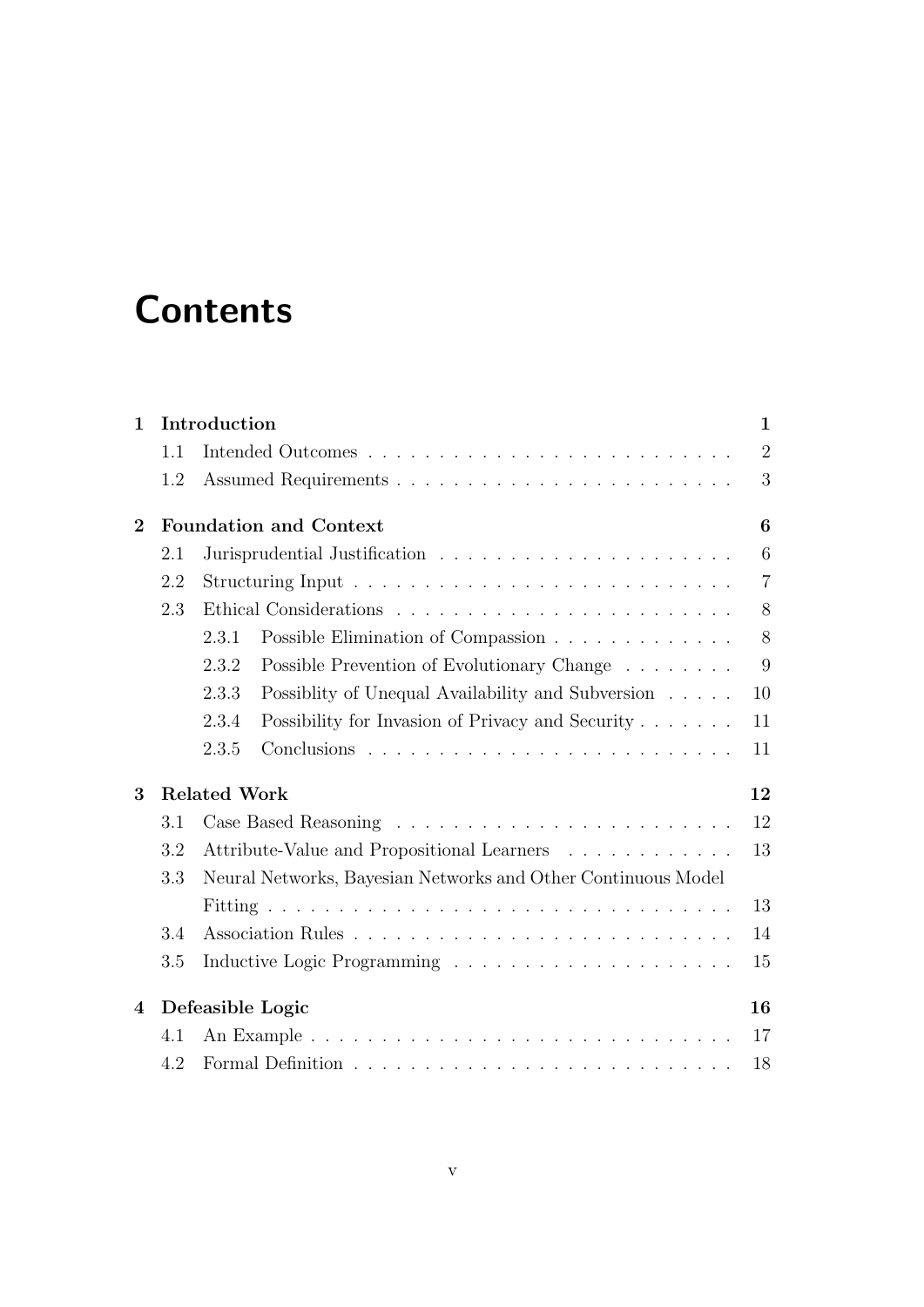| $\overline{5}$ |     | <b>Induction of Theories</b><br>22                                      |    |  |  |  |
|----------------|-----|-------------------------------------------------------------------------|----|--|--|--|
|                | 5.1 |                                                                         | 22 |  |  |  |
|                | 5.2 |                                                                         | 29 |  |  |  |
|                |     | Direct Generalisation from Examples<br>5.2.1                            | 30 |  |  |  |
|                |     | 5.2.2                                                                   | 30 |  |  |  |
|                |     | 5.2.3                                                                   | 30 |  |  |  |
|                |     | 5.2.4                                                                   | 31 |  |  |  |
|                |     | 5.2.5                                                                   | 31 |  |  |  |
|                | 5.3 |                                                                         | 32 |  |  |  |
| 6              |     | <b>Experimental Results</b>                                             | 36 |  |  |  |
|                | 6.1 |                                                                         | 36 |  |  |  |
|                |     | 6.1.1                                                                   | 36 |  |  |  |
|                |     | 6.1.2                                                                   | 37 |  |  |  |
|                |     | 6.1.3                                                                   | 37 |  |  |  |
|                |     | 6.1.4                                                                   | 38 |  |  |  |
|                | 6.2 |                                                                         | 38 |  |  |  |
|                |     | 6.2.1<br>DefGen                                                         | 38 |  |  |  |
|                |     | Neural Networks and Association Rules<br>6.2.2                          | 39 |  |  |  |
|                |     | 6.2.3                                                                   | 41 |  |  |  |
| 7              |     | <b>Application of HeRO</b>                                              | 43 |  |  |  |
|                | 7.1 |                                                                         | 43 |  |  |  |
|                | 7.2 |                                                                         | 44 |  |  |  |
|                |     | 7.2.1                                                                   | 45 |  |  |  |
|                |     | 7.2.2<br>Description Logics $\dots \dots \dots \dots \dots \dots \dots$ | 47 |  |  |  |
|                | 7.3 |                                                                         | 50 |  |  |  |
| 8              |     | <b>Future Work</b>                                                      | 52 |  |  |  |
|                | 8.1 |                                                                         | 52 |  |  |  |
|                | 8.2 |                                                                         | 53 |  |  |  |
|                | 8.3 | Development of HeRO as a Product                                        | 53 |  |  |  |
|                |     | 8.3.1                                                                   | 53 |  |  |  |
|                |     | 8.3.2                                                                   | 54 |  |  |  |
|                |     | Integrated Knowledge Discovery Environments<br>8.3.3                    | 55 |  |  |  |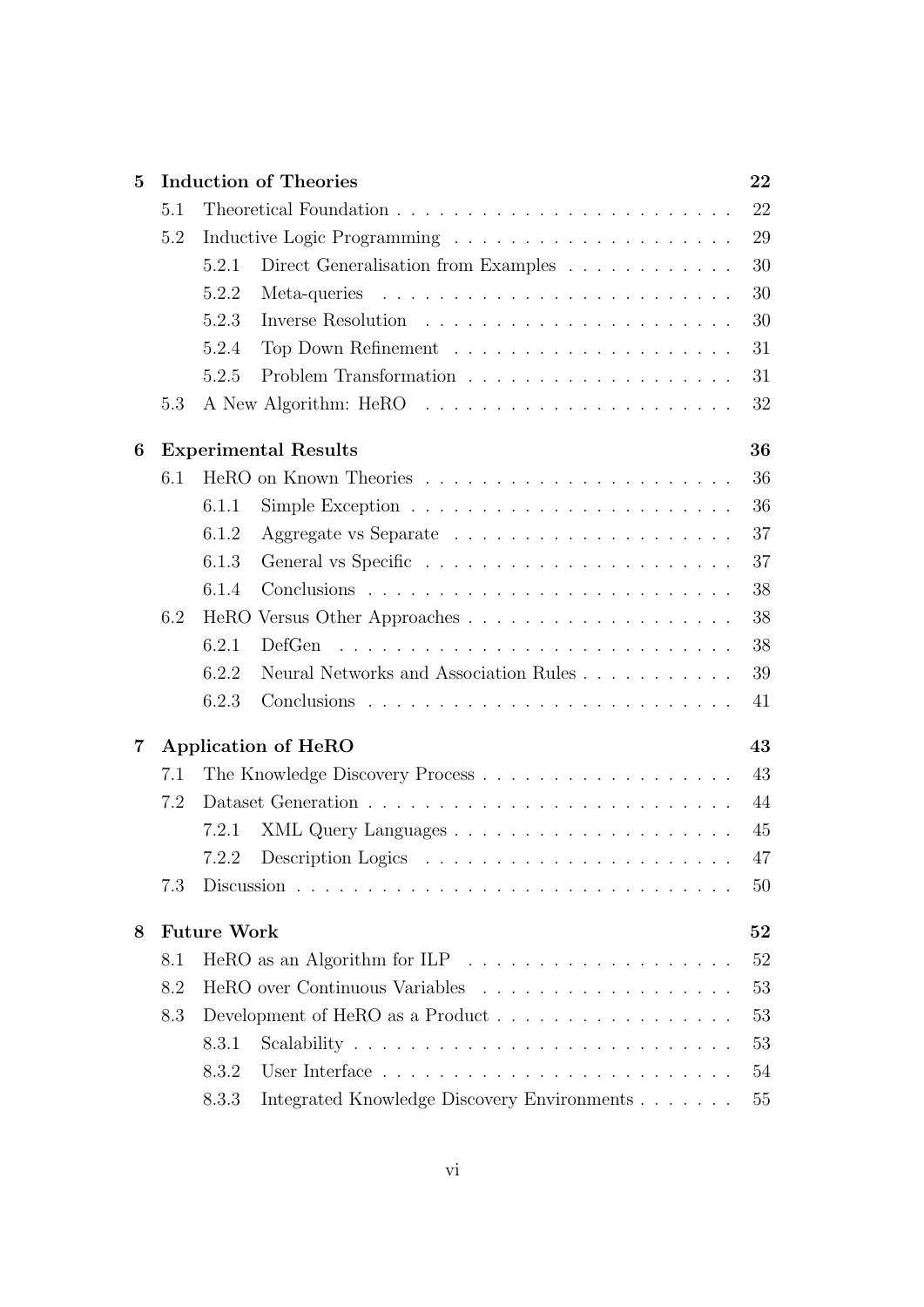| 9 | Conclusions                                   | 57      |
|---|-----------------------------------------------|---------|
|   | <b>Bibliography</b>                           | 59      |
|   | A $C#$ Implementation of HeRO                 | 65      |
|   |                                               | -66     |
|   |                                               | -69     |
|   |                                               |         |
|   |                                               | 80      |
|   |                                               | -95     |
|   | <b>B</b> XSLT Template for Dataset Generation | 104     |
|   | C Prolog Defeasible Logic Meta-program        | $106\,$ |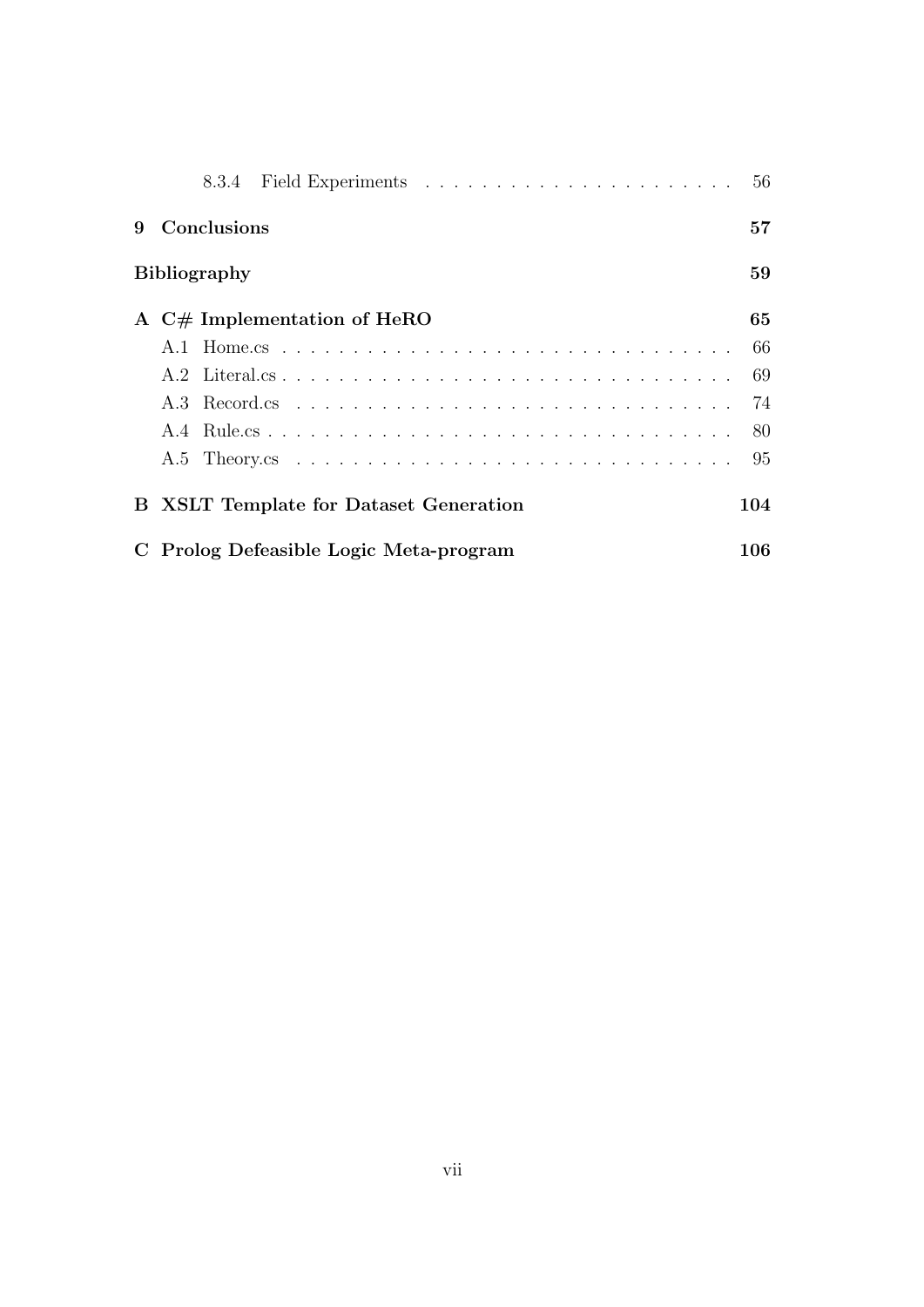# List of Figures

|     | 4.1 Hypothetical Criminal Law Theory 17                     |    |
|-----|-------------------------------------------------------------|----|
|     | 5.1 Example Construction of a (Poor) Describing Theory 23   |    |
|     | 5.2 Example Construction for Proof of NP-Hardness 26        |    |
|     | 5.3 Simplified Model Inference System 31                    |    |
|     | 5.4 Defeasible Theory Search Algorithm 32                   |    |
|     |                                                             |    |
|     | 7.1 Sample XML document describing a drink-driving accident | 46 |
| 7.2 | Example Dataset Definition using XPath2 48                  |    |
|     |                                                             |    |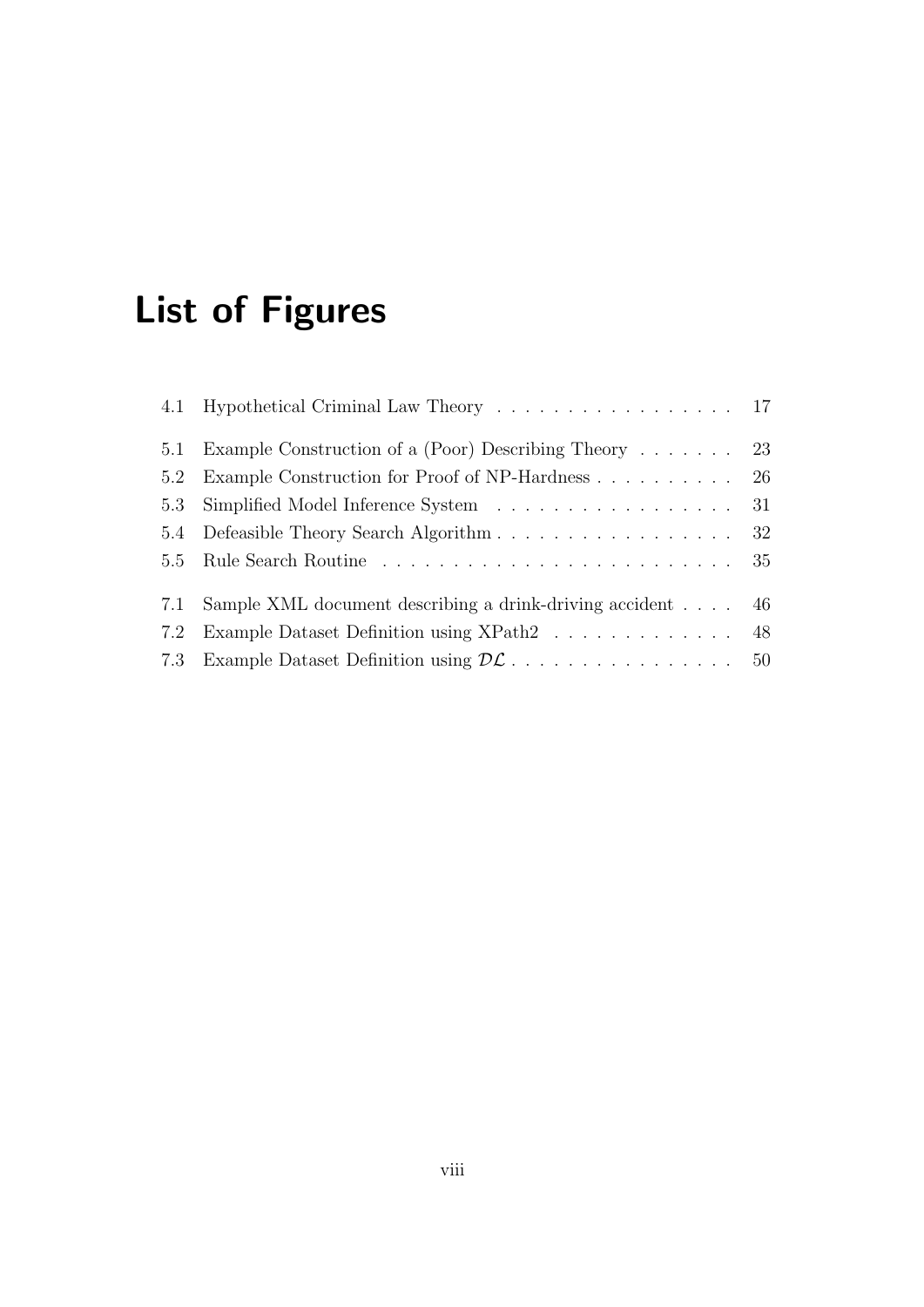# Chapter 1 Introduction

Law is still a domain with relatively low penetration of intelligent information systems, but clearly one in which such systems would be immediately beneficial. The growing pressure on the legal system to reach conclusions with accuracy and expediency, the need to increase public confidence in the consistency and equality of the legal process, and also the need for providing quality advice to those considering beginning legal proceedings are the motivations for producing legal information systems. The legal domain has several peculiarities, namely the importance of extremely high accuracy, the value of judicial independence and the need for presenting both the decisions and the rationale in a language that is natural to its users. These peculiarities are constraints on the development of information systems that, to date, have yet to be adequately overcome.

While technology has made significant in-roads to the legal profession, much of its application is in text storage and retrieval as opposed to intelligent information systems. While some projects have achieved minor successes in attempting to produce more powerful systems that aid the legal decision making process, the legal community has not whole-heartedly taken up these technologies (they do not form a common part of a lawyer's tool-set). This project seeks to produce a system that provides valuable assistance to the decision making process of lawmakers – this is achieved by providing a tool that offers advice, and reasoning that supports the advice, given information about current legal proceedings.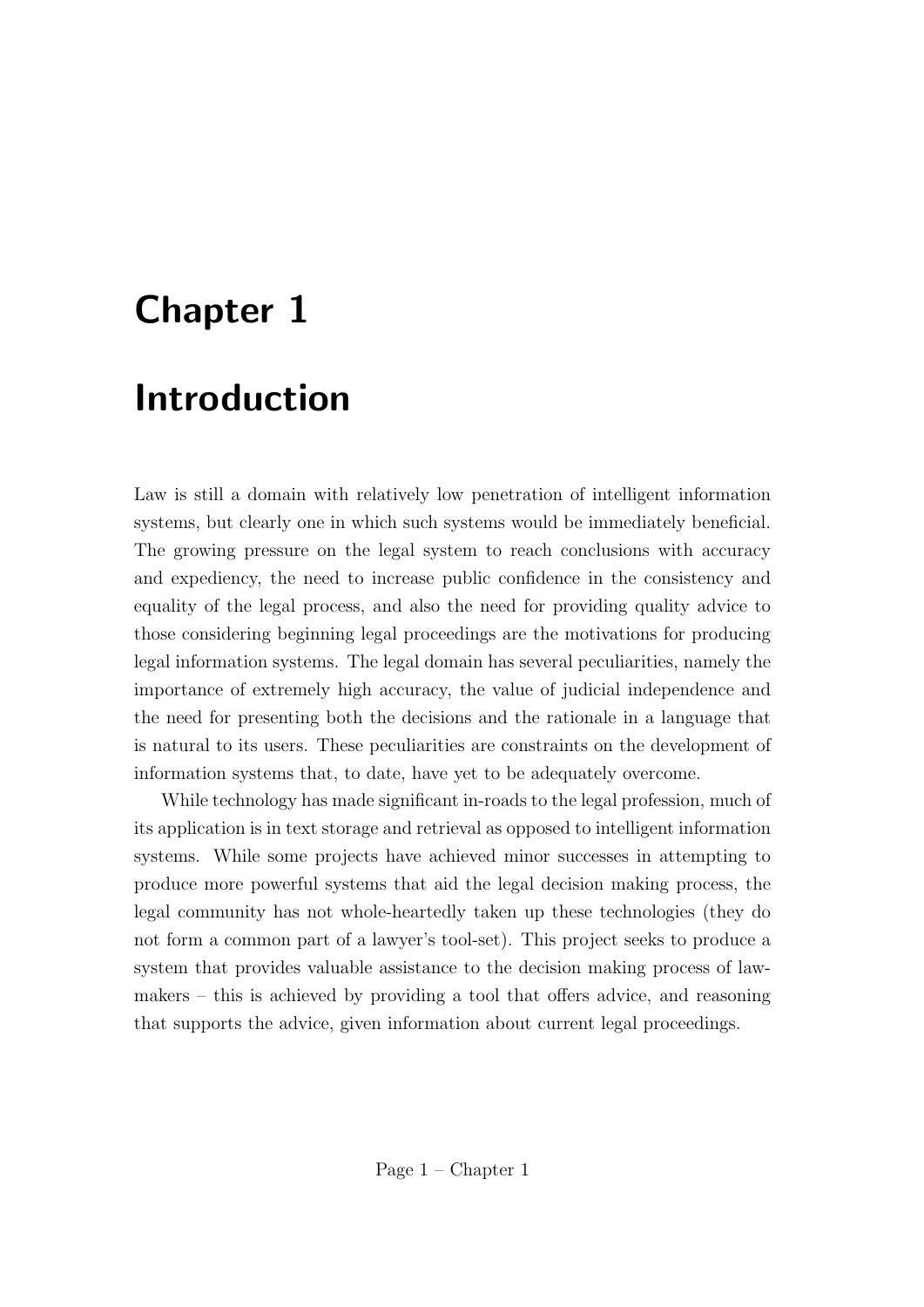### 1.1 Intended Outcomes

The development of intelligent legal information systems should offer the legal community benefits that are difficult to realise without computer technologies. Thus, we direct our efforts to achieve three major goals:

#### 1. To Assist in Accurate and Expedient Decision Making

The importance of a case's outcome and the influence it might have on an individual's life, mean that the utmost care is required in reaching any decision. Unfortunately, there are contradicting pressures on the legal system (and on any modern organisation) to produce accurate outcomes faster and at lower costs.

#### 2. To Help Reach Consistent Decisions

A challenge in the legal system is to address the public's growing disillusionment regarding the equality and consistency of decisions. A legal information system could assist decision makers in ensuring the consistency of the decision making process across different cases, judges and states or districts. This consistency could be achieved by presenting the rationale and outcome of similar cases, or by allowing for the analysis of trends in the adjudications of the decision-making processes. Of course, law is an evolutionary process – this means that two virtually identical cases that occur in at different times (and therefore in different social contexts) might result in entirely opposite adjudications. A legal information system should therefore not seek to prevent all change, but it is important that when law workers deviate from established practice and precedent they do so in full knowledge of that fact.

Another possible application of a legal information system is to aid decision makers's introspective analysis of their own possible biases or prejudices. A decision maker could attend to the undesirable trends (such as race or gender bias) that the information system may have detected within precedents.

#### 3. To Provide Good Advice and Information at a Low Cost

Whether information is needed by legal professionals or by a member of the public considering legal action, the unstructured nature of existing legal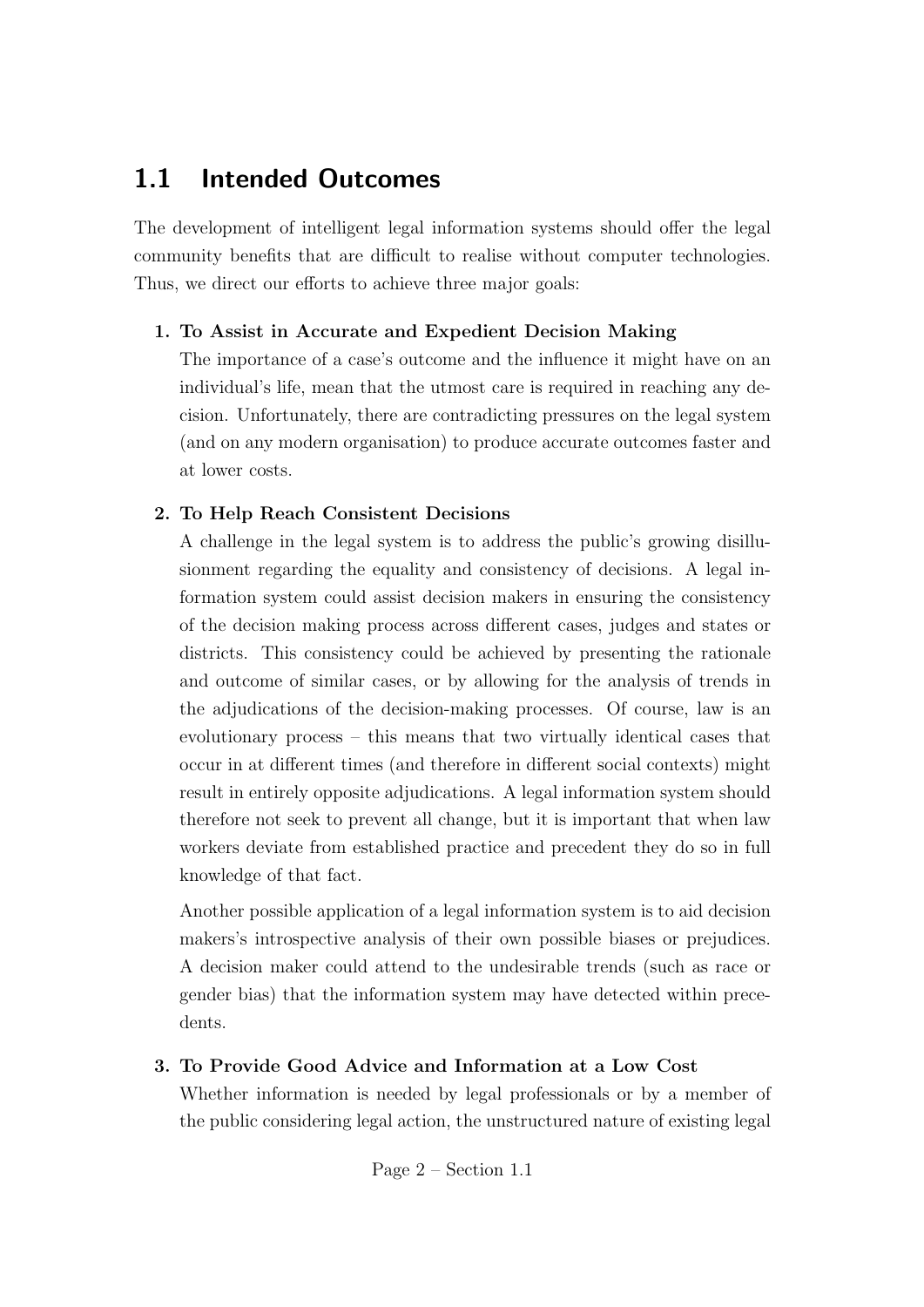databases makes querying and inference with such data difficult and labourintensive. By structuring legal information, and developing information systems that can make inferences about new cases, the legal system could use these tools to provide better and quicker adjudications than otherwise possible.

Even though legal information systems are to assist in the decision making process, judicial independence and the need for compassion and humanity in legal decision making is such that we do not intend to replace the role of the judge – but simply assist him or her in producing a more accurate and equitable decision. For this reason, the ultimate goal of this project is best termed as the construction of a legal decision support system (LDSS).

### 1.2 Assumed Requirements

While a law worker using a legal decision support system would recognise that no system can be faultless and would therefore carefully consider any conclusions that the system reaches, it is still important that the system does indeed produce fair decisions and operates with high accuracy so that it provides value to its users. We therefore have to consider the unusual "requirements" in the legal domain:

#### 1. Conclusions Presented with Justifications

Unlike domains where a correct answer "speaks for itself", in law it is necessary to provide an answer as well as the justification and/or the reasoning behind the answer. A decision maker can use the justifications to verify the correctness of a decision, and users considering entering legal proceedings can consider what factors were used in the decision making process and thereby possibly invest time and effort into rectifying deficiencies in their argument.

#### 2. Justifications Presented in Lay-man's Terms

Whereas in technical fields, such as engineering or mathematical sciences, there can be a reasonable expectation of proficiency and technical understanding of computers, programming and mathematics, such assumptions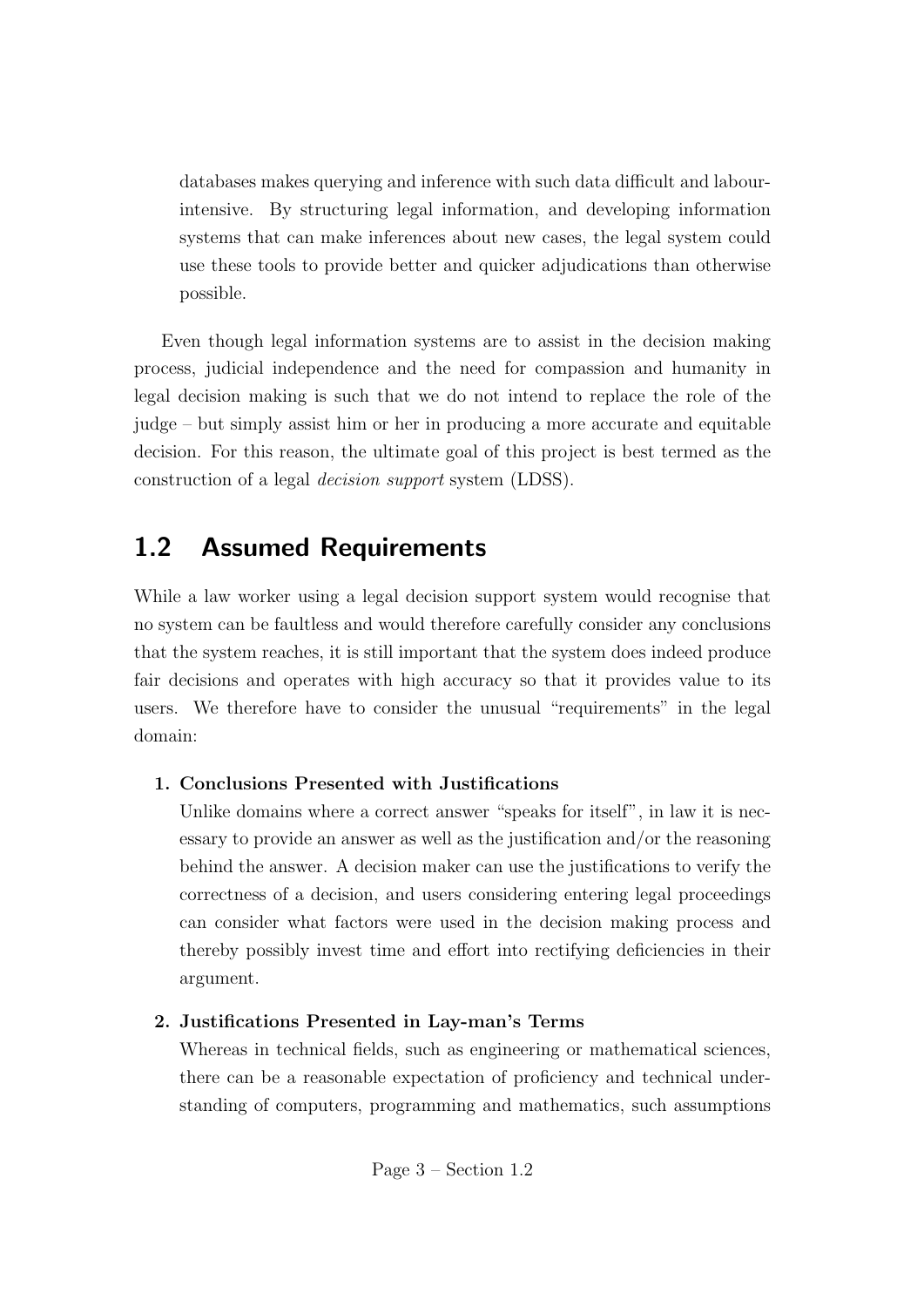can not be made of the typical user of an LDSS. Even though it is desirable to build an LDSS on a strong theoretical basis<sup>1</sup>, it is inappropriate to require that users understand the theory before they can correctly use the tool. Lawyers and judges do not undertake courses in formal logic (and it is much less likely for a member of the general public to have undergone such training), so presentation of arguments must be carefully considered so as to be clear and natural to the users of the LDSS.

#### 3. A Verifiable and Comprehensible Internal Representation

In order that its users understand the strengths and weaknesses of the application of an LDSS, it is necessary to provide some means by which the internal representation of the system can be inspected, verified and validated. Ideally, it should be possible for the users of the system to understand the representation without technical assistance.

#### 4. A Conservative Mode of Operation

The importance of correctness is such that where the system is unable to predict an answer correctly, it is better to give no answer than to incorrectly and inconsistently produce an answer.

#### 5. A Low Cost Method of Construction

For a system to be adopted by a rational user, its benefits must outweigh its costs. By reducing production costs, the barrier to entry is reduced and with sufficiently low costs it is possible to regularly reconstruct or maintain the information system so as to remain consistent with current legal practice.

The difficulty in producing legal decision support systems is that these requirements are somewhat contradictory. For example, while automatically generating knowledge bases might alleviate the problem of expense (as a result of less need for expert knowledge in generating and structuring the data), this method of construction typically reduces the confidence that users have in the soundness of the system. Similarly, heuristics and large sets of training examples might improve the accuracy and applicability of the system at the cost of a sound and verifiable reasoning method or the ability to examine and comprehend the underlying reasoning involved in reaching a given conclusion.

<sup>&</sup>lt;sup>1</sup>This is because a theoretical basis allows us to reason (and prove theorems) about a tool in the abstract theory, without concern for the trivial details of the specific form of implementation.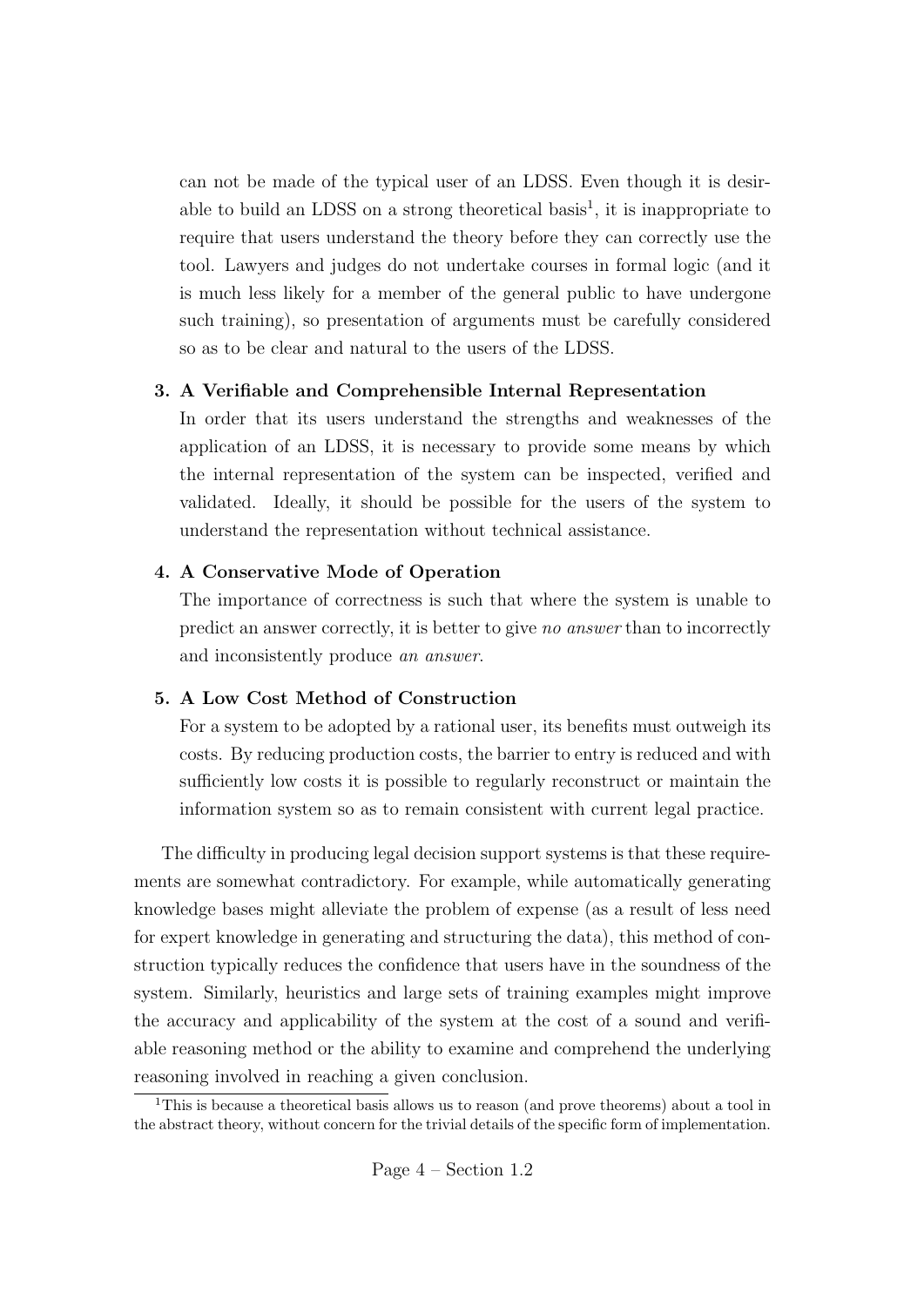In spite of the inherent difficulties, the potential benefits to the legal community make LDSSs a worthwhile area for research. This project therefore aims to investigate these issues and develop technical solutions to the problem of processing and reasoning with legal databases to produce legal decision support systems.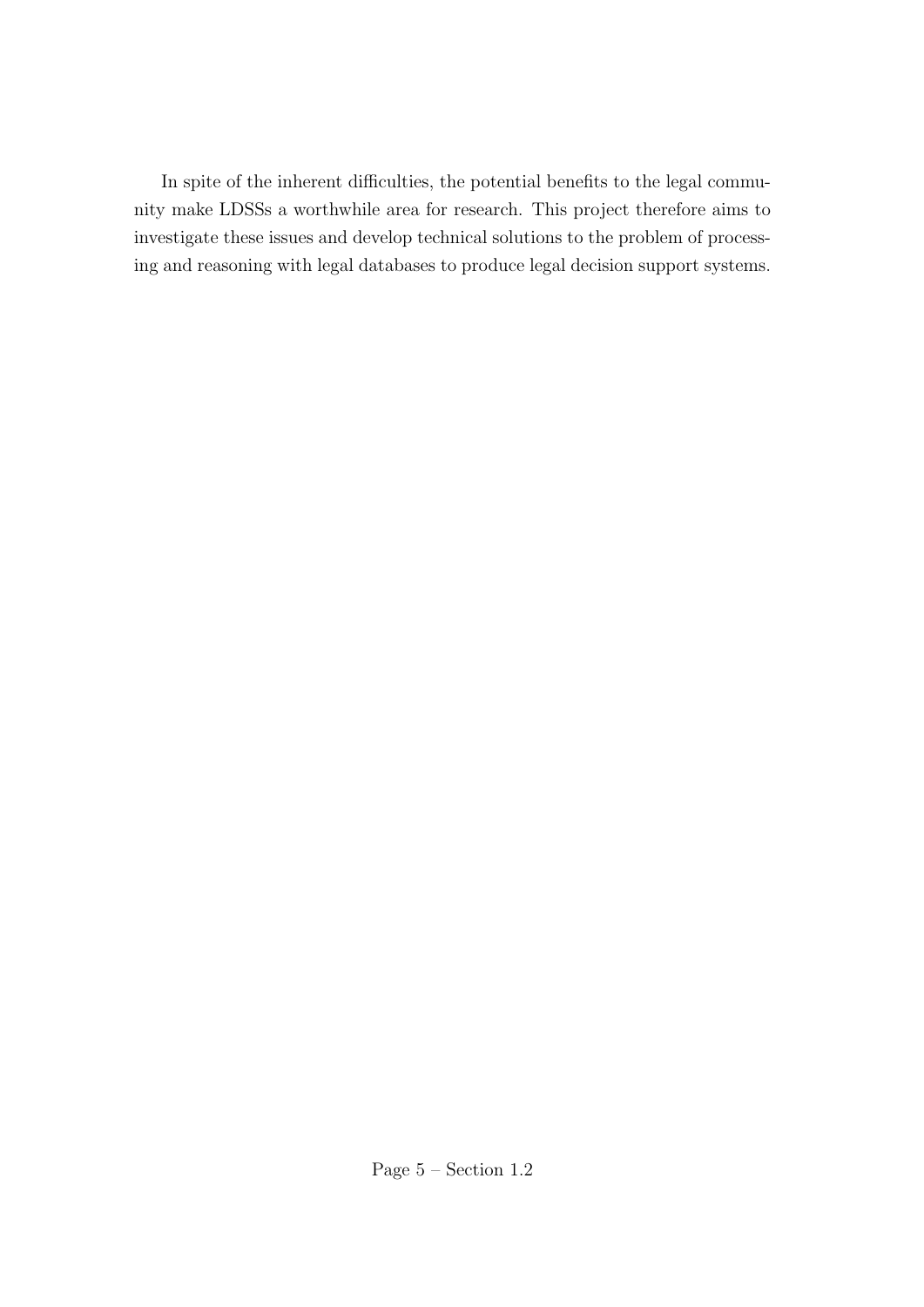# Chapter 2

# Foundation and Context

We are faced with three serious questions that must be addressed when attempting to create a legal decision support system:

- 1. Is it meaningful, from a jurisprudential perspective, to create a legal decision support system?
- 2. Can we structure input and data in a way that makes a legal decision support system possible?
- 3. Is it even ethical to create a legal decision support system?

### 2.1 Jurisprudential Justification

While there is some contention in the jurisprudential context as to whether law operates in a way that can even be encoded as rules and knowledge that a computer can work with [48], there is (to date) no way of proving or disproving the possibility of constructing such systems without actually attempting to construct them.

Admittedly, the need for compassion and humanity, and the difficulty of interpreting law gives rise to cases that are far beyond the capabilities of any existing computer systems to reason about. But even though we cannot handle every such case, it is understood that in many fields of legal practice, (particularly in statutory domains such as taxation and traffic law, but also common law such as contracts) legislation and precedents are well understood and the typical cases before the courts are "routine". In a case involving traffic law, for example, many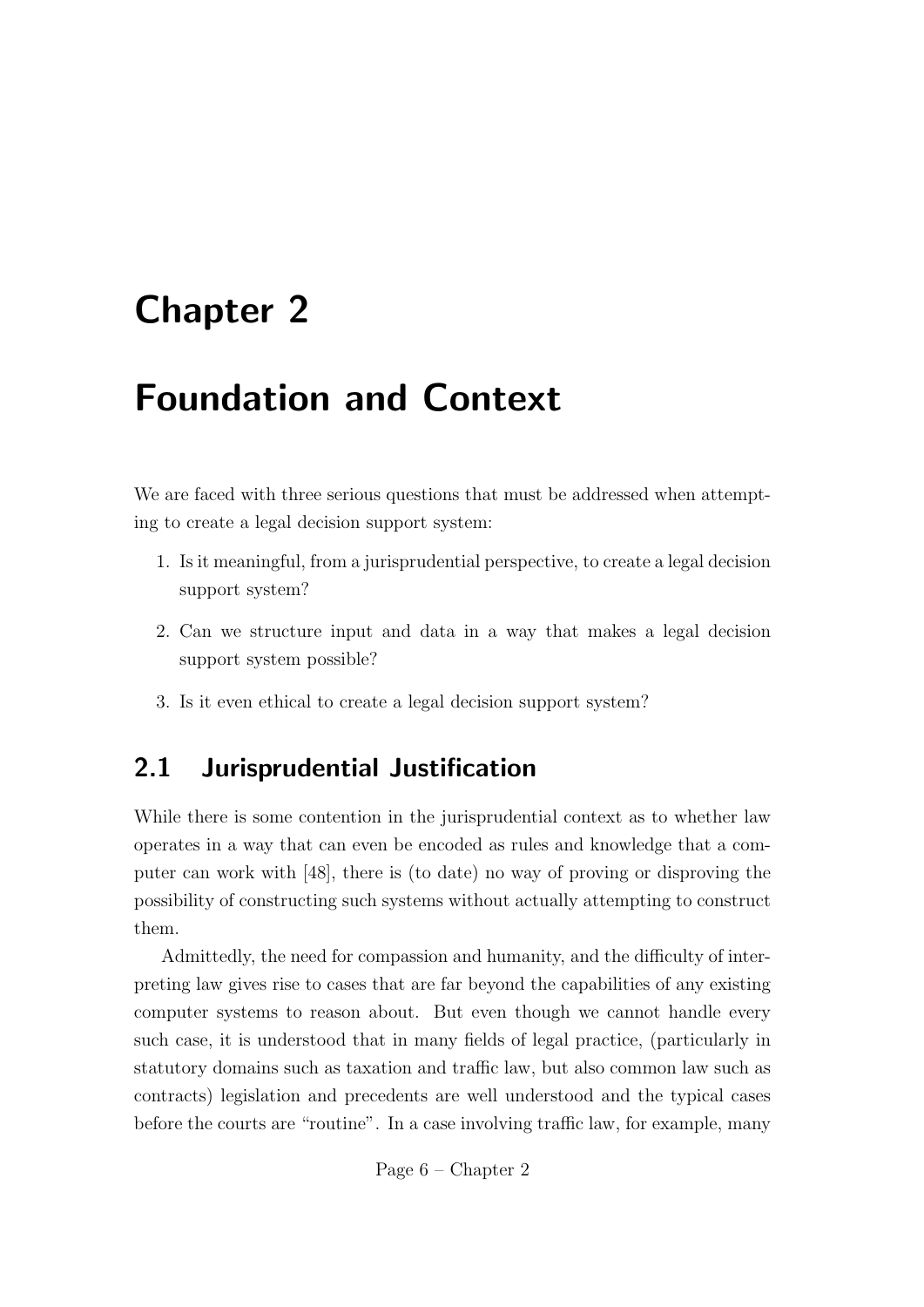common attributes can be readily identified: the blood-alcohol level of the driver, the speed of the car, the crime committed, the experience of the driver and the importance of a drivers licence for the driver's livelihood. Of the thousands of traffic cases before the courts, there might only be 100 or so different classes of 'incidents' and the relevant features of these are likely to be readily identifiable.

Thus, we have made this assumption that most cases are not "landmark" decisions, but that much of the decision making process of legal practice is routine and potential scope for at least partial automation. While we cannot expect a legal decision support system to draw accurate conclusions for every case, we believe it will suffice to have the tool offer recommendations where it recognises the case is within its scope (i.e., the tool has a conservative mode of operation, that offers suggestions when it would be accurate and helpful). The decision maker can use the recommendations that the tool generates as additional considerations in an adjudication.

### 2.2 Structuring Input

Given this routine domain of application, it seems natural that a legal decision support system that takes an encoded form of the facts that are currently before a court (or the situation of a user considering legal action) and returns suggestions that are consistent with precedents along with justifications for the suggestions would prove to be beneficial to the legal community.

Implicit in this claim, is the assumption of the availability of such structured datasets that encode the facts of precedents. Unfortunately, there are presently few structured datasets available<sup>1</sup> in the legal domain, but we do not see this as a problem for two reasons:

1. Generating datasets is a low cost task that can be performed accurately by relatively unskilled workers who can read the unstructured description of a decision and identify key attributes of the relevant parties. This is cheaper and the resultant system is likely to be more accurate than that of having

<sup>&</sup>lt;sup>1</sup>And the structured datasets that are available tend to describe a few landmark cases, as opposed to large datasets of routine cases that would be more useful for automatically inferring the underlying reasoning.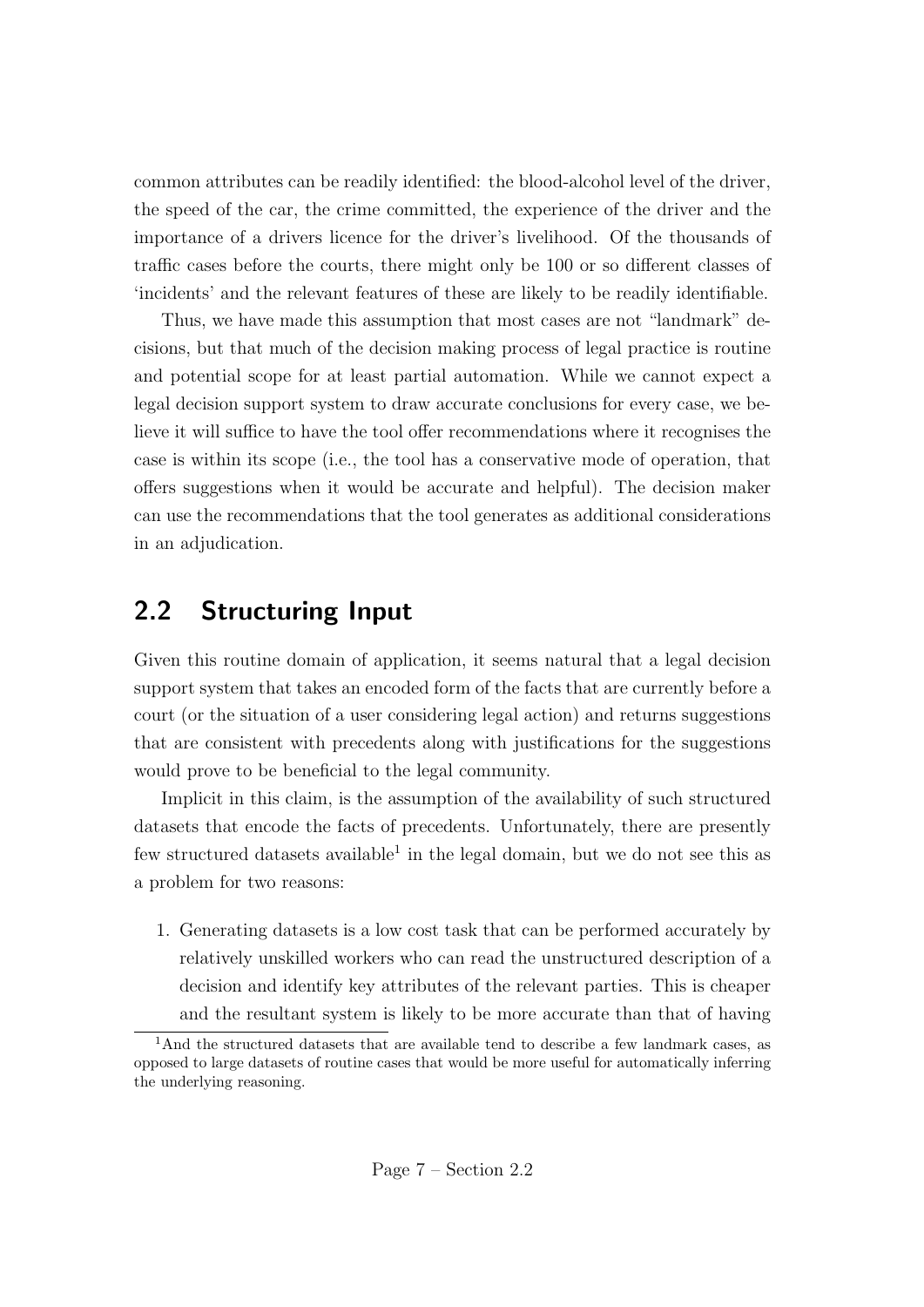an expert manually infer the reasoning used by the decision maker (this will be addressed further in the next chapter).

2. As the value of legal decision support systems are recognized, the legal system is likely to respond by entering data into structured or semi-structured formats suitable for machine processing. Efforts such as the Oasis' LegalXML project<sup>2</sup> are already exploring such options.

We admit that the assumption of structured relational datasets is slightly unrealistic. The value of a legal decision support system is such that we have decided to maintain the assumption in order to drive the creation of such datasets based on demand. We will explore this assumption further, and suggest some practical solutions in Chapter 7.

### 2.3 Ethical Considerations

Any legal technology, by its nature, has the potential to dramatically affect the lives of people involved in the decisions. Thus, we deviate from the technical aspects to consider the ethical implications of what we are doing:

### 2.3.1 Possible Elimination of Compassion

Whenever regulation is read with a strictly literal interpretation and followed precisely, nonsensical situations arise. Consider, for example, the ridiculous cases of utility companies that send sternly worded letters demanding compensation for a bill 5 cents short, or mandatory sentencing that sends a youth to jail for shoplifting a chocolate bar. When constructing an LDSS, care has to be taken to ensure that we give the system 'common-sense', or that its users are trained to recognise that sometimes human-compassion or special circumstances demand that precedent is ignored.

An extension of this concern is that if a legal decision support system proved to be too successful, there might be moves to replace judges entirely in the name of efficiency. If such a situation were to arise, there would be serious implications for the compassion of the legal system (and also for the system to accommodate changing social contexts).

Page 8 – Section 2.3

<sup>2</sup>Project homepage at http://www.legalxml.org/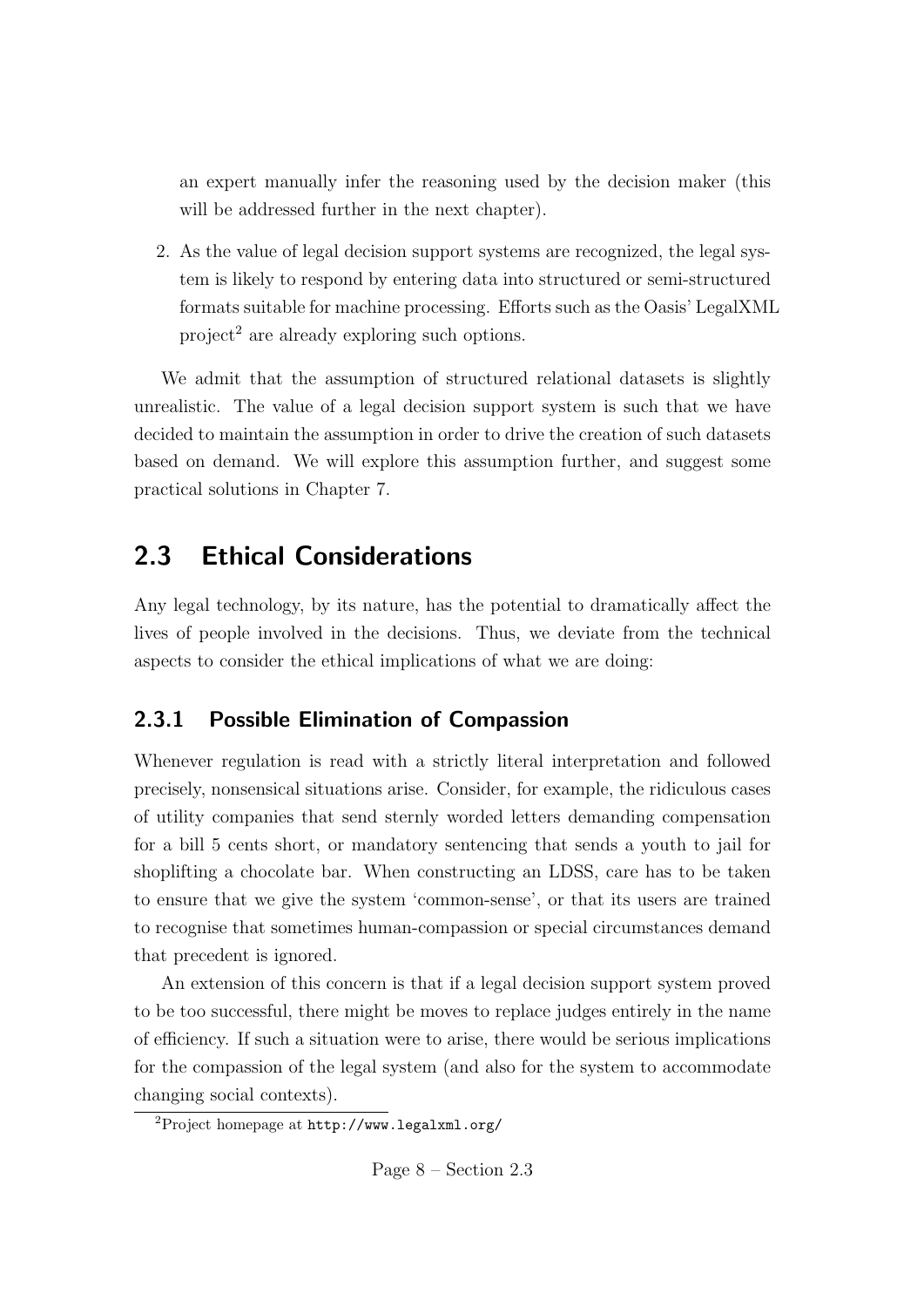Unfortunately, the capabilities of modern technology are often misunderstood – if we were proposing to create a printed table that can be used to suggest outcomes of a case there would be far less concern for its misuse. But, as a computer program, there is a danger of people who do not belong to the information and communication technology industries to overrate the intelligence of such an LDSS.

Because there are so many exceptional cases in law, we do not believe that these concerns are likely to materialize. No tool can be successfully applied to every single case because of the massive (and increasingly growing) domain over which it would have to operate. Through the fallability of the machine, and its conservative answers (i.e., it would indicate it could not give an answer under some circumstances), users will develop an understanding that the tool can be used for the routine, but that it will always require a human to handle the exceptions. In fact, it will always require a human to identify that a case is indeed routine<sup>3</sup> . Furthermore, with careful attention to marketing the tool as a tool, as opposed to a solution, users can be taught realistic expectations of the capabilities of a legal decision support system: providing the benefits of low cost advice without destroying the existing legal processes that we value.

#### 2.3.2 Possible Prevention of Evolutionary Change

Social conditions change; while homosexuality is no longer considered a crime, to carry a pocketknife on an airplane is becoming increasingly punishable. For this reason, it is essential that an LDSS that draws inferences based on precedent does not limit the ability of the legal system to adapt to the changing perceptions and needs of the community. This concern can be addressed, in part, by placing greater significance on more recent precedents, and by educating users in the proper use of the system so they pay attention to the timeliness of advice of the system. In other words, we do not believe that a legal decision support system will prevent evolutionary change, in fact, it will empower decision makers with a far greater understanding of how their decisions are deviating from precedent

<sup>3</sup>Even though a human is required to identify the applicability of the tool, it does not necessarily mean that the tool is useless – a decision maker can readily recognise where the input parameters of the LDSS do not adequately describe the case, and in those cases where the input parameters do adequately describe it, the LDSS provides assistance in reaching consistent and rapid decisions.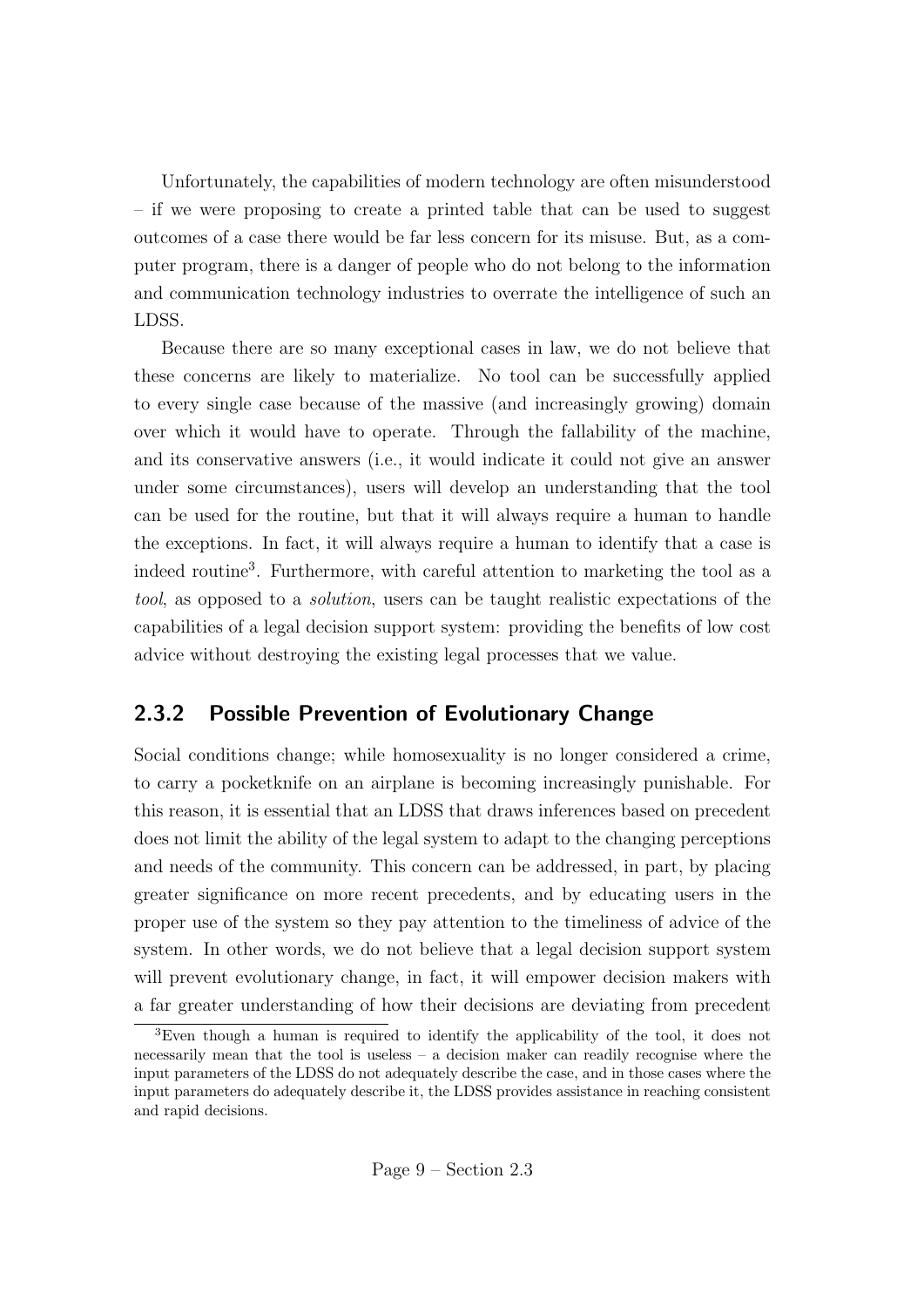and whether this is appropriate.

#### 2.3.3 Possiblity of Unequal Availability and Subversion

Like virtually all technologies, a legal decision support system could be used for devious ends. Not only can innocent parties use the strategic information provided by an LDSS in a positive way to structure their case to maximize their success, but also guilty parties could potentially use the same information to subvert the legal process. This is a concern, but it is a reasonable price to pay:

- 1. Our modern legal system is such that every person has every opportunity to demonstrate his or her innocence. An LDSS is perfectly within the rights and fair use of any party. At worst, an LDSS would simply increase the burden of proof that lies with the accuser.
- 2. While a guilty party could use the tool to subvert the legal process, it seems more likely that the widespread availability of tools that can analyse reasoning in precedents would assist a decision maker in recognising this subversion and in reaching a decision that is consistent with the entire established body of precedents. That is, while a guilty party might be somewhat benefited by the information provided by an LDSS, decision makers and innocent persons would receive at least the same benefits, but in all likelihood, significantly more dramatic benefits.
- 3. A low cost LDSS can help "level the playing field" by giving both sides the same access to information. When legal knowledge is widely available through low cost legal information systems, there is a reduction in the advantage that one party can gain in having the finances to afford top lawyers.

Point 3 above addresses to the concern that an LDSS might only be available to the wealthy. In fact, underlying this concern is one of the strongest motivations for this work: wealthy parties can already afford the top lawyers to represent their case so that an LDSS would do little to improve their advantage, but because an LDSS can be built at a low cost, there is real potential for offering highquality advice to less wealthy parties and thereby making the legal system more equitable.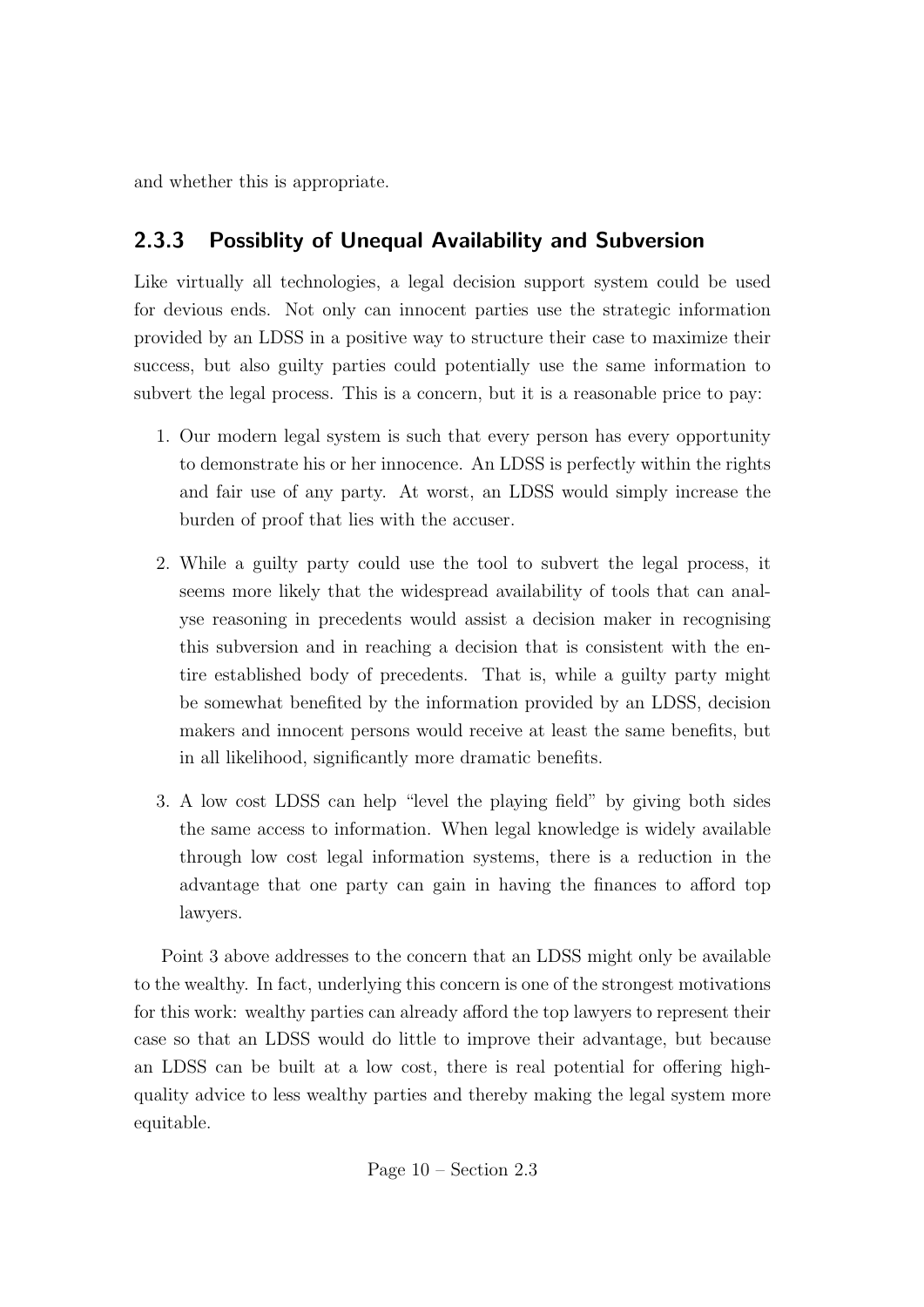### 2.3.4 Possibility for Invasion of Privacy and Security

The concerns of privacy and security, while always important, would not be exacerbated by the introduction of LDSSs. Precedents are freely available in unstructured forms; converting them to structured formats, while giving due care to existing privacy regulations is not likely to be a detriment to privacy. Finally, the need for security – that decision makers should not be influenced by systems that have had their precedent data tampered with  $-$  is indeed a concern, but is somewhat alleviated by the fact that a human decision maker should use the LDSS as a tool, and should only accept a suggestion of the LDSS when the rationale it presents is sound and sensible. By offering legal decision support systems to public scrutiny (and this is certainly more possible if our requirement for transparent and verifiable internal representation is satisfied), the confidence in the system can only improve.

### 2.3.5 Conclusions

Undeniably, the introduction of legal decision support systems brings to mind a minefield of ethical considerations. While there is potential for subversion, the benefits are such that it is still worthwhile to cautiously proceed – taking care to educate decision makers and the general public in how to correctly interpret and use the suggestions of the LDSS.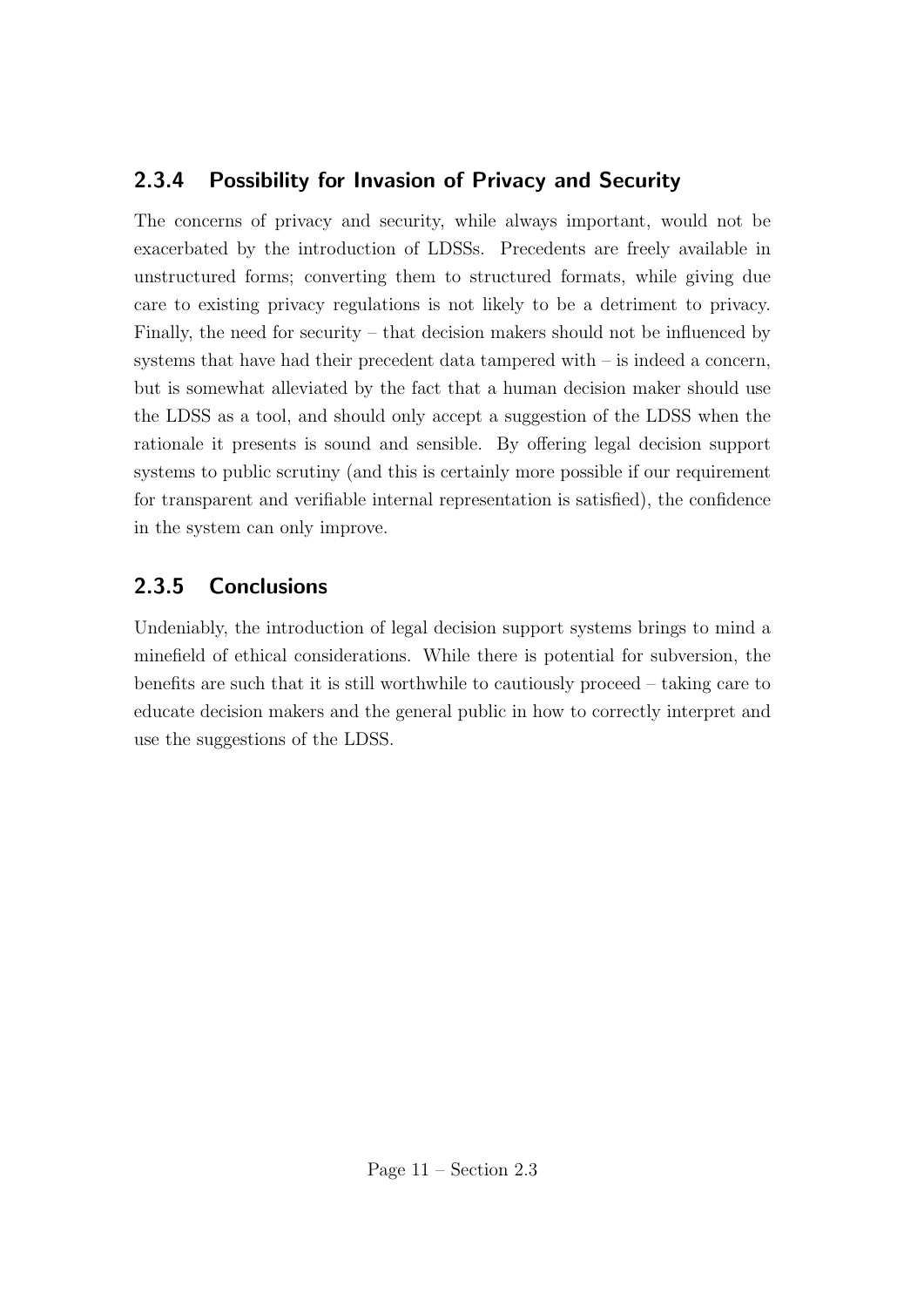# Chapter 3

# Related Work

Existing approaches to constructing legal expert systems fall into two broad categories: manual encoding of rules in expert systems, or automatic induction via machine learning techniques. Manually encoded expert systems have the luxury of being able to use expressive and verifiable internal representations, but it is an expensive and delicate operation to produce such expert systems. In fact, manually encoding knowledge into an expert system may result in a system that is inconsistent with legal practice due to the difficulty in having experts accurately encode their knowledge. While there have been many successful implementations of legal expert systems [48] some of which can efficiently draw inferences from over 10,000 rules, we have ruled out manual construction for its exorbitant costs and focus our attention to automatic and semi-automatic means. But, while machine learning can reduce the construction cost, existing systems based on such technologies appear to be unable to reconcile automatic construction of knowledge bases with knowledge representations that suitably encode knowledge for reasoning. The following sections explore some of these existing approaches.

### 3.1 Case Based Reasoning

Case based reasoning systems (such as Hypo [48]) attempt to find related cases under the assumption that a similar case is likely to have a similar conclusion. While such an information system certainly would benefit a lawyer in preparing an argument, the systems do not focus on the rationale of a decision but on the similarity between the cases, so it is difficult for a case based reasoning system to

Page 12 – Chapter 3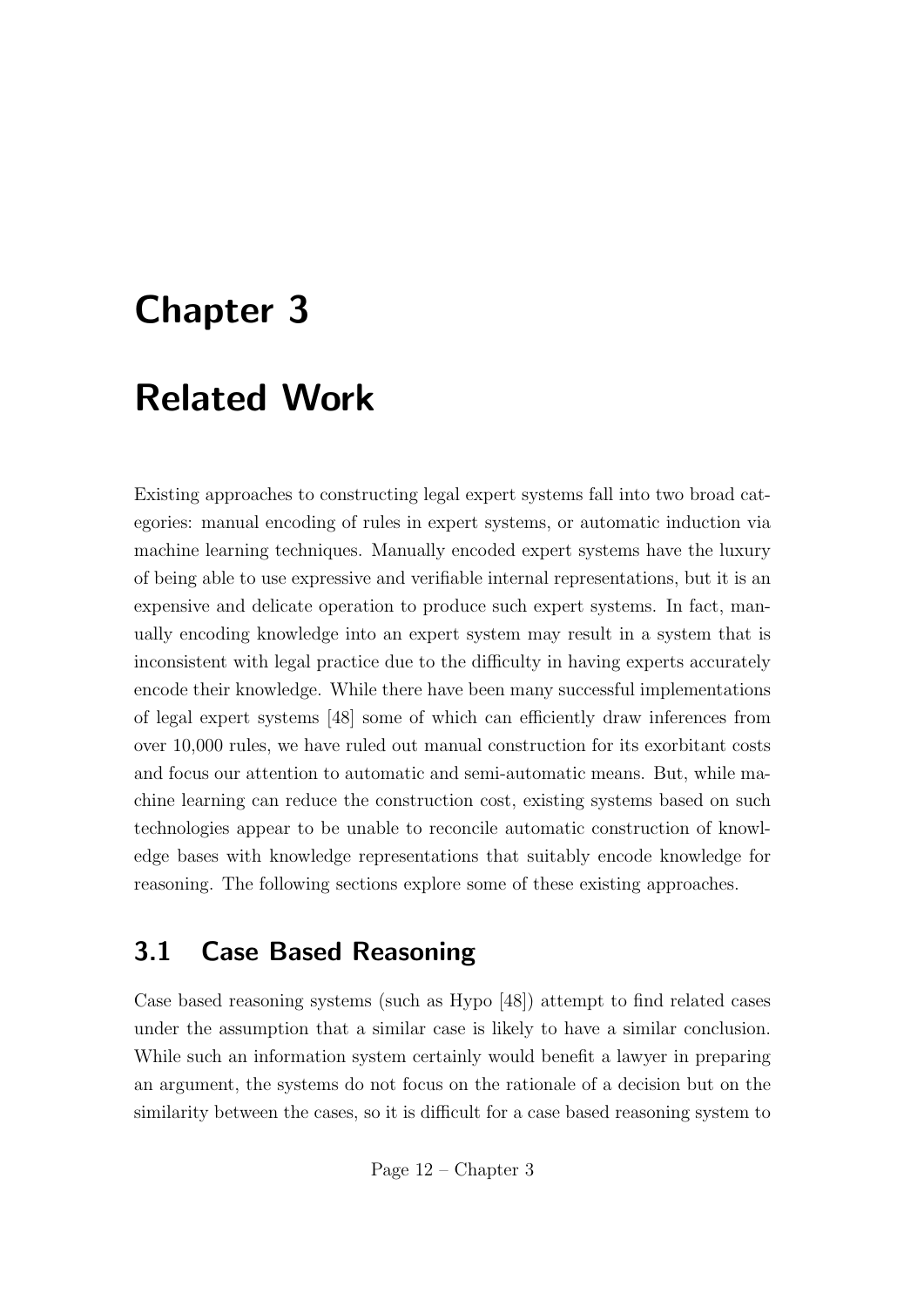produce a justification for its predictions other than by analogy. Some systems attempt to resolve this difficulty by manually inferring the principles underlying the case, but this is really no more than producing an expert system with analogical reasoning capabilities (and so is as expensive as other approaches to manually constructing expert systems).

### 3.2 Attribute-Value and Propositional Learners

Propositional learners such as the ID3 and C4.5 decision tree induction algorithms or ASSISTANT have had some success when applied in the legal domain [17]. Unfortunately, propositional rules are difficult to interpret by a lawyer without a computer science background, and even with training, the resultant trees or propositional expressions are still difficult to interpret. Furthermore, the output of such algorithms are typically expressions that seek to classify cases with as few attributes as possible, but do not adequately handle the possibility that those attributes may not even be available at all (i.e., propositional learners do not work satisfactorily with partial information) [47].

Modern algorithms such as C4.5 often have additional modes of operation that output a structured set of rules more suitable for "human interpretation" [45], but these are based on monotonic<sup>1</sup> logics that do not have a natural correspondence to law, and in practice we have found that they result in unwieldy rules that are challenging to interpret.

## 3.3 Neural Networks, Bayesian Networks and Other Continuous Model Fitting

Projects such as the Split-Up project [49] which applied neural networks to family law, often achieve a high degree of success. But unfortunately, while approaches

 $1_A$  monotonic logic is a logic that does not allow for tentative conclusions. For example, it is possible to prove that  $2 + 2 = 4$  in the standard monotonic first order logic with the axioms of formal arithmetic, and no additional information will nullify the proof. In contrast, we might say that law is a non-monotonic logic, because given no information we can "prove" innocence of an accused (i.e., the presumption of innocence), but if video evidence is presented to show guilt, then it is necessary to revise this conclusion (in fact, the new conclusion of guilt can still remain tentative because it may be revealed, for example, that the video was doctored).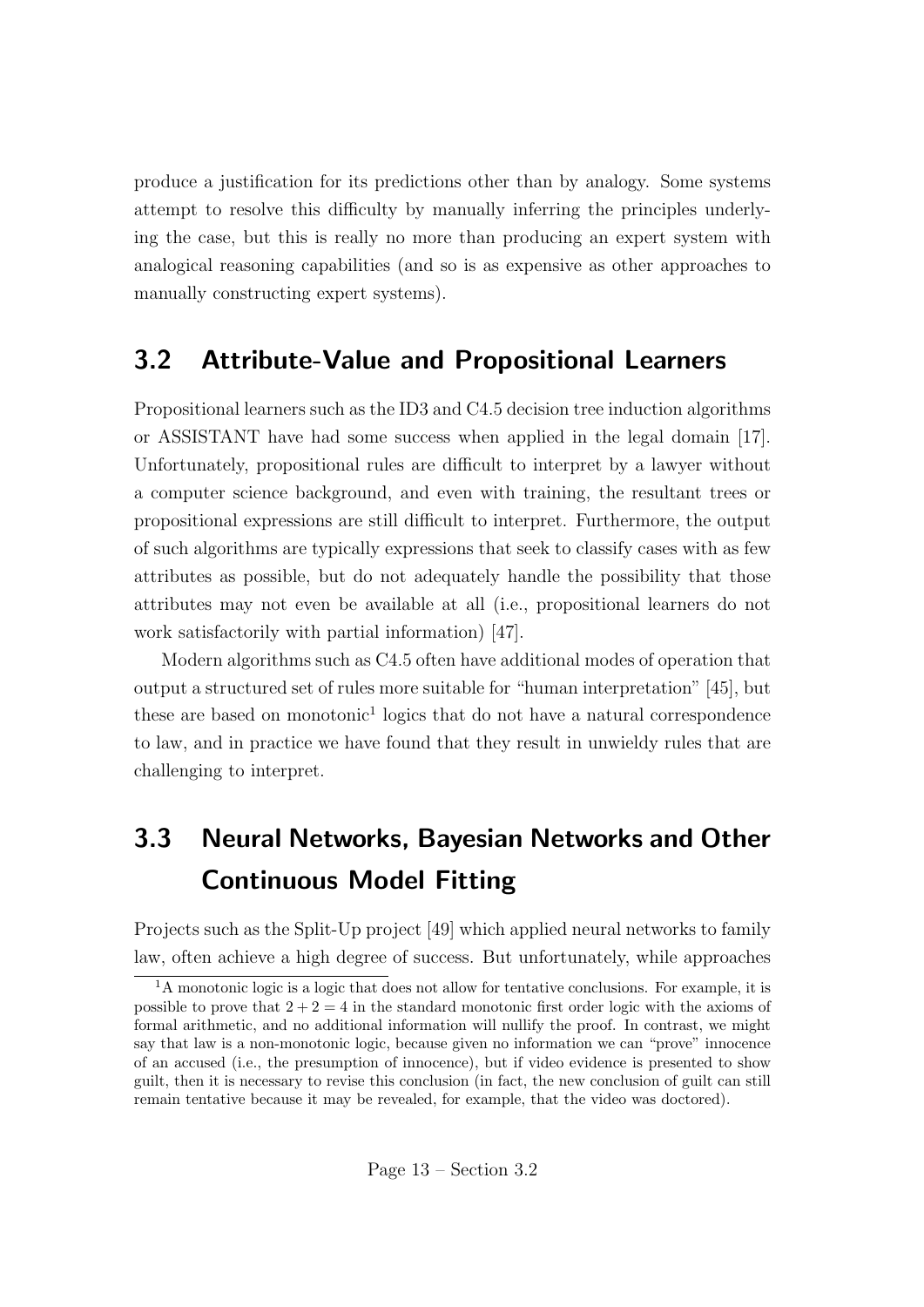such as neural networks that perform model fitting over continuous variables give very high accuracy by learning from examples and have proven successes in disparate fields, they do not apply as successfully in a legal context. The reasoning behind such methods is simply an adaptive non-linear function and, as such, it is extremely difficult to generate explanations from their output, or even to verify their correctness.

Some researchers have attempted to extract knowledge as  $\mathbf{if}$  – then rules from neural networks [13, 9] by analysing connection strengths and by random sampling of outputs. Such analysis helps improve the confidence in the soundness of a neural network, but the researchers acknowledge that a neural network still remains a black-box and it is difficult to estimate the applicability of a network to new cases.

### 3.4 Association Rules

Some work has been done towards using association rules (mined by the Apriori algorithm [1]) as a basis for an LDSS. While this is currently work-in-progress (and, in fact, was the initial motivation for this project [31]), it seems unlikely that taking this approach alone is going to result in significant success. Association rule mining finds "general associations" between properties, but does not produce rules. A specific field in the legal domain might have several guiding rules with many exceptions and so is guided by not only the associations between assumptions and a conclusion, but also exceptions to the associations – because of this, association rule miners are unlikely to be a general solution to the problem of learning the reasoning principles underlying law. Furthermore, care must be taken to ensure that mined associations are not simply common properties of the domain, but are indeed deciding factors. These difficulties with interpreting association rules, and the challenge of integrating them into a formal model suggests that association rules might be better suited as a heuristic device as opposed to an end in itself.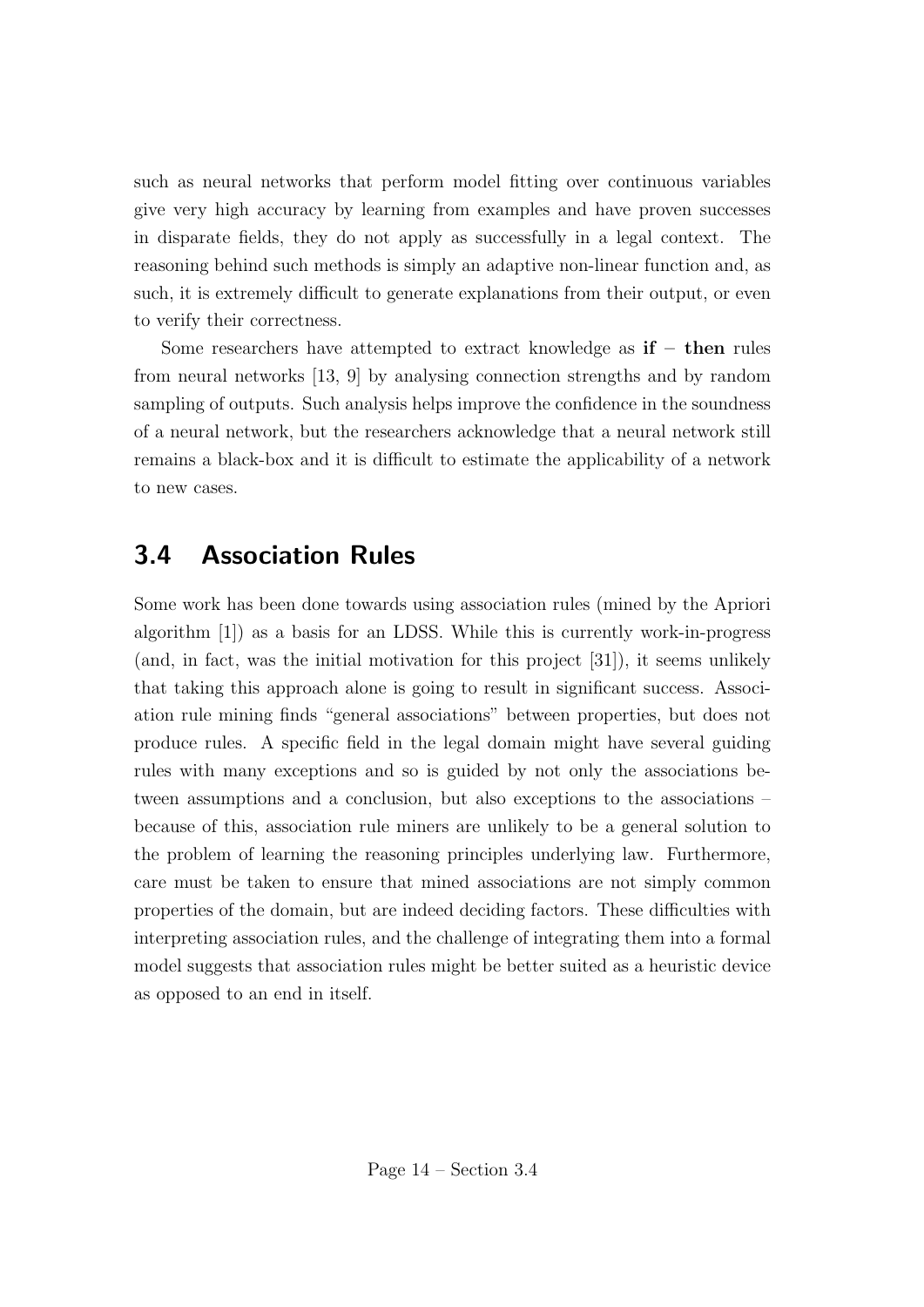### 3.5 Inductive Logic Programming

Inductive logic programming (ILP) is concerned with producing pure negationfree Prolog programs (theories in Horn clause logic) from example sets of inputs and outputs, and usually operate in either a bottom-up approach by generalising examples or a top-down approach specialising the empty program into a suitable theory [34]. In the literature, there appears to be limited successful application of ILP in the legal domain, which may be due to the monotonicity of Horn clause logic being unsuitable for law. The simplicity of theories induced by ILP systems in their typical domains is significant, so we have drawn from the body of work in ILP for our research, but have adapted some of the benefits into a framework that handles the defeasibility of law directly.

There is some existing work with non-monotonic ILP that seeks to overcome some of the limitations of the closed world assumption and monotonicity of the logic used within ILP. ILP approaches have been used [23, 40] to induce theories in Reiter's Default logic [43] – a similar strategy [33] has also been used to learn Extended Logic programs (which represent a subset of default logic). While these approaches are near what we are attempting to achieve, finding the extension of a Default logic theory is an NP-complete problem so even the application of Default logic in predicting new cases gives rise to computational problems. This is compounded by the fact that Default logic is a form of expression that is difficult for untrained persons to interpret  $[43]$  – we believe that our work fits more naturally in a legal context.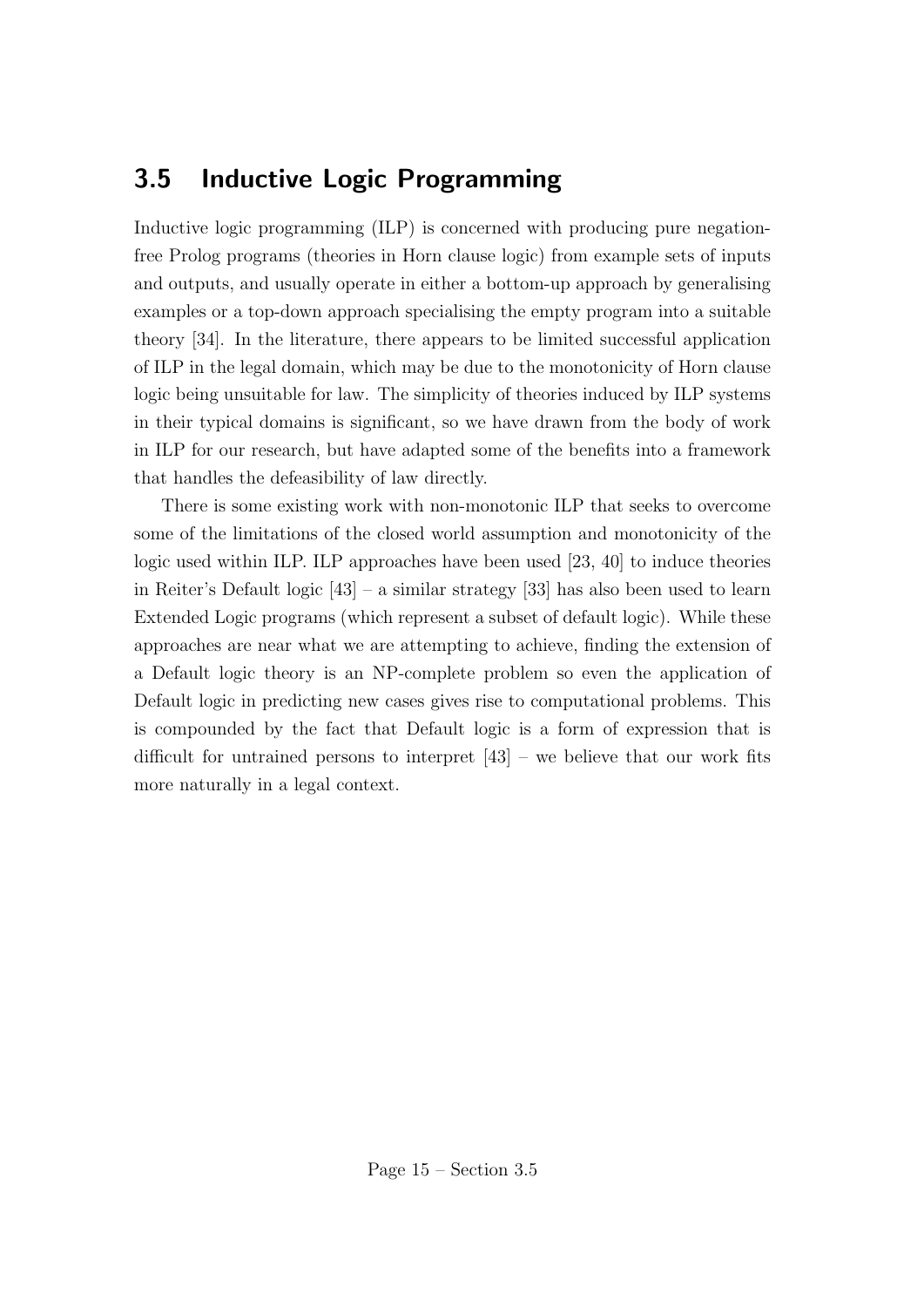## Chapter 4

## Defeasible Logic

While the existing approaches described in Chapter 3 have experienced a certain degree of success, that none has received widespread acceptance is indicative that they are deficient in some way. The challenge seems to be finding a balance between having a representation for efficient reasoning and the cost of encoding knowledge into that representation. In [43], Prakken describes several non-monotonic logics that appear to have a more natural correspondence to legal reasoning than other forms of formal expression. Furthermore, defeasible logic, a form of non-monotonic reasoning invented by Donald Nute (and related to one of the logics presented by Prakken) has a language that permits the expression of regulations with an almost one-to-one correspondence between plain-language expression and its encoded form [2, 20]. Having a domain expert annotate the rules of a defeasible logic theory with plain-English expressions during a validation phase can further enhance the clarity of a defeasible logic theory to an untrained user: the annotations can be presented to the user as an "explanation" of the conclusion drawn from the theory.

Defeasible logic, being a non-monotonic logic, handles partial knowledge well [43, 30], has a sceptical reasoning process [3, 5], is equivalent to or subsumes many other non-monotonic logics [3, 6] and has an algorithm for computing its extension in linear time and space [4, 35]. These favourable properties are important for the formalisation of legal reasoning. Law abounds in cases involving partial knowledge (there simply is not enough time for every minute detail to be presented), and any reasonable decision support system must act in a conservative and sceptical way (for it is better to give no answer than an incorrect

Page 16 – Chapter 4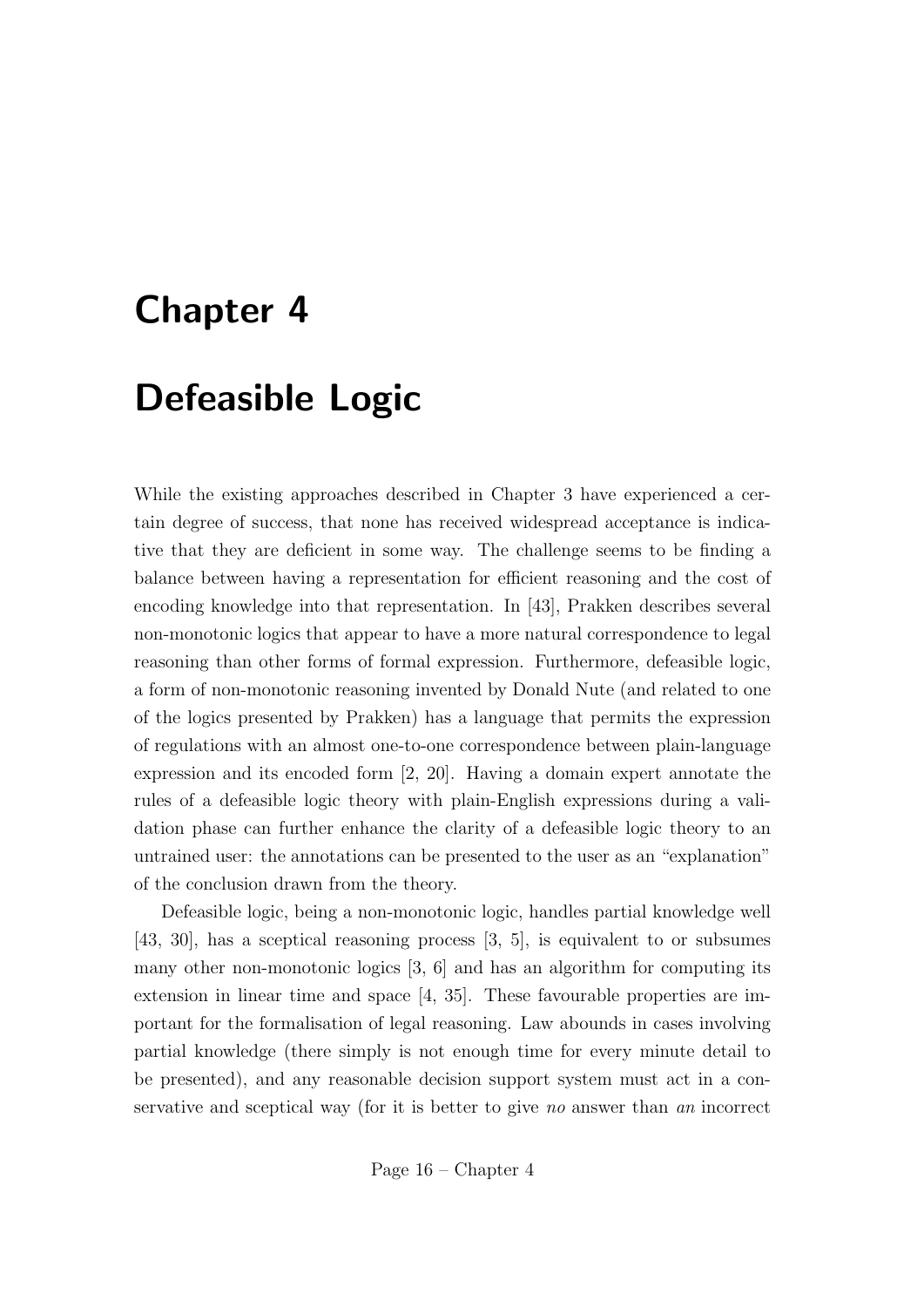| Rule                                          |  |  | Explanation |                                                                                |
|-----------------------------------------------|--|--|-------------|--------------------------------------------------------------------------------|
| $r1$ :                                        |  |  |             | $\Rightarrow \neg guilty \mid Innocence \text{ is presumed}$                   |
|                                               |  |  |             | r2: evidence $\Rightarrow$ guilty Evidence can show guilt                      |
|                                               |  |  |             | r3: $\neg motive \rightarrow \neg guilty$ Lack of motive can suggest innocence |
| r4:                                           |  |  |             | alibi $\Rightarrow \neg g uilty$   An alibi can prove innocence                |
| $r4 \succ r3$ , $r3 \succ r2$ , $r2 \succ r1$ |  |  |             |                                                                                |

Figure 4.1: Hypothetical Criminal Law Theory

answer). The computational efficiency is also important, not only for drawing conclusions from a theory, but also because it lends itself to efficient algorithms for the induction of theories from datasets. While the variant of defeasible logic that we have used does not allow for meta-level reasoning about the purpose or backing of rules, which is possible in some logics [43], the logic remains a powerful [2, 20] and natural form of expression that is relevant for routine legal practice and a form for which rules in a defeasible logic theory correspond to the untrained understanding of a "rule".

For these reasons it seems that defeasible logic would be a suitable representation for knowledge in an LDSS. The challenge that remains is the automatic or semi-automatic creation of such knowledge from precedents. This will be addressed in Chapter 5.

In the remainder of this chapter we will present a formal explanation of defeasible logic. Because we are focussing our attention to a specific application of defeasible logic, for simplicity our terminology slightly deviates from that used in other works. More complete definitions of propositional defeasible logic appear in [3, 5, 41].

### 4.1 An Example

A defeasible logic theory is a collection of rules that permit us to reason about a set of facts, or known truths, to reach a set of defeasible conclusions. Because multiple conflicting rules may be applicable in any given situation, a defeasible logic theory additionally includes a relation for resolving these conflicts.

For example, consider the theory about criminal law in Figure 4.1. The theory consists of two components: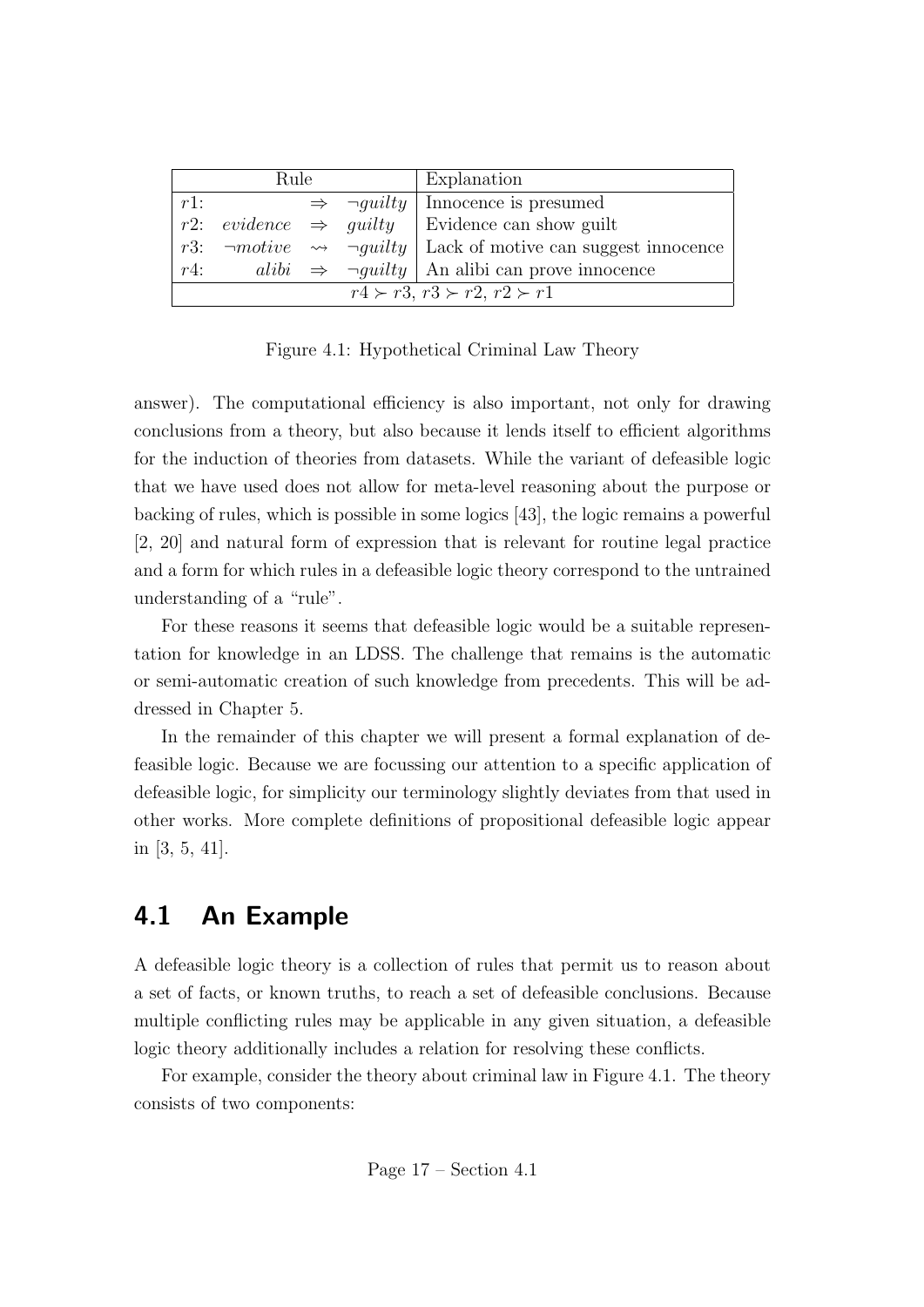- a set of rules that can be used to conclude the guilt or innocence of the defendant in the event of certain facts being presented in the court of law, and
- $\bullet$  an acyclic transitive<sup>1</sup> relation (called the superiority relation) that indicates the relative strength of each rule.

Suppose that we are given the theory of Figure 4.1, and that the set of facts  ${evidence}, alibi$  have been presented to the court of law and are assumed true, then we can defeasibly prove the innocence of the defendant, because:

- We note that  $r4$  permits us to conclude  $\neg$ *quilty*, and
- The necessary conditions for the application of r4 hold, namely it is known that alibi is a fact (or has been defeasibly proven true), and
- Of the remaining rules, the only one that reaches the contradictory conclusion *guilty* and for which its necessary conditions are satisfied, is  $r2$ , but r4 is stronger than r2 (i.e.,  $r4 > r2$ ) so r2 does not override the conclusion.

### 4.2 Formal Definition

We now formalize the ideas and terminology in the example, and present a proof theory.

A defeasible logic theory T is a pair  $(R, \succ)$  where R is a finite set of rules and  $\succ$  is a partially ordered<sup>2</sup> relation defining superiority over R.

Rules are defined over literals, where a literal is either an atomic propositional variable a or its negation,  $\neg a$ . Given a literal, p, the complement,  $\sim p$  of that literal is defined to be a if p is of the form  $\neg a$ , and  $\neg a$  if p is of the form a.

There are two kinds of rules, defeasible rules and defeaters. Defeasible rules can be used to defeasibly prove some conclusion, but defeaters can only be used to prevent a conclusion being reached. Typically a third kind of rule is permitted, strict rules, which have a more classical meaning in that they are monotonic and

<sup>&</sup>lt;sup>1</sup>We have only denoted the relevant mappings, the actual superiority relation would in fact be the least acyclic transitive relation containing the mappings denoted – in this case, the transitive closure of these mappings.

<sup>2</sup>Though, in the general case, the superiority relation is simply a binary relation over the set of rules.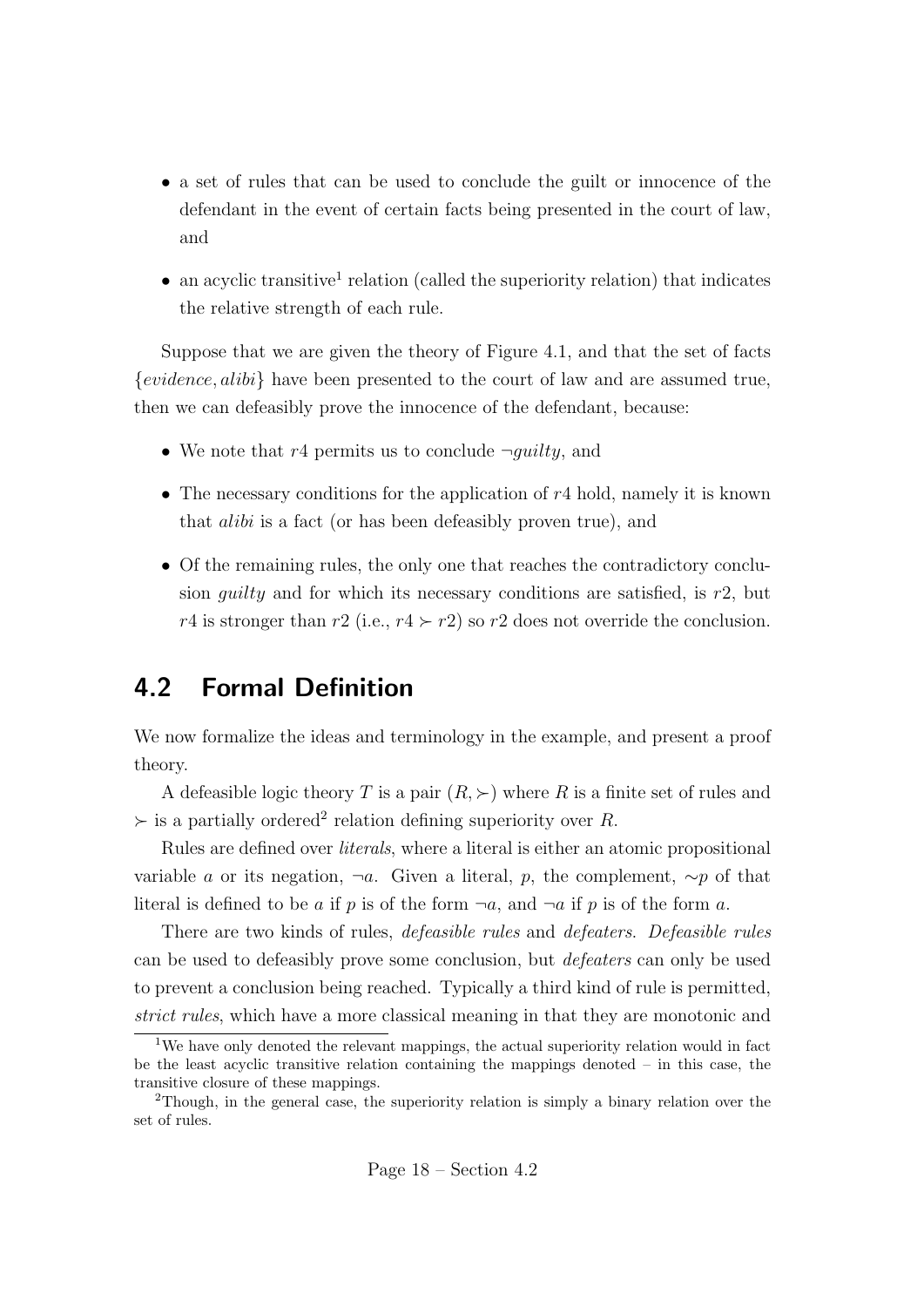cannot be defeated. We disregard strict rules in application to the automatic induction of defeasible theories because it is impossible to conclude a strict correlation with only the partial knowledge possible with finite datasets (in any case, strict rules can be simulated with defeasible rules that are 'high' in the superiority relation such that they can rarely be defeated).

A *defeasible rule* is denoted by  $Q \Rightarrow p$  where Q is a set of literals denoting the premises of the rule, and  $p$  is a single literal denoting the conclusion upon application of the rule. A rule of this form can be interpreted to say that whenever the literals in Q are known to be facts or to be defeasibly provable, then we can defeasibly prove  $p$  (by "defeasibly", we mean that we can only prove  $p$  tentatively, and is subject to possible defeat by other, stronger, rules).

A *defeater* is a rule that is likewise denoted by  $Q \rightsquigarrow p$  where  $Q$  is a set of literals denoting the premises of the rule, and  $p$  is a single literal denoting the counter-conclusion that can be used upon application of the rule. A rule of this form can be interpreted to say that whenever the literals in Q are known to be facts or to be defeasibly provable, then we can only reach a conclusion that is consistent with p (subject to defeat by other rules); that is, we cannot prove  $\sim p$ , but may prove  $p$  if there are other rules supporting this position, otherwise we may reach no conclusion at all. Note that with a pair of rules of the form  $Q \rightsquigarrow a$ and  $Q \rightarrow \neg a$ , each at the same superiority, we can block any conclusion with respect to a.

We define  $Ante(r) = Q$  where r is a rule of the form  $Q \Rightarrow p$  or  $Q \rightsquigarrow p$ ; that is,  $Ante(r)$  is the set of premises or antecedents of the rule r (i.e.,  $Ante(r)$  is the left hand side of the rule).

We reason about a set of facts (of a given case)  $F$  with respect to a defeasible theory T to reach defeasible or tentative conclusions of that particular case. A conclusion of a defeasible theory  $T$  and facts  $F$  is conventionally a tagged literal of one of the following forms:

- $+ \partial p$ , which is intended to mean that p is defeasibly provable in T over F
- $-\partial p$ , which is intended to mean that p is not defeasibly provable in T over F.

We define an entailment relation,  $T, F \vdash c$ , which indicates that c is a conclusion of the set of facts  $F$  with respect to theory  $T$ . The entailment relation is

Page 
$$
19 -
$$
Section 4.2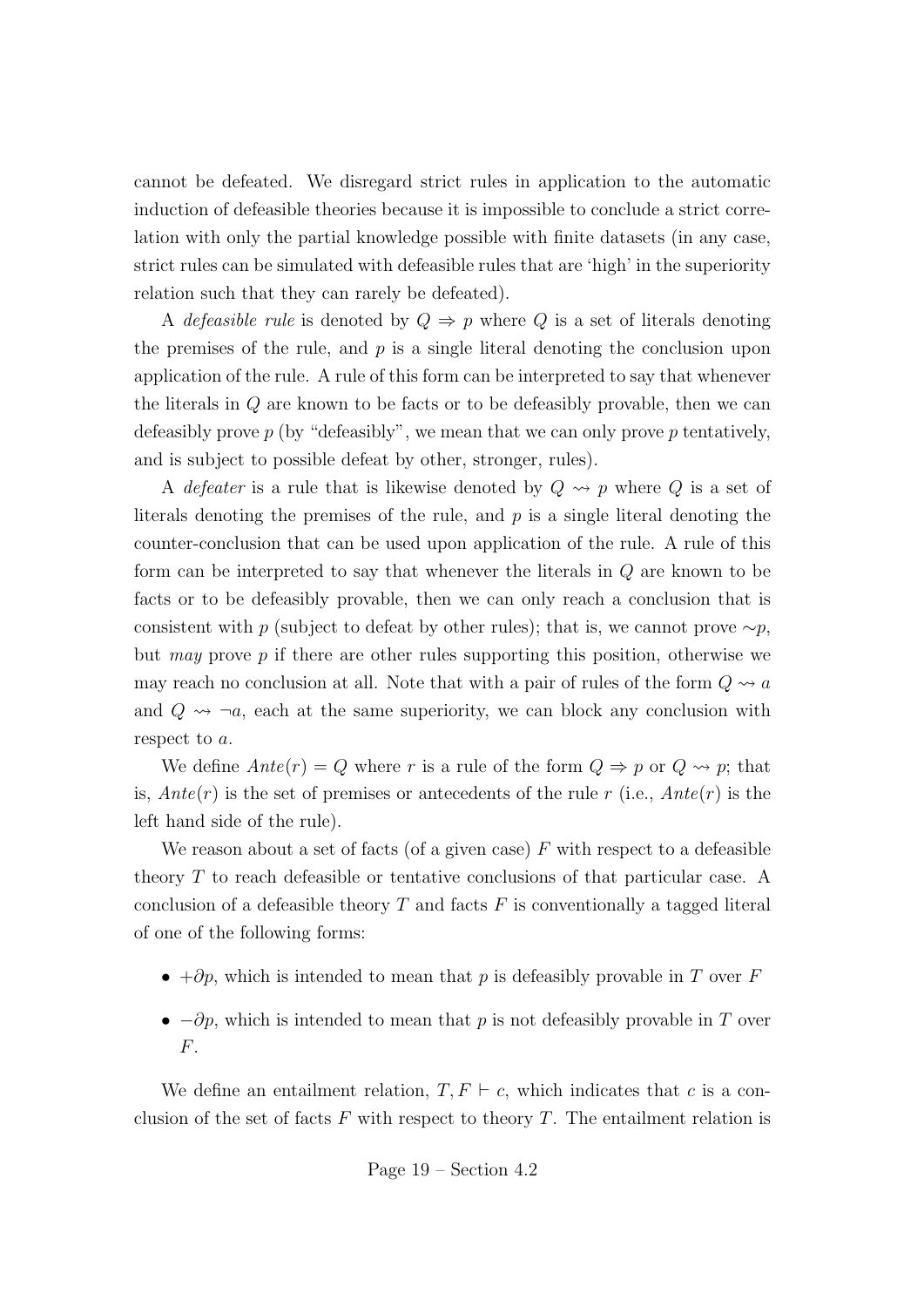defined by the proof mechanism expounded in [3, 5], and which is briefly presented here for completeness.

A proof within a defeasible logic theory  $T$  given a set of facts  $F$  is a finite sequence  $P = \langle p_1, p_2, \ldots \rangle$  of tagged literals satisfying the two inference rules that follow.  $P(1..i)$  denotes the initial part of the sequence P, of length i, and  $P(i)$ denotes the *i*th element of P.  $R_d$  denotes the set of defeasible rules in R (i.e., those rules that are not defeaters) and  $R[q]$  denotes the set of rules in R with conclusion q.

+∂: If  $P(i + 1) = +\partial p$  then either  $p \in F$  or (1)  $\exists r \in R_d[p] \forall q \in Ante(r) : +\partial q \in P(1..i)$  and (2) ∀s ∈ R[ $\sim p$ ] either (a) ∃ $q \in Ante(s) : -\partial q \in P(1..i)$  or (b)  $\exists t \in R_d[p]$  such that  $\forall q \in Ante(t) : +\partial q \in P(1..i)$  and  $t > s$ .

$$
-\partial
$$
:  
\nIf  $P(i + 1) = -\partial p$  then  
\n $p \notin F$  and  
\n(1)  $\forall r \in R_d[p] \exists q \in Ante(r) : -\partial q \in P(1..i)$  or  
\n(2)  $\exists s \in R[\sim p]$  such that  
\n(a)  $\forall q \in Ante(s) : +\partial q \in P(1..i)$  and  
\n(b)  $\forall t \in R_d[p]$  either  
\n $\exists q \in Ante(t) : -\partial q \in P(1..i)$  or  $t \neq s$ .

If we consider only theories for which the set of all possible premises is disjoint from the set of all conclusions, then it is the case that all inferences can be performed in a single step. Because a single-step mode of operation precludes the need for recursive evaluation of the backing of a rule (i.e., there is no need to defeasibly prove the truth of the antecedents, beyond checking facts), we can simplify the above inferences rules to give the following simpler proof mechanism:

+∂: If  $T, F \vdash +\partial p$  then

Page 20 – Section 4.2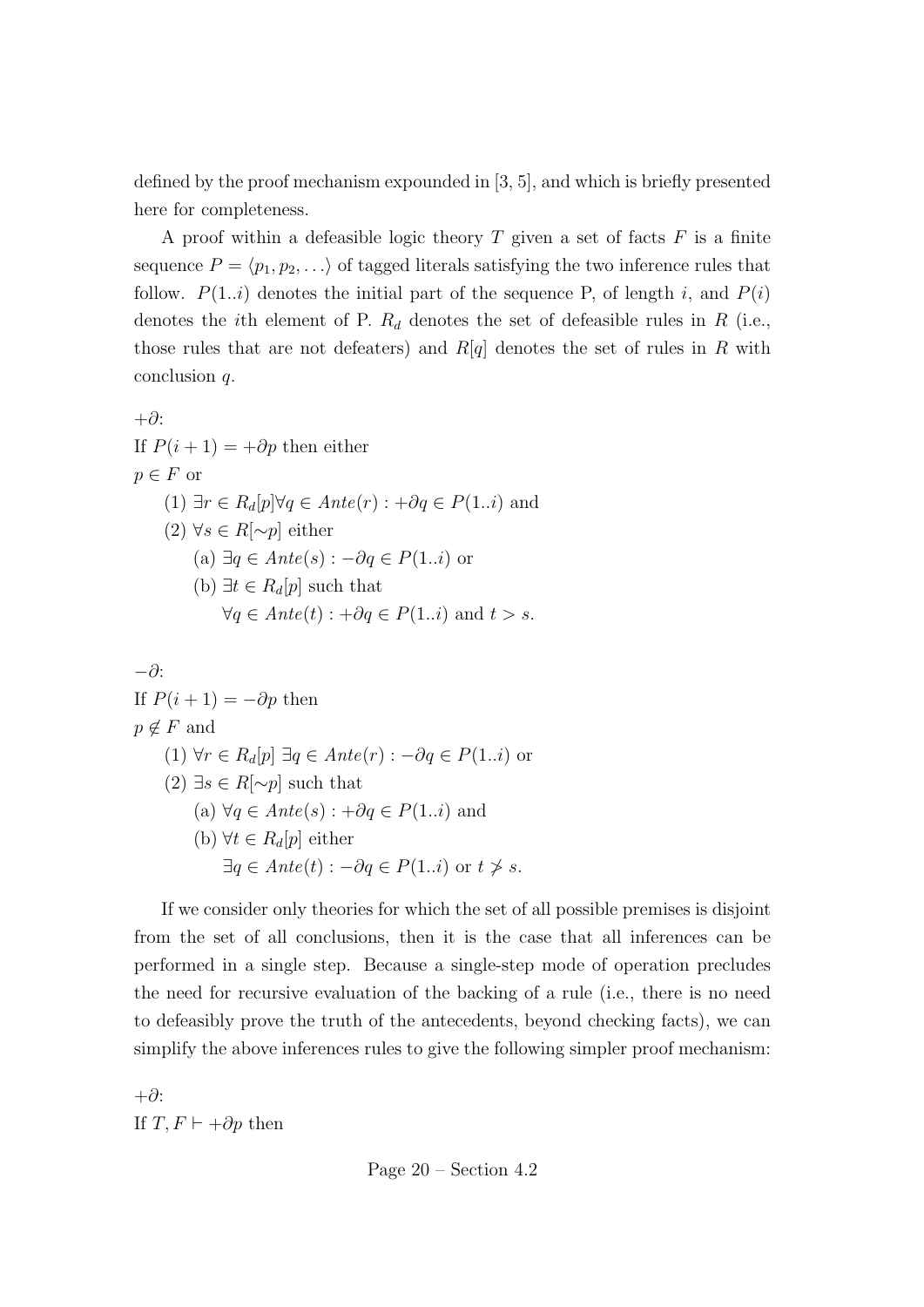(1) ∃ $r \in R_d[p] \forall q \in Ante(r) : q \in F$  and (2) ∀s ∈ R[ $\sim p$ ] either (a) ∃q ∈  $Ante(s)$ : ∼q ∈ F or (b)  $\exists t \in R_d[p]$  such that  $\forall q \in Ante(t) : q \in F \text{ and } t > s.$ −∂: If  $T, F \vdash -\partial p$  then (1)  $\forall r \in R_d[p] \exists q \in Ante(r) : \neg q \in F$  or  $(2) \exists s \in R[\sim p]$  such that (a)  $\forall q \in Ante(s) : q \in F$  and (b)  $\forall t \in R_{sd}[p]$  either  $\exists q \in Ante(t) : \neg q \in F$  or  $t \not\geq s$ .

Or, in plain English, we use the conclusion of the strongest of the defeasible rules that have all premises satisfied. If no such rule exists, or if there is any defeater with the opposite conclusion that is not stronger, then we have no conclusion.

For simplicity, we disregard the tagging, and instead represent  $T, F \vdash +\partial p$ as simply  $T, F \vdash p$ , and use  $T, F \vdash ?a$  to denote the case that both  $T, F \vdash -\partial a$ and  $T, F \vdash -\partial \neg a$  holds (that is,  $T, F \vdash ?a$  denotes the case that nothing can be defeasibly proven with respect to a).

This formal definition of defeasible logic has a natural mapping to a Prolog meta-program [36]. To a fluent Prolog programmer, this meta-program elegantly conveys the proof theory in a far more intuitive fashion. A summary of the work in [36] appears as the Prolog meta-program in Appendix C.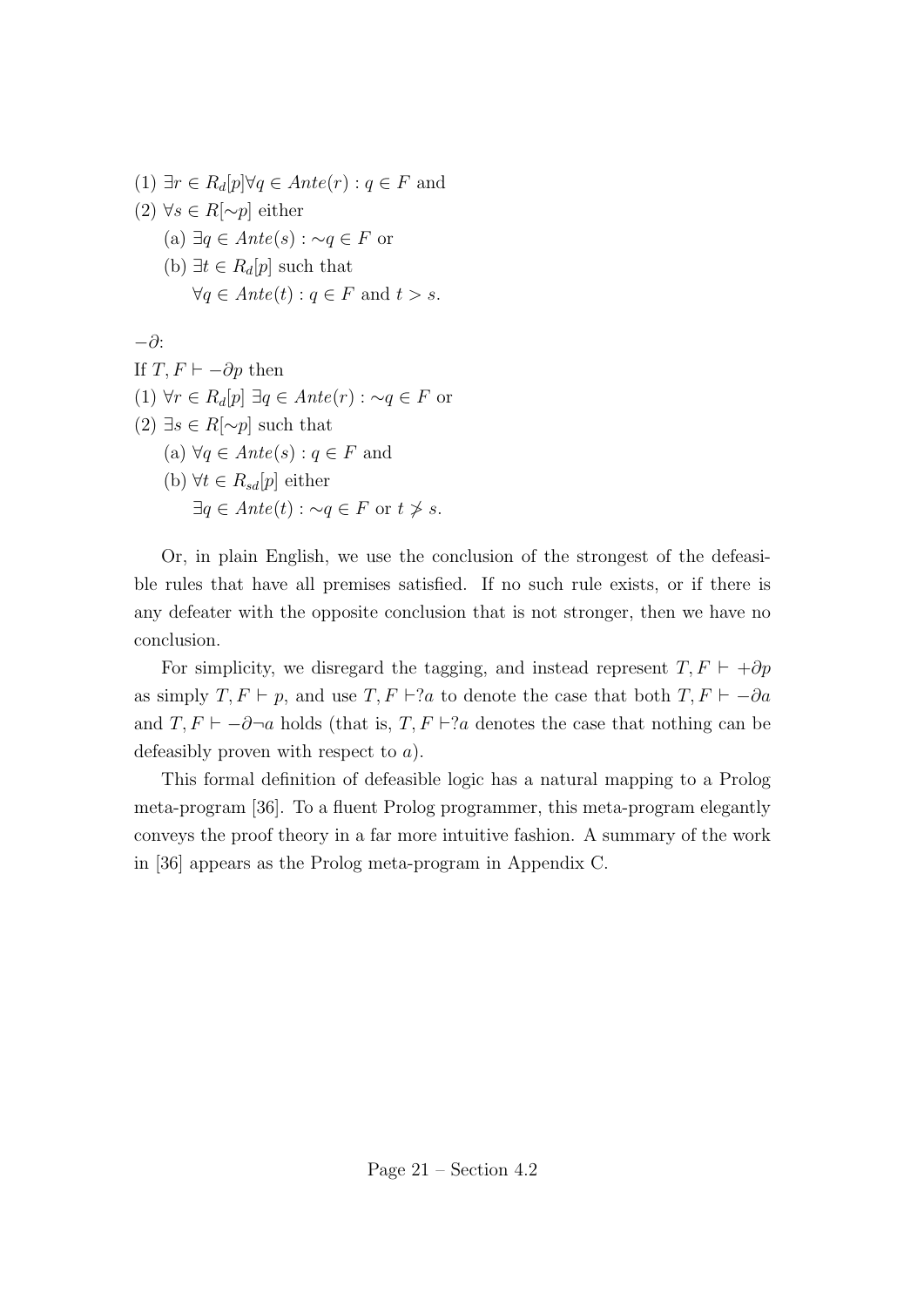# Chapter 5

# Induction of Theories

Given the apparent similarities of defeasible logic with legal expression and reasoning, we turn our attention to the problem of inducing a defeasible logic theory from precedent data (i.e., a set of training examples). That is, we require an algorithm that, given a training dataset of cases and their corresponding conclusions, will produce a theory that:

- When applied to each element of the training dataset, will reach the same conclusions as the training set, and
- When applied to an unseen case, will reach a 'good' conclusion.

Two results are important here; that it is possible to find a theory that describes a dataset, but that finding the optimal solution is unfortunately an NP optimisation problem. In this chapter, we consider these theoretical challenges and an algorithmic solution that is a compromise between theory and practice.

### 5.1 Theoretical Foundation

We begin with some definitions first.

We define a *dataset*  $D$  as a set of records  $d$ , where each  $d$  is tuple of the form  $(F, c)$ , where F is a possibly empty set of literals denoting the known truths or facts of the particular precedent, and where c is either a literal (a or  $\neg a$ ) or the term ?a indicating that no conclusion is reached with respect to propositional variable a. We say a dataset is consistent if every conclusion is formed from the same propositional variable, and if for all records  $d_1 = (F_1, c_1) \in D$  and

Page 22 – Chapter 5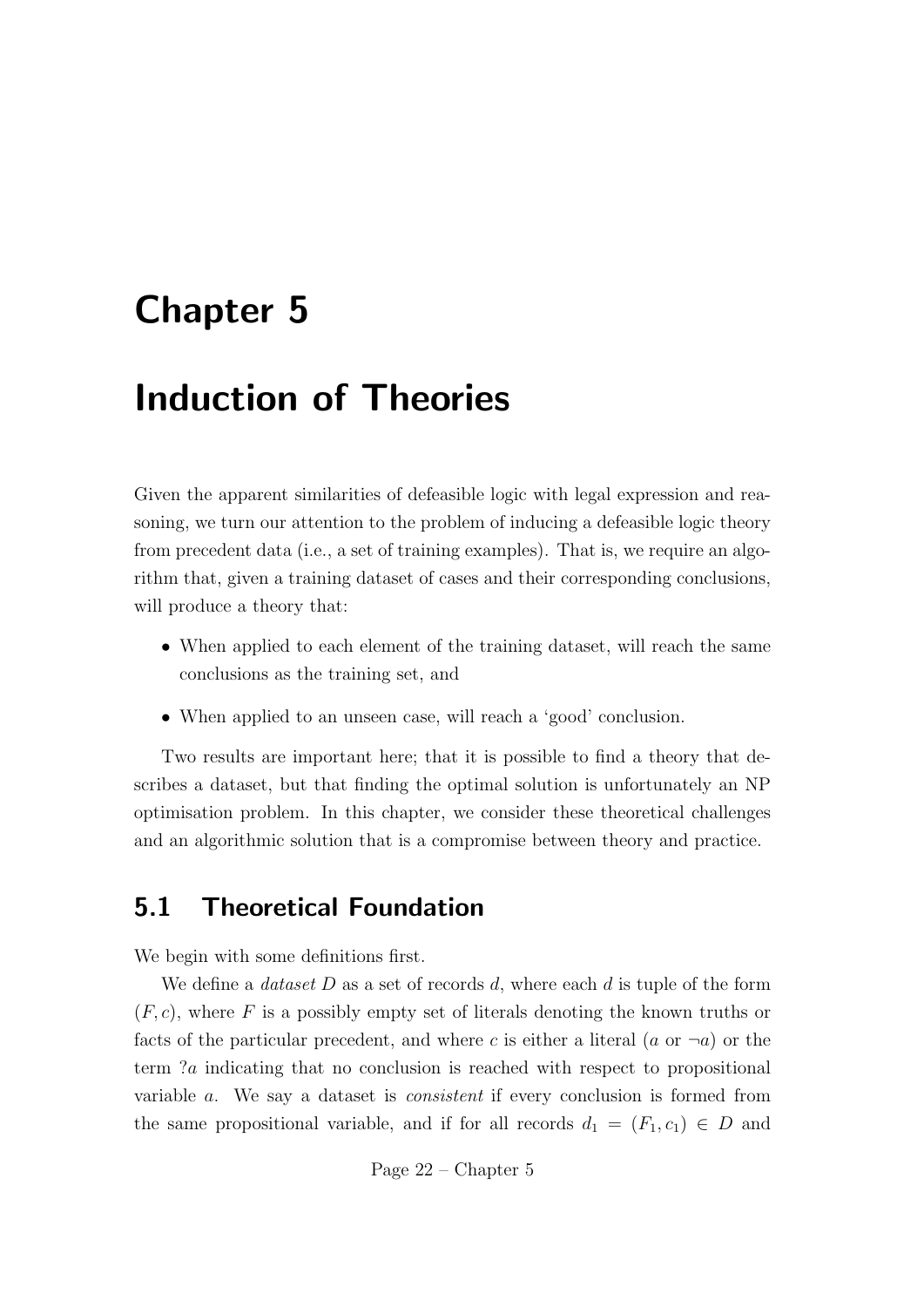

Figure 5.1: Example Construction of a (Poor) Describing Theory

 $d_2 = (F_2, c_2) \in D$ , if  $F_1 = F_2$  then  $c_1 = c_2$ . In other words, a dataset is consistent if no two identical cases have different conclusions. Given a consistent dataset D we define  $Var(D) = a$ , where a is the propositional variable that appears in every conclusion.

For convenience we will assume that all datasets are consistent. Whenever this assumption is invalid, it can be corrected by pre-processing the dataset. Depending on the particular context of the application this might mean deleting the records that are causing the inconsistency, using the result from the more recent record, or replacing all such inconsistent records with a new record of the form  $(F, ?a)$  to indicate that given the particular facts F that are causing the inconsistencies, we do not have any known conclusion.

It should be noted that the definition of a dataset only allows for a single propositional variable to be used over all the conclusions. In applications where multiple conclusions are necessary, this limitation can be trivially overcome by processing each class of conclusions with a different dataset and repeated application of the algorithm presented later, in Section 5.3.

We say a defeasible logic theory, T, has an *accuracy* of  $x\%$  with respect to a given dataset, D, if for  $x\%$  of the records  $d = (F, c) \in D$ , it can be proven that  $T, F \vdash c$ . We say a theory *describes* a dataset if it is 100% accurate, that is for each record  $d = (F, c) \in D$ , it can be proven that  $T, F \vdash c$ .

Theorem 1 Given any consistent dataset D, there exists a theory that describes the dataset.

Proof. By Construction.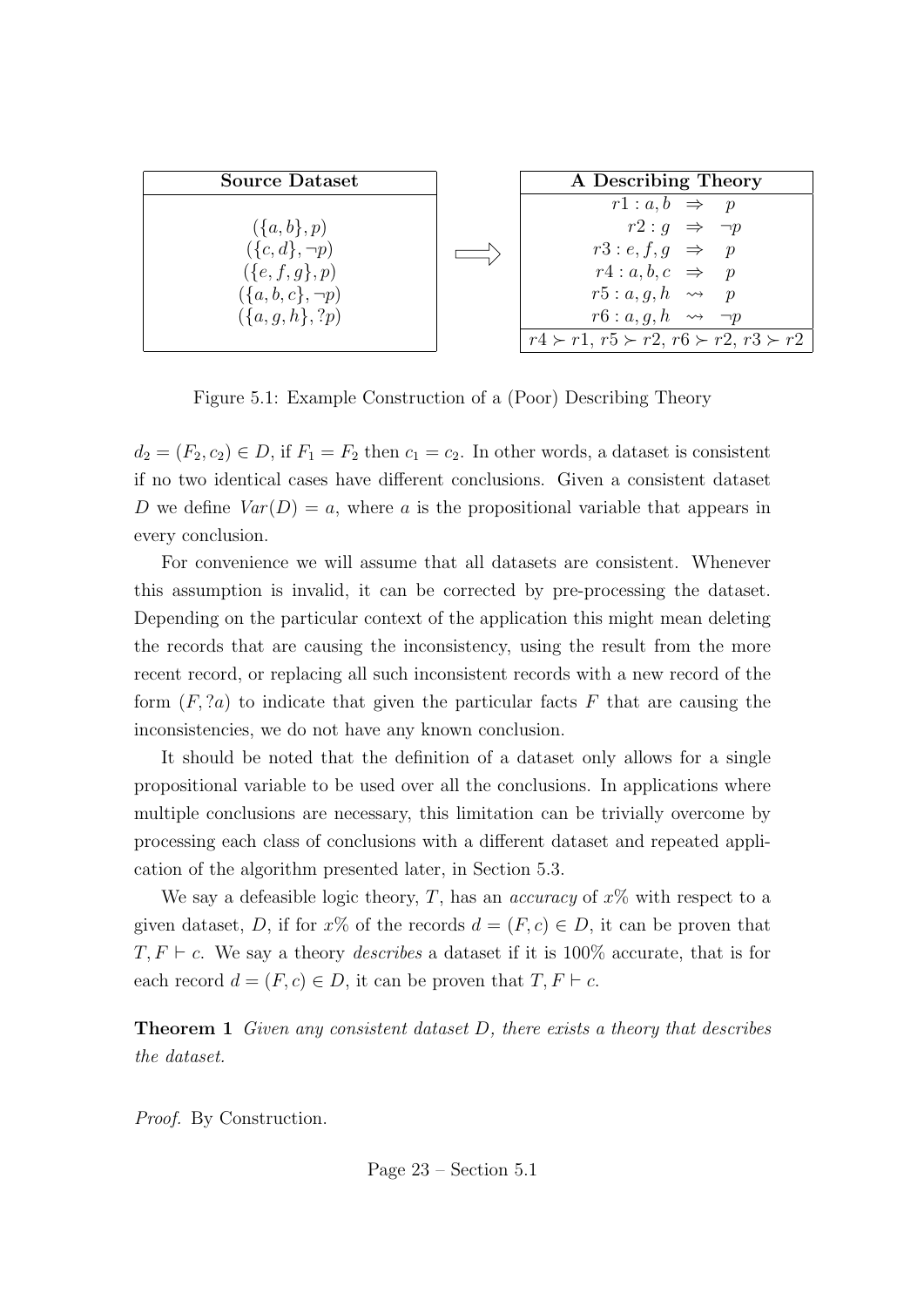Let  $a = Var(D)$ , we construct a theory  $T = (R, \succ)$ , from rules

$$
R = \{F \Rightarrow c | (F, c) \in D \land c \neq ?a\} \cup
$$

$$
\{F \leadsto a | (F, c) \in D \land c = ?a\} \cup
$$

$$
\{F \leadsto \neg a | (F, c) \in D \land c = ?a\}
$$

and superiority relation

$$
\succ = \{(r1, r2)|r1, r2 \in R \land Ante(r2) \subset Ante(r1)\}.
$$

This theory describes the dataset (an example of such a theory appears in Figure 5.1), for given any record  $r = (F, c) \in D$ , we have  $T, F \vdash c$ . By the reasoning mechanism of defeasible logic, we know that only the rules in

$$
\{r|r \in R \land Ante(r) \subseteq F\}
$$
  
=  $\{r|r \in R \land Ante(r) = F\} \cup \{r|r \in R \land Ante(r) \subset F\}$ 

can be applied in the reasoning process. The dataset is consistent (by assumption), and the theory has been constructed from each element of the dataset, so we know that the theory  $T$  will contain either exactly one defeasible rule with  $Ante(r) = F$  and conclusion c, or exactly two defeaters with  $Ante(r) = F$  which will give conclusion  $a = c$ . This means that applying the rules in the left set of the above union

$$
\{r|r \in R \land Ante(r) = F\}
$$

will give us the correct conclusion. It is clear that the rules in the right set of the above conclusion

$$
\{r|r \in R \land Ante(r) \subset F\}
$$

will have no effect on this outcome, for the superiority relation defines those rules where  $Ante(r) \subset F$ , to be weaker than the rules where  $Ante(r) = F$ .  $\Box$ 

In fact, it turns out that for any given dataset  $D$ , there can be many theories that describe the dataset. We could use the theory generated by the construction that appears in the proof of Theorem 1 for predicting new cases, this is unsatisfying because using such a theory becomes no more than a primitive case-based reasoning system. Instead, we look to find the theory that describes the dataset

Page 
$$
24 - Section 5.1
$$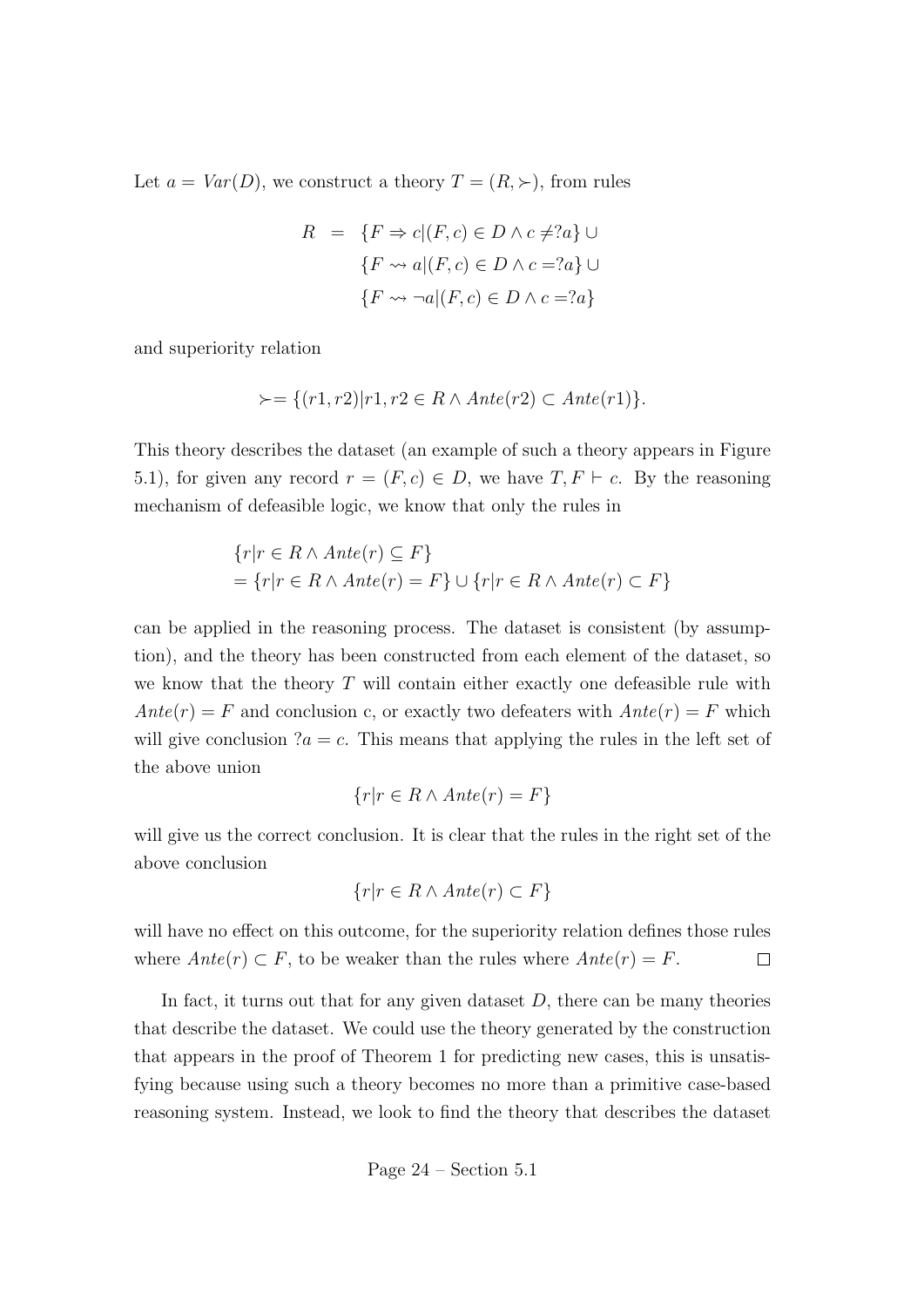and has the minimal number of rules. Because a minimal theory has few rules, we would expect each rule to carry more significance and have greater predictive power than might the rules of a larger theory describing the same dataset. For this reason we expect that a minimal theory would give the best generalisation of the dataset and would be most likely to perform well on unseen cases. Finding a minimal theory also simplifies the comprehension effort required to have a human expert verify a theory, and more closely matches our expectations that human experts in their own practice would themselves typically avoid reasoning with convoluted rules or on an individual case-based-reasoning approach. Unfortunately, though, finding the minimal theory turns out to be intractable, we show this by transformation from the hitting set problem.

Garey and Johnson [29] report that the hitting set problem is NP-complete (by transformation from the vertex cover problem due to Karp in 1972). The problem is as follows:

- **Input** Given a collection  $C$  of subsets of a finite set  $S$ , and a positive integer  $k \leq |S|$
- **Problem** Is there a subset  $S' \subseteq S$  with  $|S'| \leq k$  such that S' contains at least one element from each subset in C?

**Theorem 2** Given a dataset D and positive integer  $k' \leq |D|$ , the problem of deciding whether there exists a theory  $T = (R, \succ)$  of size  $|R| \leq k'$  that describes D is NP-hard. (We refer to this problem as the Describing Theory Problem.)

Proof. If we assume the existence of an algorithm for solving the describing theory problem, we can solve the hitting set problem (SP8 in [29]) via transformation to the inputs of such an algorithm:

- The collection of the hitting set problem can be encoded in polynomial time to a dataset, then
- An algorithm that solves the describing theory problem can be used to reach a decision for the hitting set problem.

The describing theory problem is therefore NP-hard, because if there exists a polynomial-time algorithm that can solve the describing theory problem, we can solve the hitting set problem in polynomial time, and therefore all NP-complete

Page 
$$
25 -
$$
 Section 5.1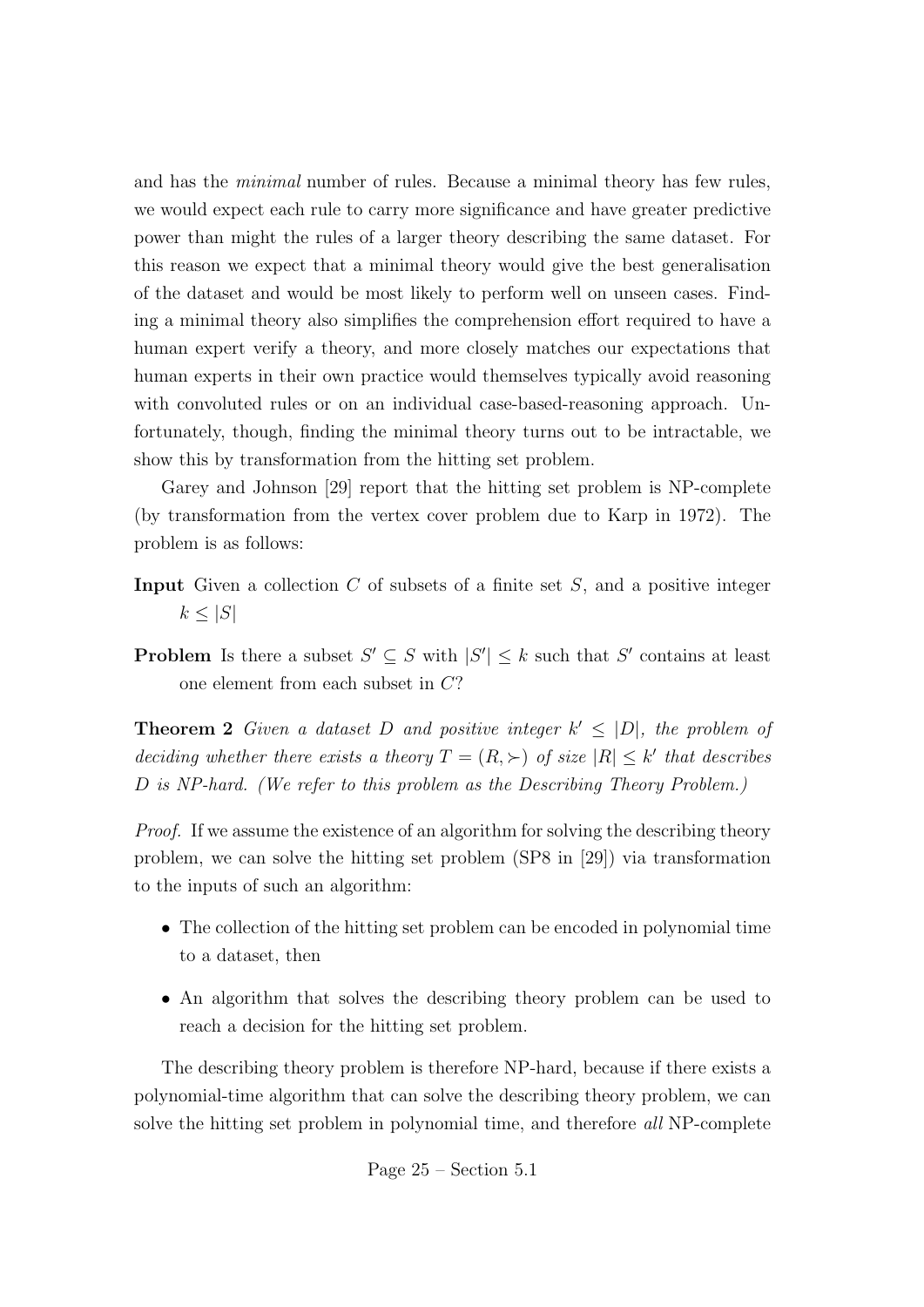| <b>Source Collection</b>                                          | <b>Transformed Dataset</b>                                                                                                                            |
|-------------------------------------------------------------------|-------------------------------------------------------------------------------------------------------------------------------------------------------|
| $\{p,q\}$<br>${q,r}$<br>$\{p,q,r\}$<br>$\{r, s, t\}$<br>$\{p,s\}$ | $(\lbrace p,q \rbrace, a)$<br>$(\lbrace q, r \rbrace, a)$<br>$(\lbrace p,q,r \rbrace,a)$<br>$(\{r,s,t\},a)$<br>$(\{p,s\},a)$<br>$(\emptyset, \neg a)$ |
| <b>Minimal Hitting Set</b>                                        | <b>Minimal Describing Theory</b>                                                                                                                      |
| $\{p,r\}$                                                         | $\overline{a}$                                                                                                                                        |

Figure 5.2: Example Construction for Proof of NP-Hardness

problems in polynomial time. The transformation we use is possible because of a correspondence between a minimum hitting set and a minimum describing theory.

Given a collection C of subsets of a finite set S, and a positive integer  $k \leq |S|$ , these inputs are encoded to a form suitable for theory induction as follows:

- Create a new propositional variable,  $a$ , not appearing in  $S$ ,
- Construct a dataset

$$
D = \{ (E, a) | E \in C \land E \neq \emptyset \} \cup \{ (\emptyset, \neg a) \},
$$

• Execute an algorithm that solves the describing theory problem, with input D and  $k' = k+1$ , if the algorithm returns "true", then there exists a hitting set for  $C$  of size  $k$ .

Noting the correspondence between a minimum hitting set and a minimum describing theory, the correctness of the above encoding can be seen:

The dataset, D, of the above construction (an example appears in Figure 5.2) has several interesting properties. Any theory that describes the dataset must contain the rule  $\emptyset \Rightarrow \neg a$ . This is because when reasoning about the record  $d = (\emptyset, \neg a) \in D$ , the only applicable rules are those with  $Ante(r) = \emptyset$ , and because we need to reach conclusion  $\neg a$  given the facts  $F = \emptyset$ , we must have a rule of the form  $\emptyset \Rightarrow \neg a$ . Furthermore, any other rule in the theory will be

Page 
$$
26 -
$$
 Section 5.1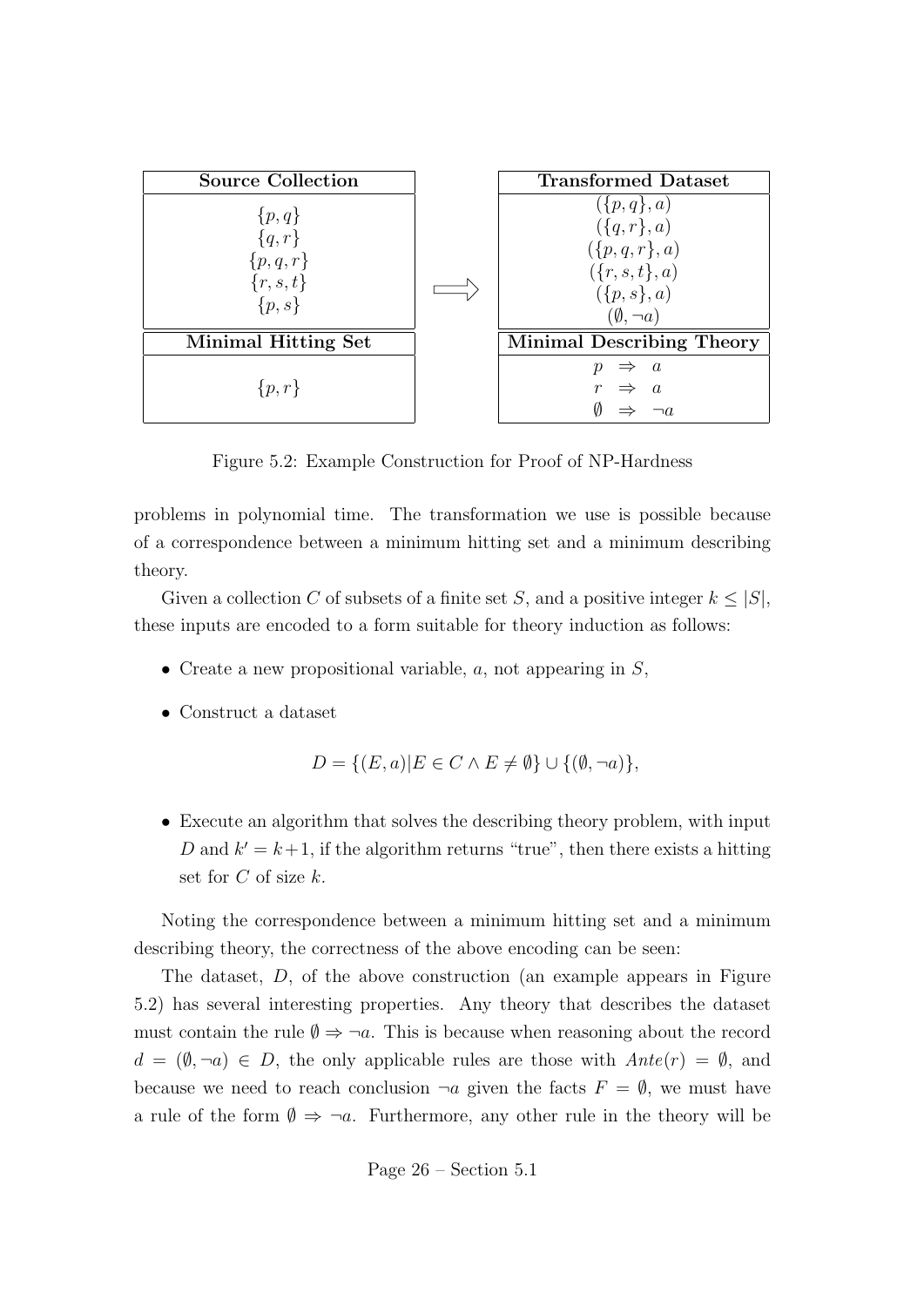stronger than the rule  $\emptyset \Rightarrow \neg a$  and will be of the form  $F \Rightarrow a$  for  $F \neq \emptyset$  because all the remaining records  $d \in D \setminus \{(\emptyset, \neg a)\}\$  have the conclusion a. While it is possible for a theory to describe the dataset with additional rules such as defeaters or rules of the form  $F \Rightarrow \neg a$  for  $F \neq \emptyset$ , a simpler theory can be produced by eliminating such redundant rules and for this reason a minimal theory would not contain such rules.

Now, we note that when reasoning about some facts,  $F \neq \emptyset$ , with the rules of a minimal theory  $T_{min} = (R, \succ)$  as above, a given rule  $r \in R$  is applicable if  $Ante(r) \subseteq F$ . In fact, a minimal describing theory of a dataset D is a theory such that for each record  $d = (F, c) \in D$  where  $F \neq \emptyset$ , it holds that

$$
\exists r \in R \mid Ante(r) \subseteq F
$$

(this property is quite close to the definition of a hitting set). Finally, by noting that if we have a rule  $r = (Q \Rightarrow a)$  that applies to a record  $d = (F, c) \in D$ , we can choose any element  $s \in Q$  to produce a new rule  $r' = (\{s\} \Rightarrow a)$  so that it is still the case that

$$
Ante(r') \subseteq F \wedge Ante(r') \neq \emptyset.
$$

Thus, if we are given a minimal theory  $T_{min}$  for a dataset that has been constructed from a hitting set problem, we can simplify each rule (with the positive conclusion a) in the theory  $T_{min}$  to give a new theory

$$
T'_{min} = (R', \succ')
$$

so that the premise of each rule is a singleton<sup>1</sup>. This simplification neither adds nor removes rules, so we still have a minimal theory; but by taking the union of the premises of each rule we have a minimum hitting set

$$
S' = \bigcup \{ Ante(r) | r \in R' \}.
$$

We see that this is indeed the case because, for each record  $d = (F, c) \in D$ , it holds that

$$
\exists r \in R' \mid Ante(r) \subseteq F
$$

<sup>&</sup>lt;sup>1</sup>A *singleton* is set with one element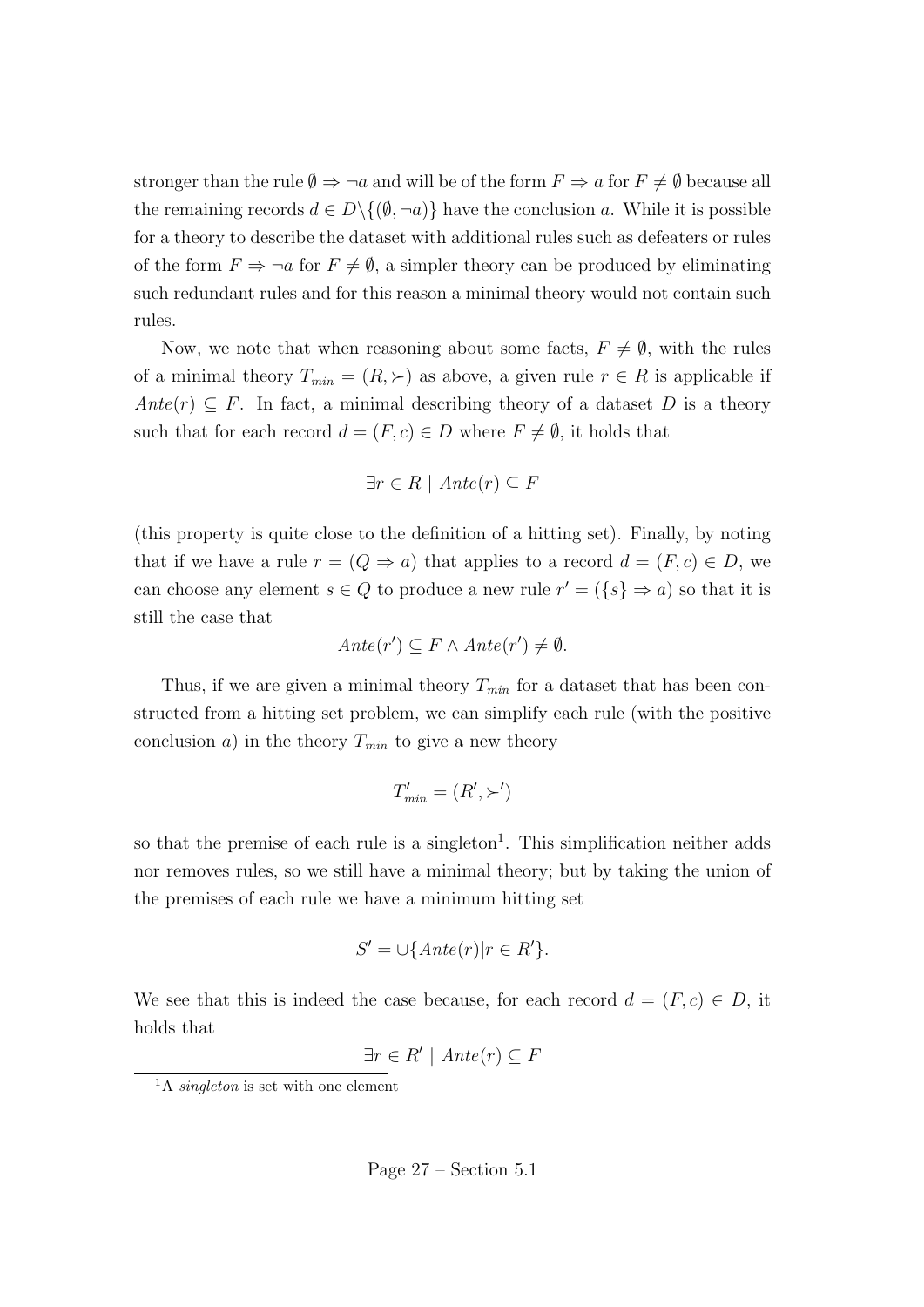and since each  $Ante(r)$  is a singleton, this is equivalent to

$$
\exists s \in S' \mid s \in F
$$

 $(i.e., S'$  is a hitting set). By the same reasoning, we can construct a minimal describing theory from a minimum hitting set by creating a rule with singleton premise set for each element of the hitting set (of course, in addition to the rule  $\emptyset \Rightarrow \neg a$ .

That is, given a minimal theory  $T_{min}$ , with size  $k' = |R|$ , of such a dataset, we can produce a minimum hitting set size,

$$
k = S' = k' - 1,
$$

of the corresponding collection  $C$ , by selecting from the premise of each rule one element. And likewise, we can produce a minimal theory from a minimum hitting set. So that if there is a theory of size  $|R| \leq k'$  that describes the dataset, then there will exist a hitting set of size

$$
|S'| \le k = k' - 1
$$

 $\Box$ 

for the collection.

**Theorem 3** Given a dataset D and positive integer  $k' \leq |D|$ , the Describing Theory Problem is NP-complete.

Proof. The decision procedure can be solved in NP time. An algorithm is as follows:

- 1. Non-deterministically, generate a theory T of size  $|R| \leq k'$  over the propositional variables in D.
- 2. For each record  $(F, c) \in D$ , use the linear time algorithm in [35] to check  $T, F \vdash c.$
- 3. If the theory  $T$  describes the dataset  $D$ , succeed.

The correctness of this algorithm can be seen immediately, for it simply checks that the nondeterministically generated theory of Step 1 describes the dataset.

Page 
$$
28 -
$$
 Section 5.1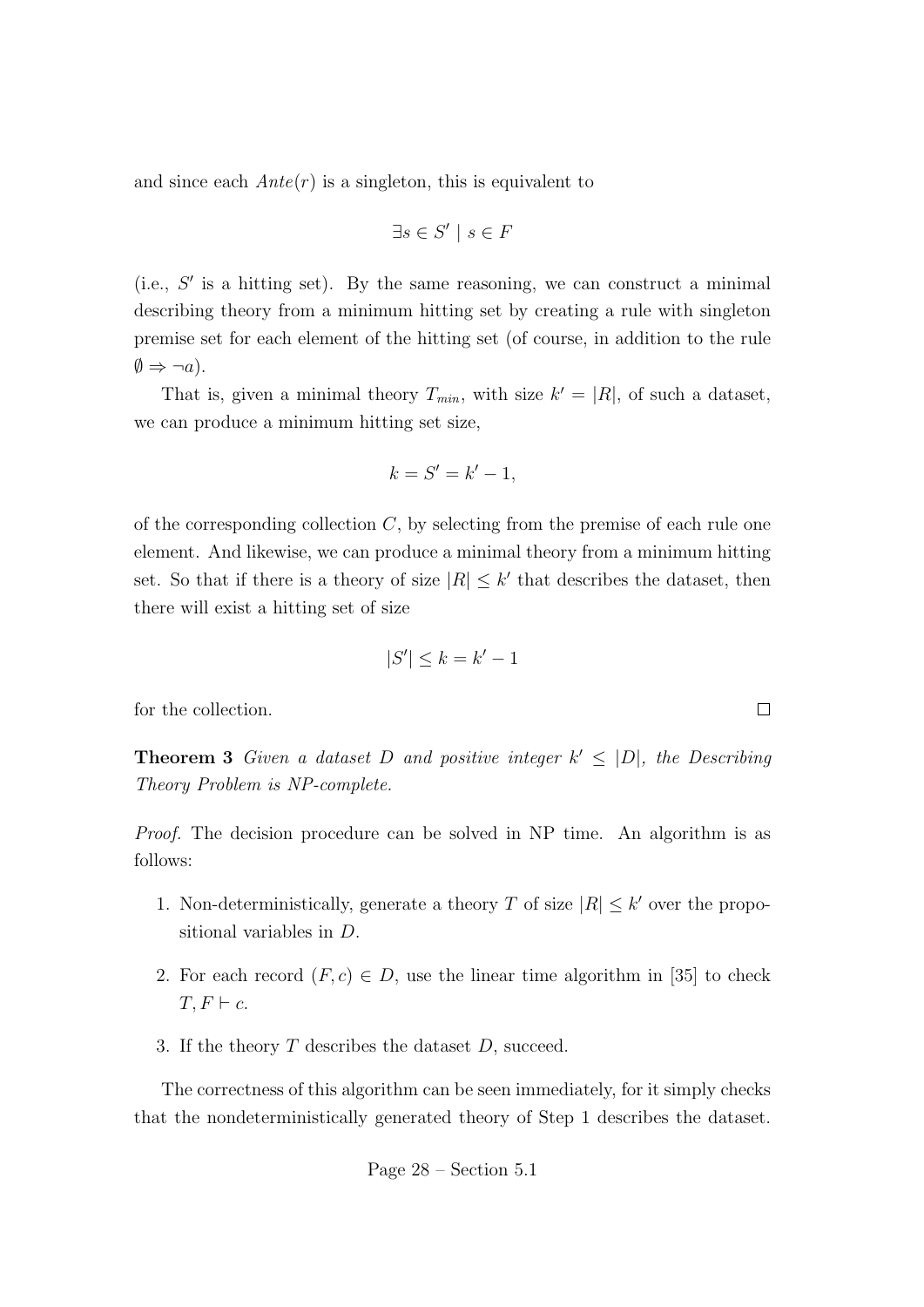Clearly, this algorithm runs in nondeterministic polynomial time. Given that the decision procedure is also NP-hard (Theorem 2) we conclude that the decision procedure is NP-complete.  $\Box$ 

While the above results pertain to a decision procedure, the problem of finding the smallest theory that describes a dataset belongs to the class NPO (defined in [7]), and is consequently NP-hard. These results follow immediately from the definition of NPO, or can be proven via transformation from SP7 in [7] using a similar mapping as that used Theorem 2.

The important consequence of these results is that it is unlikely that there is a tractable algorithm that finds the global optimum, but that it is necessary to use heuristics to find an approximate solution.

### 5.2 Inductive Logic Programming

Much of the existing work on generation of logical theories from examples is in the context of inductive logic programming (ILP), it is therefore natural to expect that some of the techniques of ILP could be applied to induction of defeasible logic theories.

Inductive logic programming is concerned with producing pure Prolog programs (theories in Horn clause logic) from example sets of inputs and outputs. It usually operates in either a bottom-up approach by generalising examples or a top-down approach specialising the empty program into a suitable theory [34]. It turns out that the problem of inducing theories in defeasible logic from examples is very much related to inductive logic programming where the hypothesis space is restricted to clauses where the body of each clause consists of only unary predicates (this approach will produce a theory, but it will not be minimal because an ILP search finds theories without considering a superiority relation and so does not include the possibility of smaller theories that make use of a superiority relation).

Inductive logic programming can be further categorised by their fundamental approaches: direct generalisation, meta-queries, inverse resolution, top-down refinement or transformation. We have considered each approach, but have found all of them unsuitable or lacking in some respect.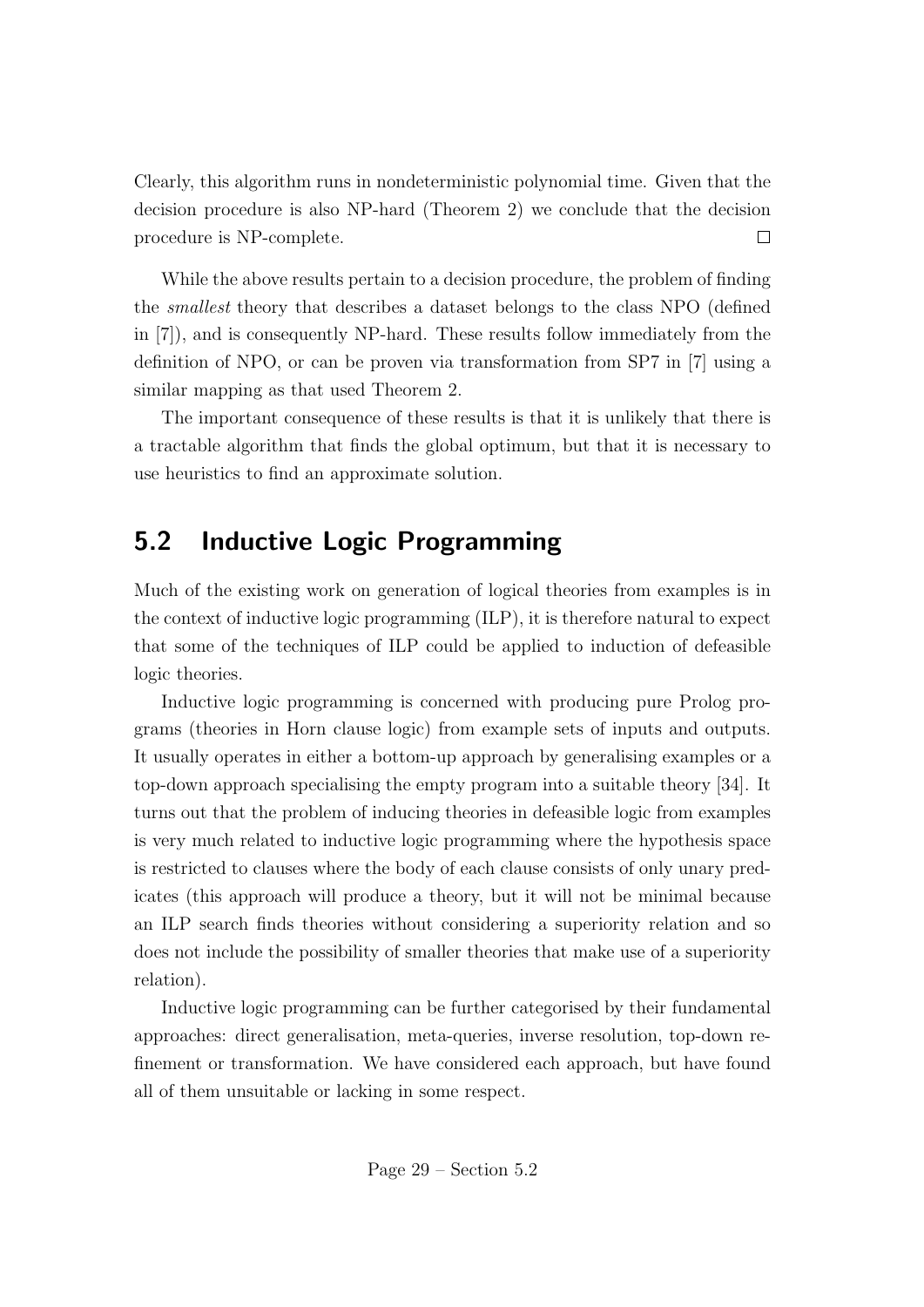#### 5.2.1 Direct Generalisation from Examples

By defining the concept of least general generalisation  $(lqq)$ , which forms a generalisation lattice, ILP systems are able to produce rules that generalise given sets of examples. When a similar concept is applied to defeasible logic, we have a bottom-up refinement process that simply computes intersections of the assumptions of examples with the same conclusions. Unfortunately, finding the intersections is related to the hitting set problem – and so this technique which is suitable for small ILP problems is likely to be unsuitable for application to defeasible logic.

#### 5.2.2 Meta-queries

The concept of a meta-query – a second order template that specifies the type of patterns to be discovered [24] – as used in ILP initially appears to be a particularly attractive approach to mining defeasible logic theories. Given that legal texts and decisions are likely to have similar patterns of formulation, by identifying these patterns of formulation it is possible to simplify a model search into that of a parameter search over the second-order template.

However, defeasible logic already has a very high correspondence with legal expression [3] and so it would be expected that virtually all theories would be possible for a given dataset, and that limiting a search with meta-queries would be unduly restrictive or would require meta-queries to be so general that no benefit is gained from the approach. The most relevant deciding factor in whether a particular theory is likely to represent a realistic legal framework (beyond the simple constraint that circular rules would likely be considered undesirable in practical situations) is likely to be the simplicity of the theory (though this is always going to be a subjective measure).

#### 5.2.3 Inverse Resolution

Inverse resolution is an approach to inductive logic programming whereby unification is performed "in reverse" – replacing atoms that appear in examples with variables. This approach applies in the context of inductive logic programming over binary (or higher arity) predicates and so is of limited benefit to inducing defeasible theories (which is roughly equivalent to ILP over only unary predicates).

Page 30 – Section 5.2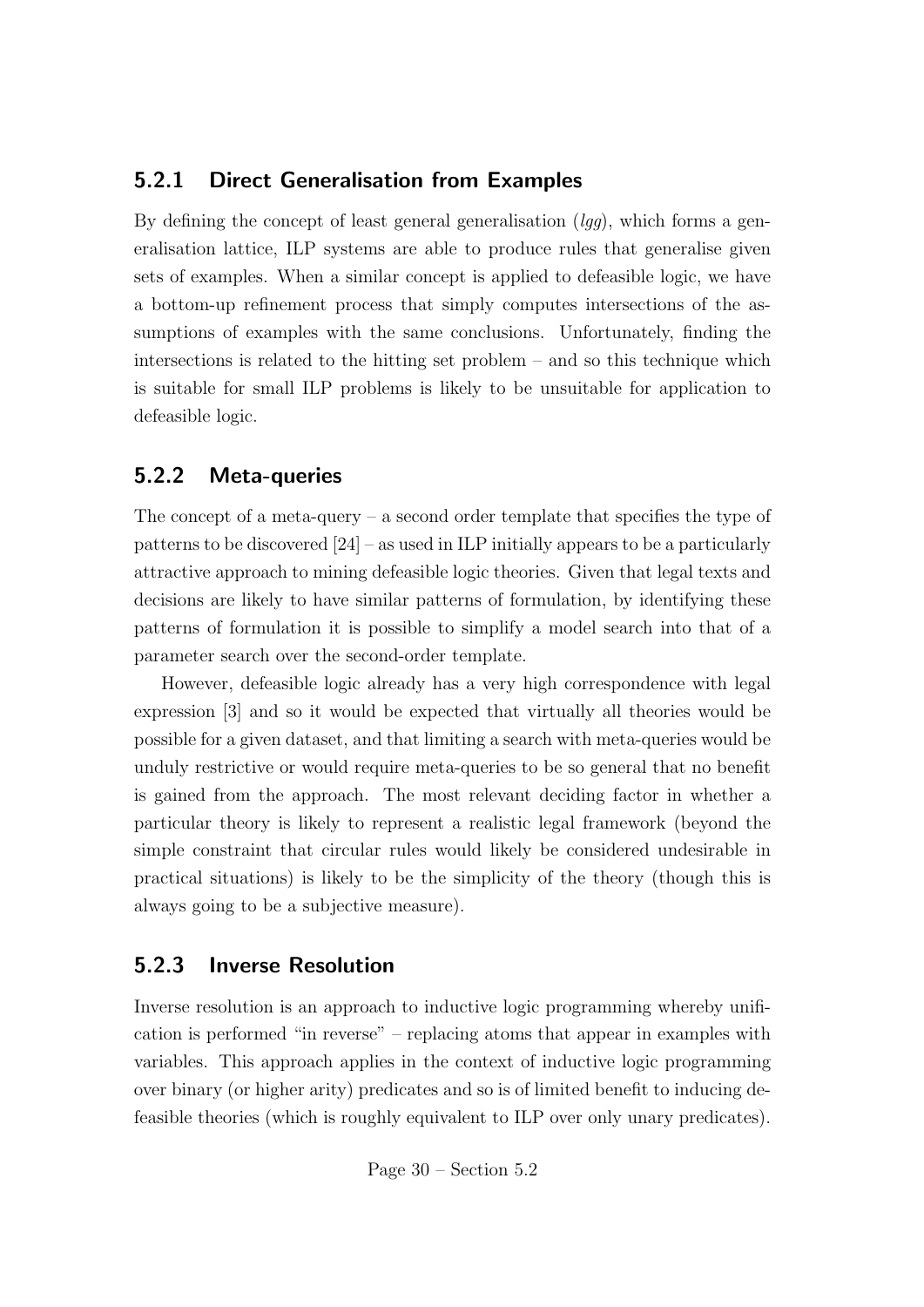```
set program P, the program containing the empty clause
while P has not yet converged
    read a new example, e
    if the conclusion of e is inconsistent with Pwith the refinement operator, \rho(c),
             specialise P, or add exceptions to Pif e has no conclusion, and P gives a conclusion for ewith the refinement operator, \rho(c),
              add defeaters to P, specialise P, or simplify the priority relation
output P
```
Figure 5.3: Simplified Model Inference System

### 5.2.4 Top Down Refinement

In the process of top-down search or refinement, the empty theory is initially assumed, which is then refined to match the example data [34]. A refinement operator  $\rho(c)$  is defined over the clauses of a theory, and this is typically used in a refinement process such as the model inference system by Shapiro [46], summarised in [28], and refined here in Figure 5.3 for defeasible logics.

The particular refinement operator  $\rho(c)$  is carefully chosen for efficiency, and to ensure that the refinement process converges on some solution [38] (that is, it results in "identification in the limit"). In our research, the top-down refinement approach proved to offer the most promising results. Unfortunately, a literal translation of the above algorithm results in extremely poor execution and theories due to the mismatch between the montonicity of Prolog and the nonmonotonicity of defeasible logic. In Section 5.3, a new algorithm that draws from this approach is presented.

#### 5.2.5 Problem Transformation

Some ILP systems such as LINUS [34] begin by transforming the problem to a format suitable for a propositional learner, running a propositional learning algorithm, and transforming the result back into a logic program. While this is applicable to a monotonic logic such as Horn clause logic, it does not apply to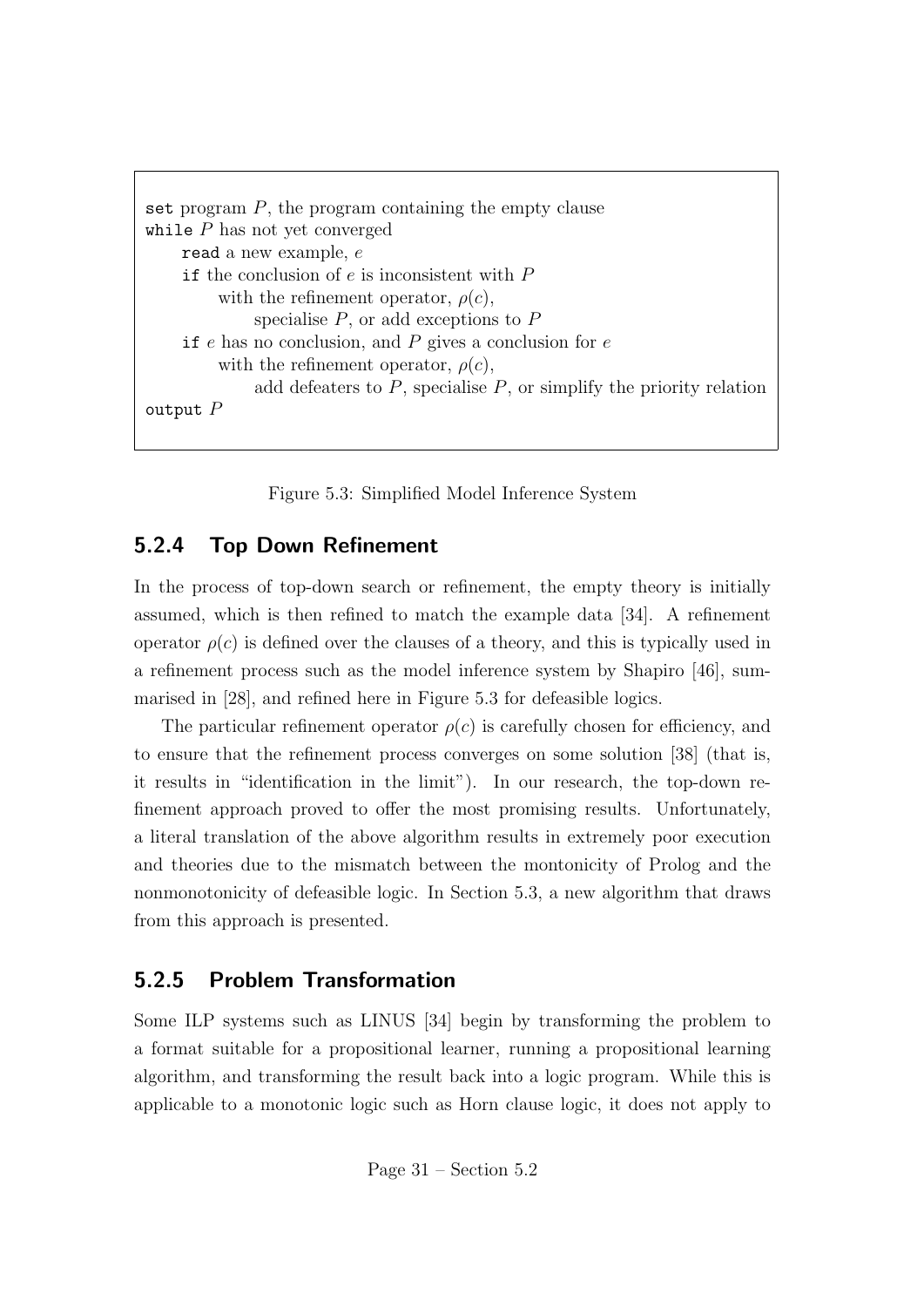```
set theory, T = (\emptyset, \emptyset)do
     invoke Rule Search Routine (Figure 5.5), to find a new rule r
     if r \neq \texttt{nil}set T, to T + rwhile r \neq \texttt{nil}
```
Figure 5.4: Defeasible Theory Search Algorithm

inducing defeasible theories for the same reasons that propositional learners are unsuitable for inducing knowledge in LDSSs (see Section 3.2).

### 5.3 A New Algorithm: HeRO

Given the inherent difficulty of the induction problem for defeasible logic, it is necessary to take a pragmatic approach in seeking an algorithm that produces "reasonable" theories in "reasonable" time. A new algorithm, HeRO<sup>2</sup>, that uses a greedy, branch-and-bound, best-first search strategy, suits these criteria (a good description of these techniques in a general sense appears in [32]), producing meaningful output on realistic data.

The algorithm starts with an empty theory and iteratively adds rules to the theory in a greedy fashion so as to improve the accuracy of the theory. With every iteration the search space of possible rules is explored using a branch and bound algorithm to select the rule with the highest gain. This greedy mode of operation is not unrealistic because rules that offer a high degree of predictive power should naturally offer the greatest degree of improvement in accuracy of the theory (and indeed, practice confirms that this is the case or at least a suitable approximation of reality). Pseudocode for this high-level operation of the algorithm is detailed in Figure 5.4.

Each invocation of the outer loop invokes the rule search routine to select the next rule (and the position of the rule in the superiority relation) to add to the current theory. We now turn our attention to this algorithm.

<sup>&</sup>lt;sup>2</sup>Heuristic Rule Optimisation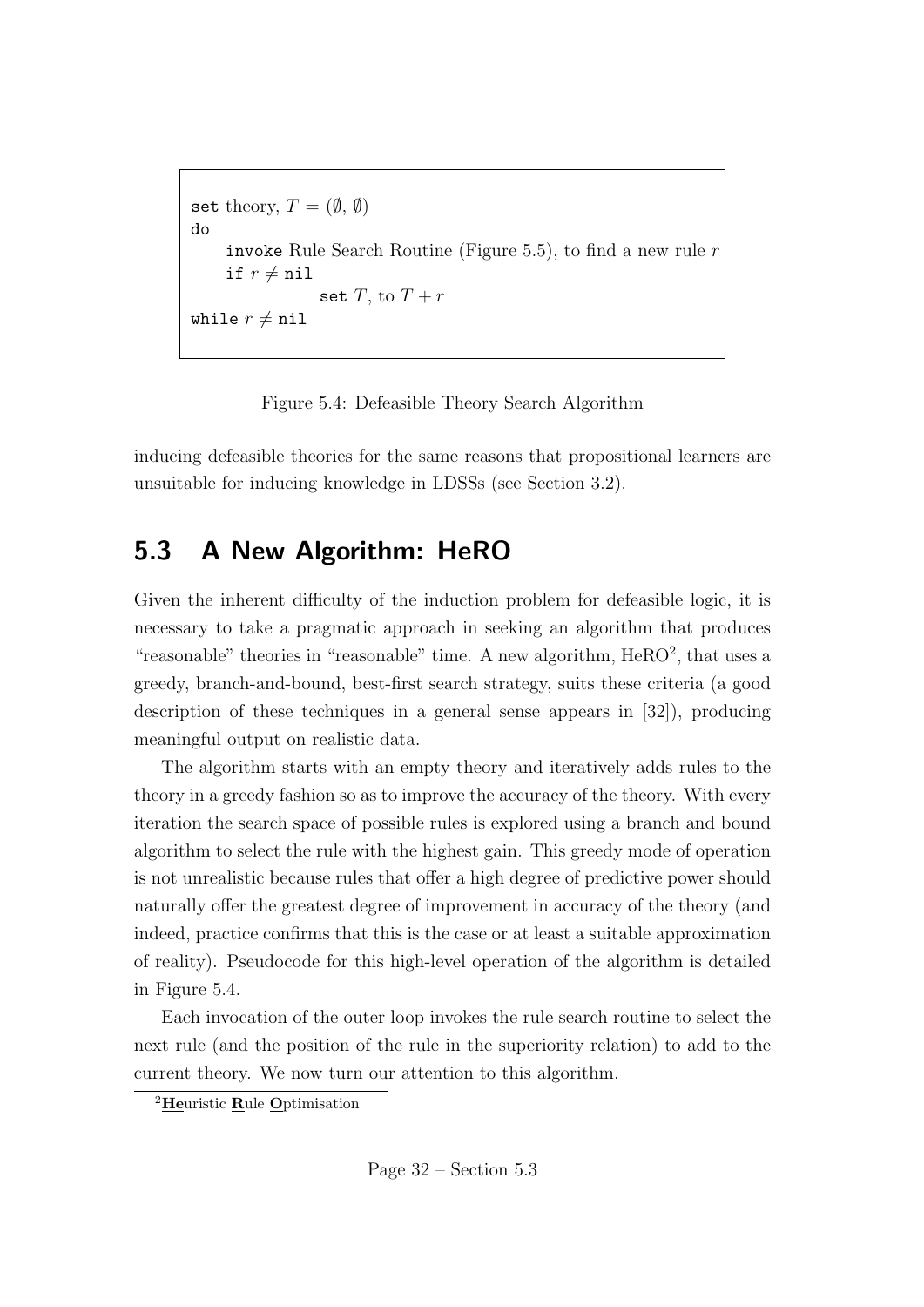If a rule  $r = (Q \Rightarrow c)$  or  $r = (Q \Rightarrow c)$  is added at some position in the superiority relation  $\succ$  of a theory  $T = (R, \succ)$ , to give a new theory T', we define the gain,  $gain_{T,r,T'}$ , of that rule to be the difference between the number of records,  $d = (F, c) \in D$ , for which  $T', F \vdash c$  and the number of records for which  $T, F \vdash c$ . That is, the gain of a rule is the increase in the accuracy of a theory that is a result of adding the rule to the theory.

This definition of gain can be equivalently stated in terms of "incorrect conclusions that are corrected by adding the new rule", and "correct conclusions that are blocked by adding the new rule", or formally:

$$
gain_{T,r,T'} = # \{(F, c) \in D \mid T', F \vdash c\}
$$
  

$$
- # \{(F, c) \in D \mid T, F \vdash c\}
$$
  

$$
= # \{(F, c) \in D \mid T', F \vdash c \land T, F \nvdash c\}
$$
  

$$
- # \{(F, c) \in D \mid T', F \nvdash c \land T, F \vdash c\}
$$

We derive an upper bound for  $gain_{T,r,T'}$  by noting that if the rule r is refined by adding literals to the premises to make the rule more specific, then the number of "incorrect conclusions that are corrected by adding the new rule" must decrease because a subset (but no more) of these "corrections" will still be applicable after refining the rule, and the number of "correct conclusions that are blocked by adding the new rule" will also decrease, for the same reason: only a subset of these "blocks" will still be applicable after refining the rule. Under ideal circumstances, the refinement of a rule would result in no reduction of "corrections", but would eliminate all "blocking". It is this ideal condition that leads us to the upper bound,  $maxgain_{T,r,T'}$  for any refinement of the rule r:

$$
maxgain_{T,r,T'} = \# \{ (F,c) \in D | T', F \vdash c \land T, F \not\vdash c \}
$$

These expressions for  $gain_{T,r,T'}$  and  $maxgain_{T,r,T'}$  can be further refined if required to support a legal practice that is known to evolve over time. Instead of simply counting records with the  $#$  operator, it is possible to compute a weighted sum, with the contribution of each record inversely proportional to the age of the record or proportional to some user-specified parameter of the case's importance. This approach places greater emphasis on more recent conclusions, and allows theories to be generated for datasets that may contain evolutionary change.

Page 
$$
33 -
$$
 Section 5.3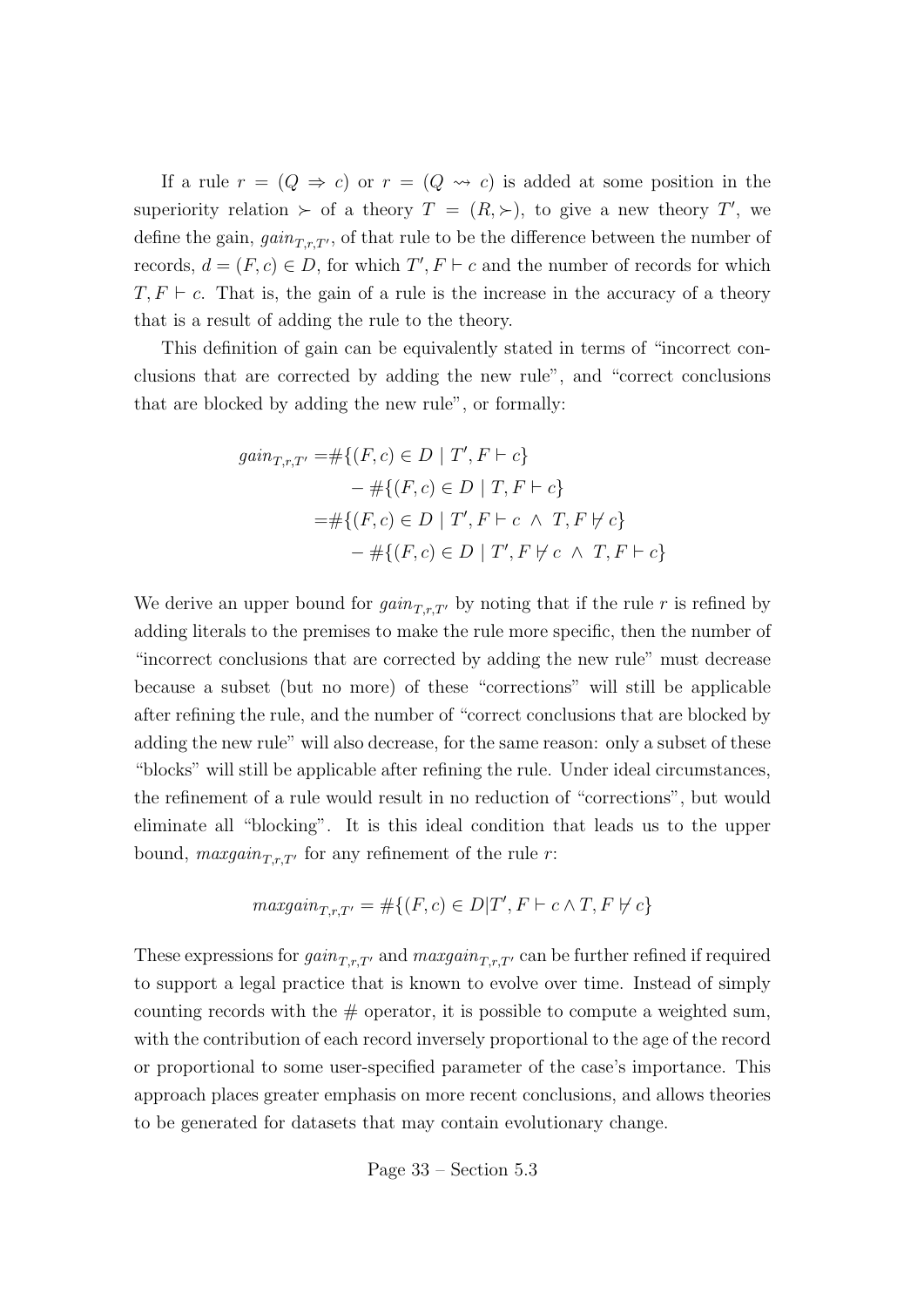Now, by either best-first or simply breadth-first search, we can explore the search space by maintaining a variable that holds the best rule found so far, and only exploring those branches of the search space where the upper bound, *maxgain*<sub>T,r,T'</sub>, is strictly greater than the value of  $gain_{T,r,T'}$  for *bestgain*. The bestgain can then be added to the current theory  $T$  (if it would result in a positive gain), before repeating the search again for the next iteration (or halting if no more rules exist that result in positive gain).

By only considering totally ordered superiority relations, it is possible to obtain an efficient implementation of this algorithm. For each position in the total order, the weaker rules are immediately applied to the dataset to give tentative conclusions and the records in the dataset to which stronger rules apply are discarded (because if we added a rule at this position in the superiority relation it would have no effect on the conclusions of records for which one of the stronger rules is applicable). This initial processing allows the  $gain_{T,r,T'}$  and  $maxgain_{T,r,T'}$ to be efficiently computed in a single pass over the dataset. Furthermore, additional performance gains are possible by associating with each set of premises, the records in the dataset that are applicable (and maintaining this set during each set-based computation). Restricting the algorithm to only totally ordered superiority relations does not appear to result in poorer theories, and in fact, produces a theory that is easier for a human expert to comprehend since such a theory represents an ordered list of rules, as opposed to a digraph of rules that is more difficult to interpret and display.

Pseudocode for an implementation of the greedy rule search appears in Figure 5.5. A best-first search is shown, but this can be trivially modified to a breadthfirst search by replacing the priority queue with a standard queue. Because it is possible to compute the accuracy gain of a rule  $r = (Q \Rightarrow p)$  and its negation  $r' = (Q \Rightarrow \neg p)$  in a single pass, we compute both simultaneously for a given premise set Q, and return the conclusion, gain and maxgain of the rule that has greater accuracy gain.

While HeRO can be implemented in languages such as Prolog, a significantly more efficient implementation is possible by using hash-based data structures available in imperative languages in order to improve the speed of set based operations (particularly set membership). The source code for an efficient breadth-first C# implementation of HeRO appears in Appendix A.

Page 
$$
34 -
$$
 Section 5.3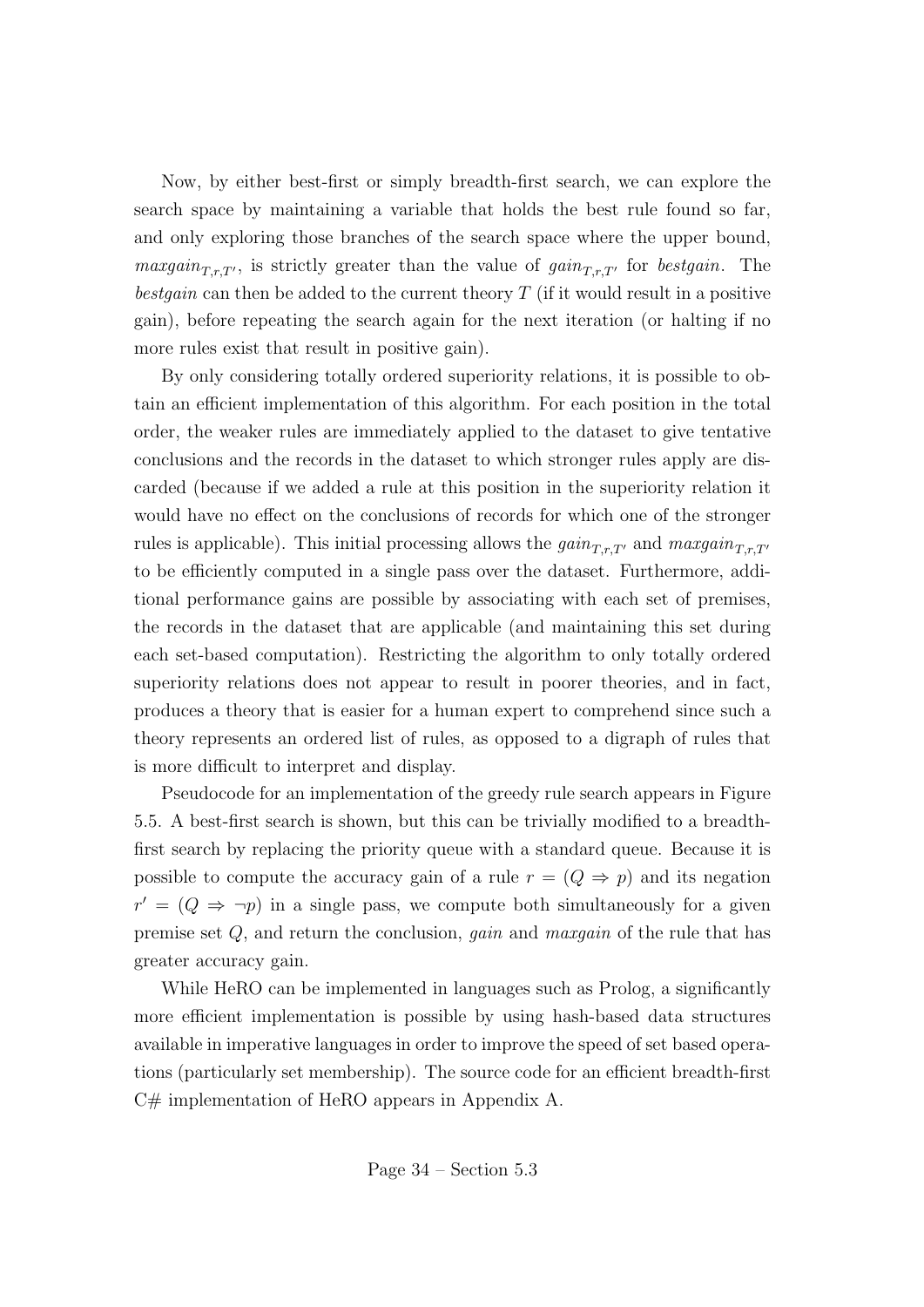```
set best gain so far, bq \leftarrow 0set best premises, bp \leftarrow \texttt{nil}set best conclusion, bc \leftarrow \texttt{nil}foreach position in the totally ordered superiority relation
          set weaker \leftarrow the existing rules that are weaker than the current position
          set stronger \leftarrowthe existing rules that are stronger than the current position
          set priority queue, q \leftarrow \emptyset using q enqueue \emptyset with priority 0
          while q \neq \emptyset set current premise p = q.dequeue()
                   compute preferred conclusion, c, of p,
                             gain, q, of p, and
                             maxgain, mg, of pif g > bgset bg \leftarrow gset bp \leftarrow pset bc \leftarrow cif mg > bgforeach refinement p' of pq.\mathtt{endue}(\mathtt{p}')if bg > 0return (bg \Rightarrow c) and current position
else
          return nil
```
Figure 5.5: Rule Search Routine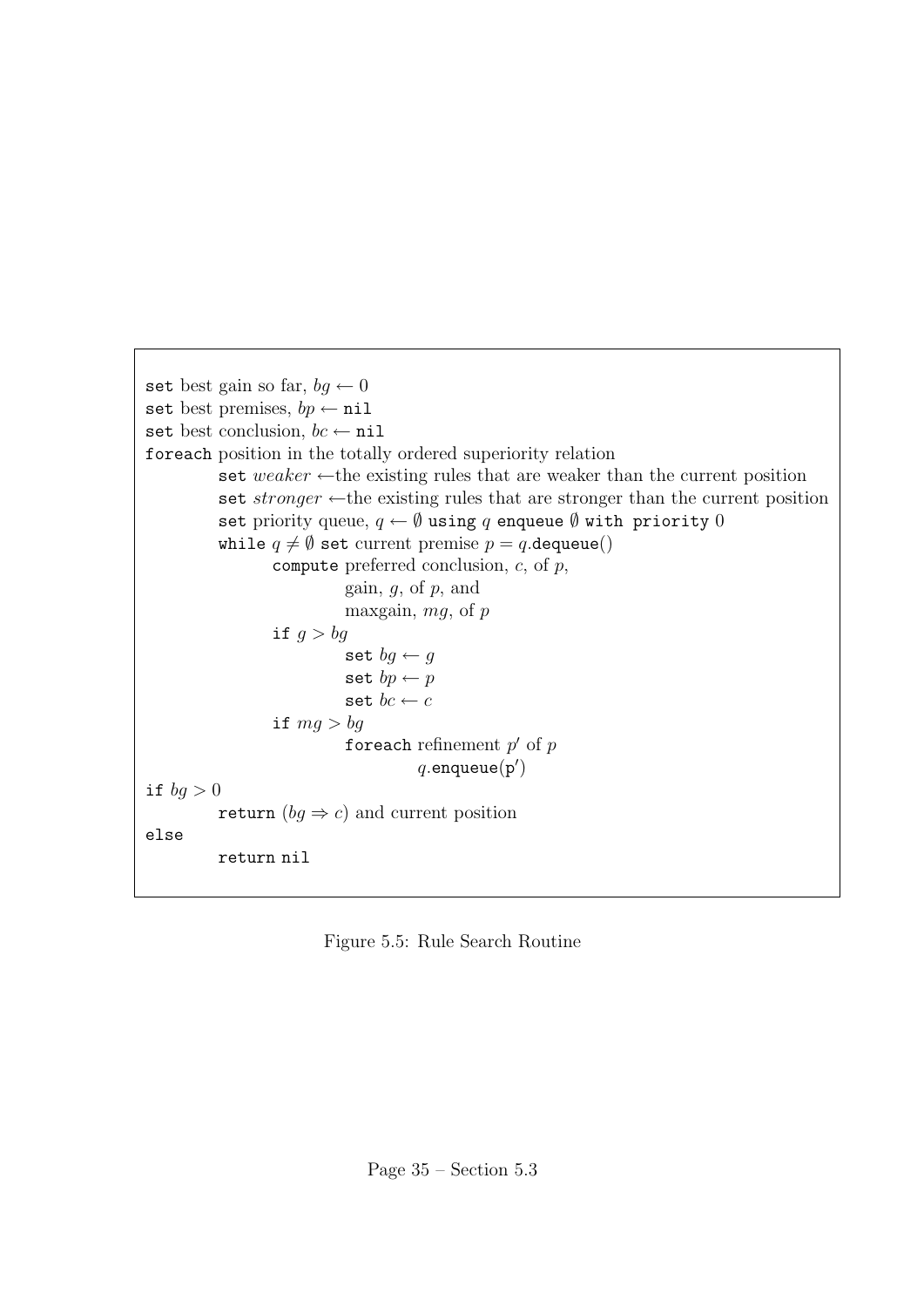## Chapter 6

## Experimental Results

In order to evaluate HeRO, we have used the algorithm on datasets that have been generated from known theories, and we have also compared the algorithm with other approaches in the literature.

### 6.1 HeRO on Known Theories

HeRO can be evaluated by noting how faithful a theory induced by HeRO is, when compared to the known theory underlying the dataset. We do this by manually creating a theory, randomly generating a dataset of 1000 records (including "noise" variables) that is consistent with the theory, and running HeRO on the dataset. HeRO gives impressively accurate results on such theories, and executes on all datasets within 0.5 seconds. We analyse an important outcome on each common pattern identified in [31]:

#### 6.1.1 Simple Exception

|                               |  |  |  | Source Theory     Induced Theory |  |                                                                                                                                                                                                                                                                                                                                                                                                  |  |  |
|-------------------------------|--|--|--|----------------------------------|--|--------------------------------------------------------------------------------------------------------------------------------------------------------------------------------------------------------------------------------------------------------------------------------------------------------------------------------------------------------------------------------------------------|--|--|
|                               |  |  |  |                                  |  | $\begin{array}{rcl} r1: & a & \Rightarrow & p \\ r2: & a, b & \Rightarrow & \neg p \\ r3: & a, c & \leadsto & \neg p \\ r4: & e & \Rightarrow & p \\ \end{array} \quad \begin{array}{ r1: } \hline r1: & a & \Rightarrow & p \\ r2: & a, b & \Rightarrow & \neg p \\ r3: & e & \Rightarrow & p \\ r4: & a, b & \leadsto & \neg p \\ \hline r5: & a, c & \leadsto & \neg p \\ \hline \end{array}$ |  |  |
|                               |  |  |  |                                  |  |                                                                                                                                                                                                                                                                                                                                                                                                  |  |  |
|                               |  |  |  |                                  |  |                                                                                                                                                                                                                                                                                                                                                                                                  |  |  |
|                               |  |  |  |                                  |  |                                                                                                                                                                                                                                                                                                                                                                                                  |  |  |
|                               |  |  |  |                                  |  |                                                                                                                                                                                                                                                                                                                                                                                                  |  |  |
| $r2 \succ r1$ , $r3 \succ r1$ |  |  |  |                                  |  | $r5 \succ r4, r4 \succ r3, r3 \succ r2, r2 \succ r1$                                                                                                                                                                                                                                                                                                                                             |  |  |

Page 36 – Chapter 6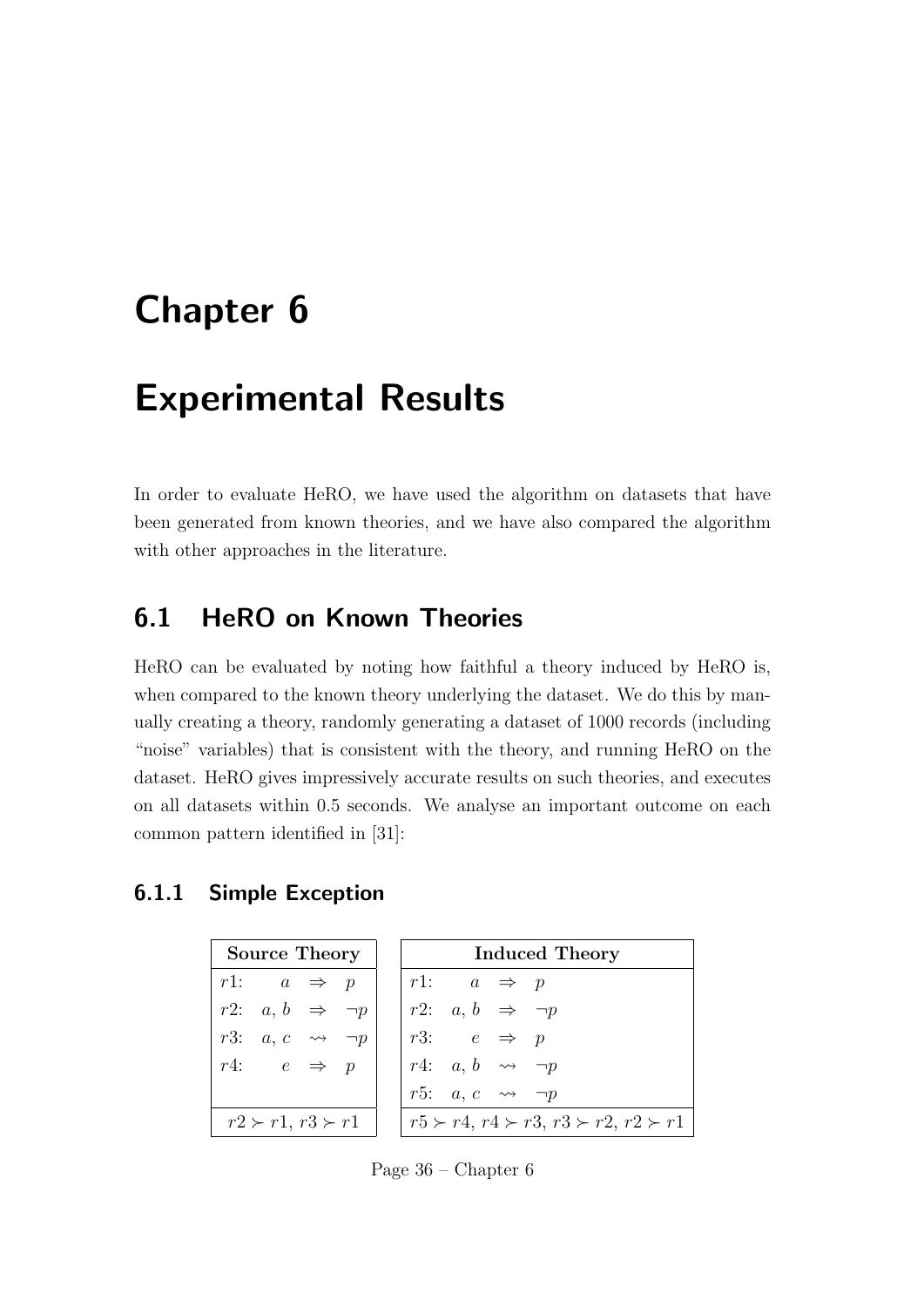Though the induced theory above is not identical to the source theory, there is an extremely high correspondence (and the two theories are logically equivalent). The only significant difference is the additional rule  $r<sub>4</sub>$  that appears in the induced theory – this rule compensates for the fact that the superiority relation of the source theory is a partial order, because HeRO considers only totally ordered superiority relations.

#### 6.1.2 Aggregate vs Separate

| <b>Source Theory</b>  | <b>Induced Theory</b> |
|-----------------------|-----------------------|
| $r1: a \Rightarrow p$ | r1: $a \Rightarrow p$ |
| $r2: b \Rightarrow p$ | $r2: b \Rightarrow p$ |
|                       | $r2 \succ r1$         |

The problem of separating aggregate rules  $(a, b \Rightarrow p)$  from separate rules  $(a \Rightarrow p \text{ and } b \Rightarrow p)$  was identified as a challenge in [31], and yet even if a and b appear together extremely often, HeRO operates perfectly.

#### 6.1.3 General vs Specific

| <b>Source Theory</b>        | <b>Induced Theory</b> |
|-----------------------------|-----------------------|
| $r1$ :<br>$a \Rightarrow p$ | r1: $a \Rightarrow p$ |
| $r2: a, b \Rightarrow$      |                       |
| $r5 \succ r4$               |                       |

The problem of distinguishing between a general  $(a \Rightarrow p)$  and a specific  $(a, b \Rightarrow p)$ p) rule is relevant because in some contexts the more specific (and complex) rule is preferred, and in others the more general rule is preferred [31]. This problem contradicts our assumption that a minimal theory is best, and we believe that contexts requiring the more specific rule are somewhat atypical. In the source theory above, the second rule is in fact redundant, and HeRO has correctly identified the minimal equivalent theory. If, for example,  $r1$  in the source theory was never exercised – that b always occurred with  $a$  – then it might be argued that we should not generalize to cases in which  $b$  does not occur with  $a$ . On real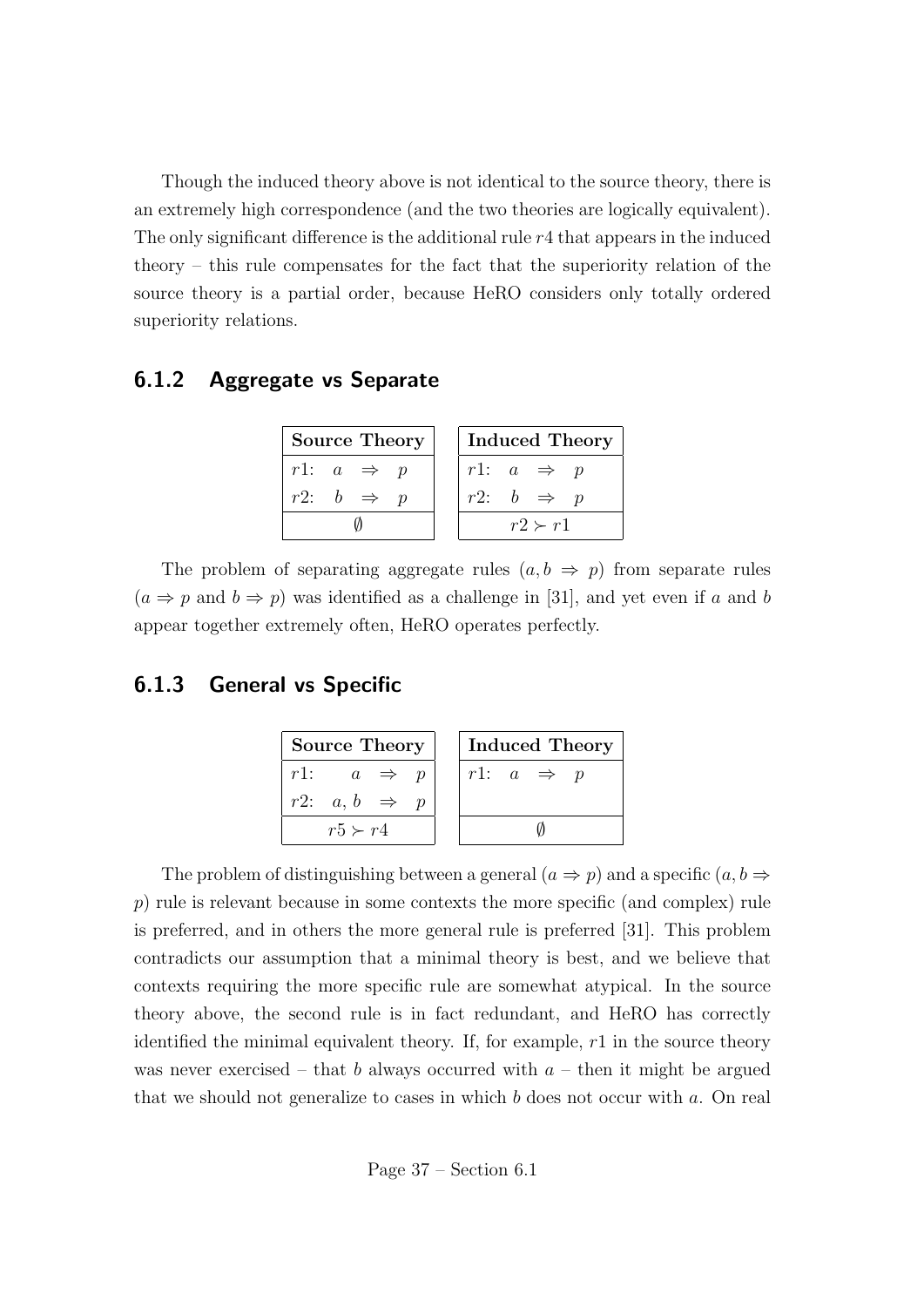datasets, we have not encountered this problem, but it is possible to alter HeRO to accommodate this requirement.

### 6.1.4 Conclusions

HeRO faithfully generates theories consistent with the underlying theory. While the generated theory may not be identical or optimal, the differences are due to the assumption that the superiority relation is totally ordered – an assumption that does not significantly reduce comprehensibility of the induced theories. Furthermore, even though the induction process was executing over 1000 records, runtimes are more than satisfactory<sup>1</sup>.

### 6.2 HeRO Versus Other Approaches

In this section we compare the HeRO algorithm with two other approaches to machine learning in the legal domain.

### 6.2.1 DefGen

The approach used by DefGen [8] follows the intent of original work by Governatori and Stranieri [31]. This work is motivated by the syntactic similarities, and the certain degree of semantic overlap between mined association rules and defeasible logic theories. The intent of their work is that by post-processing an efficient association rule-mining algorithm, a defeasible logic theory could be generated. Even though HeRO also follows from the work by Governatori and Stranieiri [31], an association rule based approach seemed inappropriate for HeRO because it is difficult to use association rules to capture the exceptions or "disassociations", and because exhaustively post-processing the output of an association rule mining algorithm appears to be at least as difficult as generating a theory directly from the dataset (and possibly more difficult because association rules lose too much of the information about the original dataset).

DefGen was implemented to identify common patterns of regulation formulation within the output of a fast Apriori [1] mining algorithm. The algorithm

Page 38 – Section 6.2

<sup>&</sup>lt;sup>1</sup>Curiously enough, it was faster to induce the theories than to generate the original datasets! This was because the dataset generation was performed in Prolog, but the induction was with a C# implementation.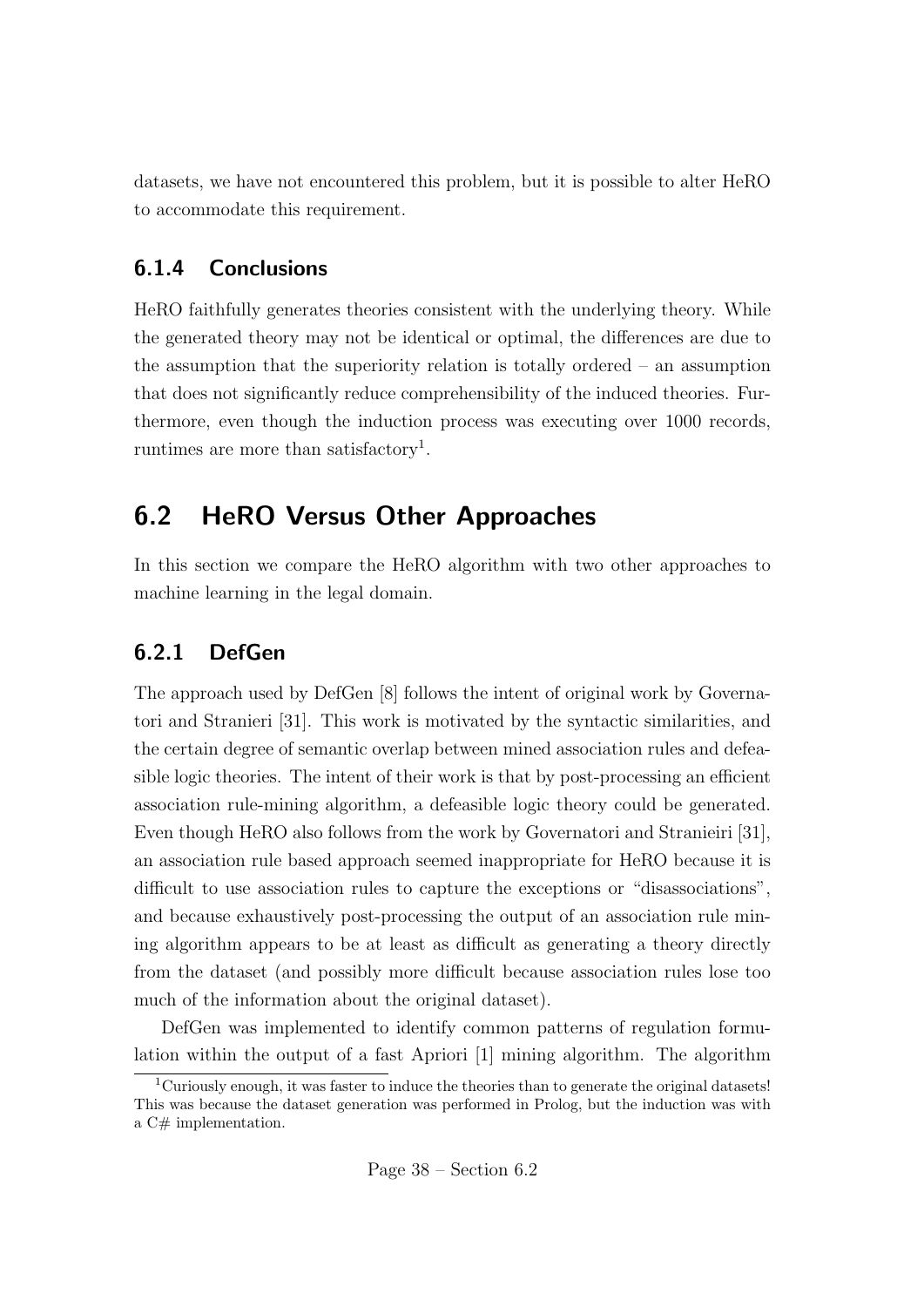| Algorithm          |      | DefGen DefGen HeRO HeRO |        |          |
|--------------------|------|-------------------------|--------|----------|
| Minimum support    | 5    |                         |        |          |
| Minimum confidence | 100  | 75                      |        |          |
| Target theory size |      |                         | Χ      | no limit |
| Accuracy           | 87\% | 84\%                    | $90\%$ | 97%      |
| Rules generated    | 46   | 55                      |        | 16       |
| <b>Runtime</b>     | 0.4s | 0.5s                    | 2s     | 20s      |

Table 6.1: Comparison of Results for Credit Application Dataset

was tested against the Japanese Credit Application dataset, available as part of the UCI Machine Learning Repository<sup>2</sup> . The dataset contains 125 records describing 10 attributes (in total, 27 attributes after "binning" the continuous attributes into discrete categories) of credit applicants and the outcome of their applications. Avery reports that different parameters of minimum support and confidence give differently sized theories (a trade-off between theory size and accuracy), but recommends two parameters that offer a good balance. In contrast, HeRO uses only a single parameter that specifies the size of the theory to be generated before halting.

A comparison of the algorithms appears in Table 6.1. Clearly, while DefGen has faster runtimes, HeRO offers far superior accuracy and smaller theories within sufficient run times. Even though both of these techniques are still in their infancy, HeRO is showing much promise.

#### 6.2.2 Neural Networks and Association Rules

In [9], Bench-Capon justifies the development of legal information systems such as that discussed in this thesis, and then trains neural networks on existing cases. Indeed, Bench-Capon faces the same problem of black box mode of operation we discussed in Section 3.3. He admits that a trained neural network is difficult to comprehensively verify, and it is clear that a neural network offers little justification for its answers – much work is necessary to explain to non-technical law workers how to interpret and use the output of a neural network.

Bench-Capon used synthetic datasets describing a fictional welfare benefits scheme paid to pensioners that suffer expenses visiting a spouse in hospital. The

<sup>&</sup>lt;sup>2</sup>Freely Available at http://www.ics.uci.edu/~mlearn/MLRepository.html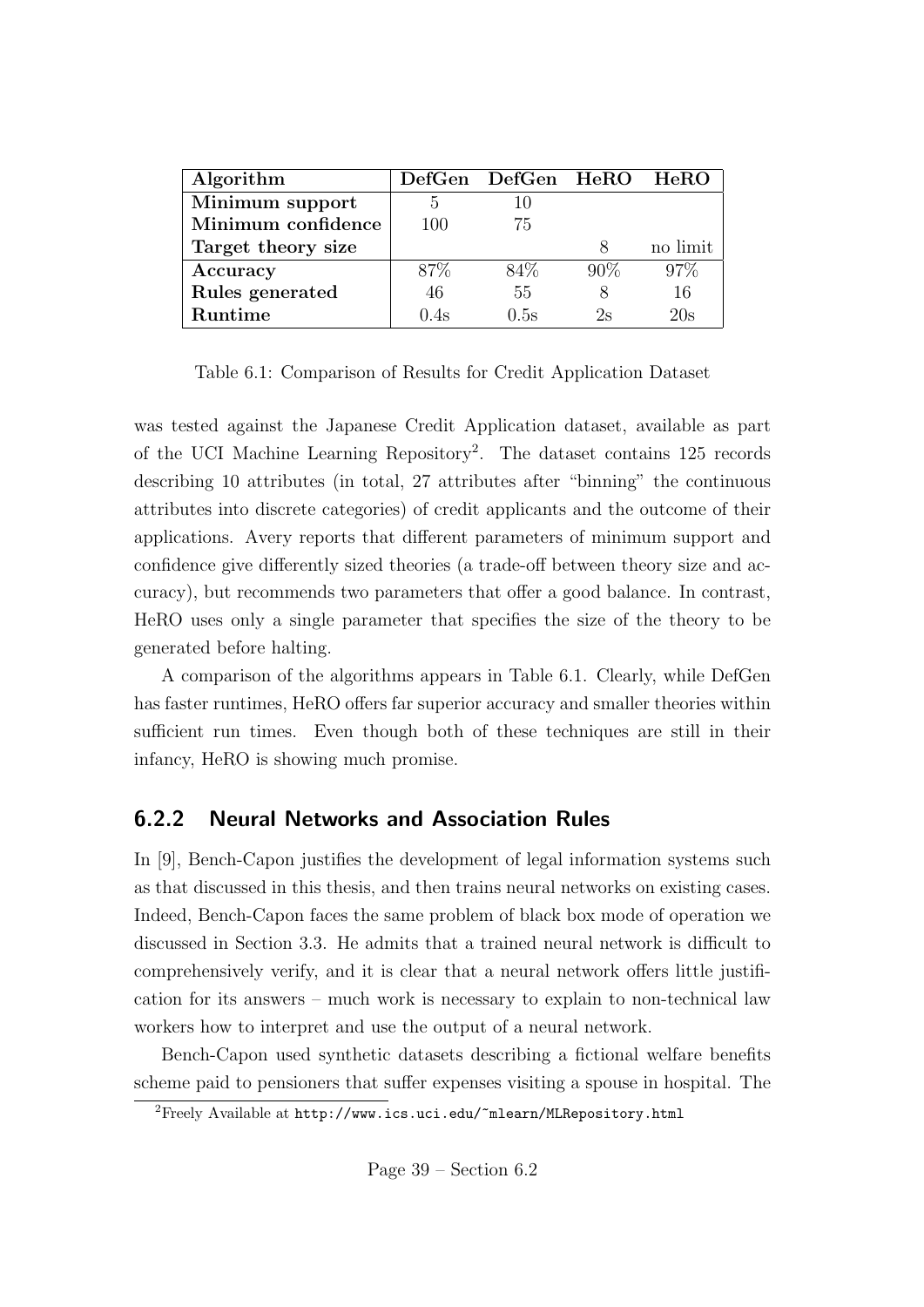decision of whether or to pay the pensioner is subject to the following conditions:

- 1. The person should be of pensionable age (60 for a woman, 65 for a man);
- 2. The person should have paid contributions in four out of the last five relevant contribution years;
- 3. The person should be a spouse of the patient;
- 4. The person should not be absent from the UK;
- 5. The person should not have capital resources amounting to £30,000; and
- 6. If the relative is an in-patient the hospital should be within a certain distance: if an out-patient, beyond that distance.

These six conditions immediately translate into 12 features (age, gender, 5 contributions, spouse, absence, capital resources, in-patient, distance), which form the dataset along with 52 additional "noise" features that have no influence on the conclusion.

The neural networks that Bench-Capon trained on 2400 such records obtained the following success rates [9]:

| One hidden layer:    | 99.25% |
|----------------------|--------|
| Two hidden layers:   | 98.90% |
| Three hidden layers: | 98.75% |

Even though this accuracy is quite high, it is of course difficult to judge how faithfully the conditions for payment are encoded within the network, and so it is hard to rationalize the use of such technology in legal practice if alternatives exist.

In a later work, Bench-Capon [10] analysed the same datasets using association rule mining algorithm, while this work did not result in any specific strategy for predicting or describing future cases, we follow the methodology and justification used to transform the continuous features of the welfare benefit dataset into propositional variables. When applying HeRO to this transformed dataset, the following theory with accuracy 99.8% is produced (in order of superiority, from weakest to strongest):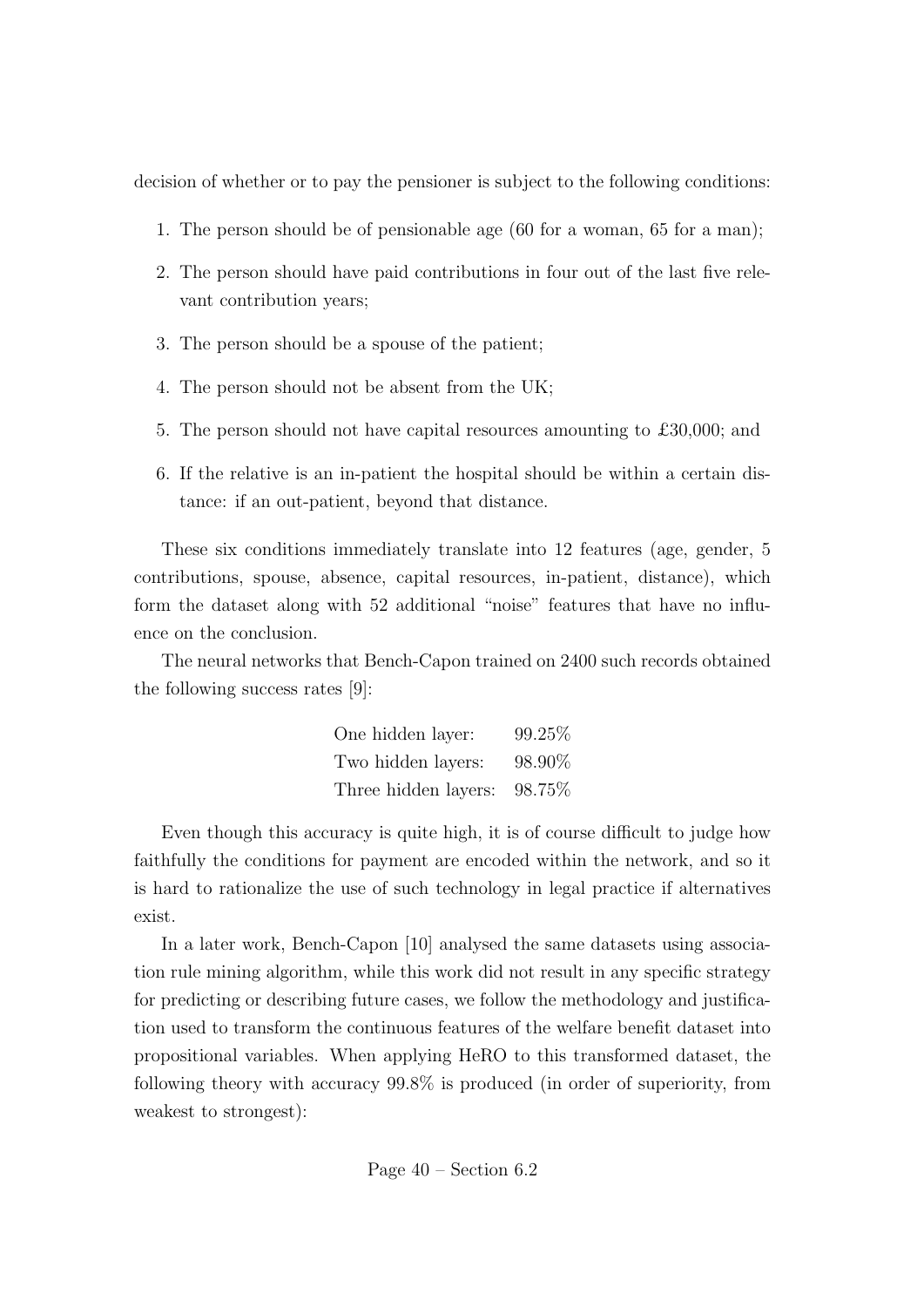|                                                        | $\Rightarrow$ qrant                      |
|--------------------------------------------------------|------------------------------------------|
| distance short, in patient $\Rightarrow$ $\neg$ grant  |                                          |
| $\neg s\textit{pouse} \Rightarrow \neg \textit{grant}$ |                                          |
|                                                        | absent $\Rightarrow$ $\neg$ <i>qrant</i> |
| $age\_lt\_60 \Rightarrow \neg grant$                   |                                          |
| capital_gt_3000 $\Rightarrow$ $\neg grant$             |                                          |

It is trivial to alter the algorithm to prefer scepticism<sup>3</sup> when two rules have equal accuracy gain; doing so results in an even simpler theory with the same accuracy (in order of superiority, from weakest to strongest):

$$
\Rightarrow \neg grant
$$
  
spouse,  $\neg absent$ ,  $\neg age\_\text{l}t\_\text{l}60$ ,  $\neg capital\_\text{gt}\_\text{l}3000$   $\Rightarrow$  grant  
distance\\_\text{l}4.5000  
distance\\_\text{l}4.5000  
constant  $\Rightarrow$   $\neg grant$ 

Clearly, this theory has a very high correspondence to the original conditions – it would be easy for a non-technical law worker to understand this theory (and, in fact, could be manually annotated by a domain expert so that plain-English explanations for conclusions can be presented to the user when the theory is used). Even if we ignore the fact that defeasible logic allows such clearly interpreted theories to be generated, the high accuracy (99.8%) is competitive with the results produced by Bench-Capon's neural networks.

A positive outcome of Bench-Capon's work with Apriori [10] in this context is an approach to identifying and eliminating noise variables. Even though HeRO works satisfactorily on the 2400 records and 64 features of this dataset, by preprocessing the dataset to eliminate noise variables, the scalability of HeRO could be dramatically improved further.

#### 6.2.3 Conclusions

It is quite clear that HeRO has competitive (or greater) accuracy when compared to existing approaches in the legal domain that solve similar problems. But, by inducing defeasible logic theories, HeRO generates a far more transparent knowledge representation and so is significantly more applicable to legal domains. Of

<sup>&</sup>lt;sup>3</sup>This is simply a matter of setting the conclusion to  $\neg p$  in the event of a rule that has equal gain in both its positive and negative form.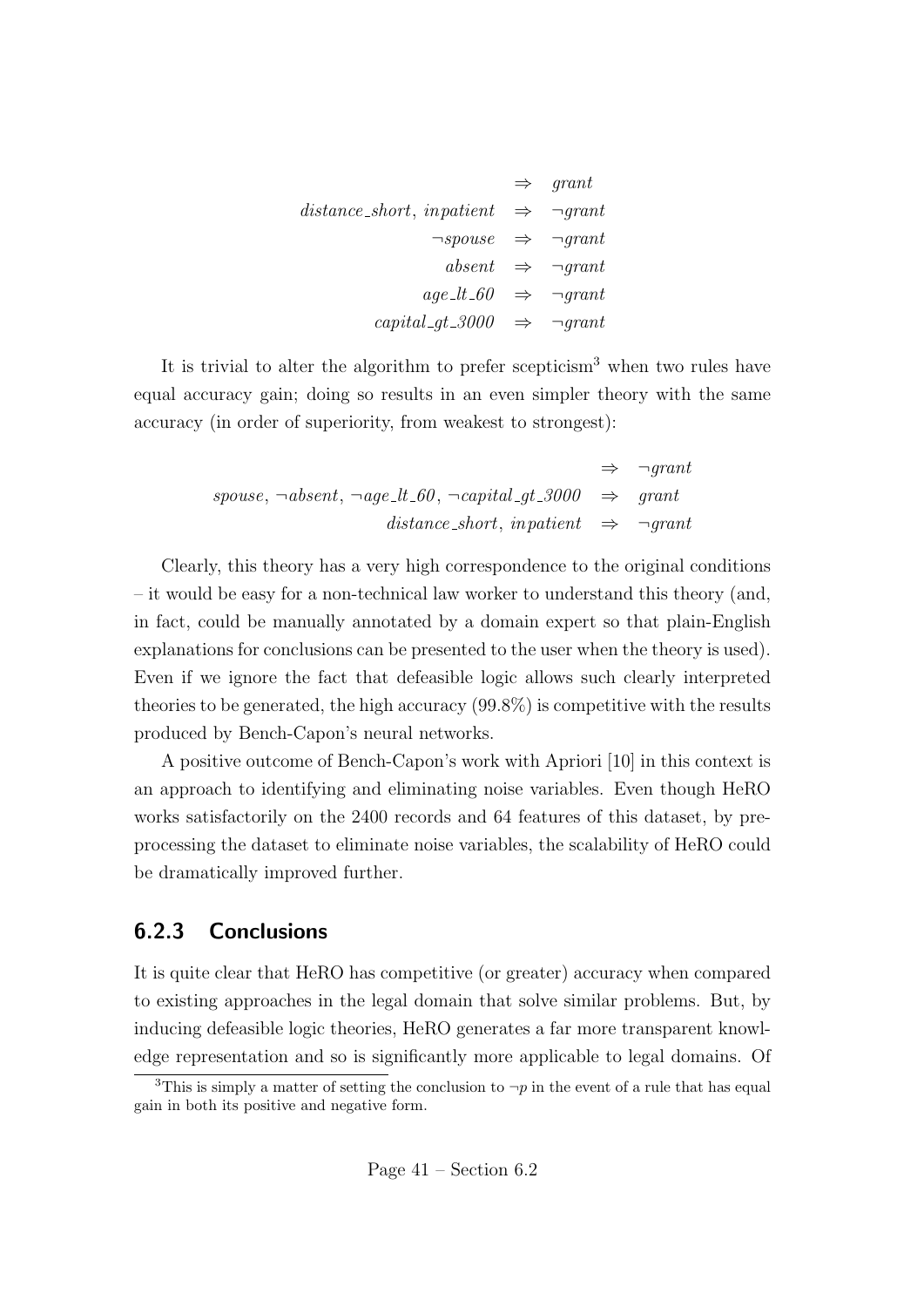course, HeRO can never achieve guarantees of 100% accuracy, but the theories that the algorithm generates have demonstrated correspondences with the underlying theories and thus we can expect the theories induced in realistic situations to accurately reflect the underlying reasoning in precedents.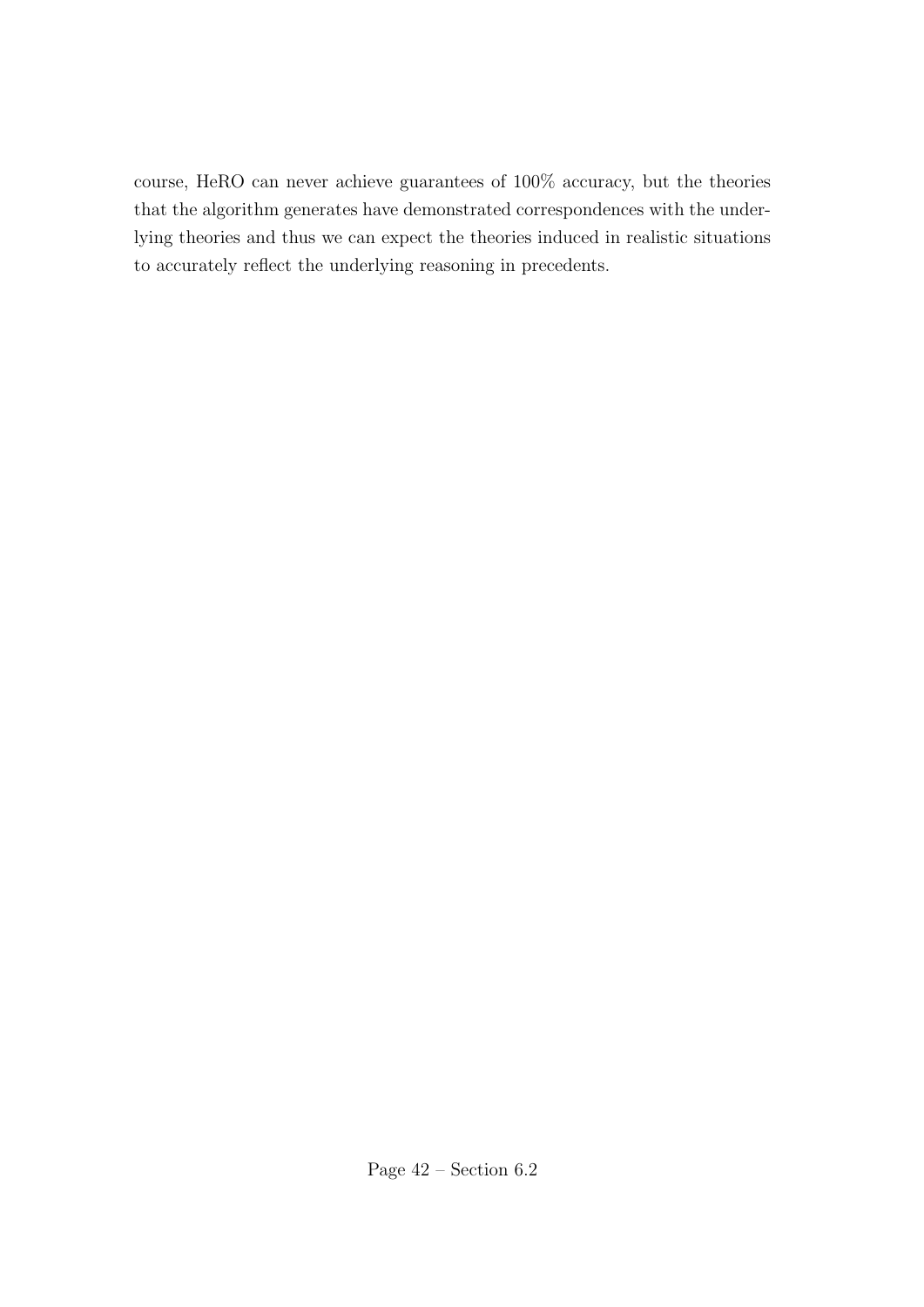# Chapter 7

# Application of HeRO

### 7.1 The Knowledge Discovery Process

While the technical approaches to induction from examples is a key part of knowledge discovery, the full process consists of much more than simply applying algorithms to data [27, 26]. An important consideration in producing legal decision support systems is the creation of datasets that might be used for "training". To do so, we must work within the structured framework of a knowledge discovery process typically performed in 5 steps [26]:

- 1. Selection (selecting the relevant data to mine)
- 2. Preprocessing (the process of cleansing the data removing unnecessary data, contradictory data and data that may slow down queries)
- 3. Transformation (translating the data to a suitable format for a data mining algorithm)
- 4. Extraction (extracting the patterns from the data)
- 5. Interpretation (evaluating the patterns for correctness and interpreting the "discovered" knowledge)

Large legal databases such as  $\text{AUSTLII}^1$  are freely available, but do not have a structured data-model – outcomes of cases are stored in plain-English texts.

<sup>1</sup>Accessible at http://www.austlii.edu.au/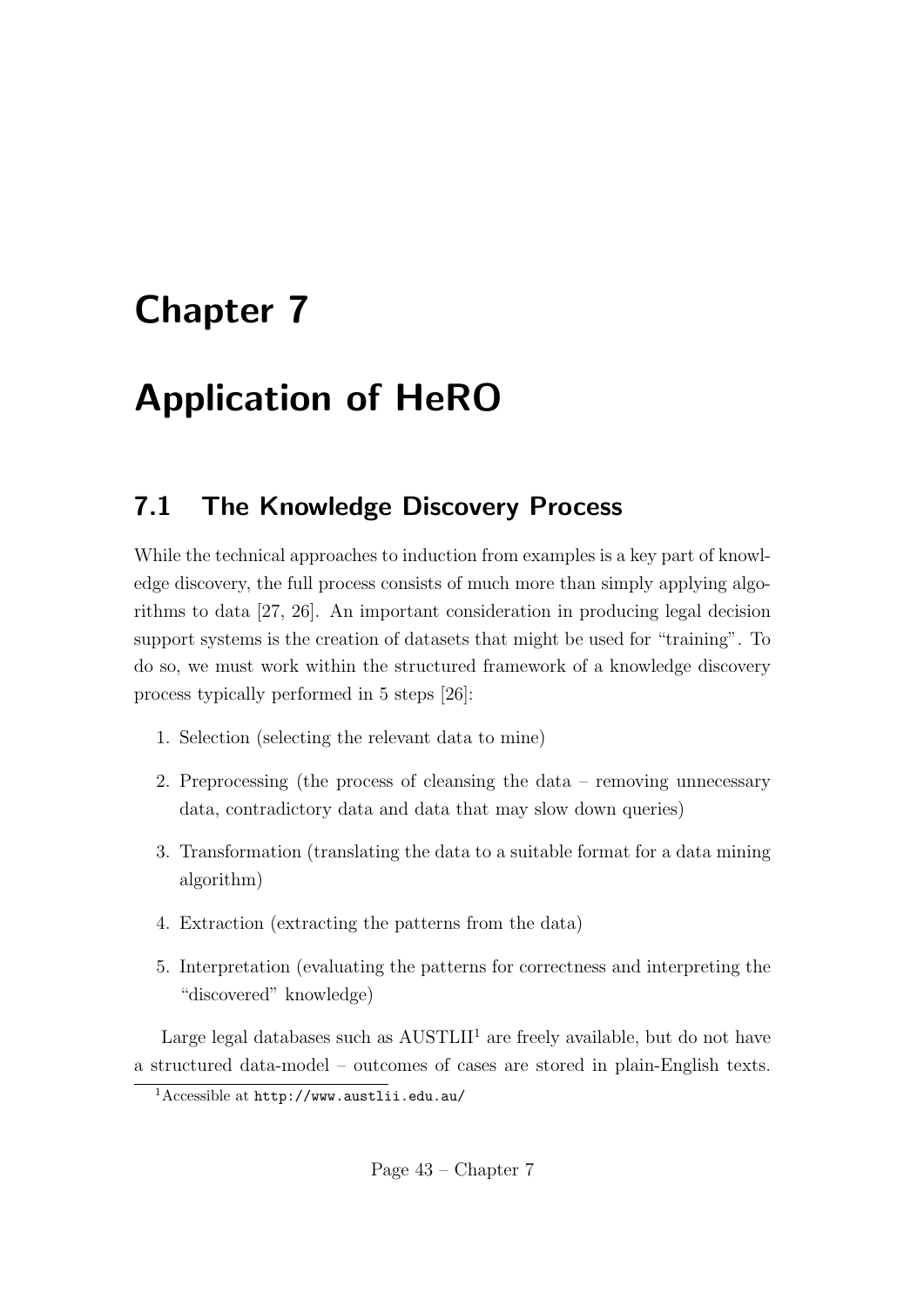Throughout this project, we have focussed on the extraction stage of the knowledge discovery process and have assumed the existence of structured datasets for which selection, preprocessing and a certain degree of the transformation stages have already been completed. We now turn our attention to generating these datasets.

### 7.2 Dataset Generation

As discussed in Section 2.1, one way of structuring the dataset generation (the selection, preprocessing and transformation) would be to have an expert identify as many attributes as possible that might have a bearing on the outcome of a case, and employ low cost labour to identify and enter these attributes that occur within the precedent cases. Costs remain low because each case need only be entered once, and a suitable form based interface can facilitate and encourage the entry of data at the resolution of each case.

Selecting attributes to record might ordinarily be a difficult problem, but because the defeasible logic induction algorithm allows values to be marked as unknown, it is possible to add additional attributes to the dataset at a later date. Retrospectively recording a new attribute as unknown for the precedents of prior cases, and entering the attribute for each case that occurs henceforward, evolutionary changes in the factors involved in decisions for future cases can be supported (e.g., the use of DNA evidence would not have even been conceived 30 years ago).

Unfortunately, manually encoding cases to a prescribed set of attributes is a risky activity because it may not be clear whether enough attributes for induction have been selected up front. After data-entry, if execution of HeRO gives a theory that is dramatically different from established practice (e.g., reasoning with attributes such as hair colour where this is a completely unrelated attribute) then it is likely that the precedents were described with the incorrect attributes. Unfortunately, the only recourse in such a situation would be to return to the original cases and enter the new attributes from scratch. This risk can be mitigated by careful selection of attributes, and sampling the induced theories early on in the data entry process.

A more effective approach might be to describe every case in full detail, ac-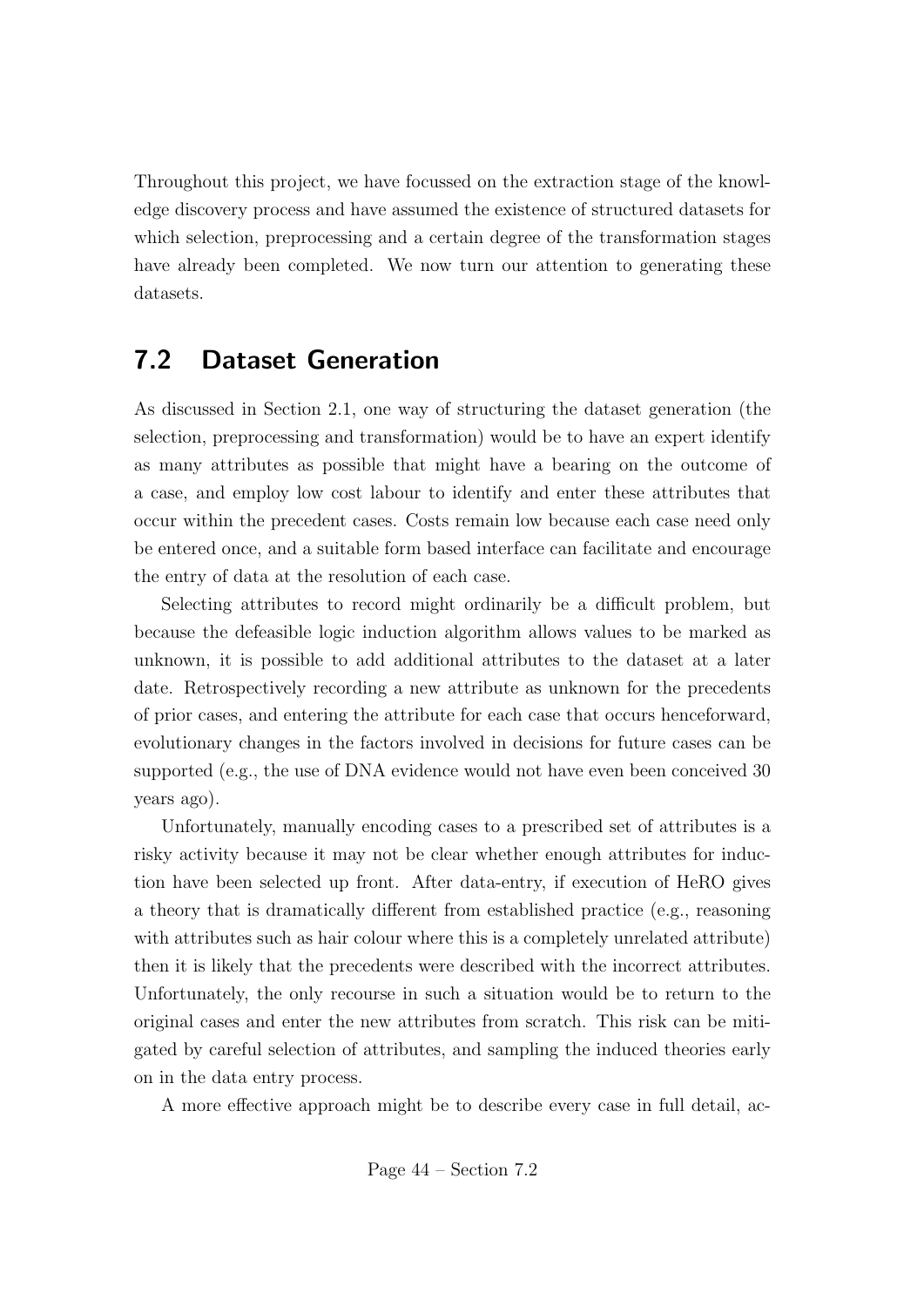cording to a grammar that is both machine readable and sufficiently descriptive to capture all attributes considered by the court. This is an extremely challenging problem, but some approximations of the ideal vision are possible, such as the works presented in [15, 14, 42, 37]. An example of how XML might be used to represent a case appears in Figure 7.1.

The attraction of using a semi-structured representation such as XML [16] is three-fold:

- 1. The notation is flexible enough to allow cases to be comprehensively described (as can be clearly seen in Figure 7.1),
- 2. The underlying schema (in the case of XML, it is likely to be XML Schema [25]) can be readily extended to allow the description of new attributes that are brought to the courts attention, and
- 3. In addition to being readily understood by human beings, semi-structured notations such as XML can be processed and queried by machine.

Given a set of precedents that are comprehensively described in a notation such as XML, an expert or knowledge engineer can generate a structured dataset for HeRO by writing a query for each attribute. Although we still require an expert to identify attributes that could potentially be considered in a decision, a semi-structured representation allows attributes to be redefined or added at any time, without requiring the precedents to be manually inspected again. Given that HeRO can induce a theory in seconds – it feasible to incorporate the induction algorithm and the attribute query and definition language into a single unified environment that allows an expert to define attributes and immediately gauge the improvement in the accuracy or the clarity of the induced theory and accordingly refine the queries. Possible approaches to specifying these queries include the use of XML query languages such as SQL/XML, XMLQuery or XPath, and the use of description logics.

#### 7.2.1 XML Query Languages

The world wide web consortium (W3C), has specified two languages for querying XML documents: XPath [11] which offers a basic syntax for addressing and querying nodes in an XML document, and XQuery [12] that extends the power

Page 45 – Section 7.2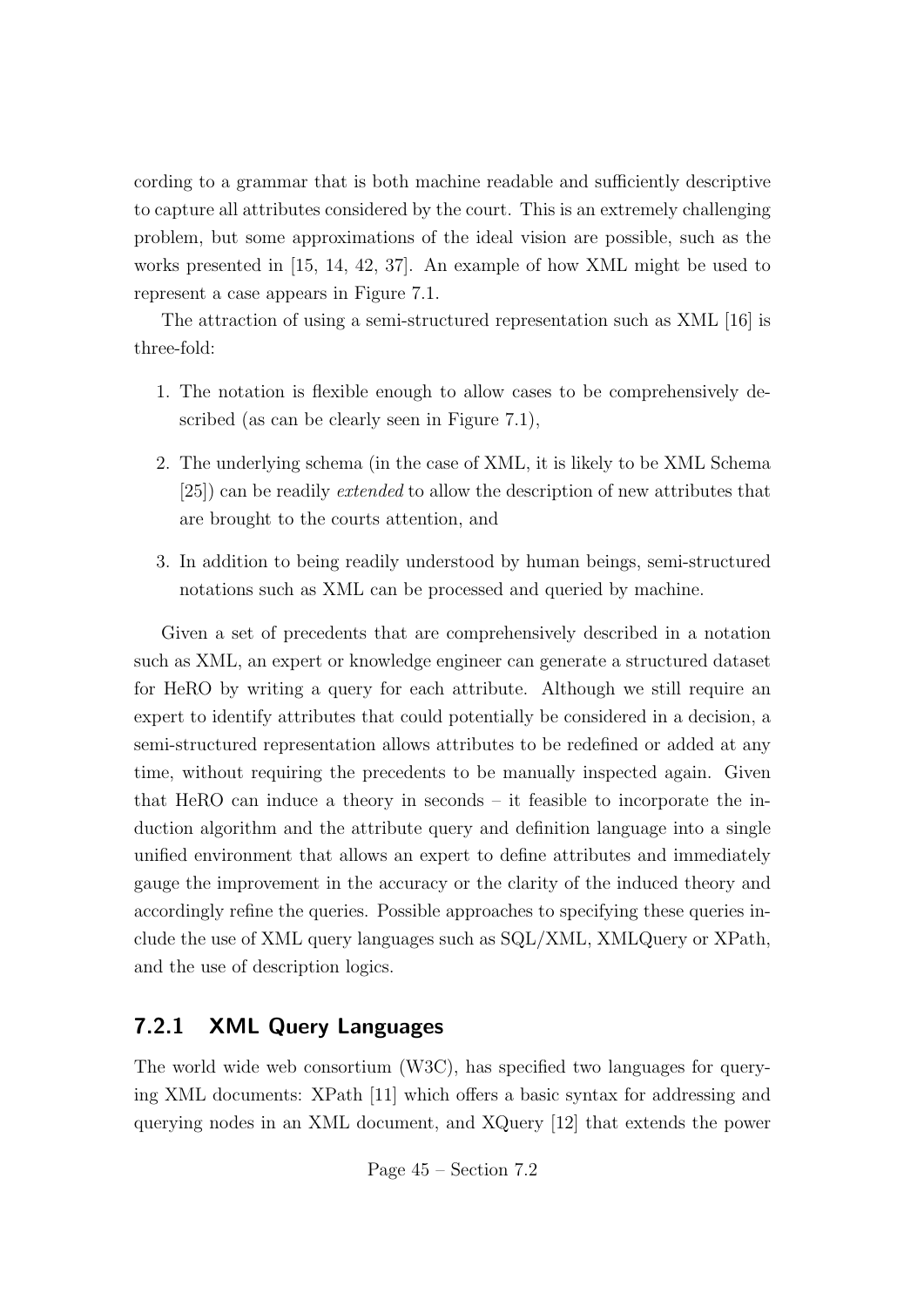```
<case id="A113-22-182-7783">
    <person id="joey" type="defendant">
        <name>Joey Jo-Jo Junior Shabadoo</name>
        <citizen>Australia</citizen>
        <gender>Male</gender>
        <age>20</age>
        <prior-convictions>
            <ref id="B19-67-21-5573"/>
        </prior-convictions>
        ...
    </person>
    <accident third-party-damage="none">
        <driver person="joey" passengers="none">
            <vehicle>
                ...
            </vehicle>
        </driver>
        <evidence type="blood-alcohol-sample" disputed="no">
            <measure type="alcohol">0.13</measure>
        </evidence>
        ...
    </accident>
    <judgement type="guilty">
        <licence-loss duration="3 months"/>
   </judgement>
    ...
</case>
```
Figure 7.1: Sample XML document describing a drink-driving accident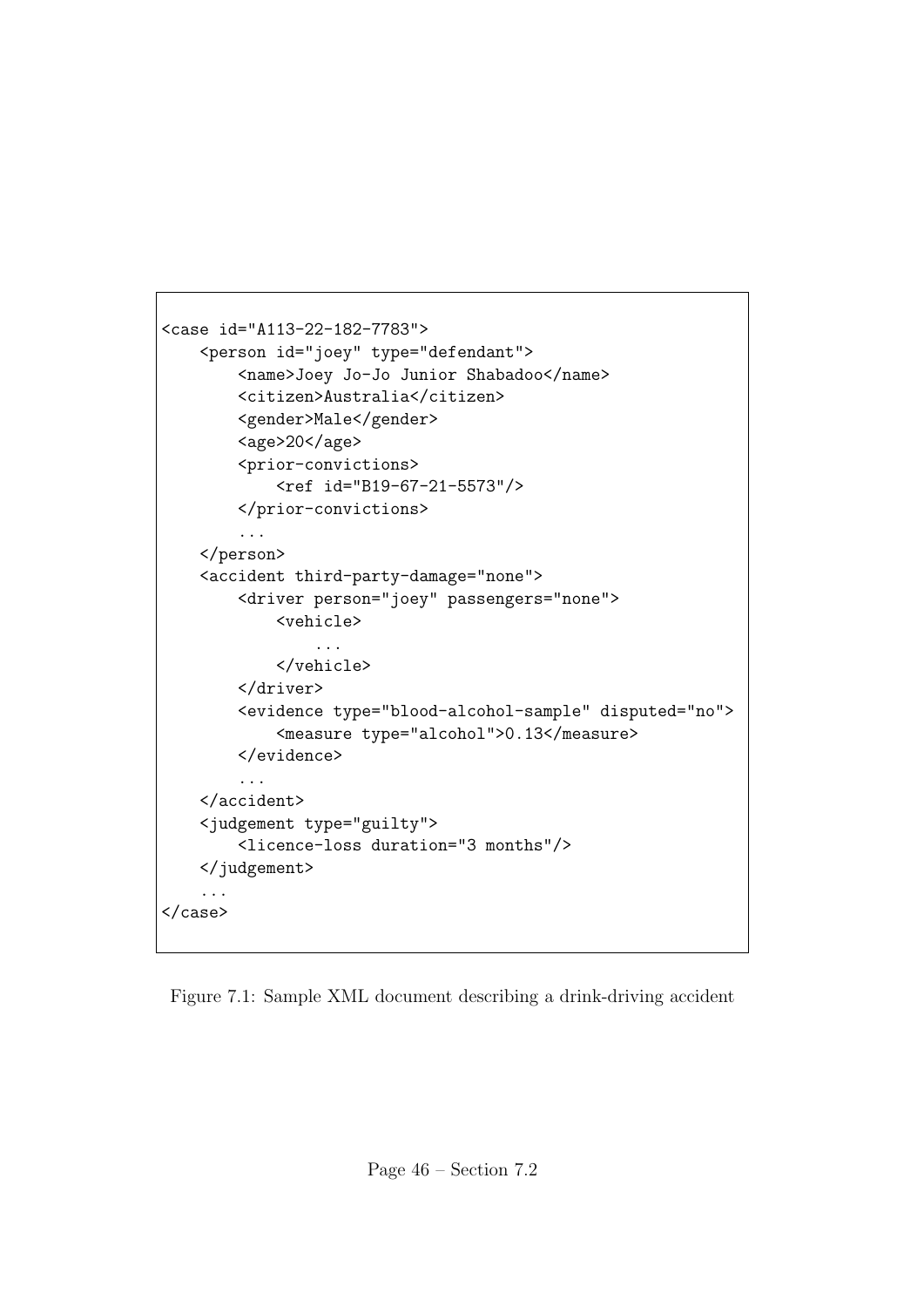of XPath with a powerful query language that bears resemblance to SQL. Additionally, direct extensions to the ISO/IEC 9075 standard for SQL (SQL-99) are currently under investigation by the SQLX workgroup<sup>2</sup>. While XQuery, XPath2 and SQL/XML are still progressing through the standardisation process, prototypes from major vendors such as Oracle and Microsoft are already available. Even if XML is not chosen as a representation for semi-structured data, many other tree or graph based semi-structured representations could be mapped into XML and then queried using these powerful languages.

XPath2 offers a simple syntax that resembles file-system path names, but also has powerful querying features including universal and existential quantifiers (some and every) that allow simple joins. Using XPath2, an expert might define a dataset in a manner similar to Figure 7.2.

In lieu of a suitable development environment, it is possible to conveniently generate datasets with existing technology via an XSLT template (XSLT is an XML transformation language that is based on the XPath query language). An example of such a template appears in Appendix B.

A deficiency present in this XPath approach is the mismatch between the two-valued nature of the XPath logical expressions and the three-valued nature of defeasible logic (it is possible in defeasible logic to have no conclusion with respect to a particular variable). Of course, HeRO will work perfectly and induce a theory over a dataset created from queries performed using XPath, but it might be desirable to use a three valued logic so that unknown values are explicitly marked as unknown. This could be resolved by directly modifying the semantics of XPath to create a new language, or using two expressions for each variable – the first expression defines the truth value of the variable, and the second expression defines whether the value of the variable is in fact unknown (i.e., with two Boolean expressions we can define up to four truth-values of a variable).

#### 7.2.2 Description Logics

Description logics are subsets of first order logic with desirable computability properties that make them useful for knowledge representation and reasoning. Research into description logics has developed a broad range of logics with wellunderstood complexity trade-offs – this body of literature is sufficiently cata-

<sup>2</sup>Homepage at http://www.sqlx.org/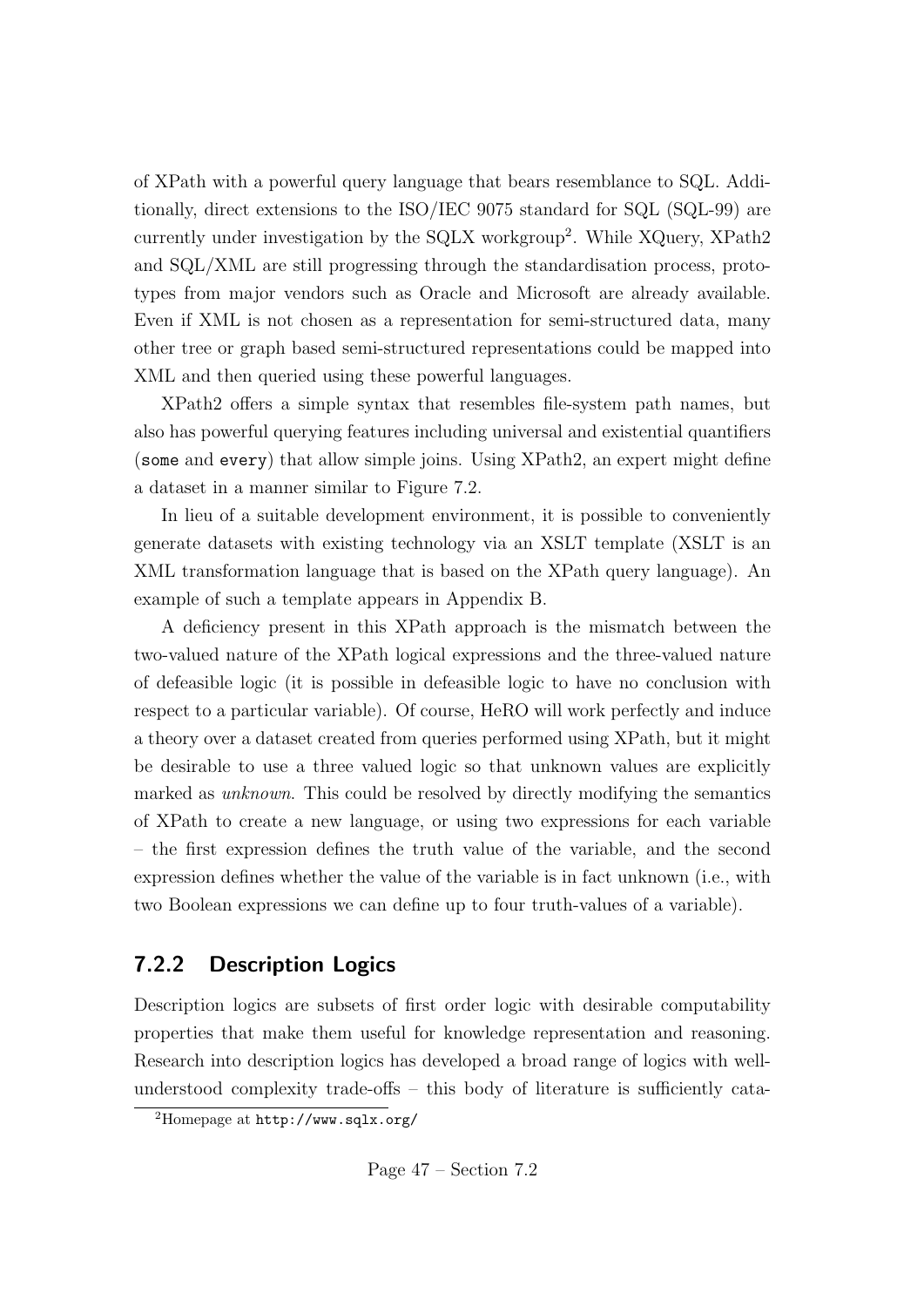| Attribute        | <b>XPath2 Expression</b>                                                                                                                                                   |
|------------------|----------------------------------------------------------------------------------------------------------------------------------------------------------------------------|
| Male             | $person[attribute::type = 'defendant']/gender = 'Male'$                                                                                                                    |
| Youth            | person[attribute::type = 'defendant']/age < 21                                                                                                                             |
| PreviousIncident | some \$prior in person/prior-convictions/ref/attribute::id<br>satisfies $\frac{1}{2}$ (/precedents/case [attribute::id =<br>\$prior]/judgement/attribute::type = 'guilty') |
| Drunk            | $./$ /evidence/measure[attribute::type = 'alcohol'] > 0.05                                                                                                                 |
| VeryDrunk        | $./$ /evidence/measure[attribute::type = 'alcohol'] > 0.15                                                                                                                 |
| CausedDeath      | (some \$passenger in accident/passenger satisfies<br>\$passenger/injury = 'death') or (some \$onlooker in<br>accident/pedestrian satisfies \$onlooker/injury = 'death')    |

Figure 7.2: Example Dataset Definition using XPath2

logued that selecting a description logic for a given application is a matter of selecting desired 'features' of the logic, selecting a computational upper bound (i.e., from the entire spectrum of polynomial to undecidable) and then using the appropriate tableaux decision algorithm in the literature for that logic [19, 22].

Description logics can be applied to law by either direct representation of the precedents in a description logic, or indirectly, by storing precedents in a semistructured format such as XML and reasoning about this data with a description logic. While the former approach is an interesting possibility that is consistent with other efforts that have created knowledge bases on a description logic foundation [39], we have not explored this in detail because of the challenge involved in presenting advanced logical formalisms to relatively unskilled data entry clerks. The latter option of using XML proved to be more pragmatic considering our time constraints – with this approach we assumed a direct mapping from XML nodes to description logic individuals and use the roles in description logic to connect nodes in accordance with the tree-structure of the XML document<sup>3</sup>. With this mapping, formulas in description logic bear extremely close resemblance to XPath2 expressions, but offers dramatically greater expressive powers.

Calvanese et al [18] have also explored the correspondence between XML and

<sup>&</sup>lt;sup>3</sup>In order to more closely match the tree-oriented tableaux algorithms usually used in description logics, references in trees such as the prior-convictions element of Figure 7.1 are removed by replacing the reference with the entire sub-tree that can be found at the target of the reference.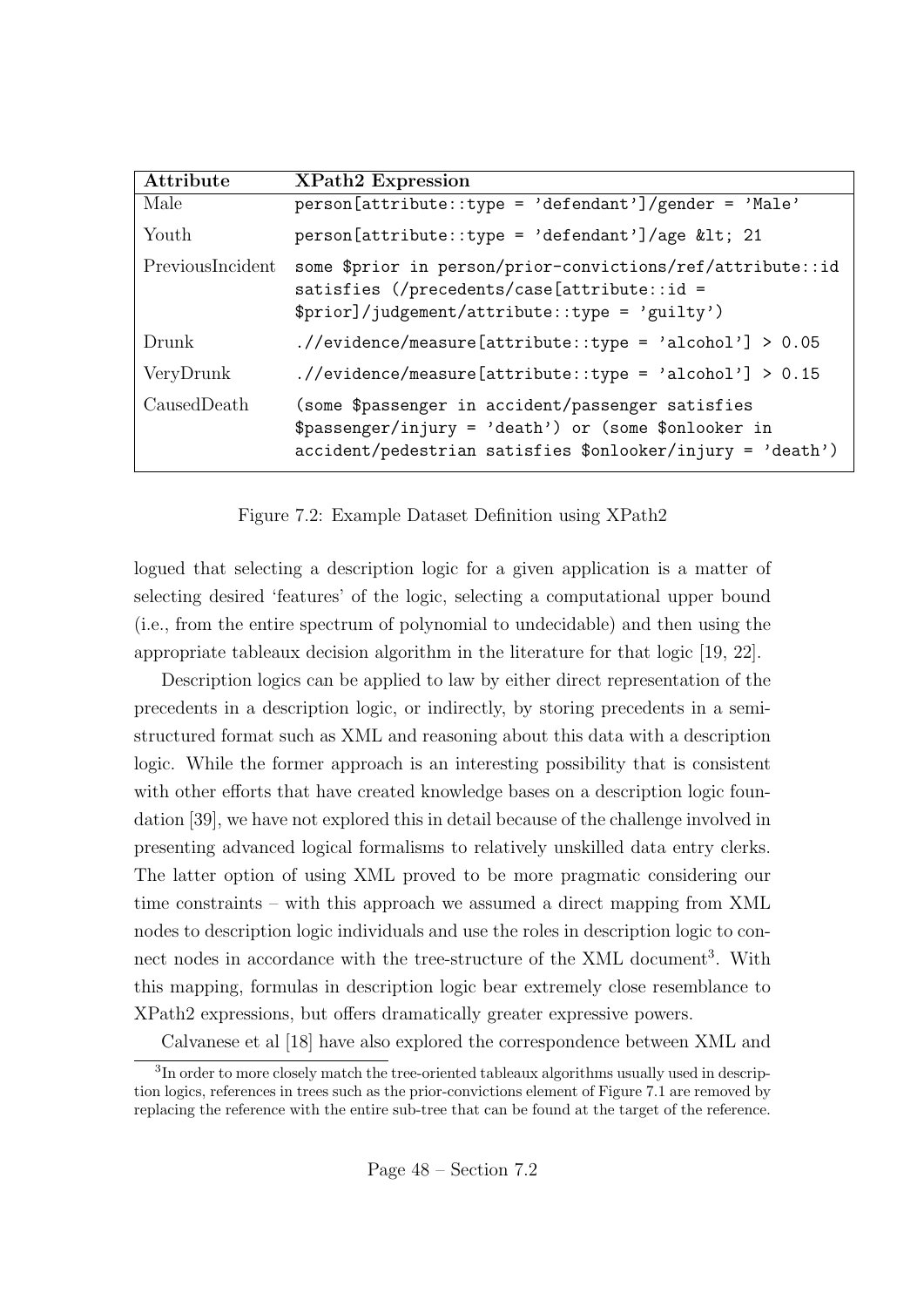description logics, and though we have chosen a different mapping from XML, we follow their reasoning in selecting the description logic  $\mathcal{DL}$  that provides similar functionality to that of XPath2. Even though the decision problem for  $\mathcal{DL}$  is EXPTIME-hard, we have used the mapping from description logics to propositional dynamic logics of [21] and implemented a variant of the EXPTIME tableaux for propositional dynamic logics due to Pratt [44] to find very satisfactory performance on all the formulas we considered. The fact that worst-case constructions for these logics are rather atypical, and that description logics are regularly applied in large scale ontological databases gives confidence that legal reasoning with description logics will generally give responsive results.

Whilst many XPath2 expressions closely correspond to  $\mathcal{DL}$  formulae, the power of using  $\mathcal{DL}$  lies in the ability to provide more general 'common sense' knowledge. For example, if we have asserted the formula

#### $F E M A L E \sqcap \exists CHILD \doteq MOTHER$

to the knowledge base, then the system knows that a particular person is a mother whether it has been explicitly specified that the person is a mother or if it is known that the person is female and has a child. An assertion such as this also gives the system the knowledge that if a person is a mother, than the person must be female – the kind of 'common sense' knowledge that can make an expert system appear truly intelligent<sup>4</sup> and simplify the task of data entry for users. This power also allows information about a case to be supplied in flexible ways, or even to allow the partial specification of a case to be supplied – for example, stating that somebody is a mother merely implies the existence of children and does not require the children to be explicitly stated. An example of how  $D\mathcal{L}$ might be used to describe a dataset appears in Figure 7.3.

An additional advantage of description logic is that provability of these expressions is effectively a three-valued truth notion that corresponds closely to that of defeasible logics:

<sup>4</sup>Admittedly, this particular example that a mother is female is hardly an insightful observation, but description logics such as  $\mathcal{DL}$  offer a decidable mechanism that can derive any conclusion that logically follows from a knowledge base (including expressions that require reasoning about quantifiers). To a human being, most of these derivations would appear 'obvious', but that is exactly the point of giving machines 'common sense' and can be very difficult to achieve using other formalisms.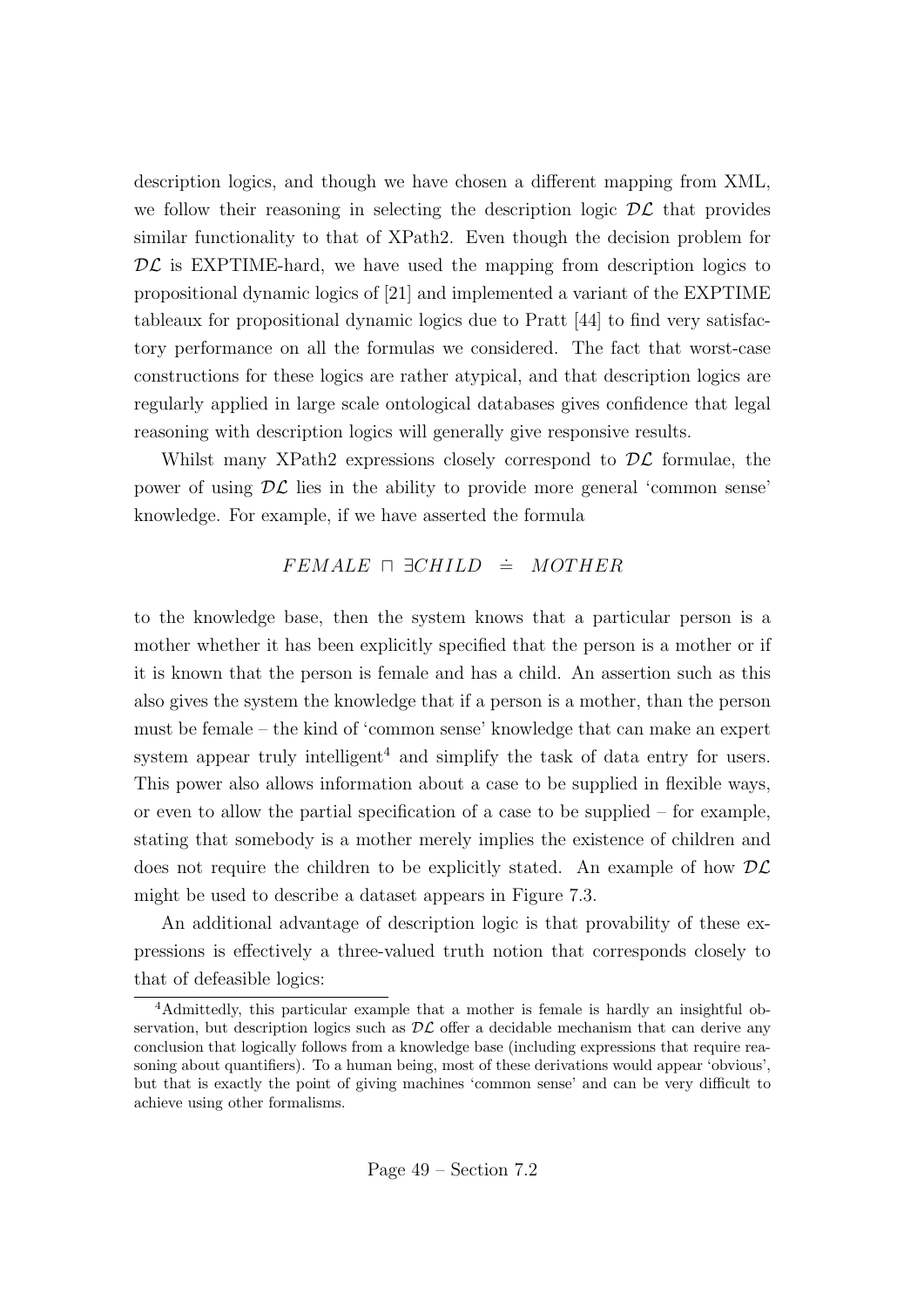| Attribute                                                             | $\mathcal{DL}$ Expression                                                                                                     |  |
|-----------------------------------------------------------------------|-------------------------------------------------------------------------------------------------------------------------------|--|
| Male                                                                  | $OneDefendant \sqcap$<br>$(=1) PERSON.(\exists TYPE. Defendant \sqcap \forall GENDER. Male)$                                  |  |
| Youth                                                                 | $OneDefendant \sqcap$<br>$(=1) PERSON.$ ( $\exists TYPE. Defendant \cap (\leq 21)AGE$ )                                       |  |
| PreviousIncident                                                      | $OneDefendant \cap (=1) PERSON.$<br>$\exists PRIORCONVICTION.GuillyConviction)$                                               |  |
| Drunk                                                                 | $\exists EVIDENCE.$ ( $>5) CMEASURE.$ $(\exists TYPE. A lcohol)$ )                                                            |  |
| VeryDrunk                                                             | $\exists EVIDENCE.$ ( $> 15) CMEASURE.$ $(\exists TYPE. A lcohol)$ )                                                          |  |
| CausedDeath                                                           | $\exists ACCIDENT. ( \exists PASSENGER. (\exists INJURY. Death ) \ \sqcup$<br>$\exists PEDESTRIAN. (\exists INJURY. Death)$ ) |  |
| <b>Background Knowledge</b>                                           |                                                                                                                               |  |
| $(=1) PERSON.(\exists TYPE. Defendant)$<br>$OneDefendant \doteq$      |                                                                                                                               |  |
| $\exists JUDGEMENT.(\exists TYPE.Guily)$<br>$GuiltyConviction \doteq$ |                                                                                                                               |  |

Figure 7.3: Example Dataset Definition using DL

- **True** if the expression can be proved,
- False if the negation of the expression can be proved, and
- Unknown if neither the expression nor its negation can be proved.

The above truth classifications allow a dataset to be generated with a single expression that accurately and naturally captures the decision support system's knowledge of a particular attribute.

### 7.3 Discussion

Throughout the development of HeRO, we have assumed the existence of structured datasets. While this assumption does hold under some domains, in realistic applications it is necessary to take a more complete view of the knowledge discovery process. Semi-structured data representation and query languages such as XPath or expressive description logics such as  $\mathcal{DL}$  offer significant flexibility in producing input datasets for HeRO. A semi-structured approach not only allows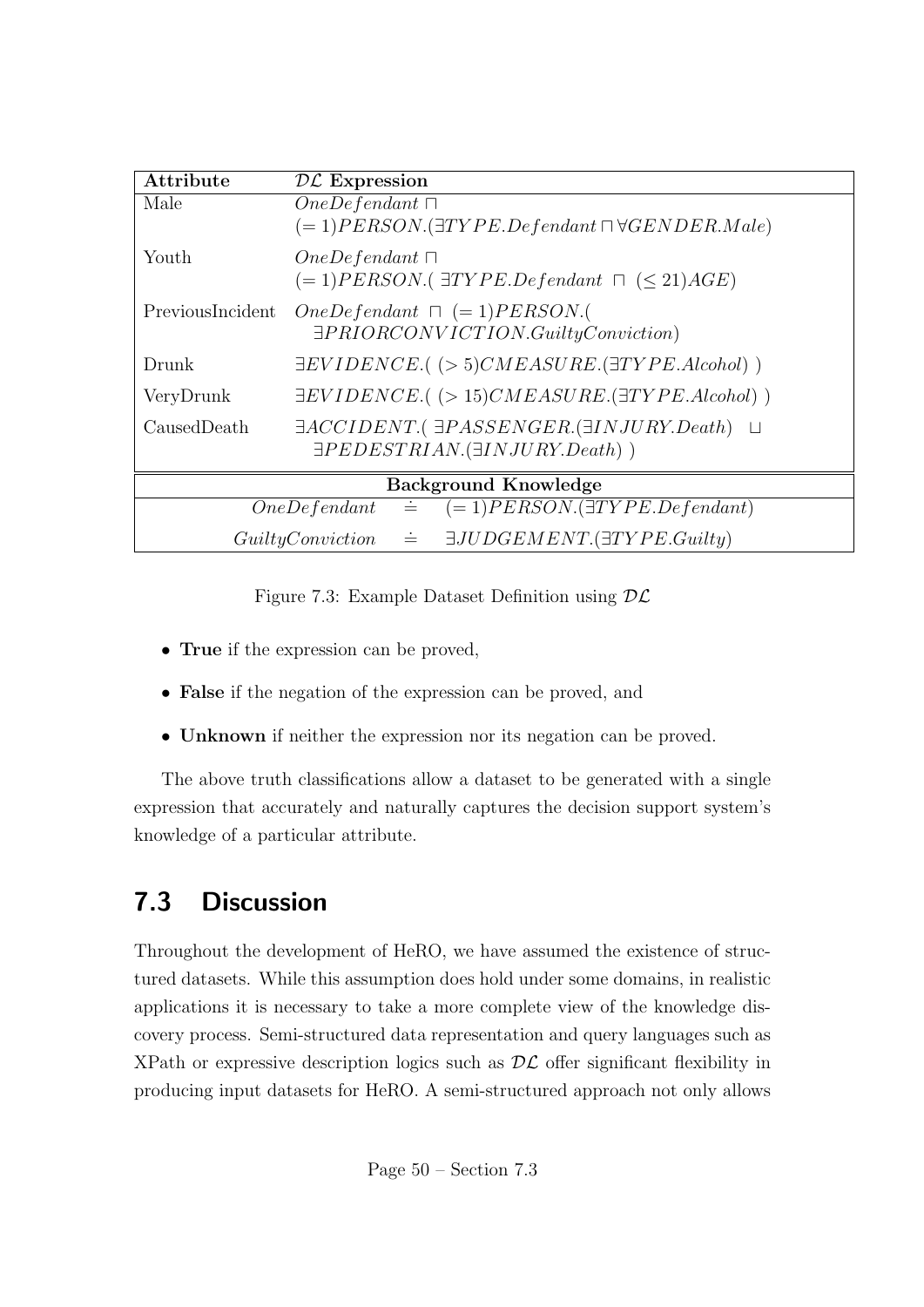for meaningful application and development for HeRO, but opens the opportunity for more advanced legal knowledge processing such as semantic querying of precedents or the use of algorithms other than HeRO.

In this project, we have only presented a cursory glance of a possible approach to the knowledge discovery process. An obvious extension of this work is in the development of an integrated knowledge discovery environment – that allows a knowledge engineer to define grammars (e.g., in XML Schema), encode precedents, submit queries, analyse reasoning with HeRO and build interfaces for end-user interaction. Careful attention to usability and to interfaces that allow for flexible and evolving interaction is necessary, but it is a straightforward progression from this work to a tool that allows for powerful encoding, reasoning and querying.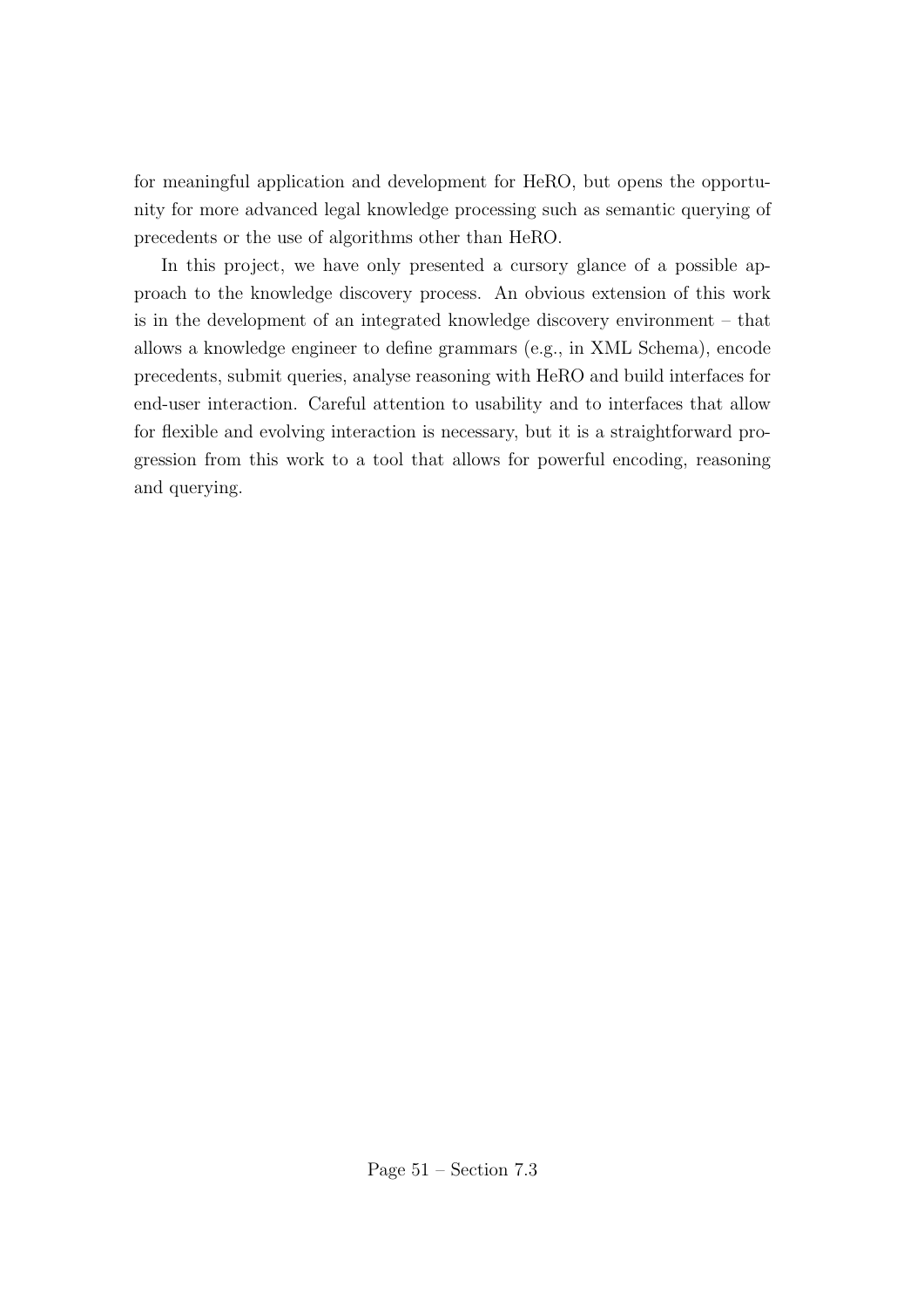## Chapter 8

## Future Work

Clearly HeRO, and the framework of a knowledge discovery process that we outlined, shows significant promise for further development to a commercial product. An extension of some of the theoretical groundwork of this thesis would also lead to benefits to other domains of academic interest such as ILP.

### 8.1 HeRO as an Algorithm for ILP

Given the partial inspiration we drew from the inductive logic programming (ILP) community in creating HeRO, it is worthwhile to further explore the correspondences between Horn clause logic and defeasible logic that we might offer new techniques for ILP. The similarity between the defeasible logic theory minimization problem and ILP with unary predicates is one such indication of this potential for correspondence. Antoniou et al [6] have demonstrated that defeasible logic subsumes logic programming without negation as failure, and so our algorithm might provide new approaches for the ILP community and an improvement over existing attempts at nonmonotonic ILP.

Drawing on the parallel with ILP over unary predicates and comparing this with full ILP, it might be worthwhile exploring the development of quantified defeasible logics, how these might further extend the expressiveness of defeasible logic in a legal context, and whether it is worth sacrificing computational efficiency for increased expressiveness.

Other extensions include the development of extensions that allow reasoning in multiple steps (i.e., a justification that involves multiple sub-conclusions) or

Page 52 – Chapter 8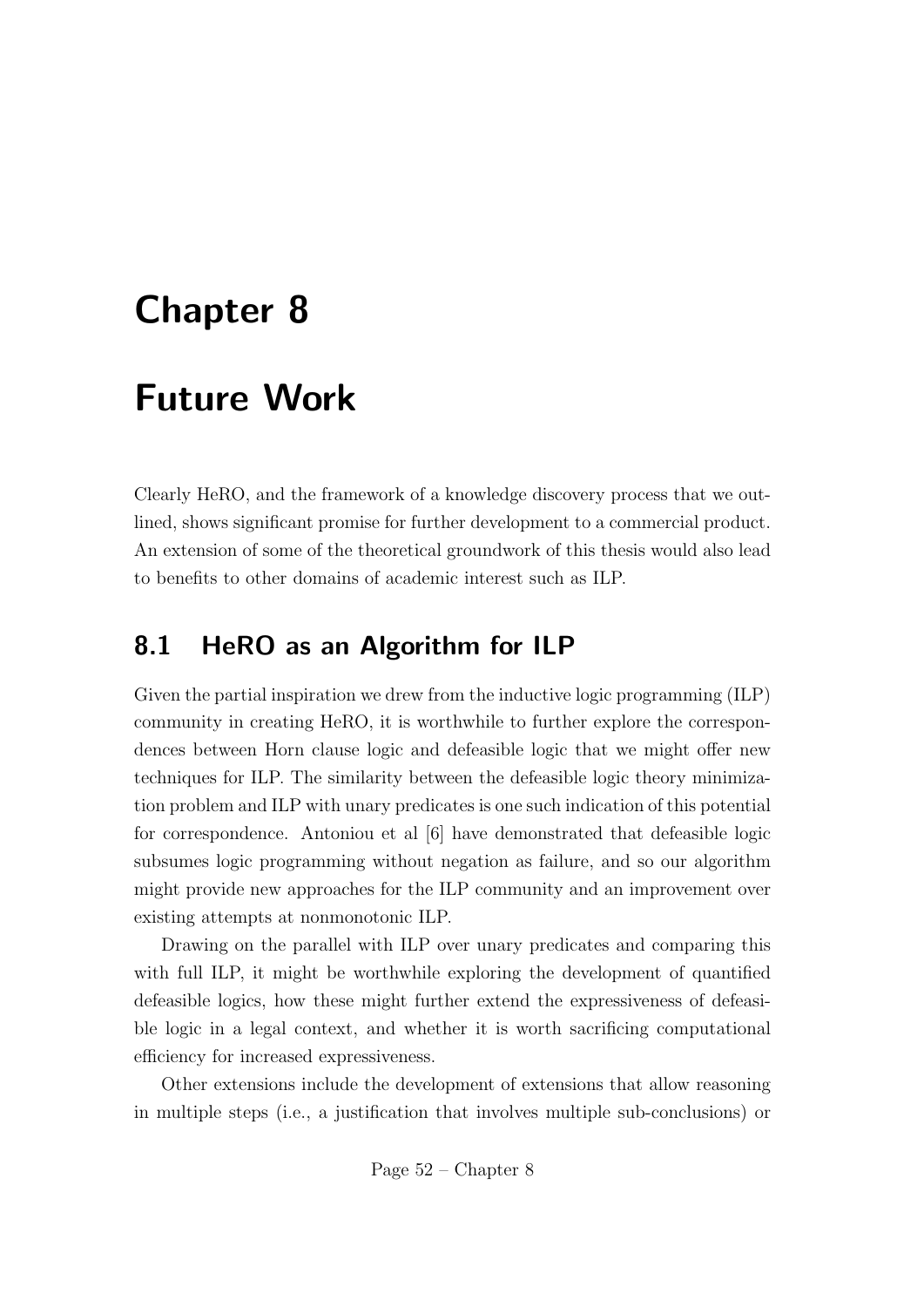with background knowledge. We have disregarded this because simple strategies to solve these problems are well known and understood in the ILP community [34] – these techniques can be directly applied in the same way when using HeRO. A more advanced approach might automatically infer sub-conclusions – this would require modifications to the algorithm and a significant amount of additional research.

### 8.2 HeRO over Continuous Variables

Like many other approaches to machine learning, our algorithm only works with truth-valued attributes. This is not a serious problem, for it is possible to turn a discrete domain into a set of attributes by converting each value of the domain to a new truth-valued attribute, and turn a continuous domain into a set of attributes by selecting discrete ranges and again creating new truth-valued attributes for the ranges. Other algorithms such as C4.5 [45] handle continuous domains and finite domains directly, negating the need for a knowledge engineer to select suitable ranges at the right level of granularity or with the right thresholds. Techniques such as those used in C4.5 that select the best threshold with lowest entropy might be applicable to HeRO, and is a worthwhile avenue for further exploratory work.

### 8.3 Development of HeRO as a Product

In order to turn HeRO into a product suitable for industrial use, several implementation concerns need to be further addressed:

### 8.3.1 Scalability

While we have found HeRO to offer very satisfactory performance and indications suggest that the algorithm is reasonably scalable to moderate databases, before risking significant sums of money on commercial development, a more thorough analysis of the particular demands of a working LDSS is necessary to ensure that the runtime performance is suitable. Even in the face of poor scalability, it should be relatively straightforward to use the techniques briefly mentioned in Section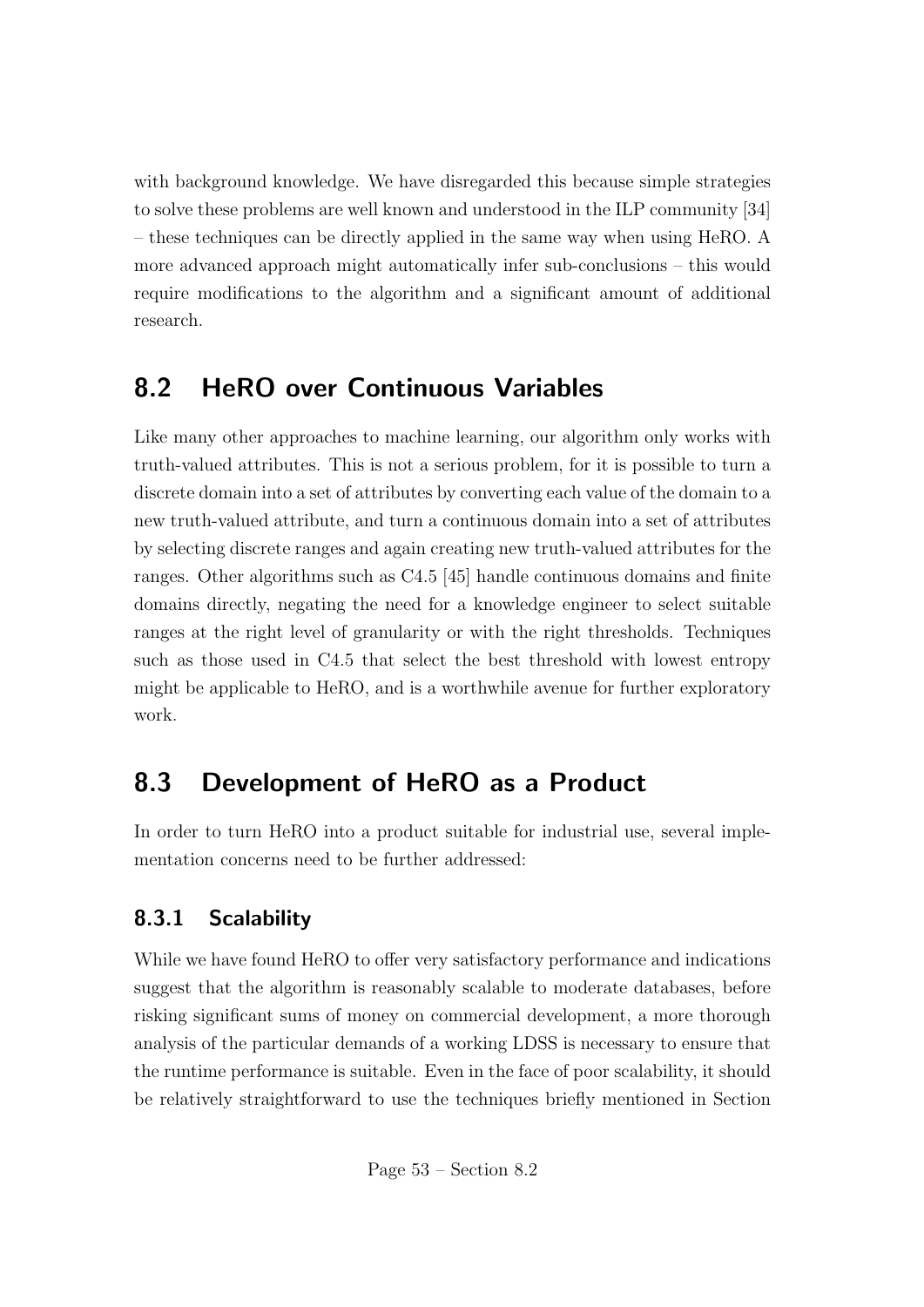6.2.2 to identify and eliminate noise attributes and thereby reduce the size of the dataset processed by HeRO (the complexity of the algorithm, as it stands, is primarily in the number of attributes as opposed to the number of records).

#### 8.3.2 User Interface

In order to encourage the use of the LDSS by the public or decision makers, it is necessary to provide an interface that does not make overwhelming use of formal notation, and that allows the interactive exploration of the reasoning behind the conclusions that the LDSS reaches. A comprehensive survey of the significant body of work in user interfaces for expert systems, as it applies to the legal domain, appears in [48]. Options include a conversational style of interactions (whereby users can ask the user interface, "Why?", to explore the details of the rationale), graph-based representations that display the rules in an argument and how they support each other, and collapsible trees that allow the user to drilldown into the structure of the mechanical reasoning. We have already suggested that an expert can annotate rules with "natural language" explanations to allow for the development of friendly forms of interaction, but adapting the established techniques of creating interfaces for expert systems was primarily considered out of scope of this project, to date.

Since the success of the LDSS relies on the quality of data entry, it is also necessary to undergo research to development a flexible interface that allows accurate, consistent and rapid description of cases at a level of simplicity suitable for relatively untrained data entry clerks. This interface may be a simple case of guided generation of an XML document by filling in templates that are automatically formed from XML Schemas (similar to the technique used in Microsoft Visual Studio .NET).

Therefore, we see that further work is necessary to experiment with combinations of formal notation, plain English explanations or even graphical representations that reduce the comprehension effort and make users feel comfortable. But, even before this work begins it is absolutely critical to mitigate some of the risks of this kind of development through market research that identifies the needs and expectations of users and anticipate their likely response to the tool. Even though the approach presented in this thesis is intended to be comparatively low cost, some investment is still necessary to bring the technology to fruition. Feasibility

Page 54 – Section 8.3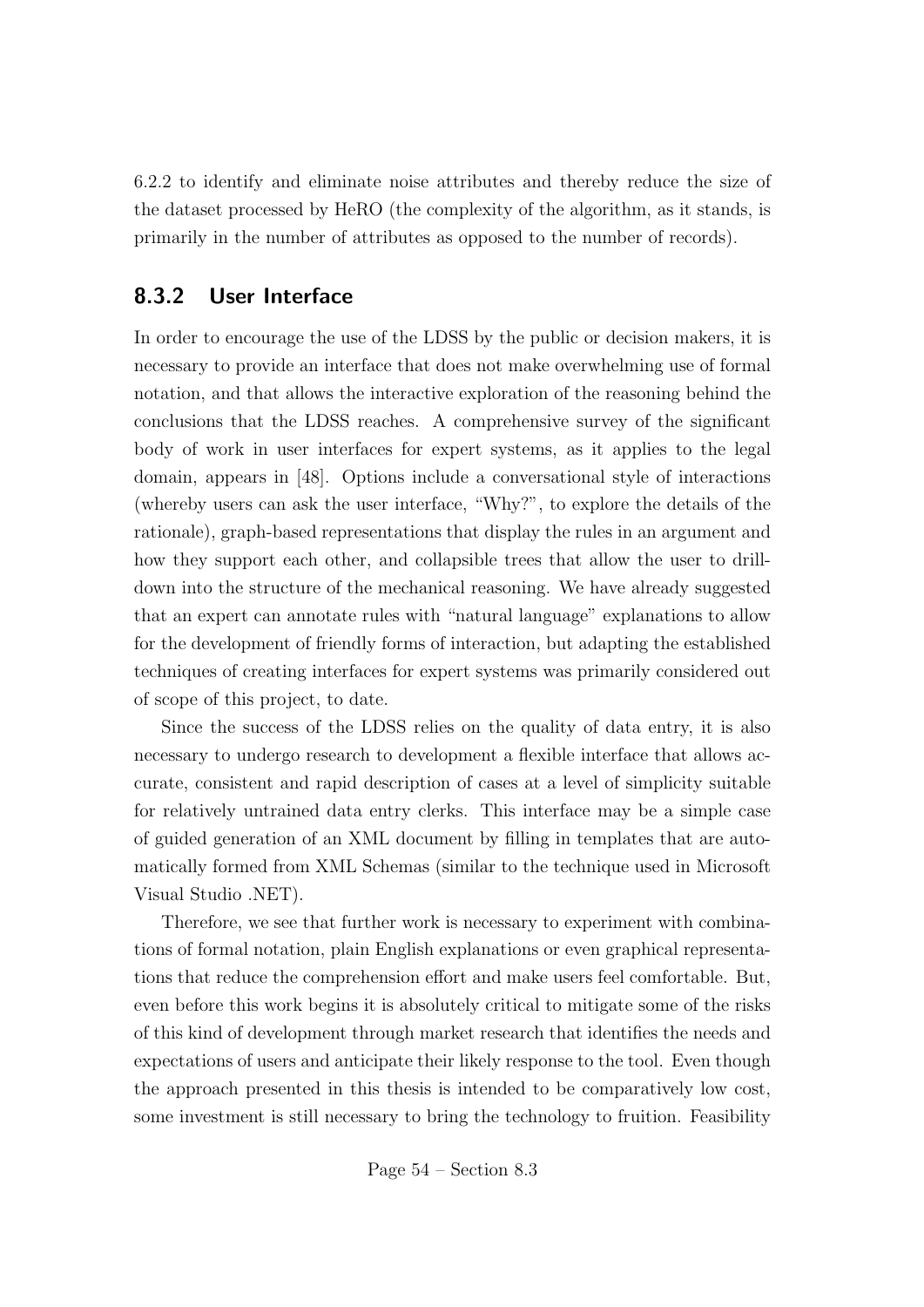research is therefore a responsible use of investor funds, and user profiling that would be a result of these studies is only going to improve the quality and the likelihood of acceptance of the product.

### 8.3.3 Integrated Knowledge Discovery Environments

Not only is it necessary to pay attention to the interface for end-users, it is also important to develop a powerful and integrated environment to assist knowledge engineers and domain experts encode knowledge. This environment would need to incorporate:

- A schema/grammar design tool, for specifying the semi-structured representation and the user interfaces that data-entry clerks interact with when encoding precedent cases,
- A facility for creating queries and maintaining a 'common-sense' knowledge base,
- An end-user GUI designer for specifying a user interface that users can supply factual information about a case, or even an interview-style questioning process,
- A front end for HeRO that allows a knowledge engineer to select attributes, induce theories, and examine the generated rules,
- A rule annotation tool that allows a domain expert to add plain-English explanations to defeasible logic rules,
- A visualization tool that supports multidimensional analysis of precedent cases and of evolutionary change within these precedents,
- An update wizard that provides support for quickly evaluating and updating the state of the knowledge base in the face of evolutionary changes that demand alterations to annotations and queries,
- A deployment wizard that 'compiles' the legal decision support system's design into a format suitable for deploying to legal workers.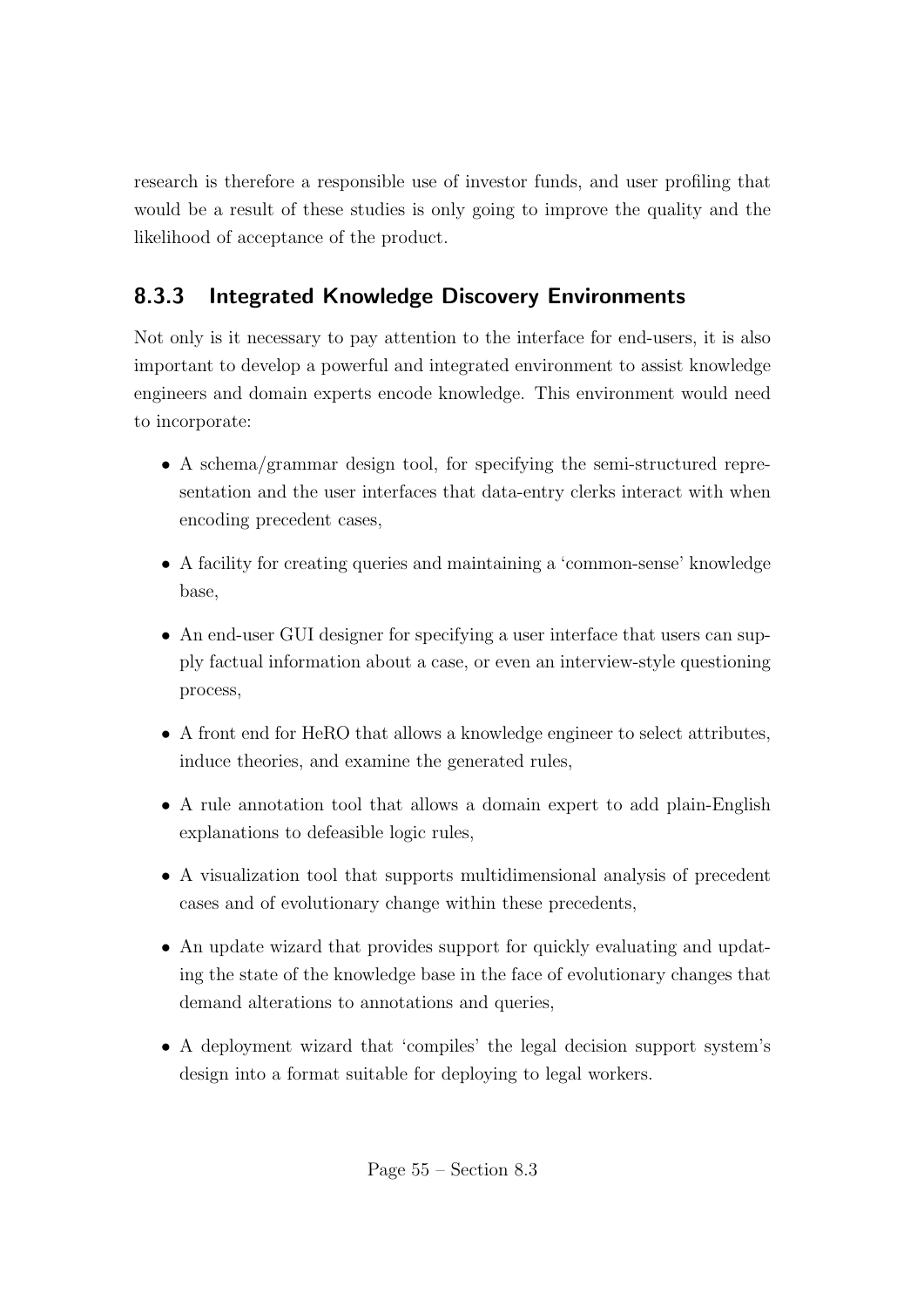Implementing each of these tools should be a reasonably straightforward task – the major challenge is in providing an interface that integrates these features to maximise the ability of the knowledge engineer to design effective legal decision support systems.

### 8.3.4 Field Experiments

Finally, while our experiment has included real and synthetic datasets, we have not had the time to actually explore the application of HeRO through the entire knowledge discovery process, in a real setting. In experimentally applying HeRO in such settings, the algorithm can be further "tweaked" with pragmatic ends in mind.

Another motivation for field experimentation is the need to further refine the processes of defining schema for precedent cases, and entering these cases. The challenge is in permitting enough flexibility to comprehensively describe every case, while simultaneously ensuring that the semantics are sufficiently well defined (and that the system has enough common-sense to reason about the schema) so that it is not necessary to analyse each case in isolation to extract the value of an attribute. An overly flexible schema is virtually impossible to reason with (the extreme of this being a schema for plain-English unstructured data), but on the other hand an overly restrictive schema is easy to reason with but makes it difficult to capture a full description of the precedents. Field experimentation is the key to finding a suitable balance between the two extremes.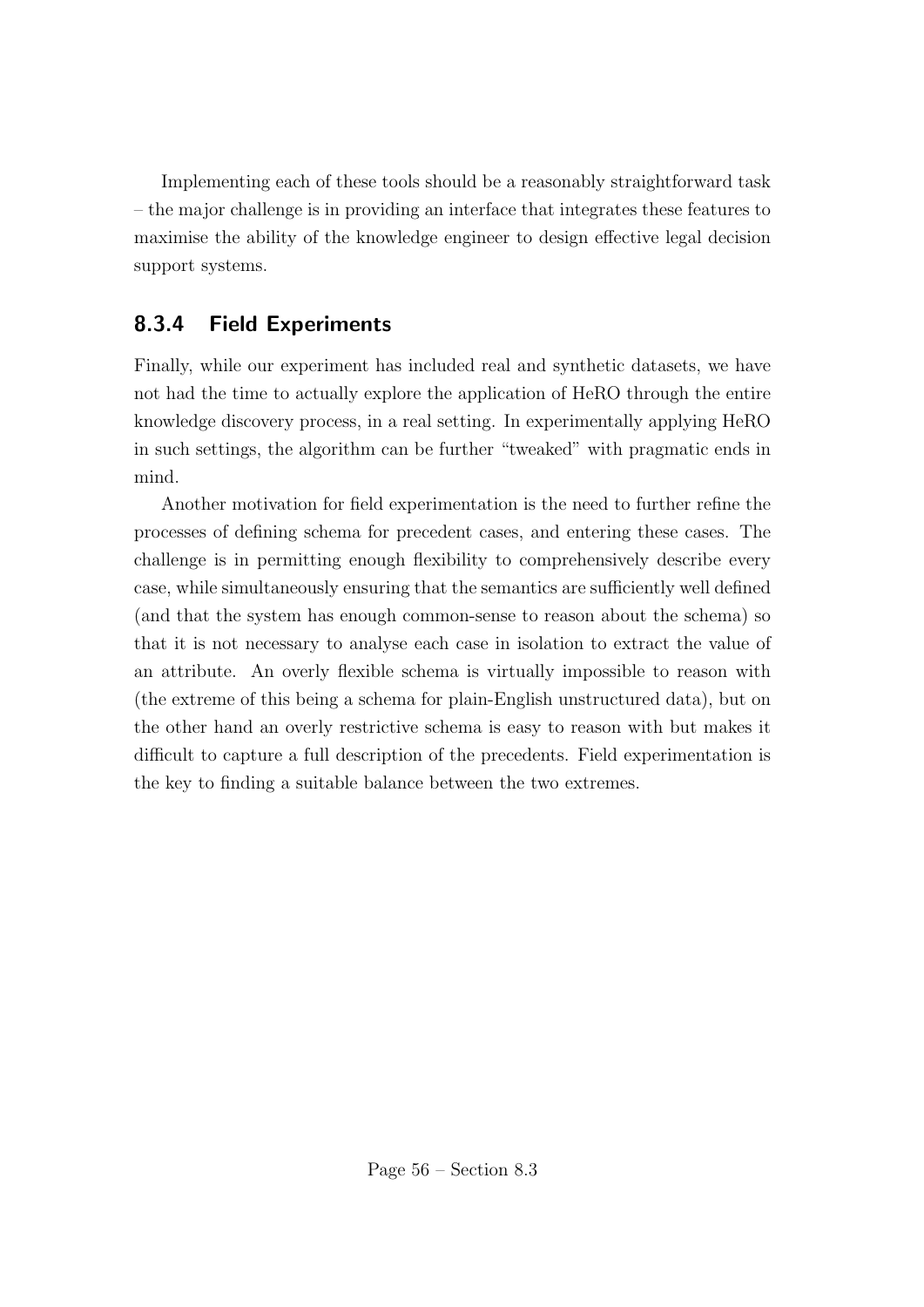# Chapter 9

# **Conclusions**

The lack of success in the development of intelligent legal decision support systems provides an exciting opportunity for commercialisation, and a dire warning of the challenges inherent in the domain. An analysis reveals that there does not appear to be any specific reason why legal decision support systems cannot be made, and moreover, there does not appear to be any strong reason why legal decision support systems *should not* be made (provided we do so in cautious steps). This leads us to some surprise at the limited successes of such information systems. But, by examining the existing approaches to constructing LDSSs with a fresh perspective, we see two common failings:

- 1. Expensive, manual construction methods, or
- 2. Poor knowledge representations.

Defeasible logic would appear to resolve both of these issues, provided that we have an algorithm for automatic induction of theories. While the theoretical treatment of such an algorithm reveals that the underlying problem belongs to the class of NP optimisation problems and therefore likely to be intractable, inductive logic programming has managed to successfully apply heuristics to give "good enough" theories in "good enough" runtimes. We have applied and extended some of these techniques to create a new algorithm, HeRO that has extremely impressive performance in terms of both runtimes and accuracy.

In the long term, work remains in integrating the algorithm into a knowledge discovery suite and in refining the techniques for representing and processing the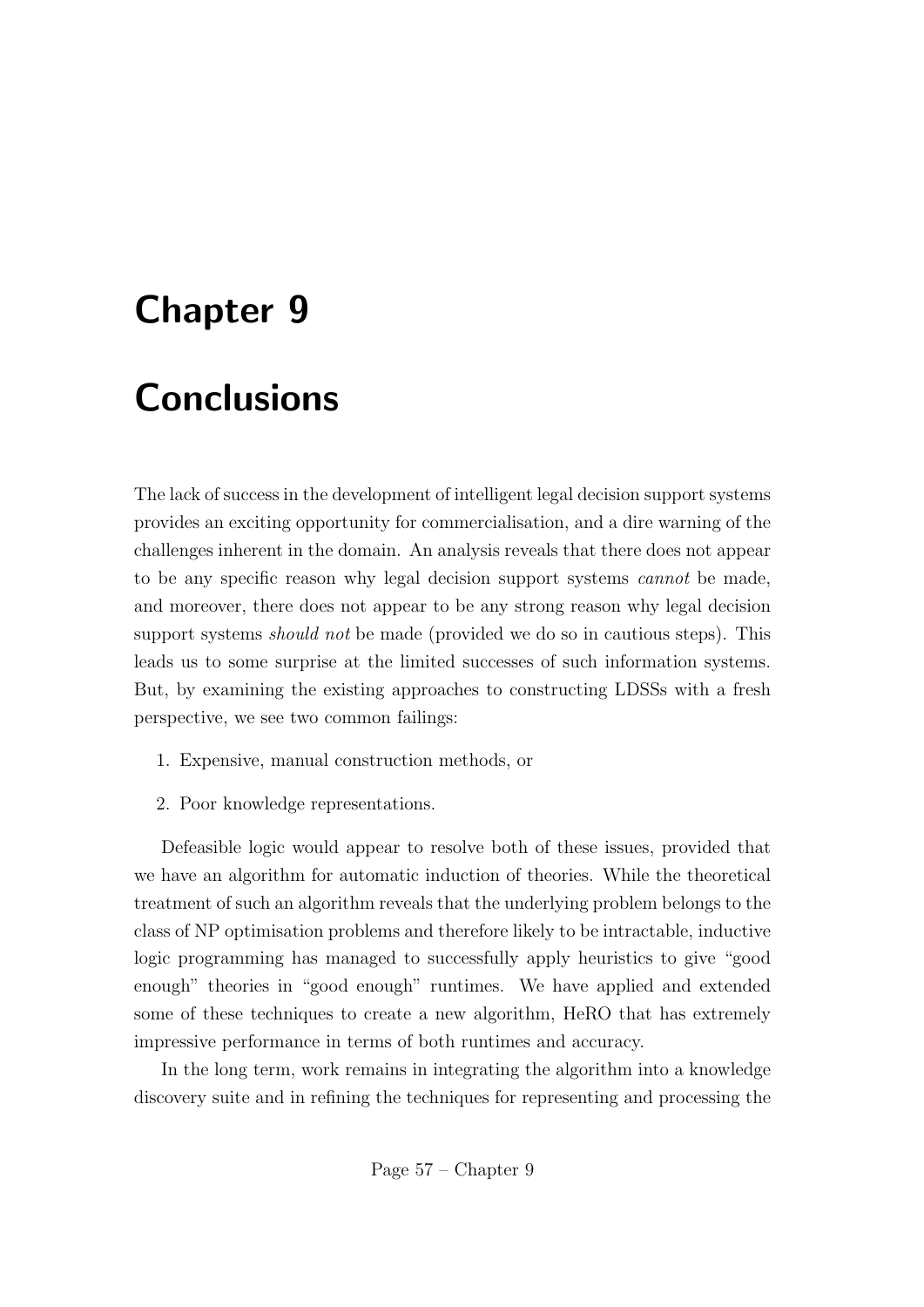semi-structured representations that give an LDSS the flexibility and 'intelligence' to provide meaningful answers in broad legal domains.

Fortunately, there is no indication that any of this future work is insurmountable. Given the demand for this kind of technology, the potential applications of HeRO are extremely encouraging and are tremendously worthwhile subjects of further research and development.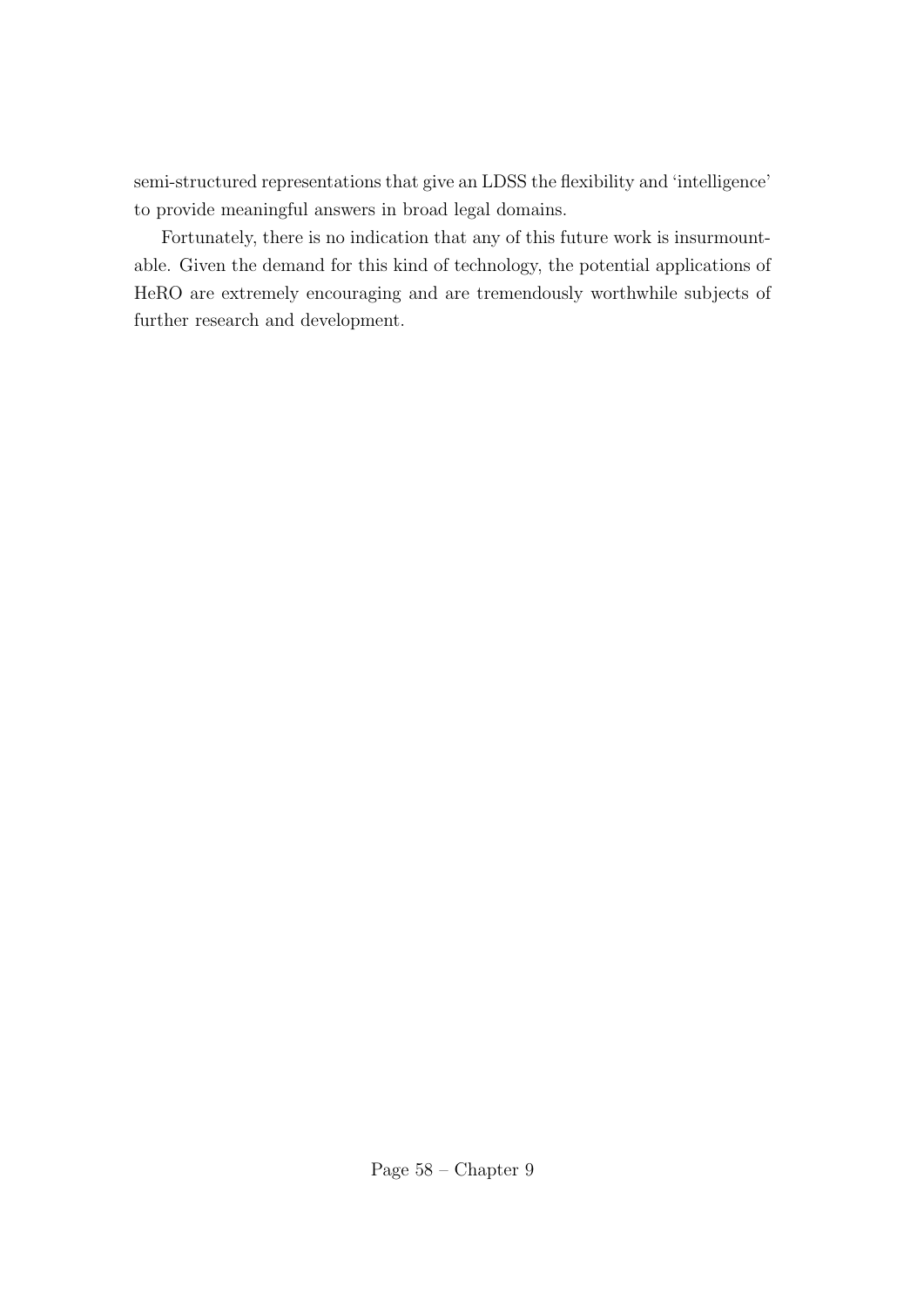# Bibliography

- [1] Rakesh Agrawal and Ramakrishnan Srikant. Fast algorithms for mining association rules. In Michael Stonebraker and Joseph Hellerstein, editors, Readings in Database Systems, chapter 7, pages 580–592. Morgan Kaufmann Publishers, 3rd edition, 1998.
- [2] Grigoris Antoniou, David Billington, Guido Governatori, and Michael Maher. On the modelling and analysis of regulations. In *Proceedings of the 10th* Australasian Conference on Information Systems, pages 20–29, 1999.
- [3] Grigoris Antoniou, David Billington, Guido Governatori, and Michael Maher. A flexible framework for defeasible logics. In  $AAAI/IAAI$ , pages 405– 410, 2000.
- [4] Grigoris Antoniou, David Billington, Guido Governatori, and Michael Maher. Representation results for defeasible logic. ACM Transactions on Computational Logic, 2(2):255–287, April 2001.
- [5] Grigoris Antoniou, David Billington, Guido Governatori, Michael Maher, and Andrew Rock. A family of defeasible reasoning logics and its implementation. In Proceedings of the 14th European Conference on Artificial Intelligence, Amsterdam, 2000. IOS Press.
- [6] Grigoris Antoniou, Michael Maher, and David Billington. Defeasible logic versus logic programming without negation as failure. Journal of Logic Programming, 42(1):47–57, January 2000.
- [7] Giorgio Ausiello, Pierluigi Crescenzi, Giorgio Gambosi, Viggio Kann, Alberto Marchetti-Spaccamela, and Marco Protasi. Complexity and Approximation: Combinatorial Optimization Problems and their Approximability

Page 59 – Bibliography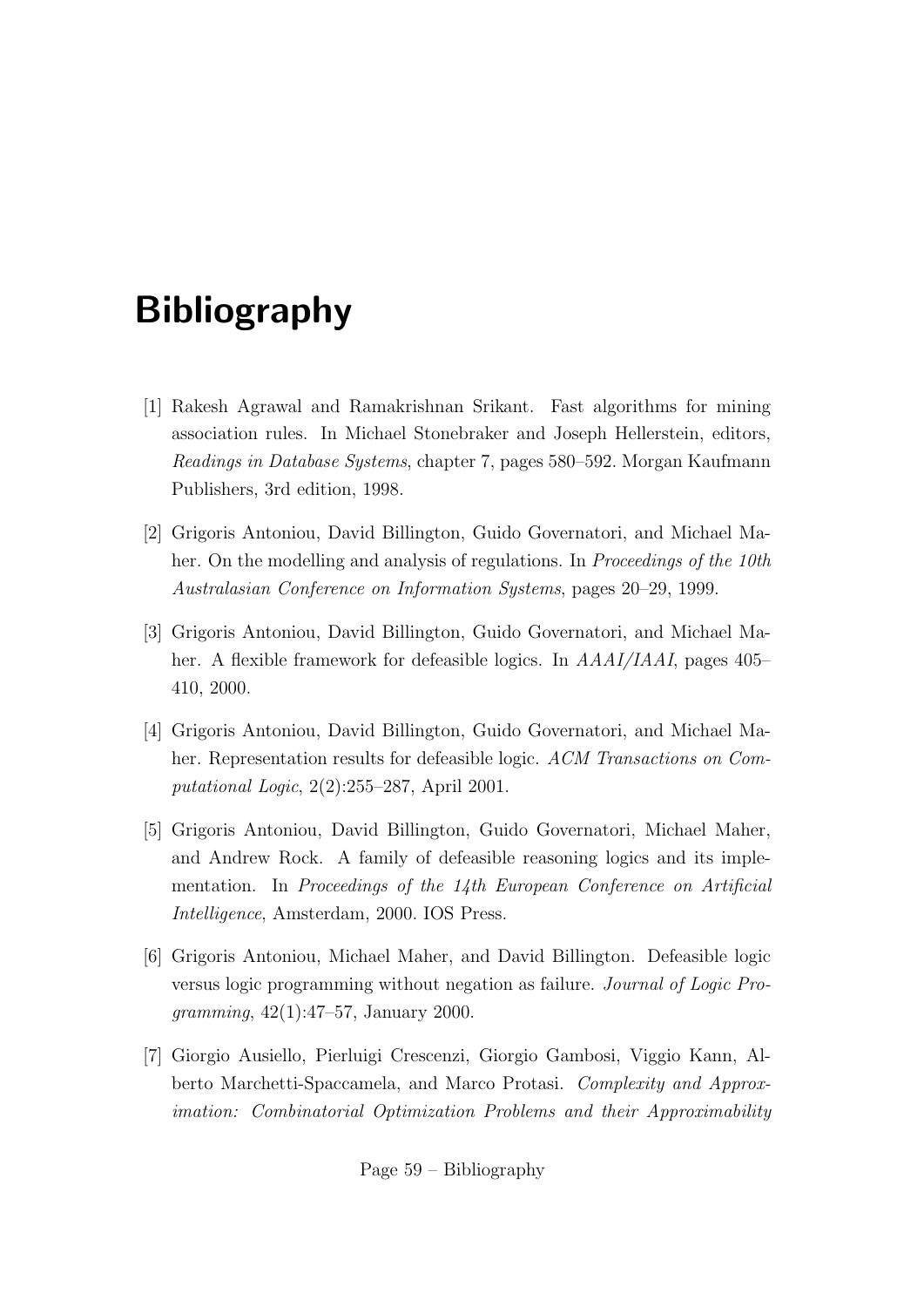Properties, chapter Appendix B, page 426. Springer-Verlag, 1999. See also http://www.nada.kth.se/ viggo/problemlist/.

- [8] John Avery, Andrew Stranieri, Guido Governatori, and John Zeleznikow. The identification of defeasible rule sets from databases using association rules. Submitted to The Fourteenth Australasian Database Conference.
- [9] Trevor Bench-Capon. Neural networks and open texture. In Proceedings of the Fourth International Conference on Artificial Intelligence and Law. ACM Press, 1993.
- [10] Trevor Bench-Capon, Frans Coenen, and Paul Leng. An experiment in discovering association rules in the legal domain. In Proceedings of the Eleventh International Workshop on Database and Expert Systems Applications, pages 1056–1060, Los Alamitos, California, 2000. IEEE Computer Society.
- [11] Anders Berglund, Scott Boag, Don Chamberlin, Mary Fernandez, Michael Kay, Jonathan Robie, and Jérôme Siméon. XML path language (XPath) 2.0. http://www.w3c.org/TR/2002/WD-xpath20-20020816, August 2002. W3C Working Draft.
- [12] Scott Boag, Don Chamberlin, Mary Fernandez, MichaelDaniela Florescu, Jonathan Robie, and Jérôme Siméon. XQuery 1.0: An XML query language. http://www.w3.org/TR/2002/WD-xquery-20020816/, August 2002. W3C Working Draft.
- [13] Laurent Bochereau, Danièle Bourcier, and Paul Bourgine. Extracting legal knowledge by means of a multilayer neural network: Application to municipal jurisprudence. In The Third International Conference on Artificial Intelligence and Law, pages 288–296. ACM Press, 1991.
- [14] Alexander Boer, Rinke Hoekstra, Radboud Winkels, Tom van Engers, and Frederik Willaert. Proposal for a dutch legal xml standard. In *Proceedings* of the eGOV2002 Conference: State of the Art and Perspectives. Springer Verlag, 2002.
- [15] Karl Branting. A generative model of narrative cases. In The Seventh International Conference on Artificial Intelligence and Law, pages 1–8, 1999.

Page 60 – Bibliography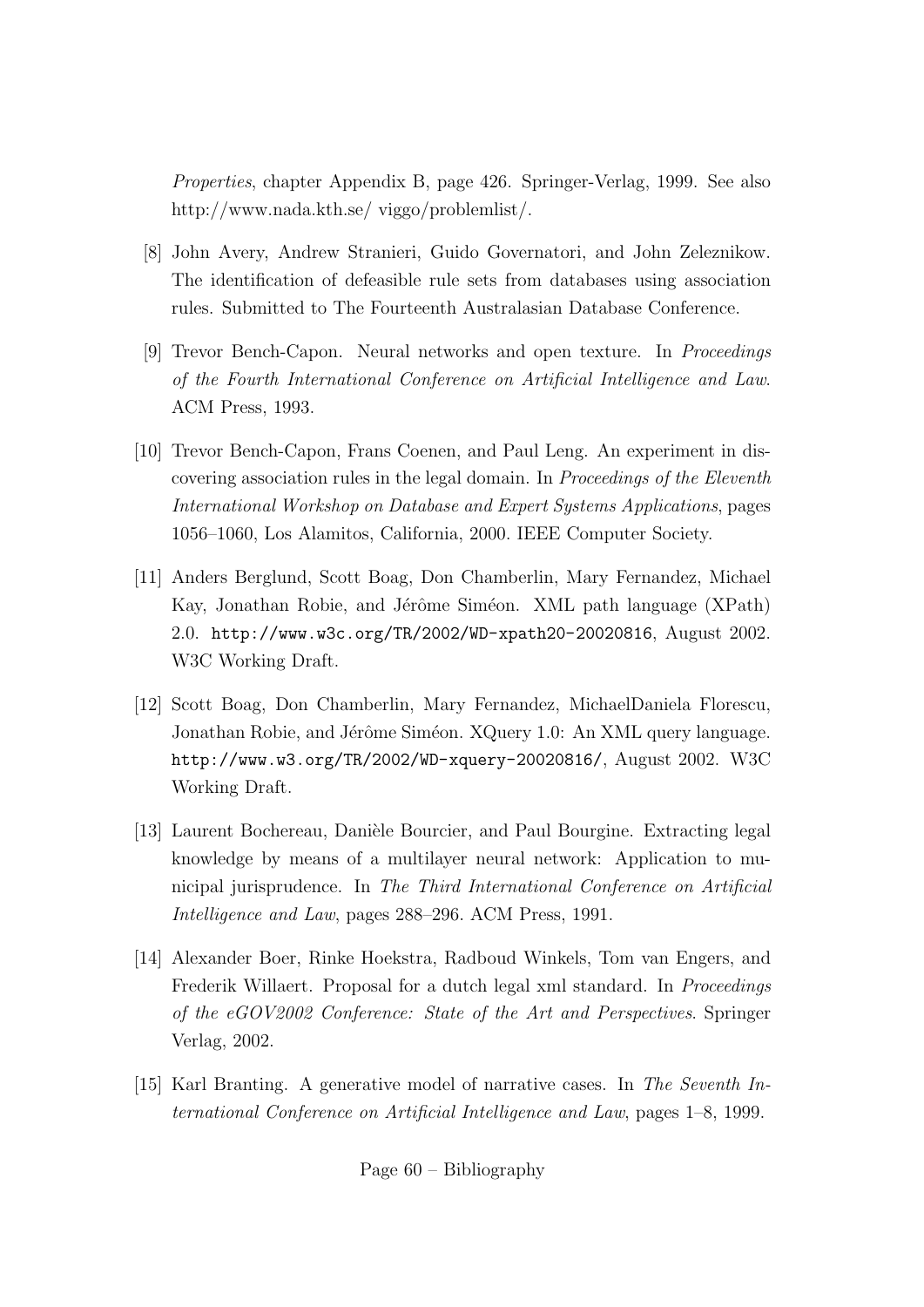- [16] Tim Bray, Jean Paoli, Michael Sperberg-McQueen, and Eve Maler. Extensible markup language (XML) 1.0 (second edition). http://www.w3.org/TR/ REC-xml, October 2000. W3C Working Draft.
- [17] Stefanie Brüninghaus and Kevin Ashley. Toward adding knowledge to learning algorithms for indexing legal cases. In The Seventh International Conference on Artificial Intelligence and Law, pages 9–17, 1999.
- [18] Diego Calvanese, Giuseppe De Giacomo, and Maurizio Lenzerini. Representing and reasoning on xml documents: A description logic approach. Journal of Logic and Computation, 9(3):295–318, 1999.
- [19] Diego Calvanese, Giuseppe De Giacomo, Maurizio Lenzerini, and Daniele Nardi. Reasoning in expressive description logics. In Alan Robinson and Andrei Voronkov, editors, Handbook of Automated Reasoning, pages 1581– 1634. Elsevier Science Publishers, 2001.
- [20] Michael Covington. Logical control of an elevator with defeasible logic. IEEE Transactions on Automatic Control, 45(7):1347–1349, 2000.
- [21] Giuseppe De Giacomo. Decidability of Class-based Knowledge Representation Formalisms. PhD thesis, Dipartimento di Informatica e Sistemistica, Universit`a di Roma "La Sapienza", 1995.
- [22] Francesco Donini, Maurizio Lenzerinie, Daniele Nardi, and Andrea Schaerf. Reasoning in description logics. In Gerhard Brewka, editor, Principles of Knowledge Representation and Reasoning, pages 193–238. CLSI Publications, 1996.
- [23] Béatrice Duval and Pascal Nicolas. Learning default theories. In Anthony Hunter and Simon Parsons, editors, ECSQARU, number 1638 in LNCS, pages 148–159, London, 1999. Springer.
- [24] Sašo Džeroski. Inductive logic programming and knowledge discovery in databases. In Usama M. Fayyad, Gregory Piatetsky-Shapiro, Padhr Smyth, and Ramasamy Uthurusamy, editors, Advances in Knowledge Discovery and Data Mining, pages 117–152. AAAI Press/The MIT Press, 1996.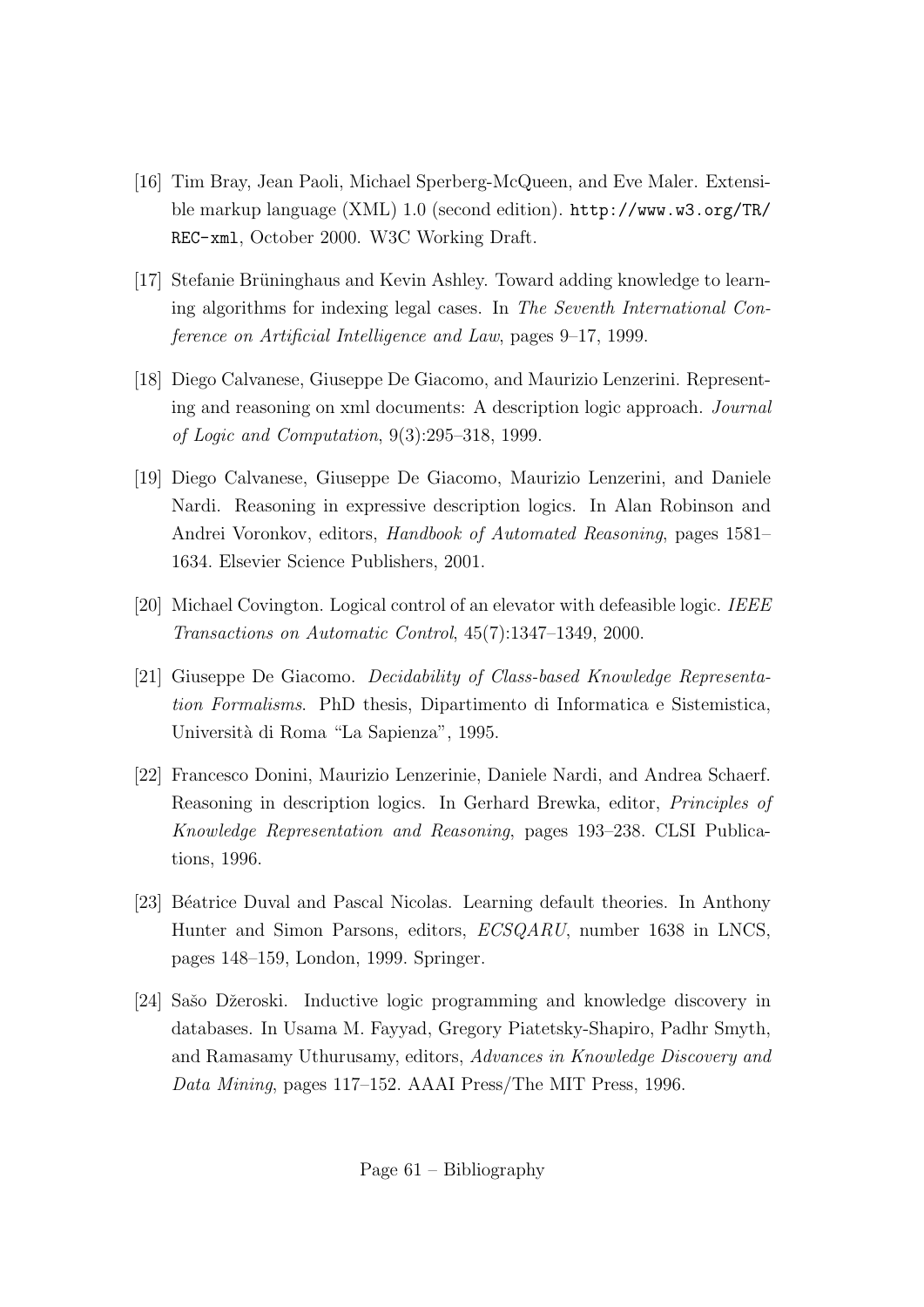- [25] David Fallside. XML Schema part 0: Primer. http://www.w3c.org/TR/ xmlschema-0/, May 2001. W3C Recommendation.
- [26] Usama Fayyad, Gregory Piatetsky-Shapiro, and Smyth. The KDD process for extracting useful knowledge from volumes of data. Communications of the ACM, November 1996.
- [27] William Frawley, Gregory Piatetsky-Shapiro, and Christopher Matheus. Knowledge discovery in databases: An overview. AI Magazine, 13(3):57– 70, 1992.
- [28] Peter Gammie. COMP9417 project: Shapiro's model inference system. http://www.cse.unsw.edu.au/ cs9417ml/MIS/doc/html/top.html, November 2001.
- [29] Michael Garey and David Johnson. Computers and Intractability: A Guide to the Theory of NP-Completeness, chapter Appendix A, page 222. W. H. Freeman and Company, 1979.
- [30] Matthew Ginsberg. AI and nonmonotonic reasoning. In Dov Gabbay, Christopher Hogger, and John Robinson, editors, Handbook of Logic in Artificial Intelligence and Logic Programming, volume 3. Oxford University Press, 1993.
- [31] Guido Governatori and Andrew Stranieri. Towards the application of association rules for defeasible rule discovery. In Bart Verheij, Arno Lodder, Ronald Loui, and Antoinette Muntjewerff, editors, Frontiers in Artificial Intelligence and Applications, volume 70. IOS Press, 2001. Proceedings of JURIX 2001.
- [32] David Hand, Heikki Mannila, and Padhraic Smyth, *Principles of Data Min*ing. MIT Press, 2001.
- [33] Katsumi Inoue and Yoshimitsu Kudoh. Learning extended logic programs. In Proceedings of the Fifteenth International Joint Conference on Artificial Intelligence, volume 1, pages 176–181. Morgan Kaufmann, 1997.
- [34] Nada Lavrǎc and Sažo Džeroski. *Inductive Logic Programming: Techniques* and Applications. Ellis Horwood, New York, 1994.

Page 62 – Bibliography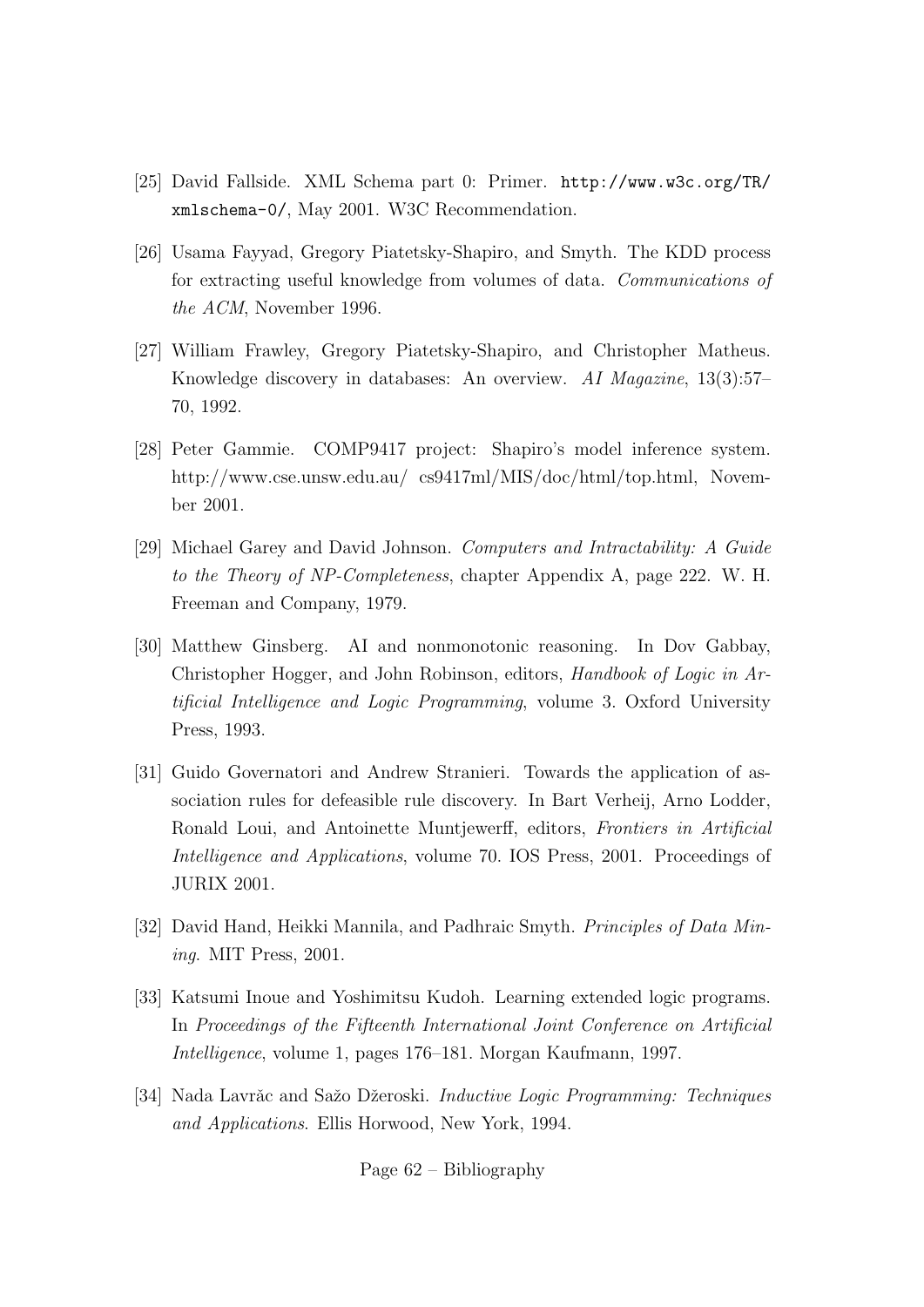- [35] Michael Maher. Propositional defeasible logic has linear complexity. Theory and Practice of Logic Programming, 1(6):691–711, November 2001.
- [36] Michael Maher and Guido Governatori. A semantic decomposition of defeasible logics. In Proceedings of American National Conference on Artificial Intelligence, pages 299–305. AAAI/MIT Press, 1999.
- [37] Marie-Francine Moens, Caroline Uyttendaele, and Jos Dumortier. Abstracting of legal cases: The SALOMON experience. In The Sixth International Conference on Artificial Intelligence and Law, pages 114–122, 1997.
- [38] Stephen Muggleton. *Inductive Acquisition of Expert Knowledge*. Turing Institute Press, 1990.
- [39] Daniele Nardi and Ronald Brachman. An introduction to description logics. In Franz Baader, Diego Calvanese, Deborah McGuinness, Daniele Nardi, and Peter Patel-Schneider, editors, The Description Logic Handbook, pages 47–100. Cambridge University Press, 2002.
- [40] Pascal Nicolas and B´eatrice Duval. Representation of incomplete knowledge by induction of default theories. In Thomas Eiter, Wolfgang Faber, and Miroslaw Truszczyriski, editors, Logic Programming and Nonmonotonic Reasoning, number 2173 in LNAI, pages 160–172. Springer, 2001.
- [41] Donald Nute. Defeasible logic. In Dov Gabbay, Christopher Hogger, and John Robinson, editors, Handbook of Logic in Artificial Intelligence and Logic Programming, volume 3. Oxford University Press, 1993.
- [42] Daniel Poulin, Guy Huard, and Alain Lavoie. The other formalization of law: SGML modelling and tagging. In The Sixth International Conference on Artificial Intelligence and Law, pages 82–88, 1997.
- [43] Henry Prakken. Logical Tools for Modelling Legal Argument. Kluwer Academic Publishers, 1997.
- [44] Vaughan Pratt. A practical decision method for propositional dynamic logic: Preliminary report. In Conference Record of the Tenth Annual ACM Symposium on Theory of Computing, pages 326–337. ACM Press, 1978.

Page 63 – Bibliography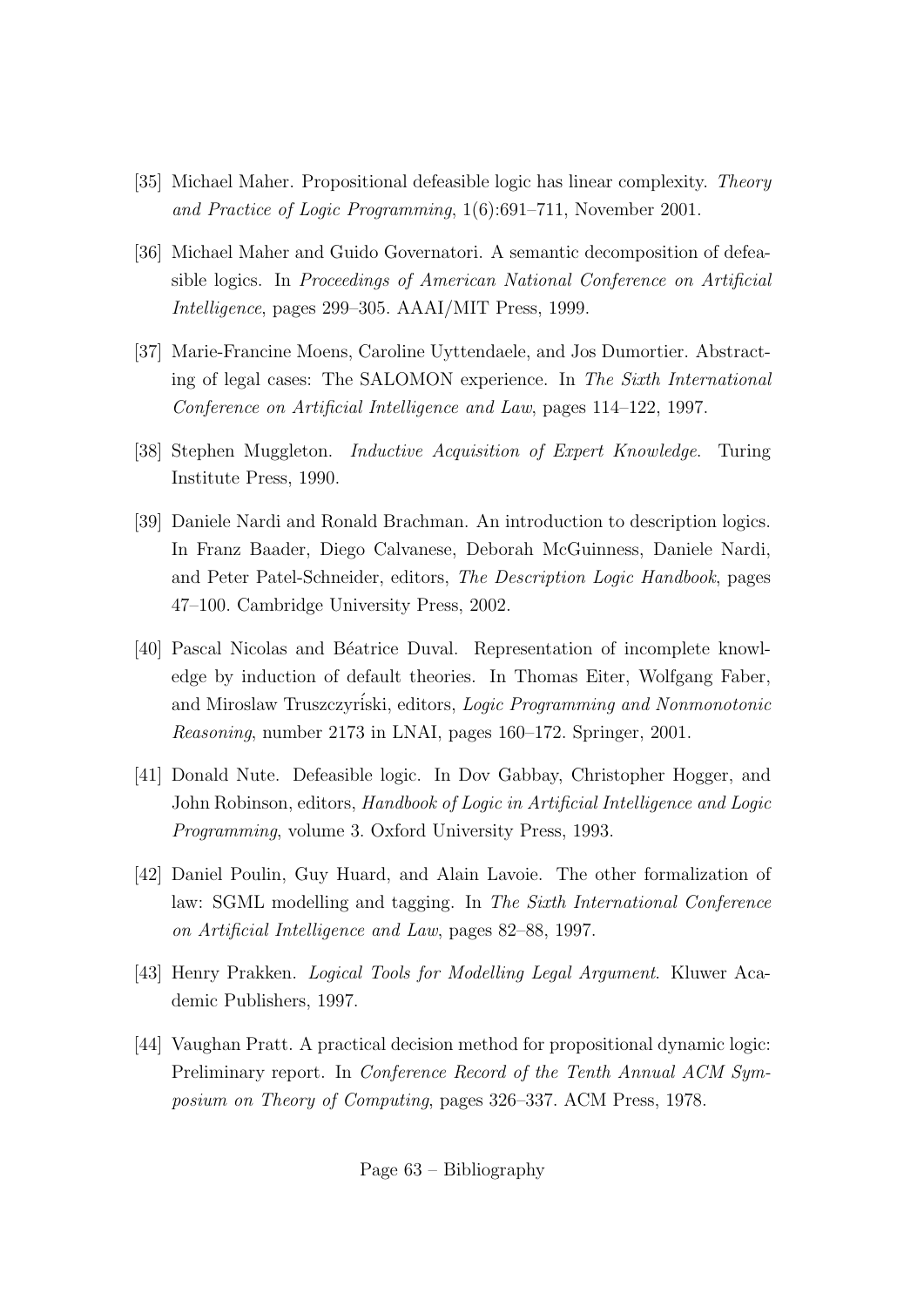- [45] John Quinlan. *C4.5: programs for machine learning*. Morgan Kaufmann, San Mateo, California, 1993.
- [46] Ehud Shapiro. Algorithmic Program Debugging. PhD thesis, Yale University, 1982. Printed as part of ACM Distinguished Dissertations Series, 1983.
- [47] Sebastian Thrun et al. The MONK's problems: A performance comparison of different learning algorithms. Technical Report CMU-CS-91-197, Carnegie Mellon University, 1991.
- [48] John Zeleznikow and Dan Hunter. Building Intelligent Legal Information Systems. Computer/Law Series. Kluwer Law and Taxation Publishers, 1994.
- [49] John Zeleznikow and Andrew Stranieri. Knowledge discovery in the split up project. In The Sixth International Conference on Artificial Intelligence and Law, 1997.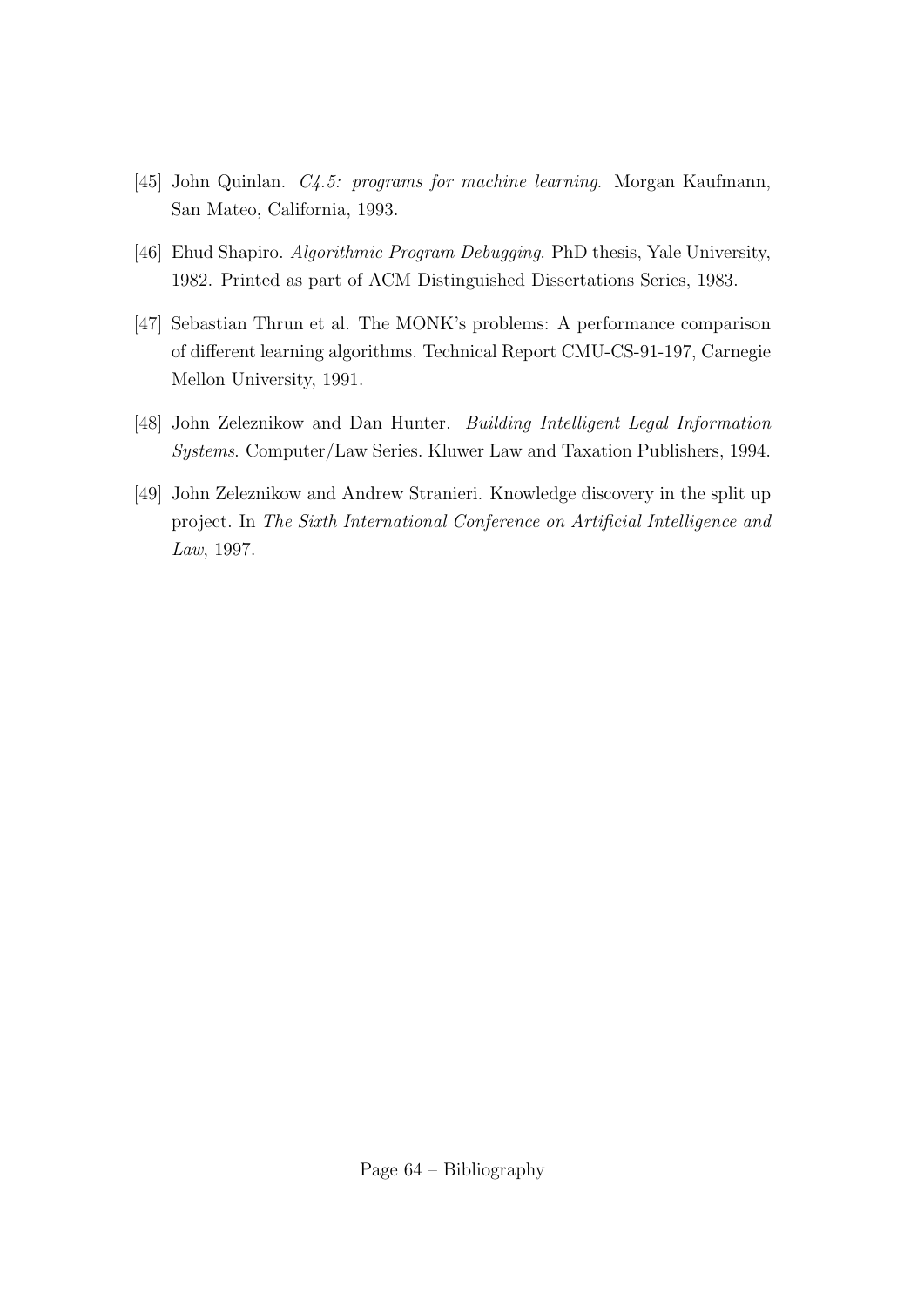## Appendix A

# C# Implementation of HeRO

The HeRO algorithm has been implemented in the Microsoft .NET programming language, C#. The project consists of the following files:

#### 1. Home.cs

The main entry point of the implementation, including the functionality required to parse a comma separated value (CSV) dataset.

#### 2. Literal.cs

A C# mapping of our definition of literal that appears in Section 4.2.

#### 3. Record.cs

A C# mapping of a record as per the formal definition that appears in Section 5.1.

#### 4. Rule.cs

A C# mapping of a defeasible logic rule (as defined in Section 4.2), including the functionality required to compute the accuracy gain of the rule (as per Section 5.3).

#### 5. Theory.cs

A C# mapping of a theory (as defined in Section 4.2) and the core of the HeRO algorithm.

The source for each of these files appears throughout the remainder of this appendix (in the same order as above).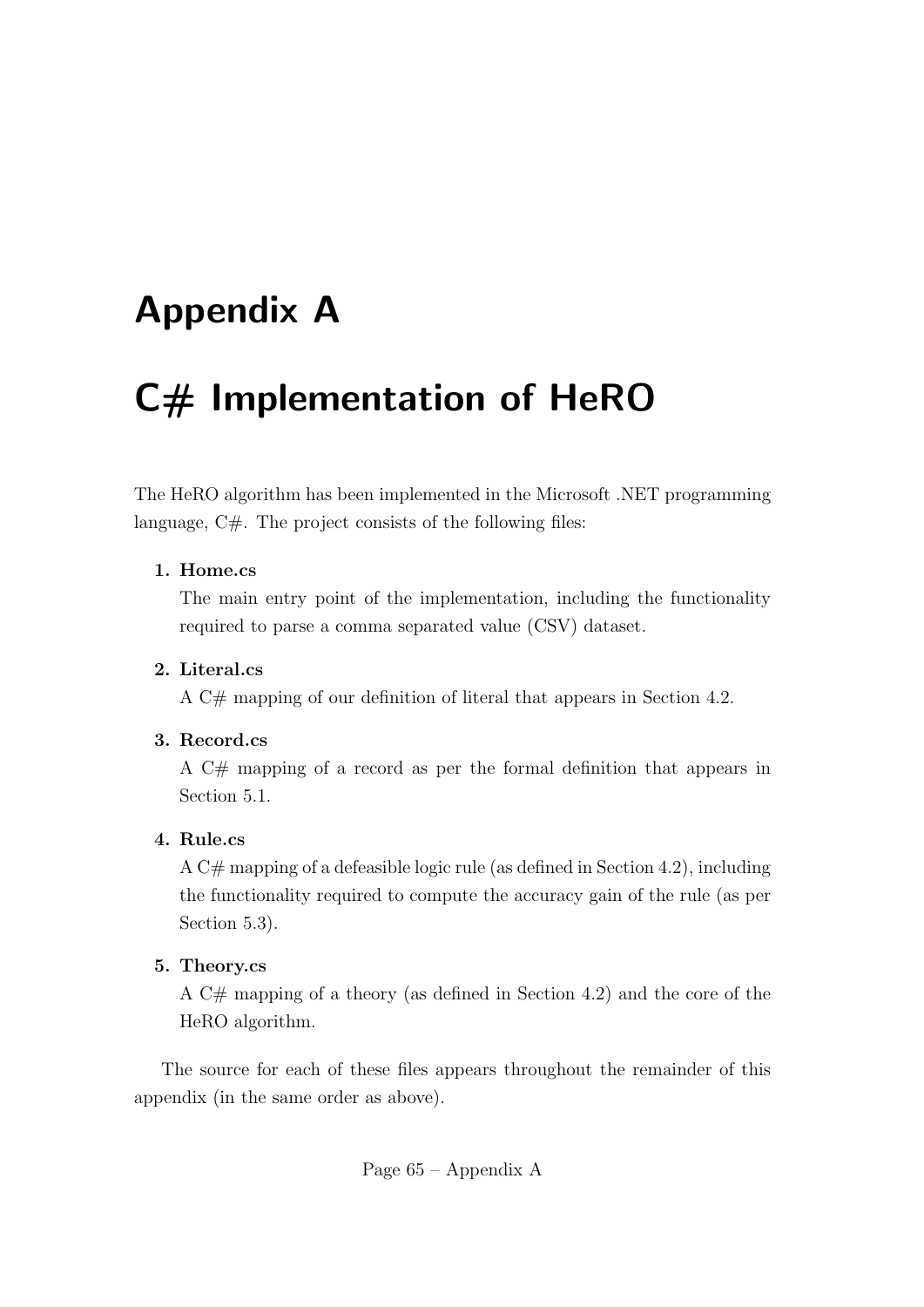## A.1 Home.cs

```
using System;
using System.IO;
using System.Collections;
```
namespace DssInduce

```
{/// <summary>
    /// This class is the main entry point of the application.
   /// </summary>
    class Home
    {/// <summary>
```
/// The collection of training records.

/// </summary>

static ArrayList dataset;

/// <summary>

/// <sup>A</sup> description of each attribute (including the conclusion), in the same

/// order as attributes that appear in the dataset.

/// </summary>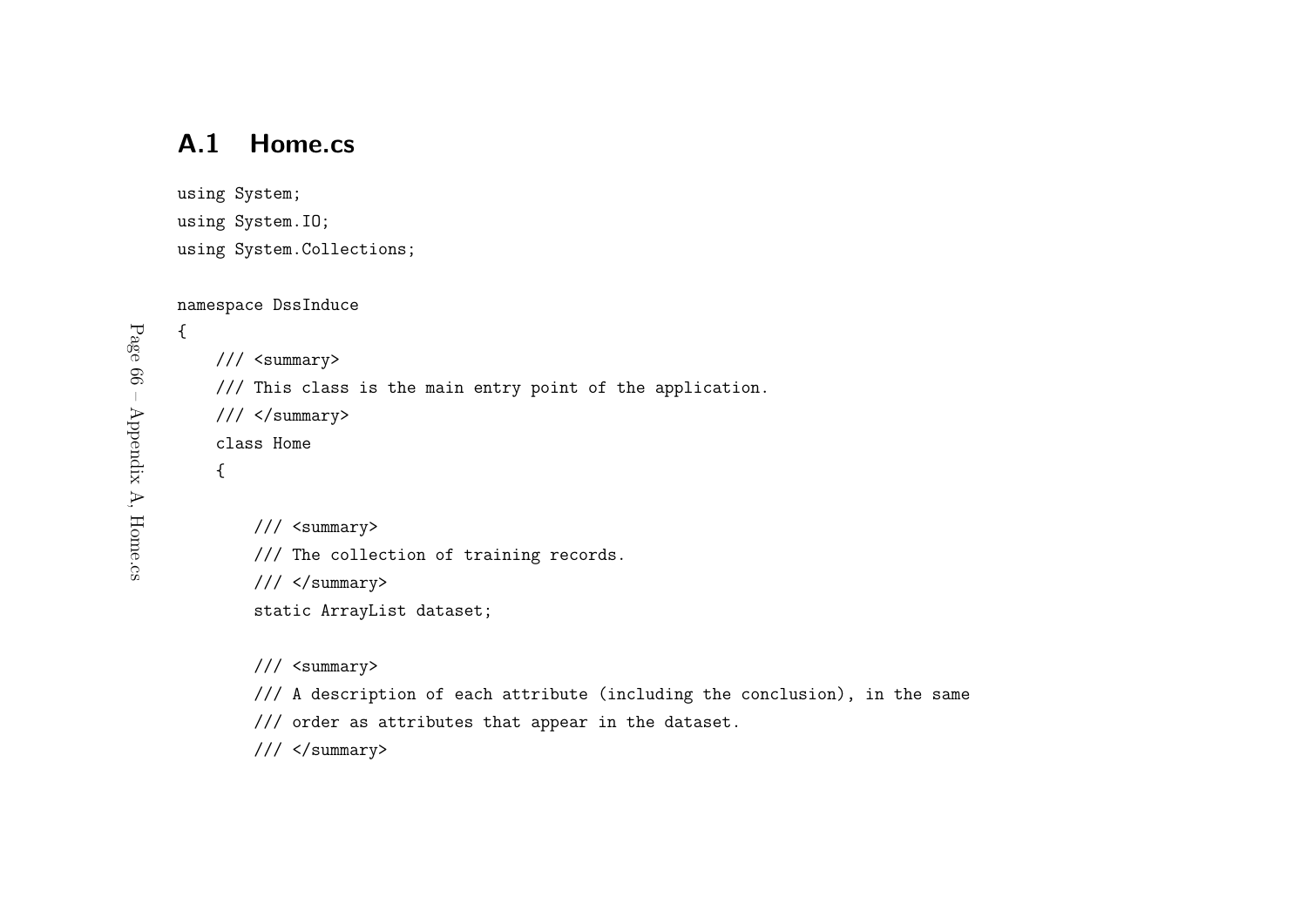#### static string[] titles;

/// <summary>

/// The name of the attribute that is the conclusion of each record.

/// </summary>

static string conclusionKey;

/// <summary> /// The main entry point for the application. Reads the datafile, and induces /// <sup>a</sup> theory.  $///$  </summary> [STAThread]static void Main(string[] args) {string conclusion <sup>=</sup> "p"; ReadDataset(@"c:\honours\dataset.csv", conclusion); Theory theory <sup>=</sup> new Theory(titles, conclusionKey, dataset); theory.GenerateTheory(30);theory.DumpToConsole(); // show the generated theory Console.ReadLine(); // wait for user confirmation, before exiting }

/// <summary>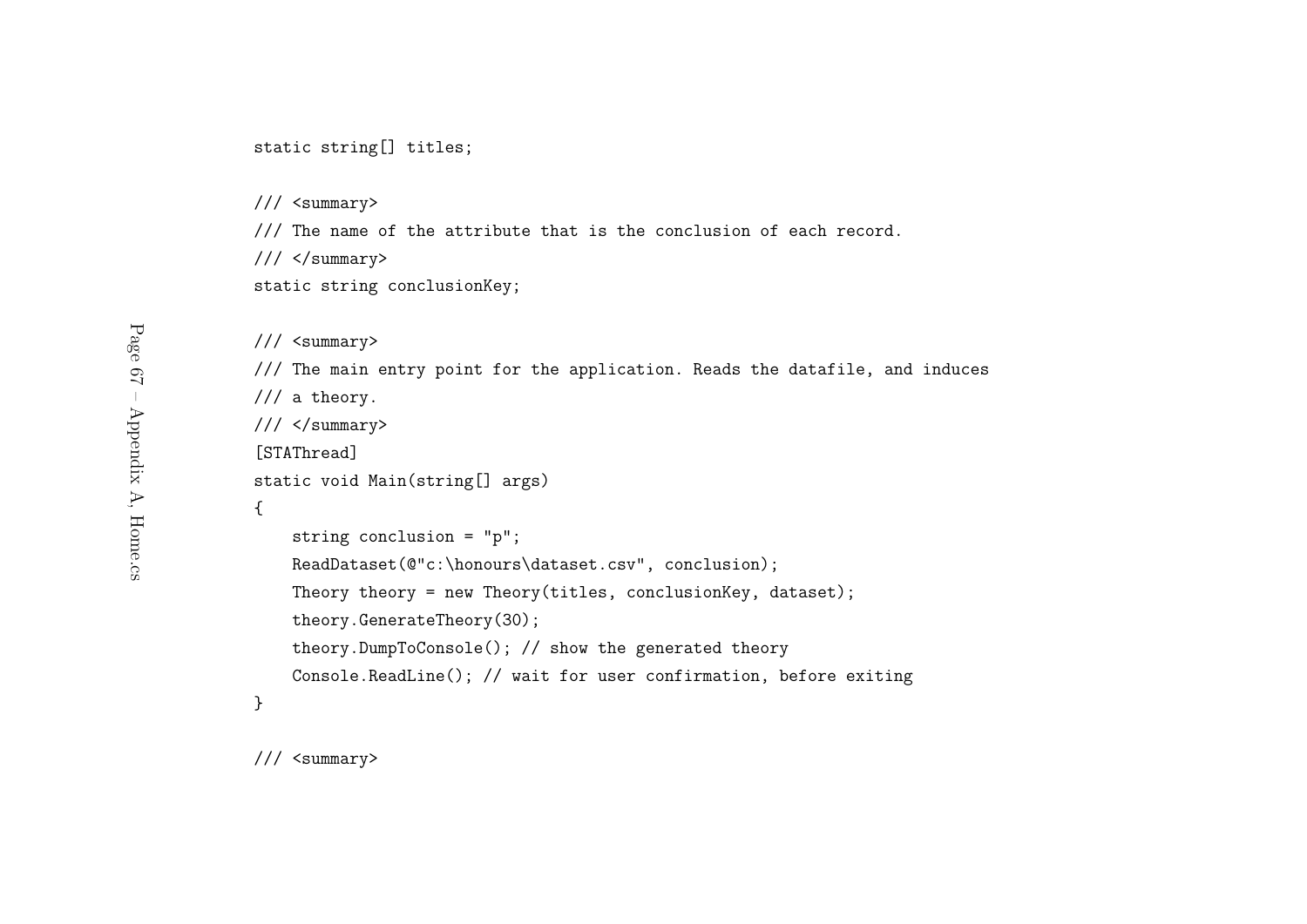```
/// Reads a comma-separated data file, and populates the dataset with
/// <c>Record</c>s for each object.
/// </summary>
/// <param name="fileName">The name of the file to read.</param>
/// <param name="conclusion">The attribute to use as the conclusion of
/// each record.</param>
static void ReadDataset(string fileName, string conclusion)
{conclusionKey = conclusion;
    TextReader input = File.OpenText(fileName);
    char[] split = new char[] \{','\};
    titles = input.ReadLine().Split(split);
    dataset = new ArrayList();
    string line;
    while ((line = input.ReadLine()) != null)
    {dataset.Add(new Record(titles, line.Split(split), conclusion));
    }input.Close();}
```

```
Page 68 – Appendix A, Home.cs
      Page 68 – Appendix A, Home.cs
```
}

}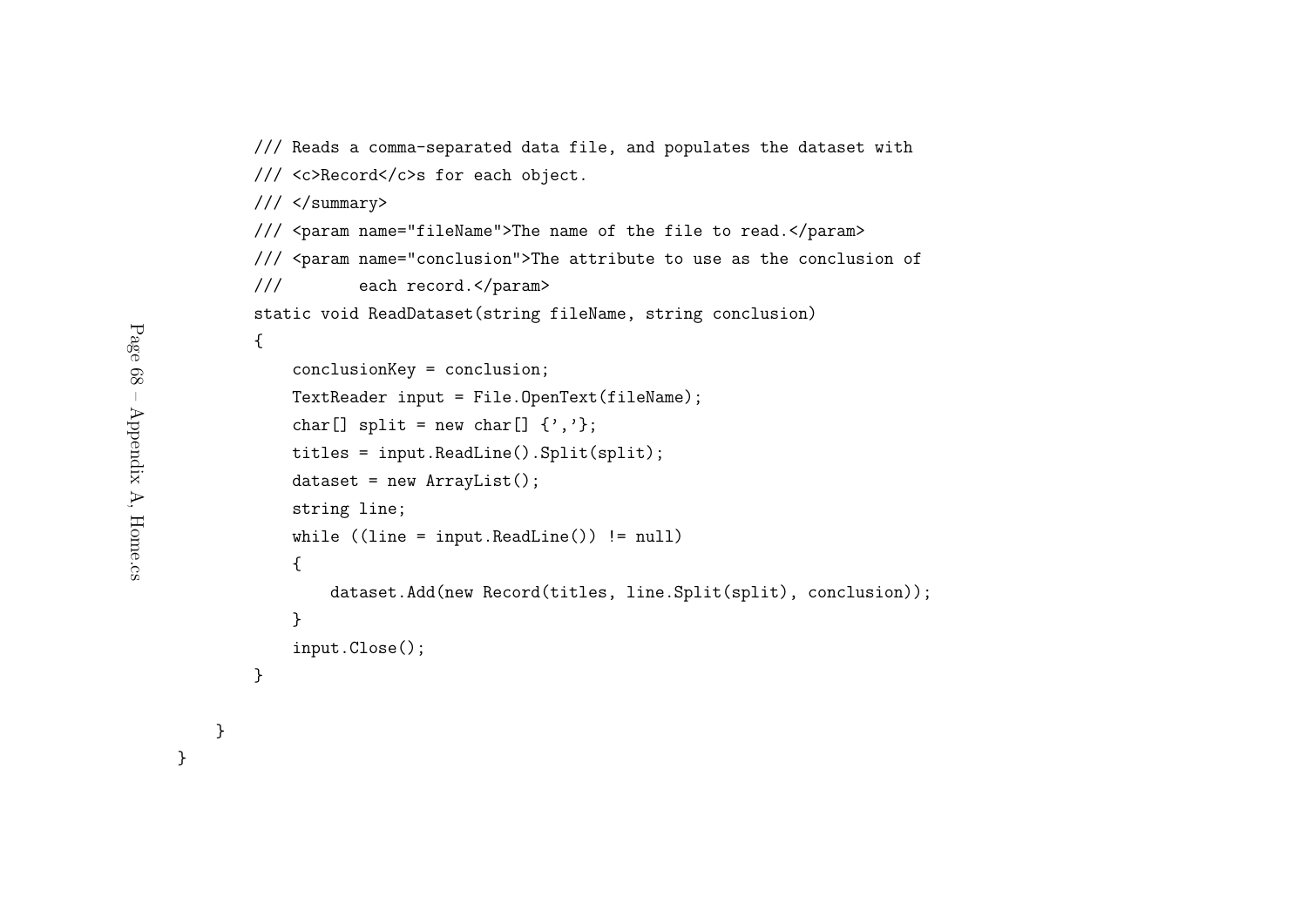## A.2 Literal.cs

using System;

using System.Collections;

namespace DssInduce

{

#### /// <summary>

/// An instance of <c>Literal</c> corresponds to the usage of literals within /// the core of the thesis. <sup>A</sup> literal is either an atomic propositional variable /// or its negation and is used to represen<sup>t</sup> the truth value of an attribute in /// rules and in records. /// </summary> public class Literal {/// <summary> /// <sup>A</sup> cache of positive literals -- avoids having to construct thousands of /// identical <c>Literal</c> objects.

 $///$  </summary>

```
static Hashtable literalsPositive = new Hashtable();
```
/// <summary>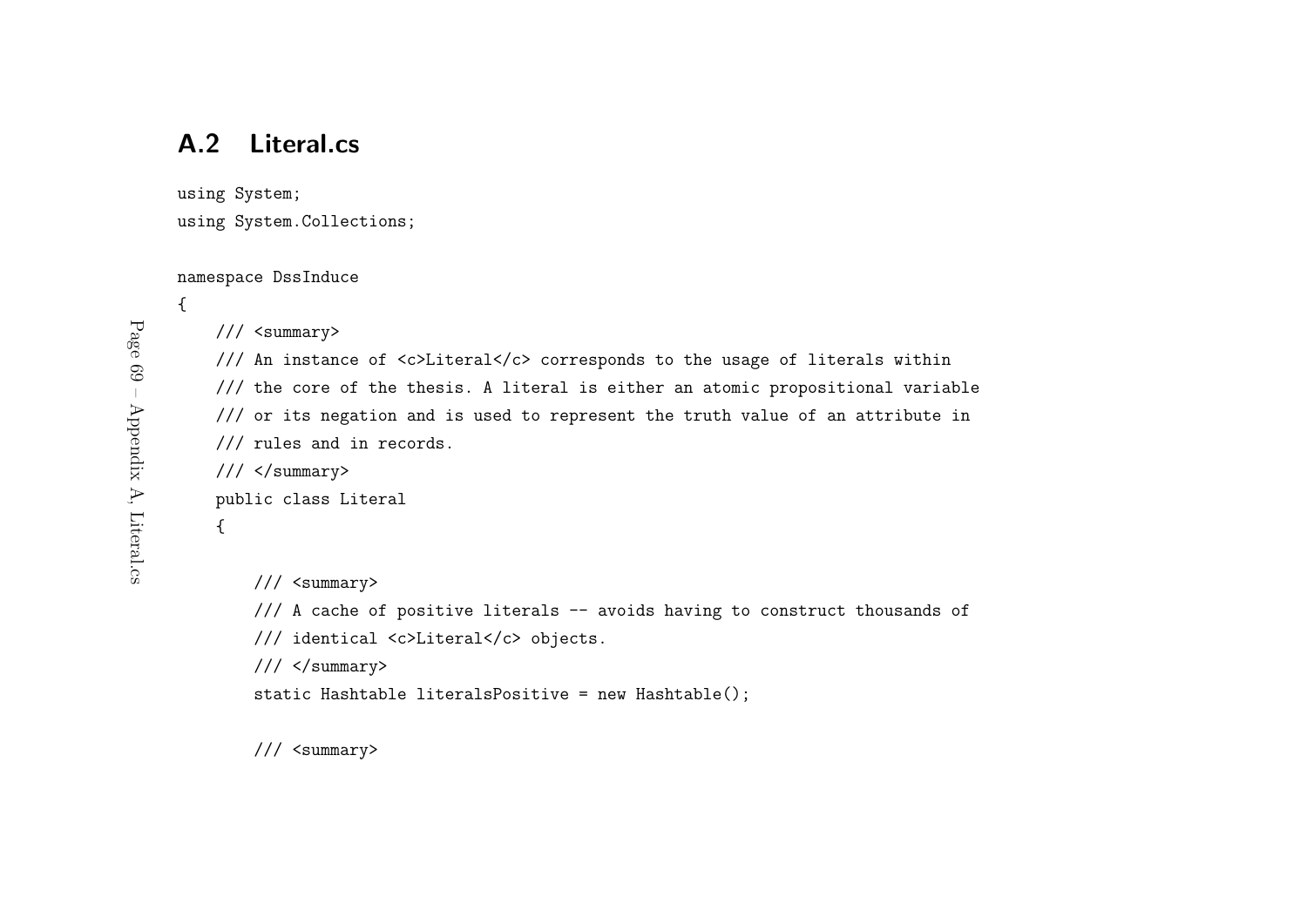- /// <sup>A</sup> cache of negative literals -- avoids having to construct thousands of
- /// identical <c>Literal</c> objects.
- /// </summary>

```
static Hashtable literalsNegative = new Hashtable();
```

```
/// Basically a Factory Pattern -- instead of constructing thousands of
```
/// identical <c>Literal</c>s, we cache and reuse previously created literals.

/// This <sup>g</sup>ives measurable performance and memory benefits.

 $///$  </summary>

/// <param name="name">The name of the atom.</param>

```
/// <param name="isPositive">Whether the literal is to be the atom (true), or
```

```
/// its negation (false).</param>
```

```
/// <returns></returns>
```
public static Literal getLiteral(String name, bool isPositive)

```
if (isPositive)
```

```
Literal literal = (Literal)literalsPositive[name];
```

```
if (literal == null)
```
 $literalsPositive[name] = literal = new Literal(name, true);$ return literal;

}

{

{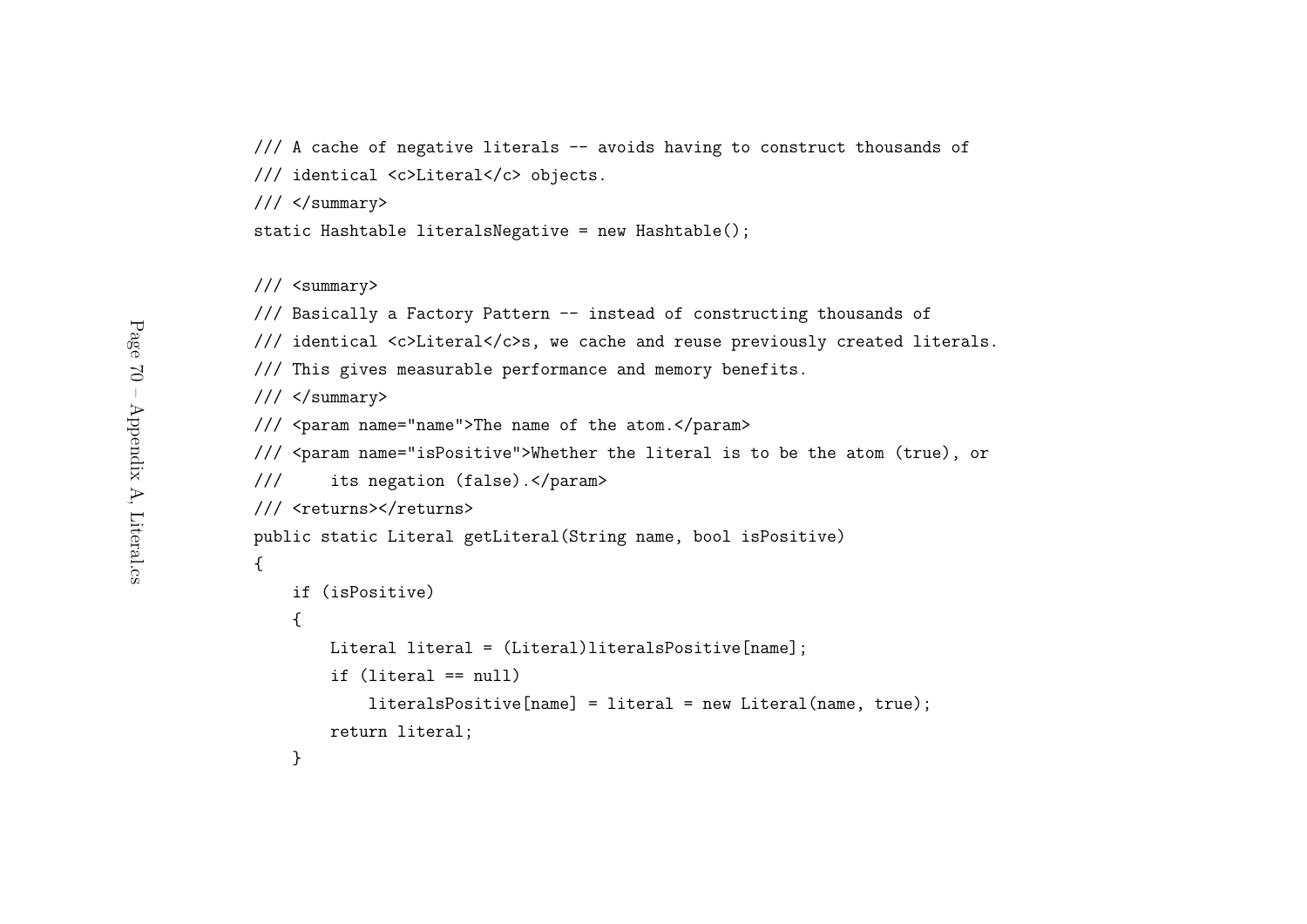```
else{Literal literal = (Literal)literalsNegative[name];
    if (literal == null)
       literalsNegative[name] = literal = new Literal(name, false);
   return literal;
}
```
}

#### /// <summary>

/// The name of the atom underlying the literal.

 $///$  </summary>

string name;

/// <summary>

/// Whether the literal represents the truth value of the atom (true) or

```
/// of its negation (false)
```

```
/// </summary>
```

```
bool isPositive;
```
public Literal(String name, bool isPositive)

{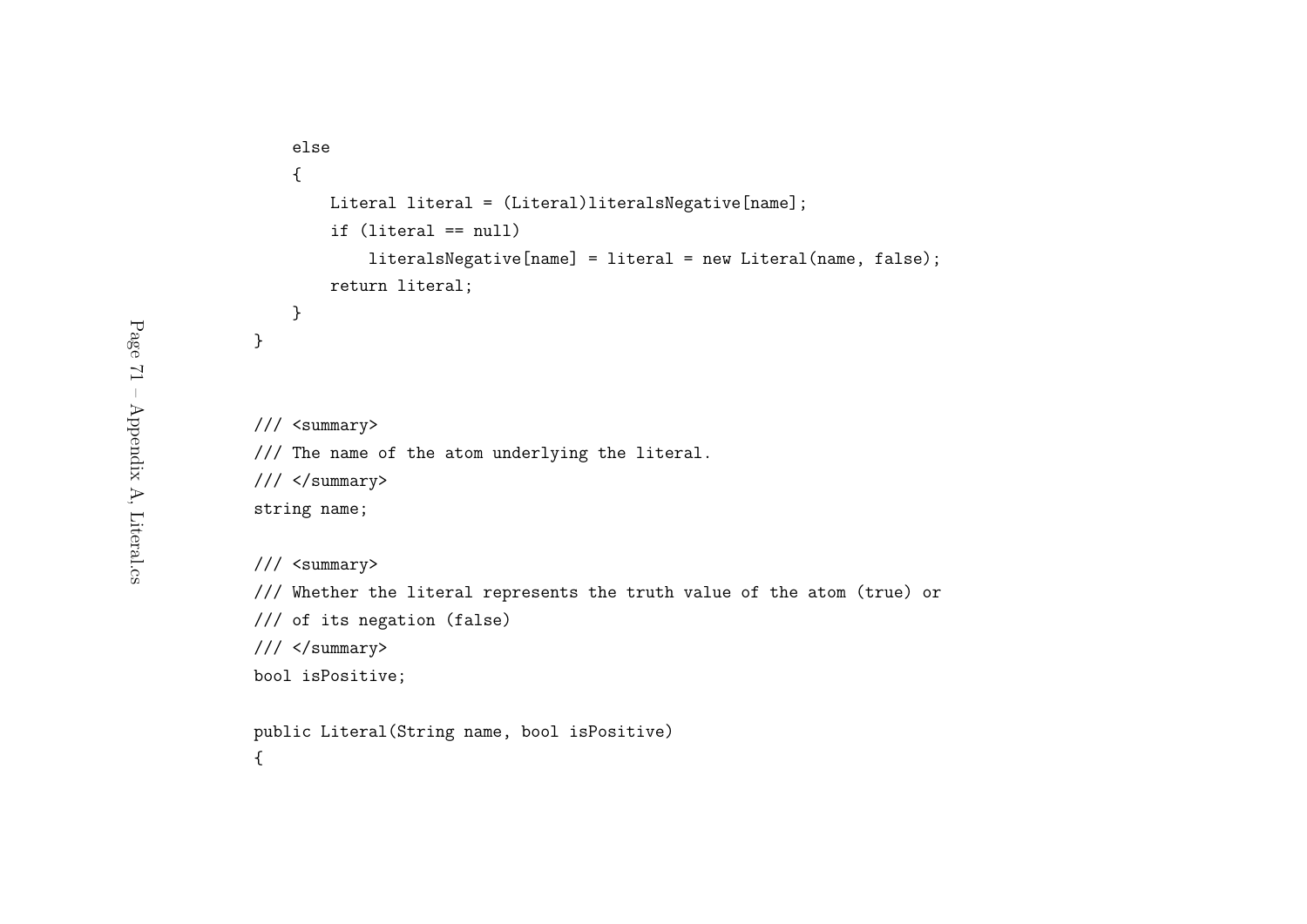```
this.name = name;
   this.isPositive = isPositive;
}
```
// Pass through properties ---

```
public bool Positive
{get{return isPositive;
   }}public string Name
{get{return name;
   }}
```
/// <summary>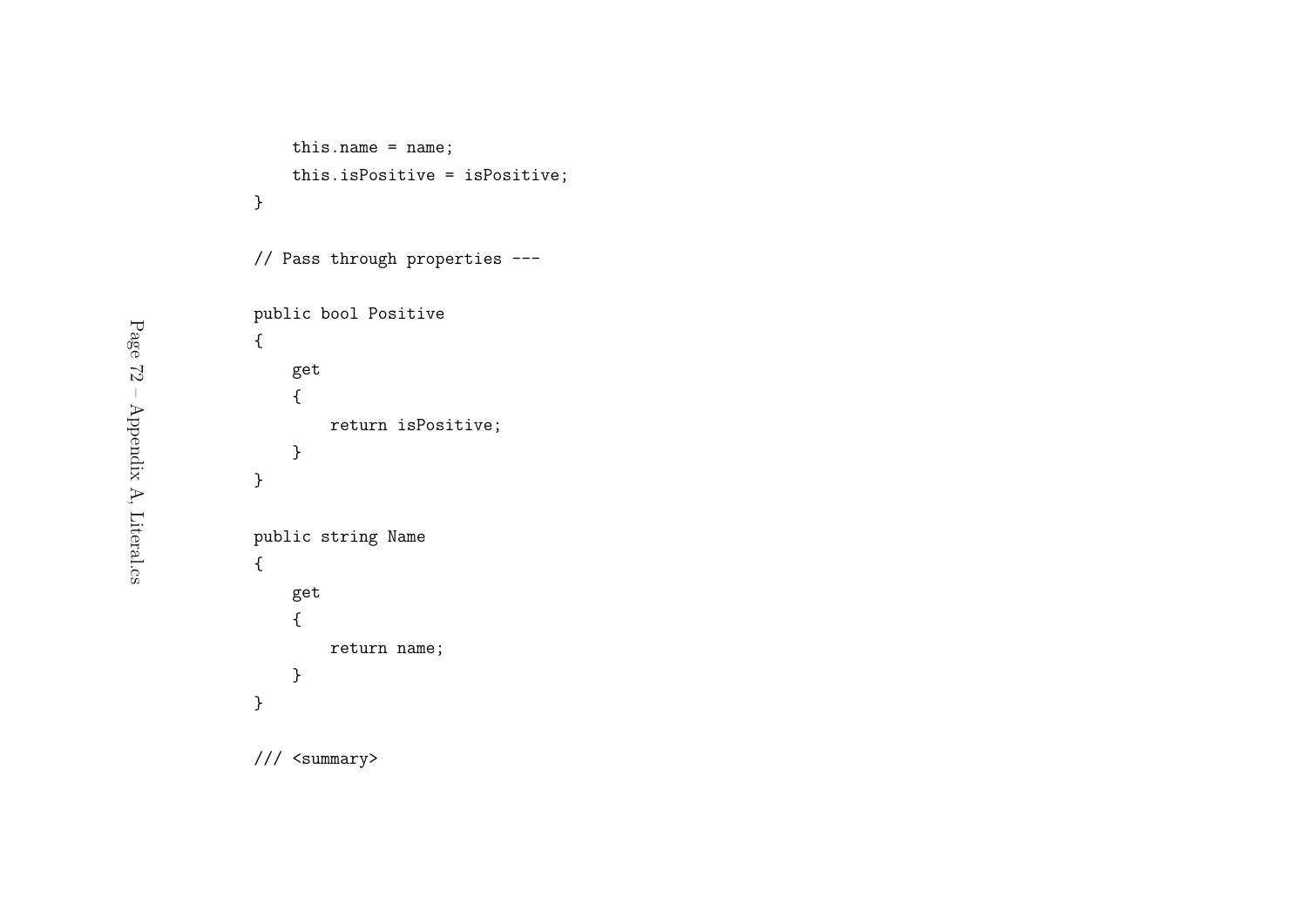/// We override equality based on either:

/// <list type="bullet">

```
/// <item>Object identity (since we've cached most instances,
```
/// we're working with canonical versions of objects,

/// and this test should usually be very quick), or</item>

```
/// <item>Value equality (for the sake of completeness).</item>
```

```
/// </list>
```

```
/// </summary>
```
public override bool Equals(Object obj)

```
{if (this == obj)return true;
   if (obj.GetType() != this.GetType())
       return false;
   Literal other = (Literal)obj;
   return this.name.Equals(other.name) && this.isPositive == other.isPositive;
```
}

/// <summary>

```
/// We override <c>GetHashCode</c>, for the obvious performance benefits of
```
/// hash based data-access.

 $///$  </summary>

/// <returns></returns>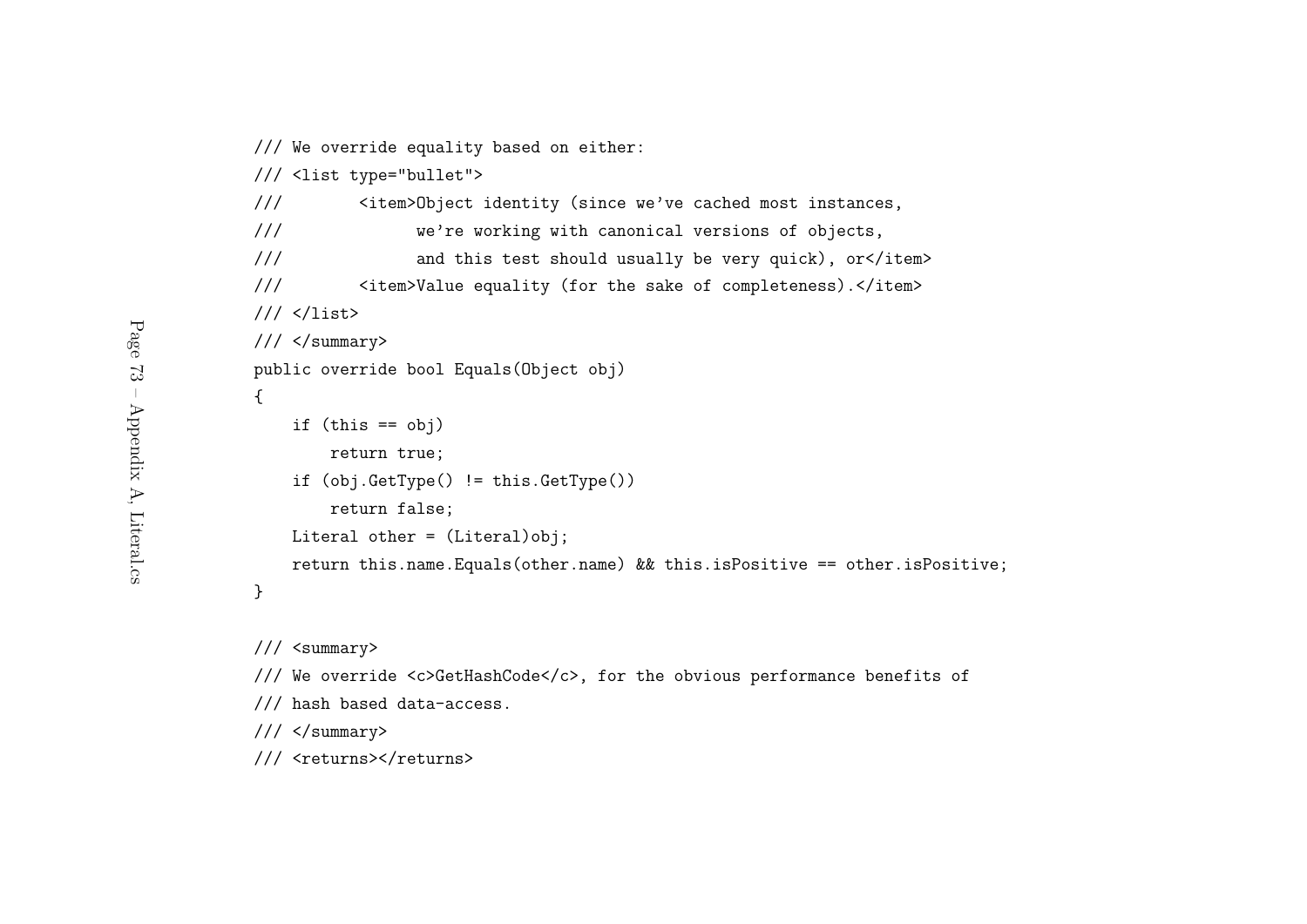```
public override int GetHashCode()
   {return isPositive ? name.GetHashCode() : -name.GetHashCode();
   }public override string ToString()
   {return isPositive ? name : "-" + name;
   }}
```
## A.3 Record.cs

using System;

using System.Collections;

```
namespace DssInduce
```
{

/// <summary>

- /// An instance of <c>Record</c> corresponds exactly to the theoretical concept
- /// of <sup>a</sup> record in the thesis.

}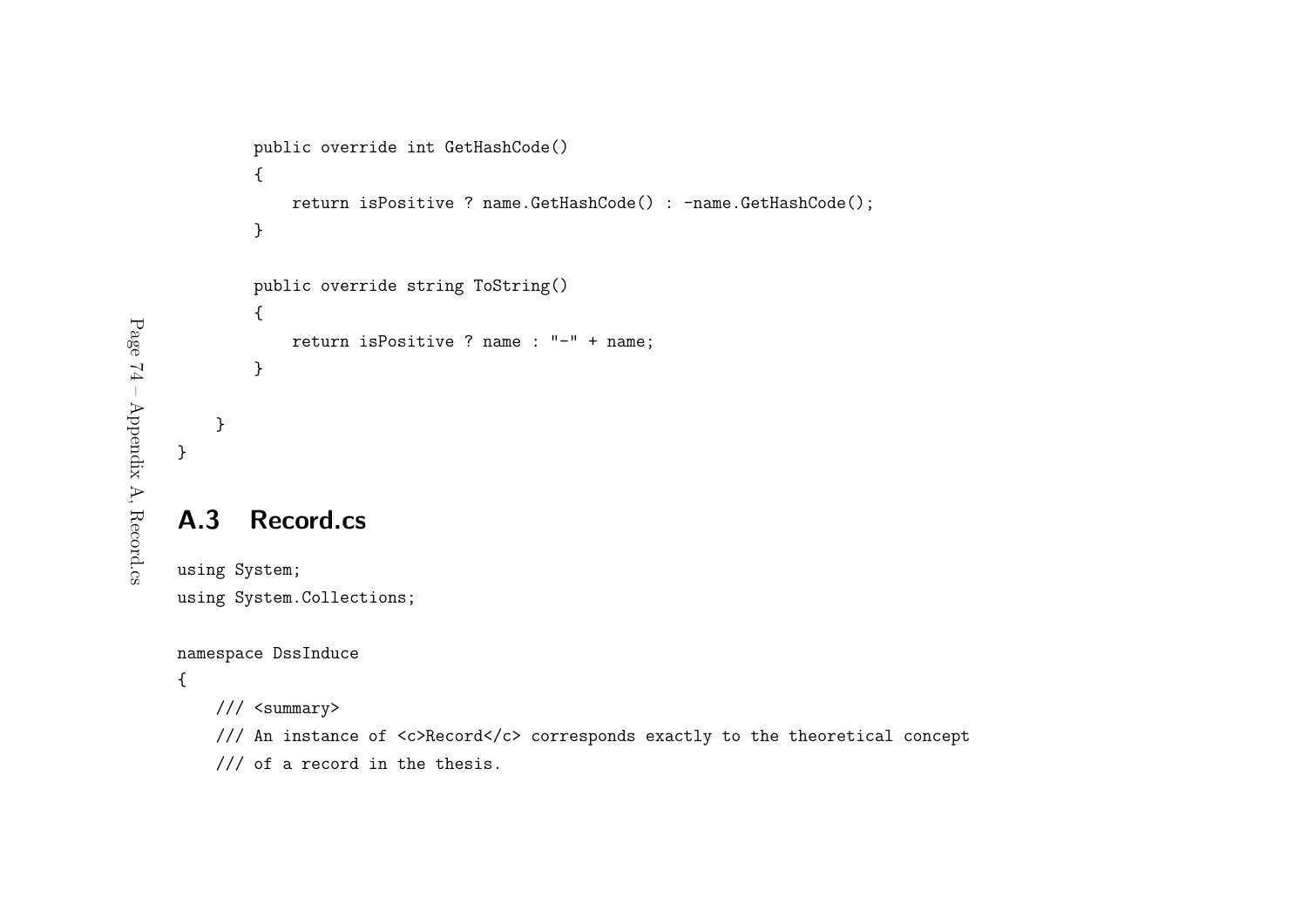```
// / </summary>
public class Record
{
```
/// Allows fast access to the literal corresponding to <sup>a</sup> particular attribute.

/// </summary>

Hashtable dataset;

/// <summary>

/// Used as <sup>a</sup> hash-based set to tell whether <sup>a</sup> <sup>g</sup>iven <c>Literal</c> is

/// presen<sup>t</sup> in the <c>Record</c>

 $///$  </summary>

Hashtable lookups;

/// <summary>

/// The attribute that is the <c>Record</c>'s conclusion.

/// </summary>

string conclusionKey;

/// <summary>

/// The value of the conclusion as it appears in the dataset.

 $///$  </summary>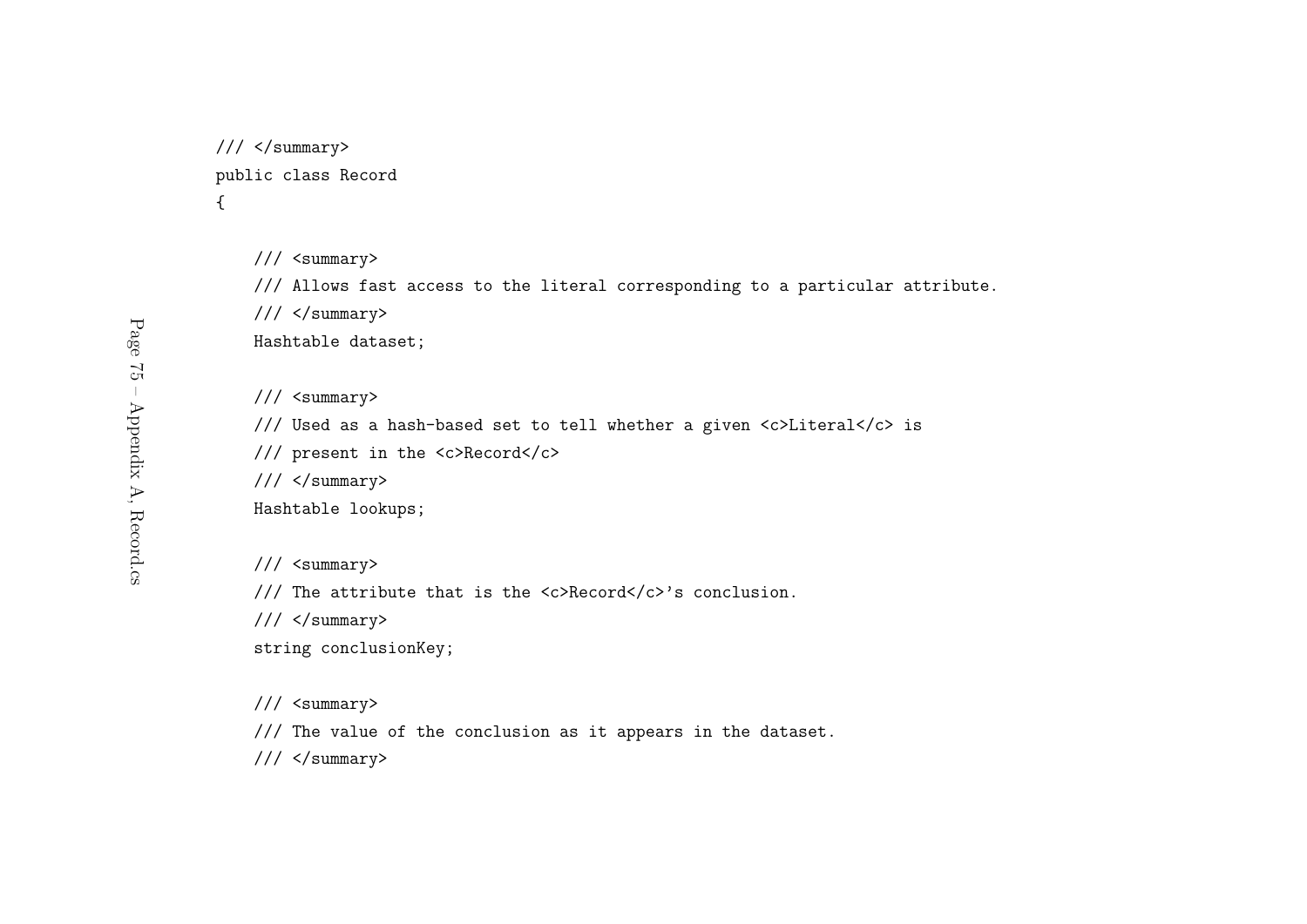Literal conclusion;

```
/// <summary>
```
/// An annotation used by the induction algorithm. This variable is used /// as <sup>a</sup> <sup>p</sup>laceholder for the conclusion that can be derived for this record /// by the current theory.

/// </summary>

}

Literal derivedConclusion;

```
public Record(string[] titles, string[] record, string conclusionKey)
{// populate the instance variables
   this.conclusionKey = conclusionKey;
   dataset = new Hashtable(titles.Length);
   lookups = new Hashtable(titles.Length);
   for (int i = 0; i<titles. Length; i^{++})
    {if (record[i] != Theory.Nothing)
        {Literal literal = Literal.getLiteral(titles[i], record[i] == Theory.True);
           dataset[titles[i]] = literal;
           lookups[literal] = literal;
```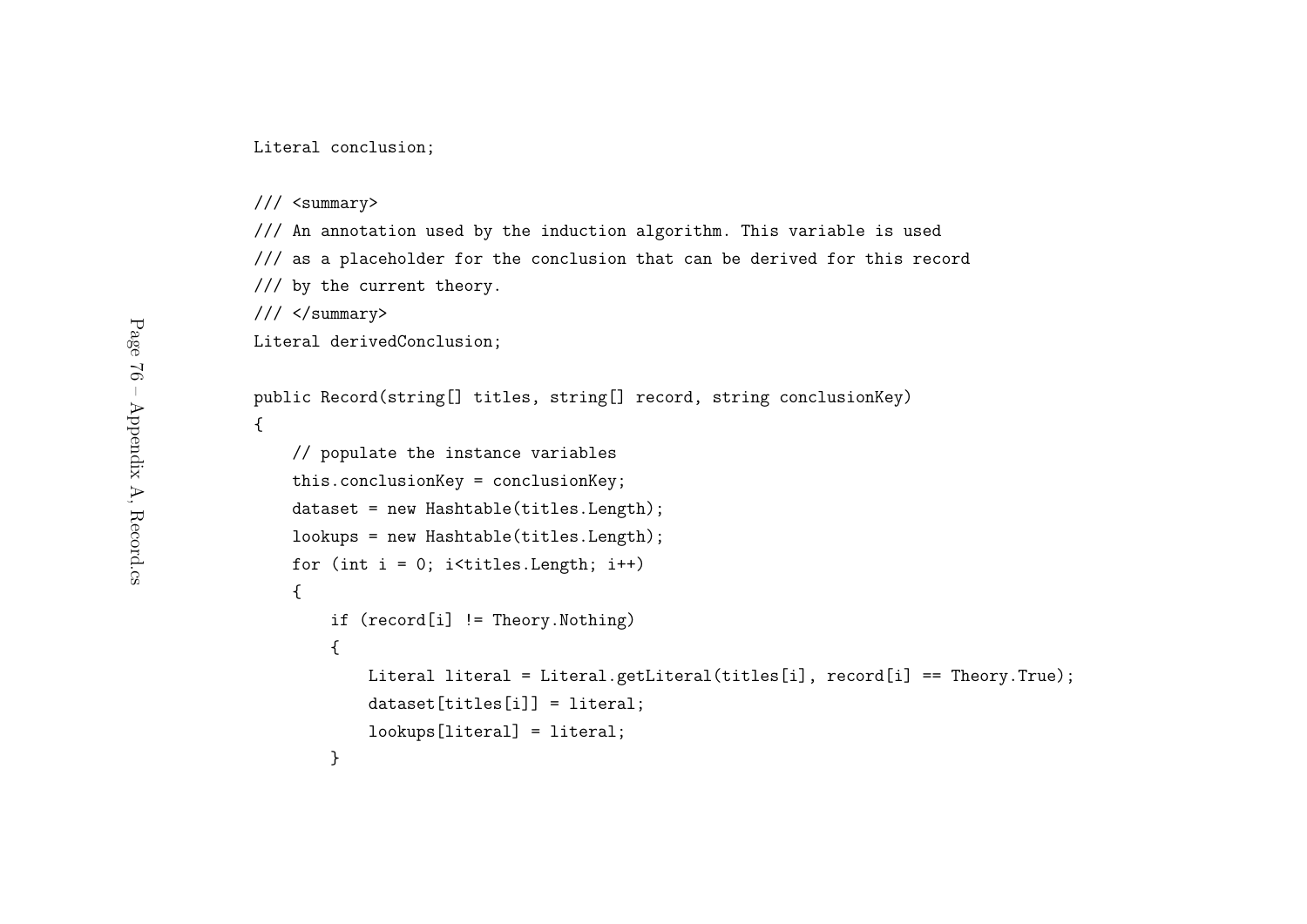```
}conclusion = (Literal)dataset[conclusionKey];
}
```

```
/// <summary>
```
/// Resets the annotations to no conclusion.

/// </summary>

```
public void Reset()
```

```
derivedConclusion = null;
```
}

{

/// <summary>

/// Checks if the supplied literal appears in the facts of the record.

```
/// </summary>
```

```
/// <param name="literal">The literal that might be present in the facts.</param>
```

```
/// <returns><c>true</c>, if the literal is present.</returns>
```
public bool HasLiteral(Literal literal)

```
return lookups[literal]!=null;
```

```
}
```
{

/// <summary>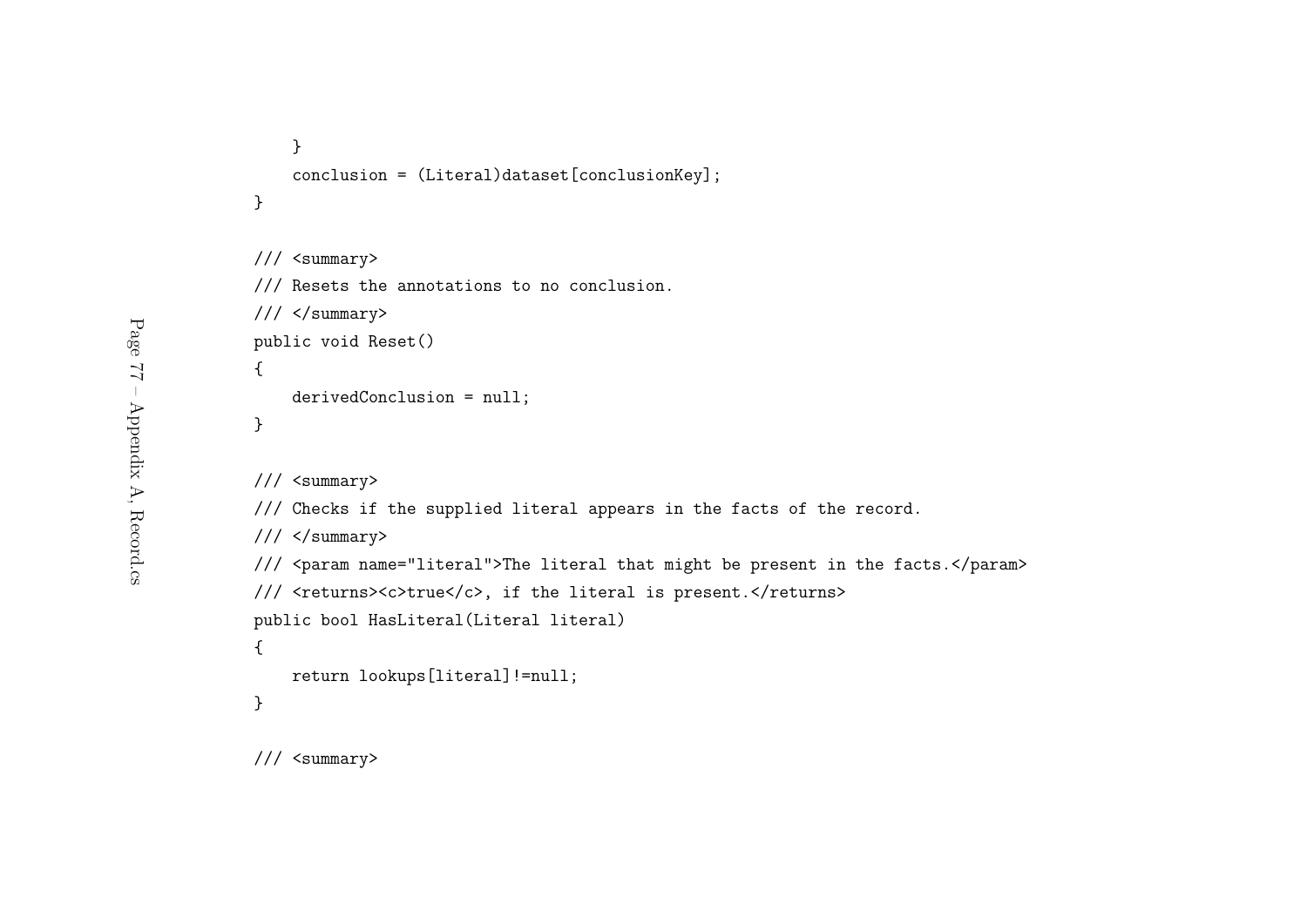```
/// This property hides the details of the particular atom of the conclusion
/// but simply concerns itself with the truth value of the conclusion.
/// </summary>
public bool DerivedConclusion
{get{return derivedConclusion.Positive;
    }set{derivedConclusion = Literal.getLiteral(conclusionKey, value);
    }}/// <summary>
/// This property indicates whether the <c>DerivedConclusion</c> property
/// is set or not.
/// </summary>
public bool DerivedSet
{get
```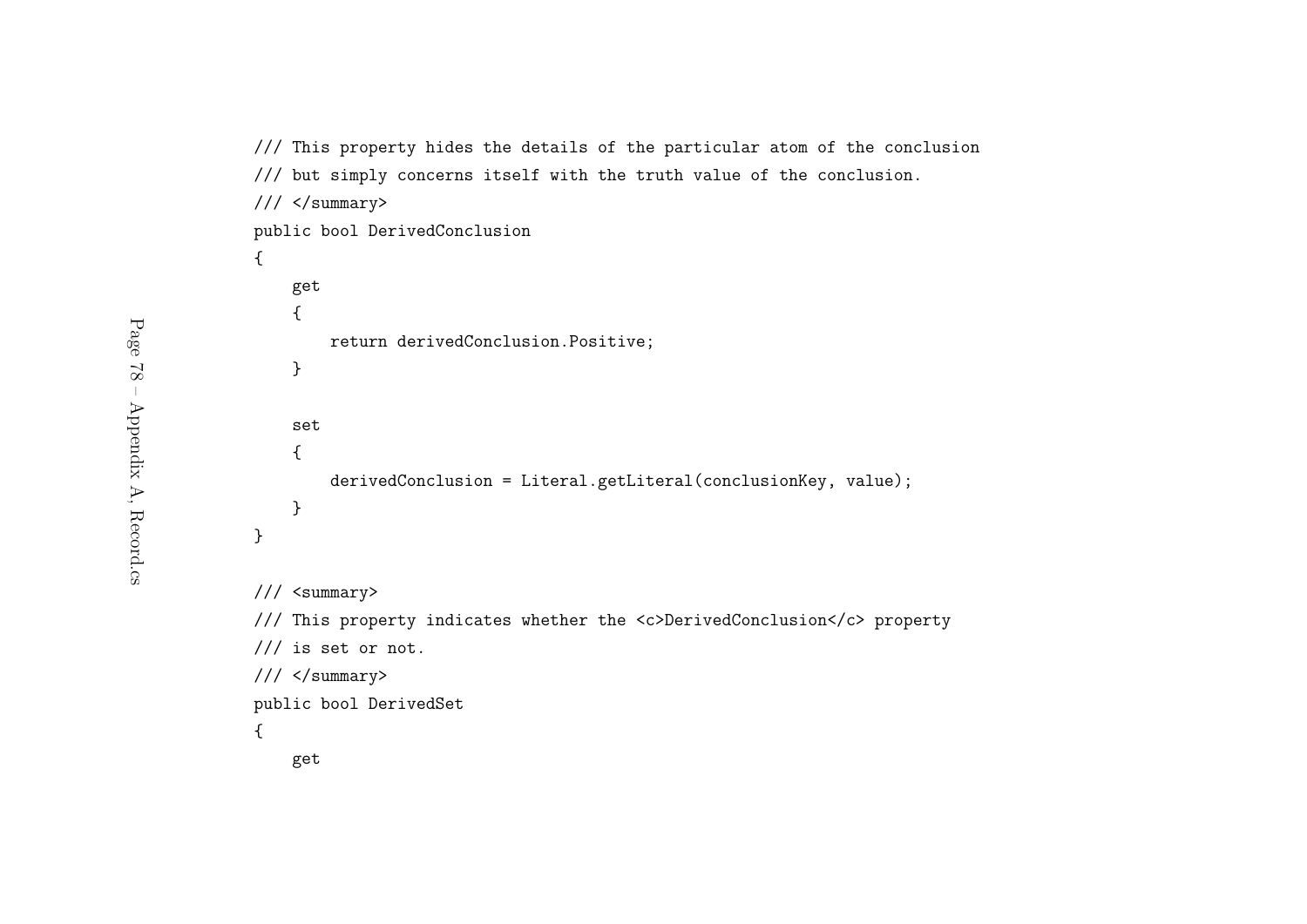```
{return derivedConclusion != null;
   }set{if (!value)
           derivedConclusion = null;
   }}// Pass through properties ---
public bool ActualConclusion
{get{return conclusion.Positive;
   }}public bool ActualSet
{
```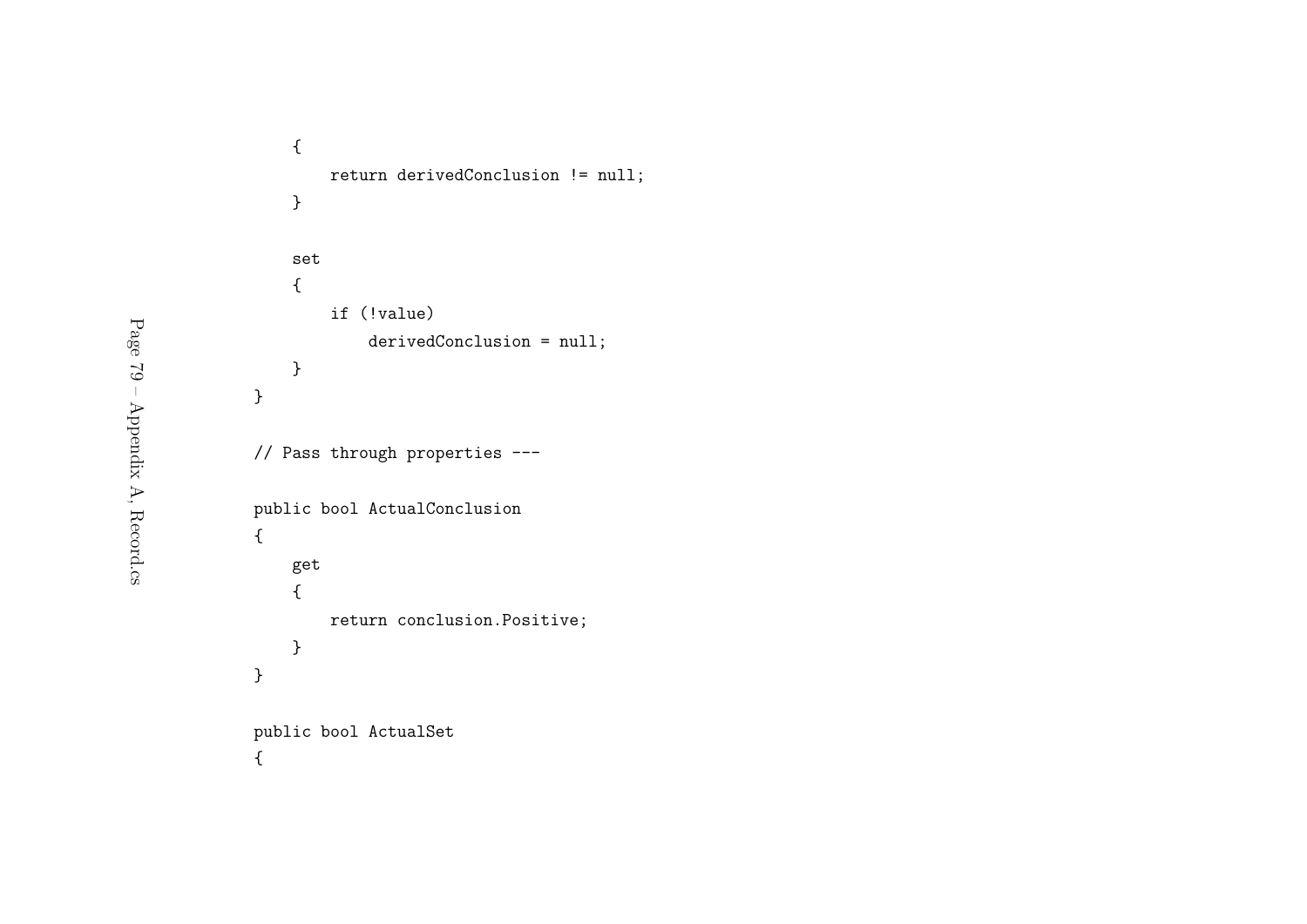# get{return conclusion != null; }}A.4 Rule.cs using System; using System.Collections; using System.Text;

```
namespace DssInduce
```
{

```
/// <summary>
```
/// This class represents <sup>a</sup> rule in <sup>a</sup> theory, and candidate rules for inclusion

```
/// into a theory.
```

```
/// </summary>
```
public class Rule

{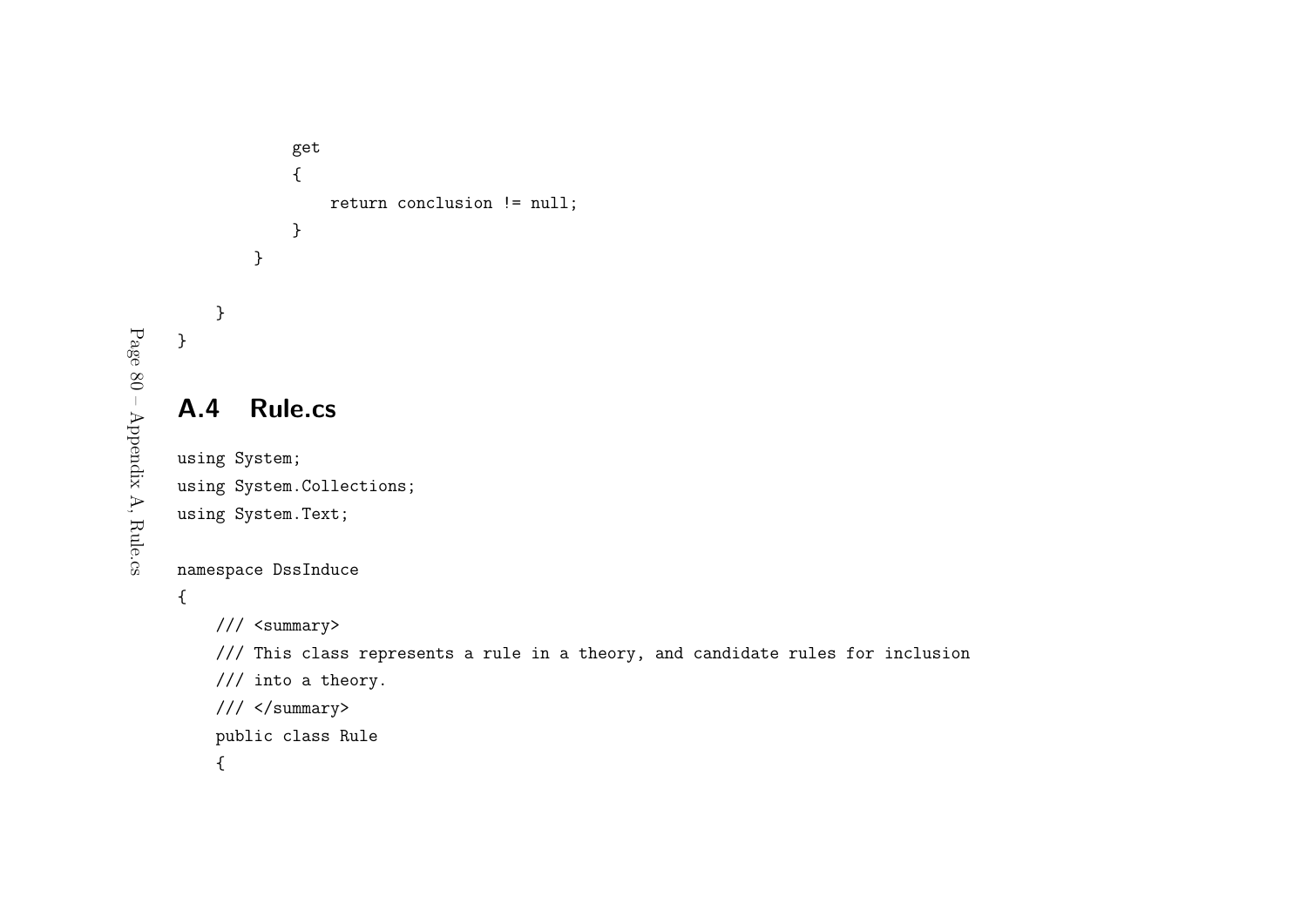/// The list of literals that form the antecedent of the rule.

/// </summary>

ArrayList guard;

/// <summary>

/// <sup>A</sup> list of records to which the rule is applicable (used for performance

/// reasons).

 $///$  </summary>

ArrayList records;

/// <summary>

/// Used as <sup>a</sup> hash-based set to determine whether the rule applies to <sup>a</sup>

/// particular record. (ie. the set-based representation of the

/// <c>records</c> instance variable.

/// </summary>

Hashtable appliesTo;

/// <summary>

/// The names of the atoms that appear in the guard/antecedent of the rule.

 $///$  </summary>

Hashtable names;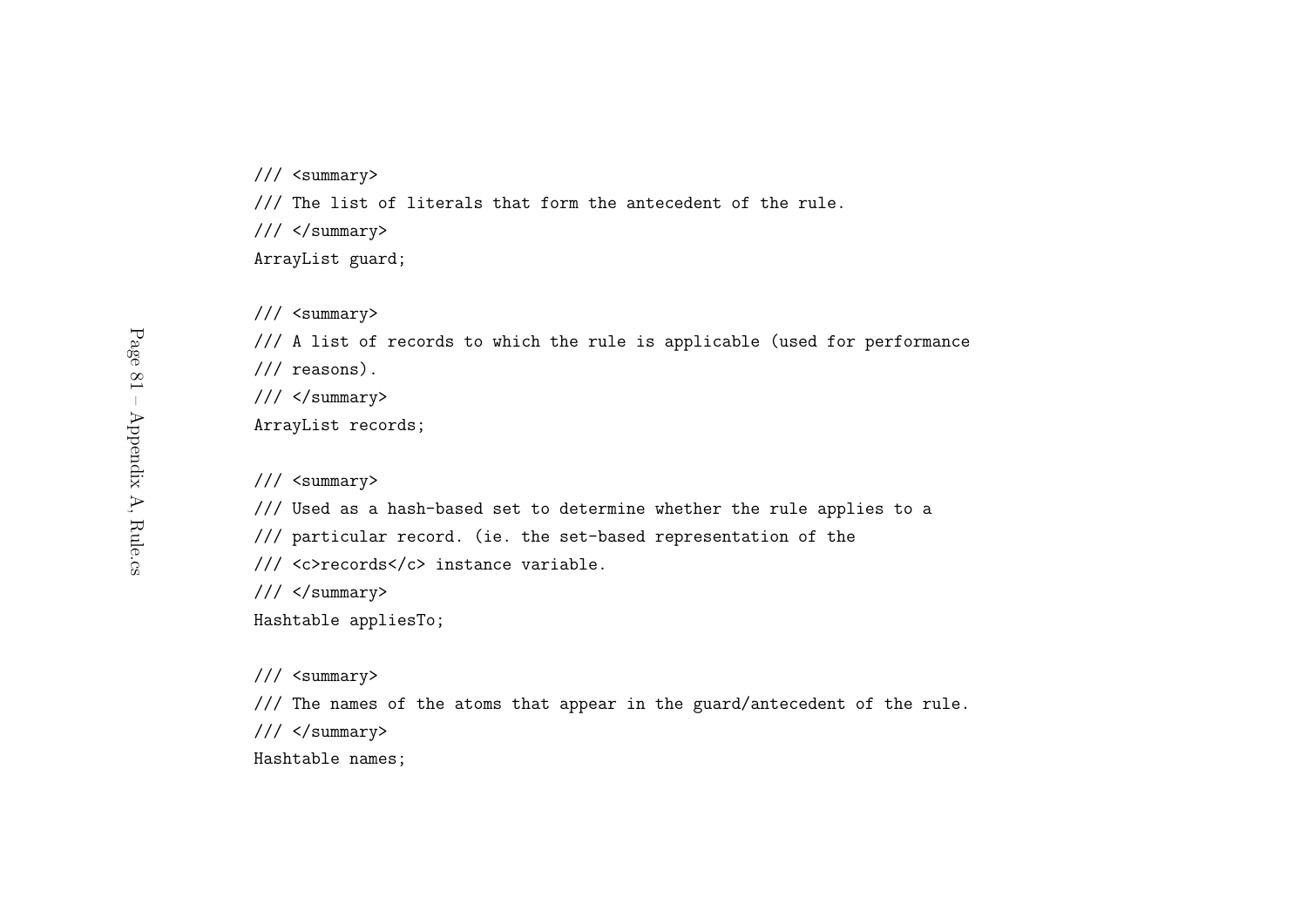/// Whether the conclusion of the rule is positive (true) or negative (false).

 $// / <$ /summary>

bool conclusion;

/// <summary>

/// Whether the rule is <sup>a</sup> defeater (true) or simply <sup>a</sup> defeasible rule (false).

 $///$  </summary>

bool isDefeater;

/// <summary>

/// The gain to the accuracy of the theory, that is <sup>g</sup>iven by adding this rule.

 $// / <$ /summary>

int gain;

/// <summary>

/// The name of the (lexicographically) greatest atom that occurs in the /// antecedent. This attribute is used to ensure that we cannot refine /// both of a=>p and b=>p into a,b=>p. (ie. this variable eliminates repeats /// from the search space, and does not destroy the algorithm's correctness).  $///$  </summary> string maxGuard;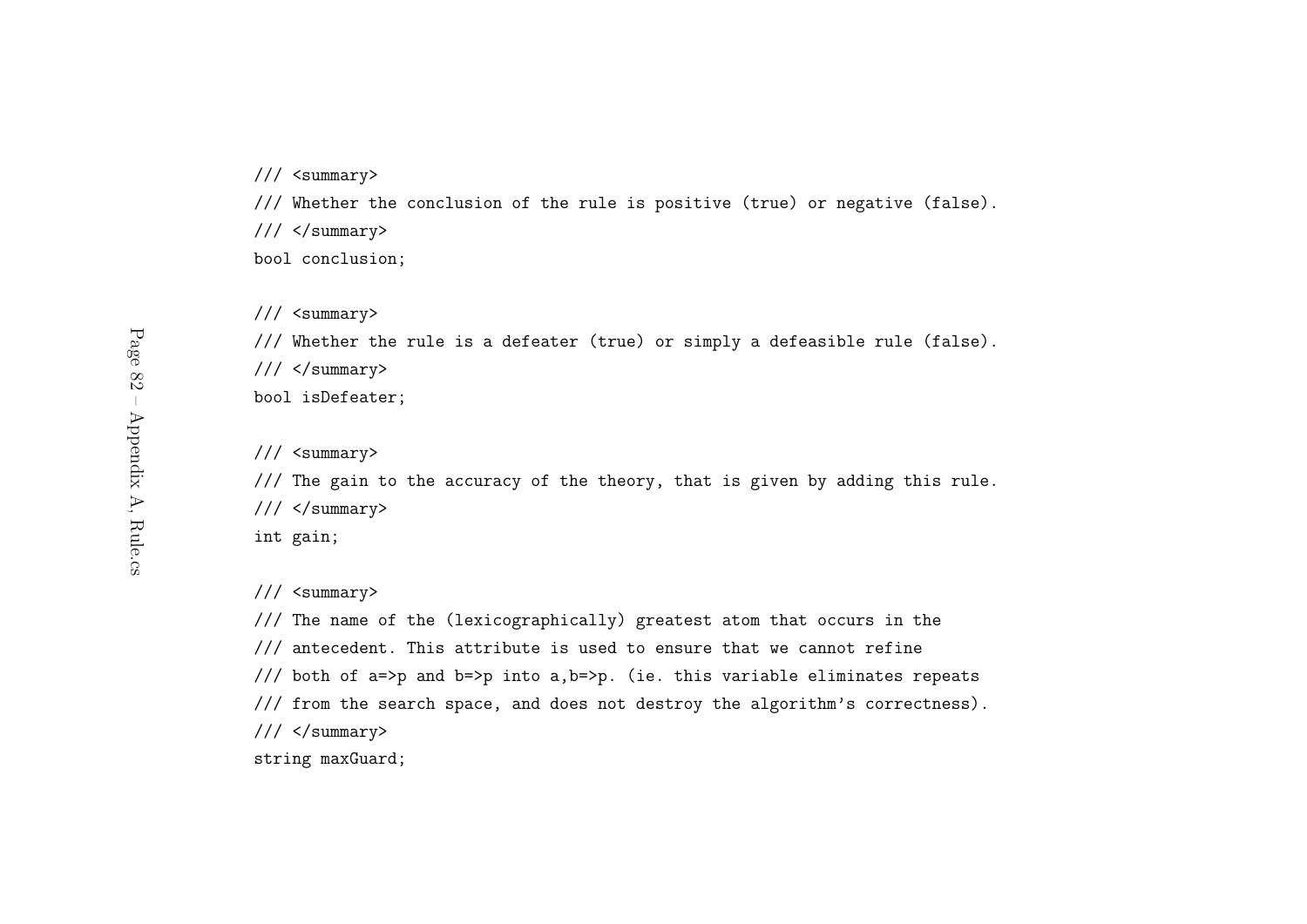/// Initialises the rule.

/// </summary>

/// <param name="guard">The list of literals that form the guard/antecedent

/// of the rule.</param>

/// <param name="conclusion">Whether the rule is positive or negative.</param>

/// <param name="records">A list of records that is <sup>a</sup> superse<sup>t</sup> of the records

/// that the rule applies to.</param>

public Rule(ArrayList guard, bool conclusion, ArrayList records)

{

```
// set up the instance variables.
this.guard = \text{guard};
this.conclusion = conclusion;
this.records = new ArrayList();
this.appliesTo = new Hashtable();
if (guard.Count > 0)
    maxGuard = ((literal) guard[guard.Count - 1]). Name;
elsemaxGuard = null;
```

```
names = new Hashtable();
```
names[a.Name] = a.Name;

foreach (Literal <sup>a</sup> in guard)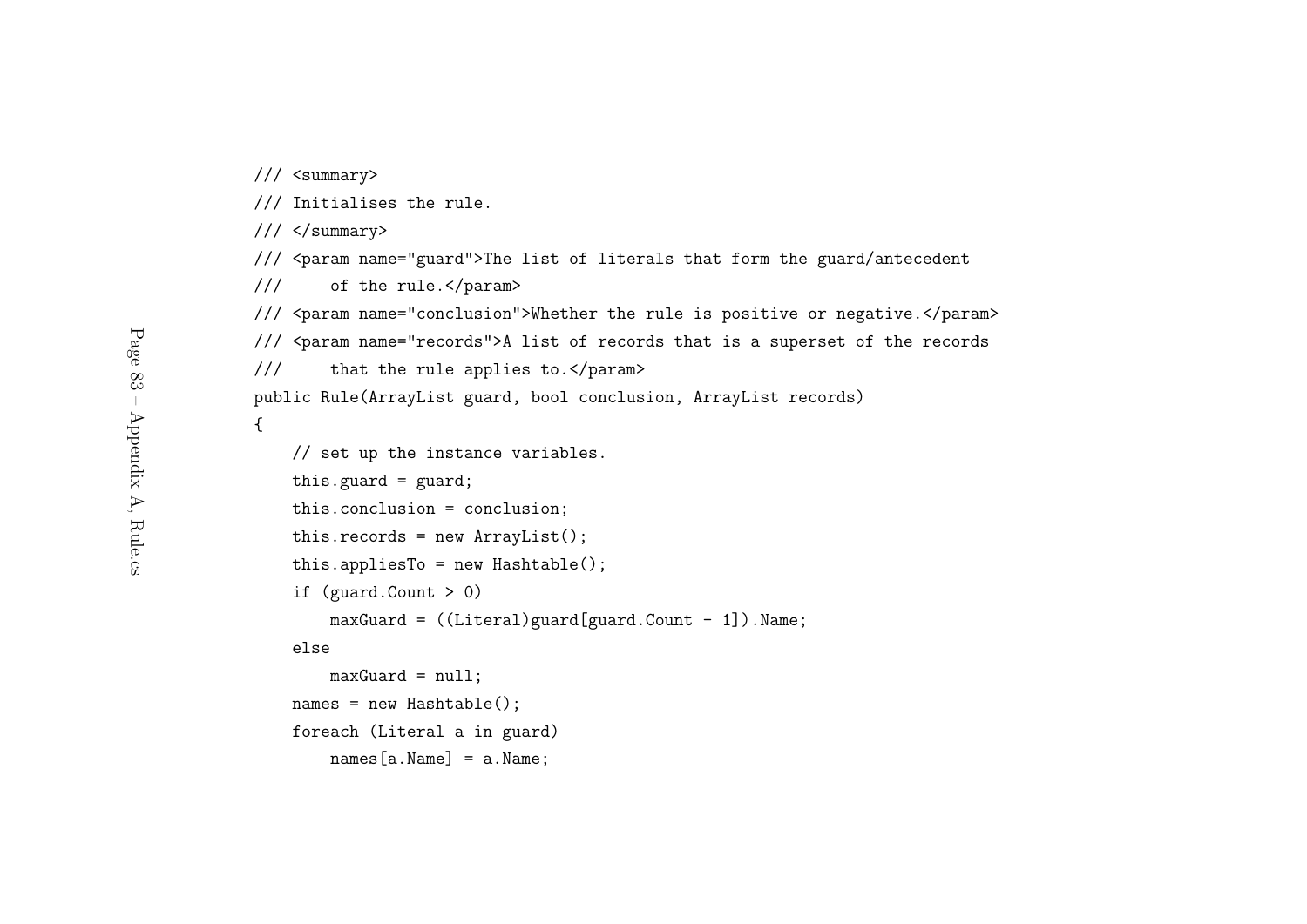```
// work out which records are applicable to this rule
   foreach (Record r in records)
    {foreach (Literal a in guard)
       {if (!r.HasLiteral(a))
               goto NotPresent;
       }//Add the record to the set
       this.records.Add(r);appliesTo[r] = r;NotPresent:continue;}}// Pass through properties ---
public bool Conclusion
{get
```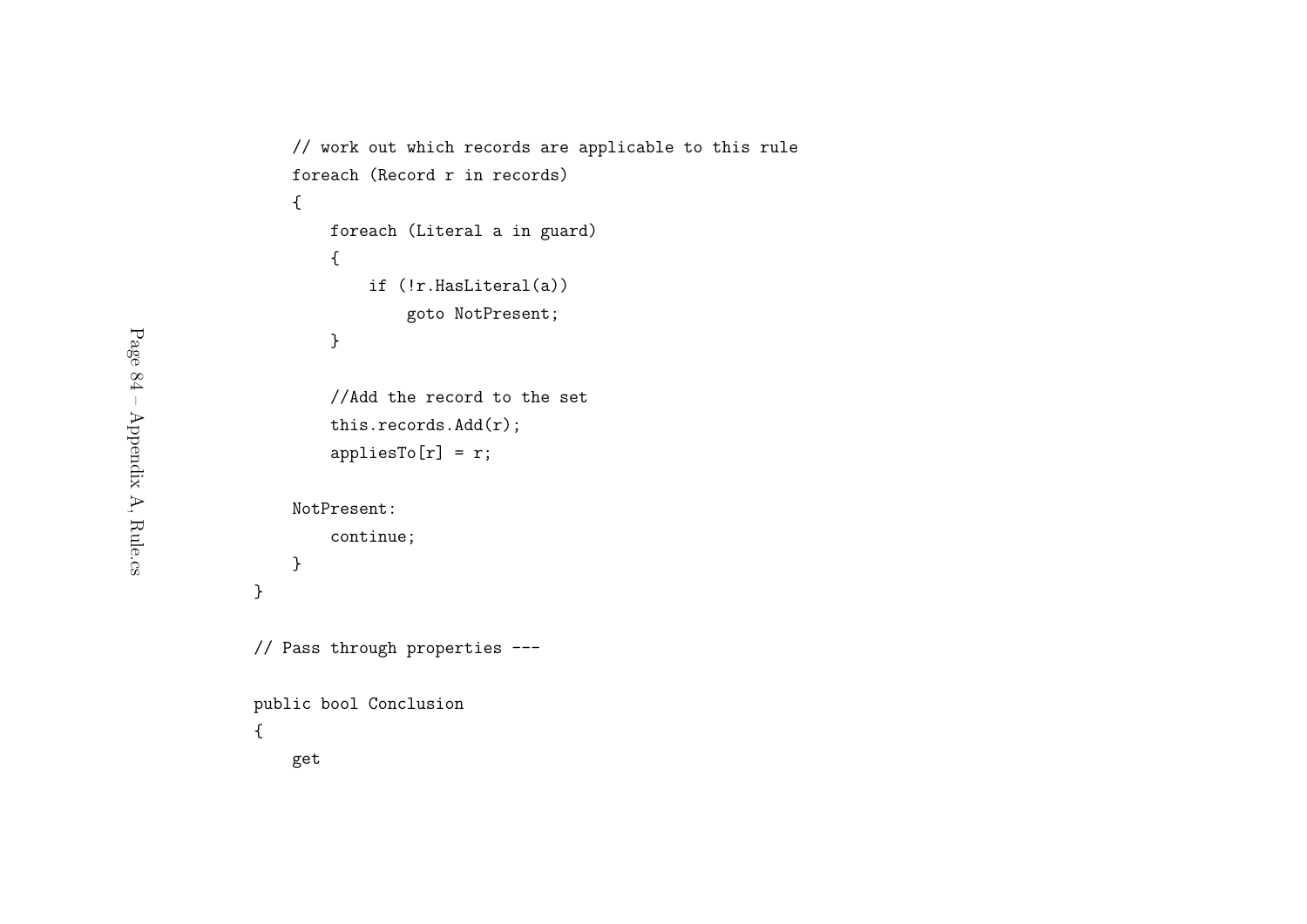```
{return conclusion;
   }set{conclusion = value;
   }}public int Gain
{get{return gain;
   }set{gain = value;
   }}
```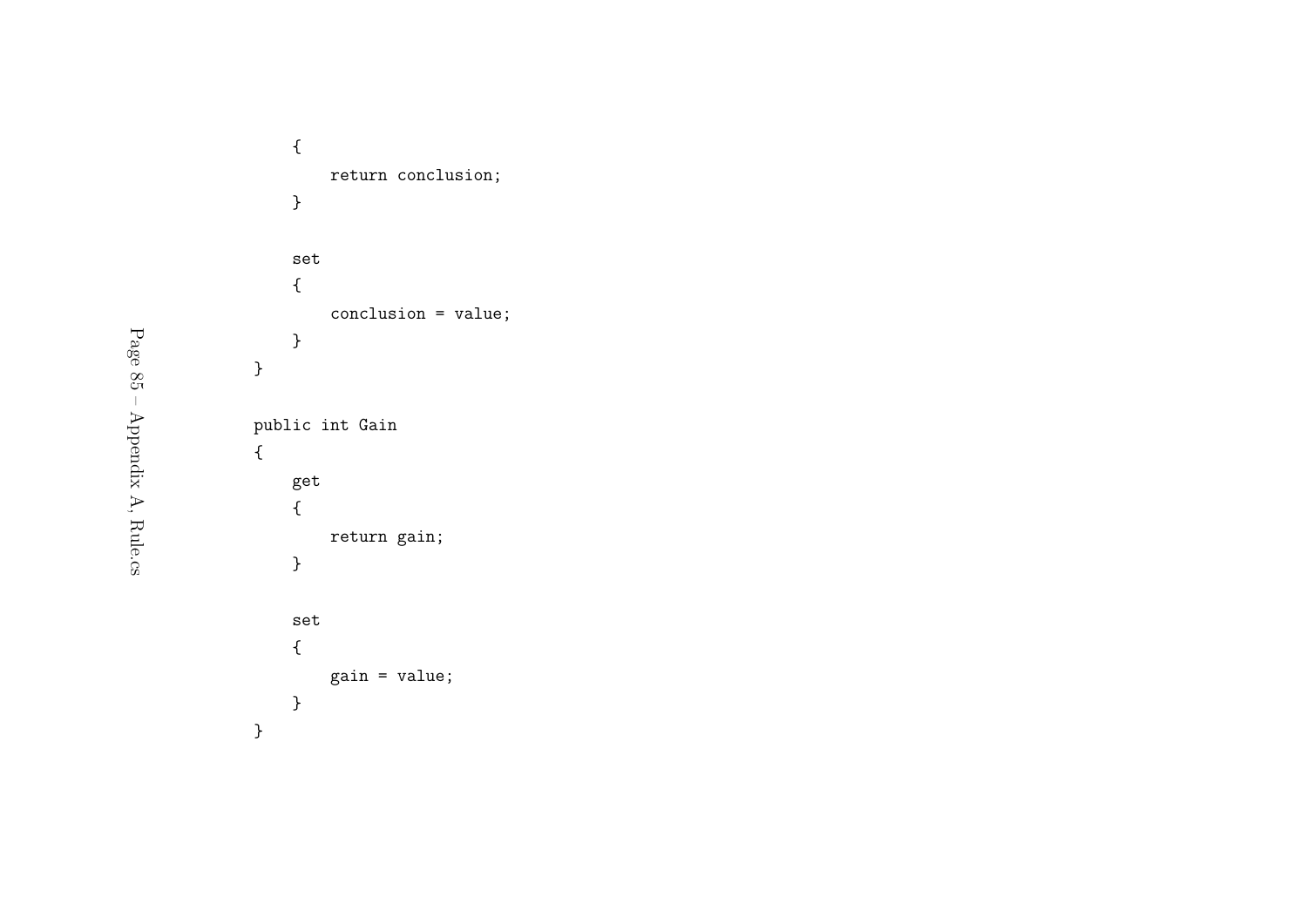```
public bool IsDefeater
{get{return isDefeater;
    }set{isDefeater = value;
    }}/// <summary>
/// Determines whether the rule is applicable to a given record
/// </summary>
/// <param name="record">The record for which the rule might be applicable.</param>
/// <returns><c>true</c>, if the rule is applicable to the record.</returns>
public bool AppliesTo(Record record)
{// "lookup" the set.
   return appliesTo[record] == record;
}
```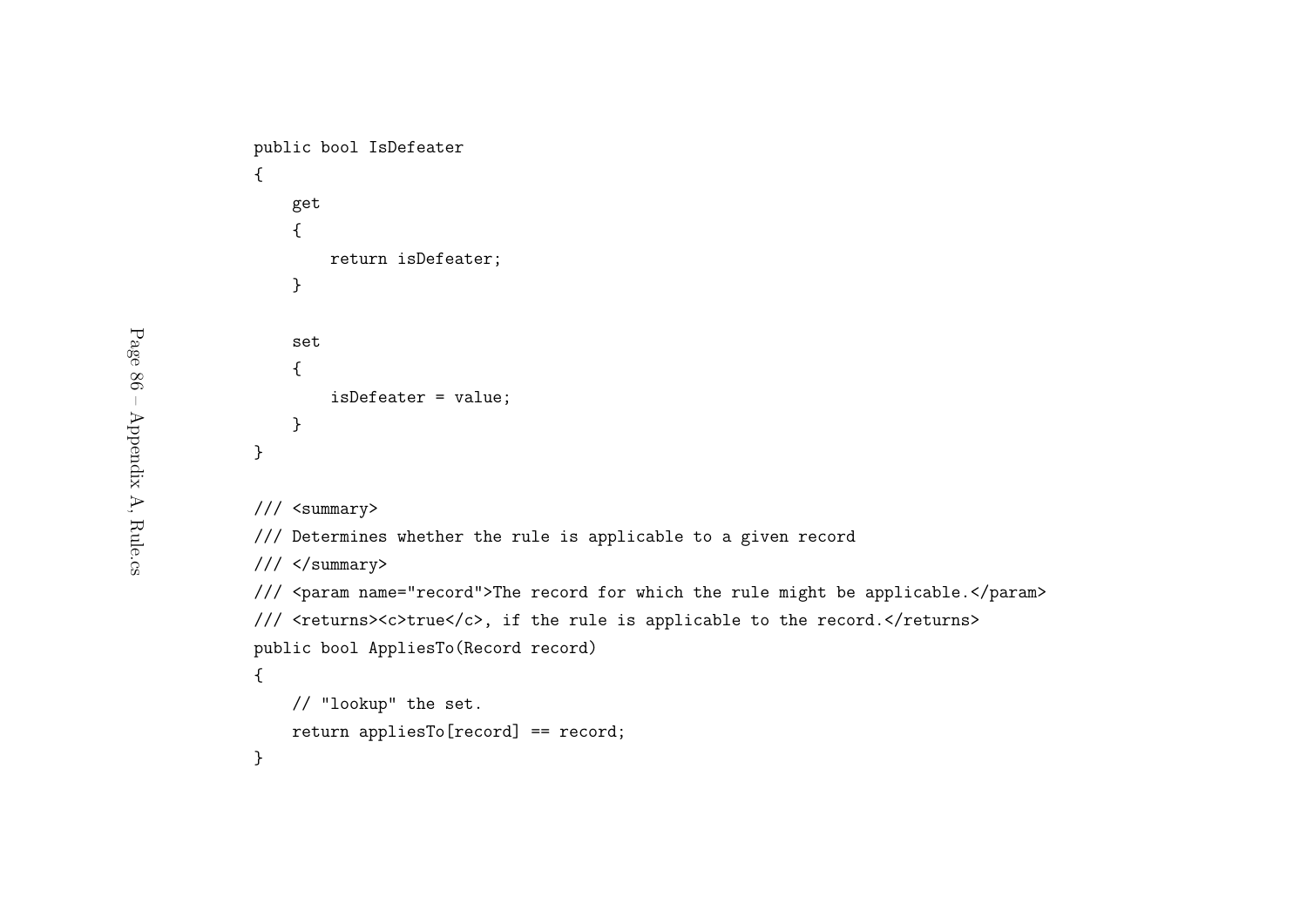```
/// <summary>
/// Annotates each rule that the record applies to, with an annotation that is
/// consistent with this rule's conclusion.
/// </summary>
public void Apply()
{foreach (Record r in records)
    {if (isDefeater)
        {if (r.DerivedSet && r.DerivedConclusion != conclusion)
               r.DerivedSet = false;
       }elser.DerivedConclusion = conclusion;
    }}/// <summary>
/// Computes the gain in accuracy that is due to this rule.
/// </summary>
```
/// <param name="best">The gain of the rule.</param>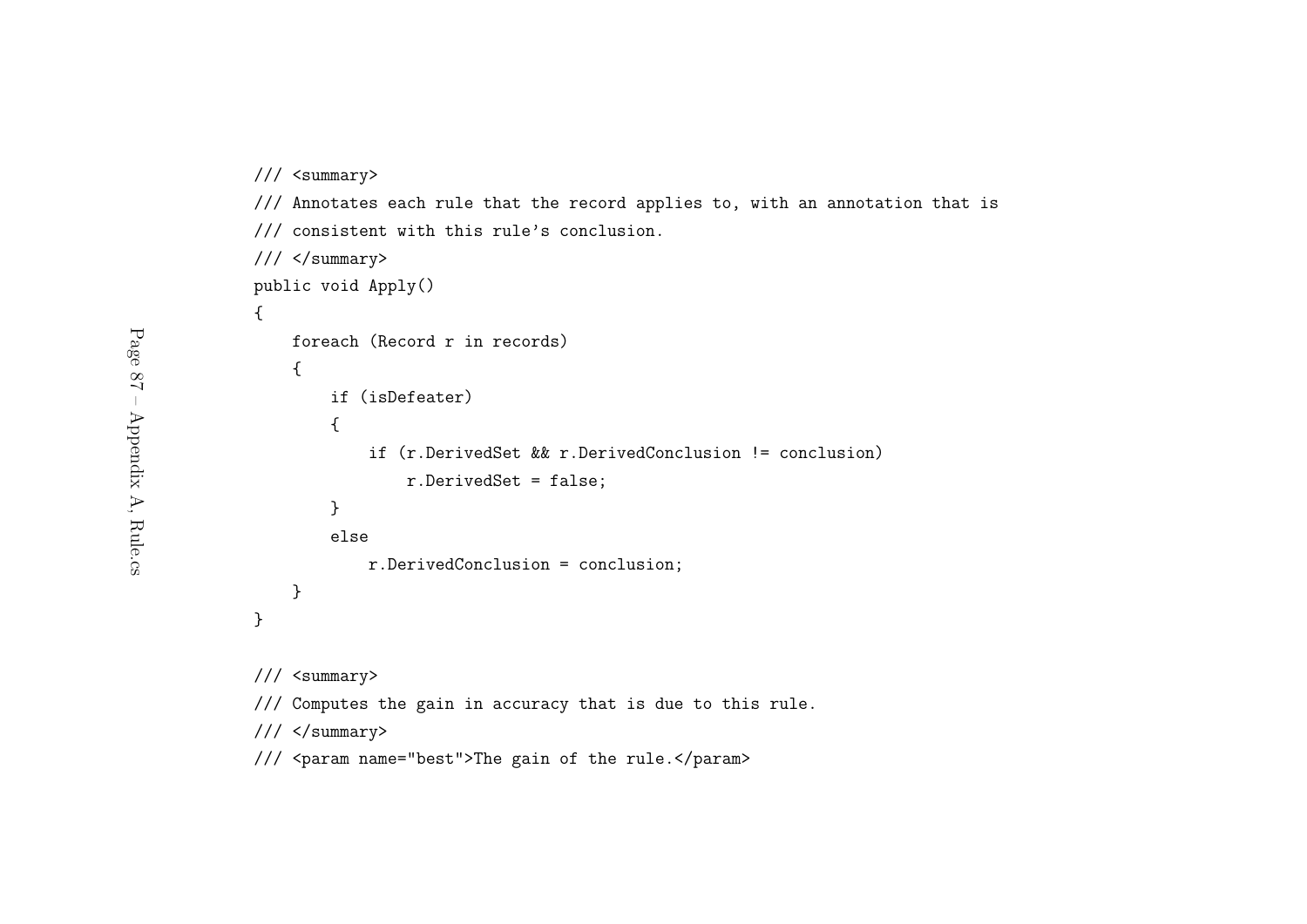- /// <param name="bound">An upper bound on the gain of any refinements (via
- /// <c>GetChildren</c>) of this rule.</param>
- /// <param name="winningConclusion">The conclusion that lead to best gain.</param>
- /// <param name="isDefeater">Whether the best gain was acheived by <sup>a</sup>
- /// defeater.</param>

public void ComputeGain(out int best, out int bound, out bool winningConclusion, out bool isDefeater) {

```
int trueGain = 0;
int trueGainMax = 0;
int trueDefeaterGain = 0;
int trueDefeaterGainMax = 0;
int falseGain = 0;
int falseGainMax = 0;
int falseDefeaterGain = 0;
int falseDefeaterGainMax = 0;
// Compute the score, as per the thesis
foreach (Record r in records)
{if (!r.DerivedSet)
    {if (!r.ActualSet)
        {trueGain--;
```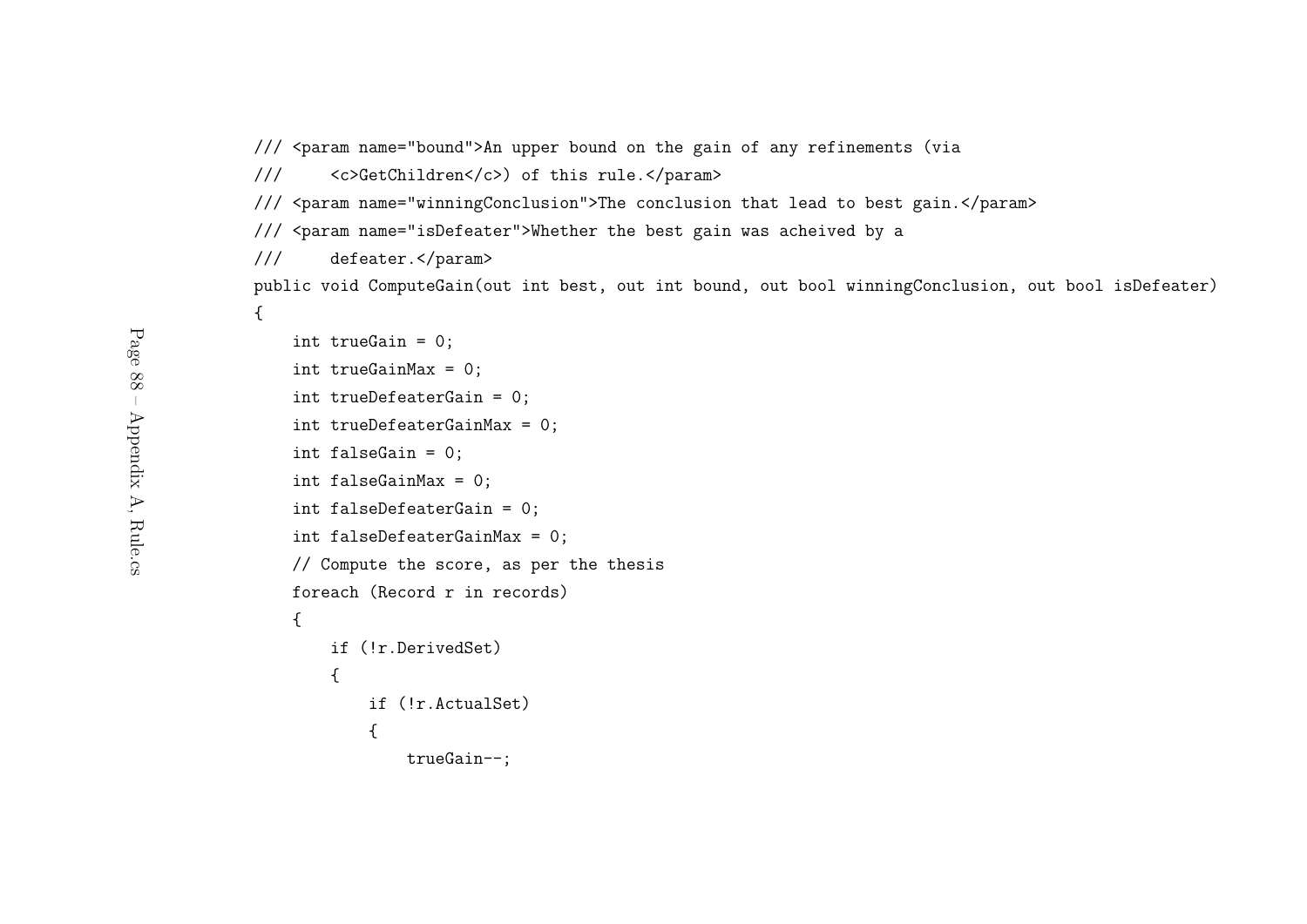```
falseGain--;}
else if (r.ActualConclusion)
   {trueGain++;trueGainMax++;}else{falseGain++;falseGainMax++;}}else{bool derivedConclusion = r.DerivedConclusion;
   if (!r.ActualSet)
   {if (derivedConclusion)
       {falseDefeaterGain++;
falseDefeaterGainMax++;}
```
Page 89 – Appendix A, Rule.cs Page 89 – Appendix A, Rule.cs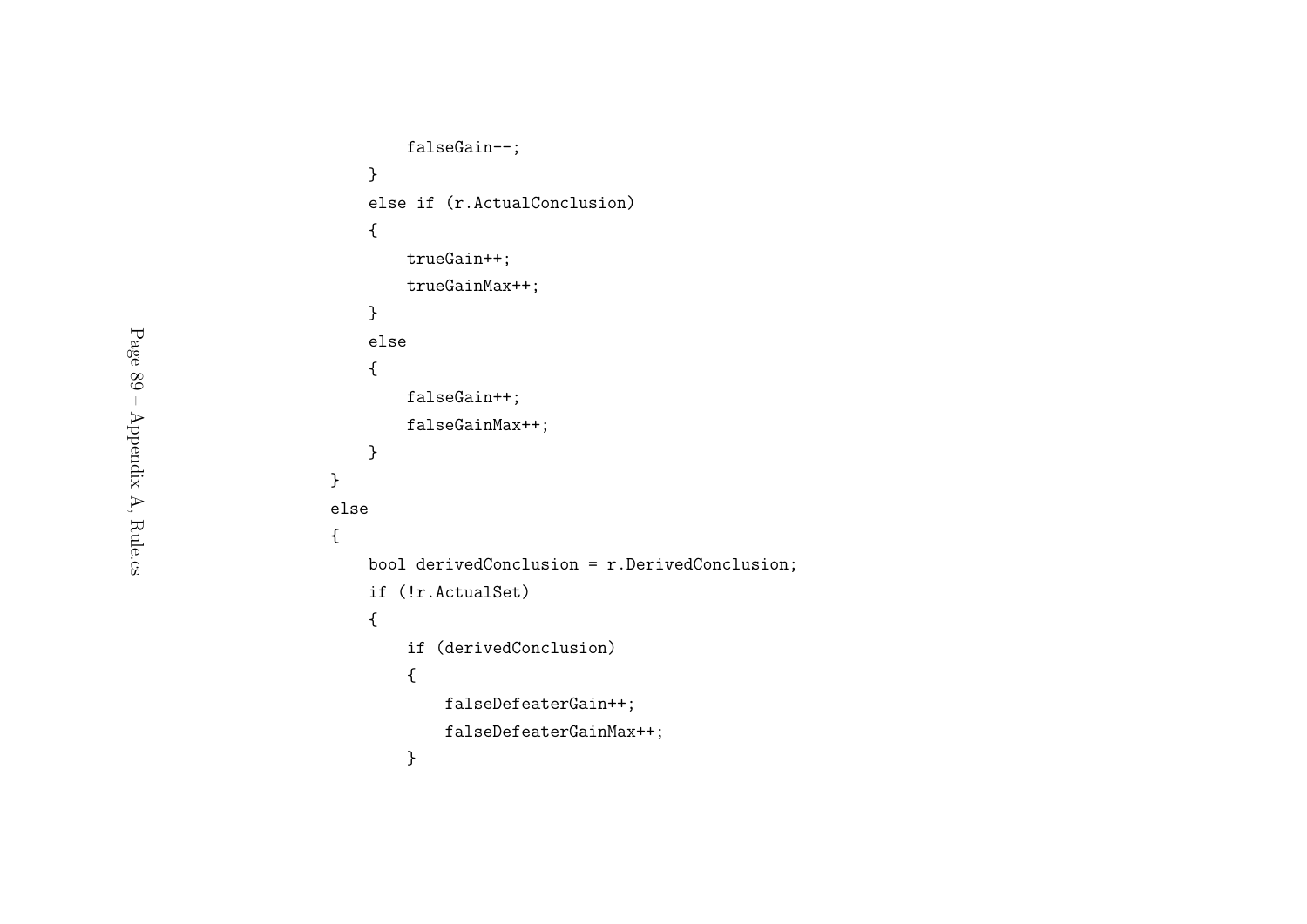```
else{trueDefeaterGain++;trueDefeaterGainMax++;}}else{bool actualConclusion = r.ActualConclusion;
   if (derivedConclusion && actualConclusion)
   {falseGain--;
falseDefeaterGain--;}else if (derivedConclusion && !actualConclusion)
   {falseGain++;falseGainMax++;}else if (!derivedConclusion && actualConclusion)
   {trueGain++;trueGainMax++;
```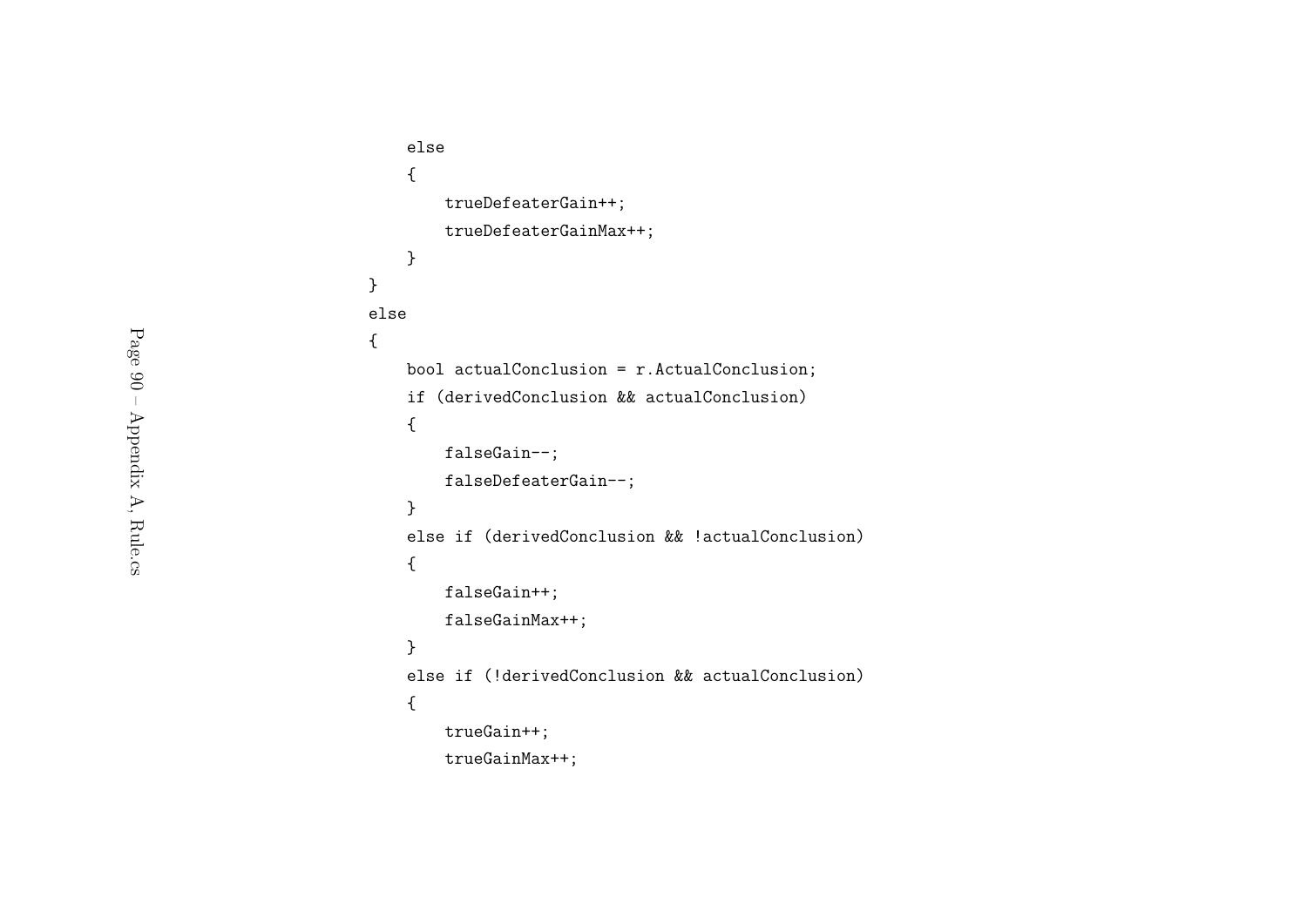```
}else //(!derivedConclusion && !actualConclusion)
           {trueGain--;trueDefeaterGain--;}}}}// Now that we've computed the score, work out which conclusion gives the
// best gain.
best = Math.Max(Math.Max(trueGain, falseGain),
                Math.Max(trueDefeaterGain, falseDefeaterGain));
bound = Math.Max(Math.Max(trueGainMax, falseGainMax),
                Math.Max(trueDefeaterGainMax, falseDefeaterGainMax));
if (trueGain == best)
{winningConclusion = true;
   isDefeater = false;
}else if (falseGain == best)
{
```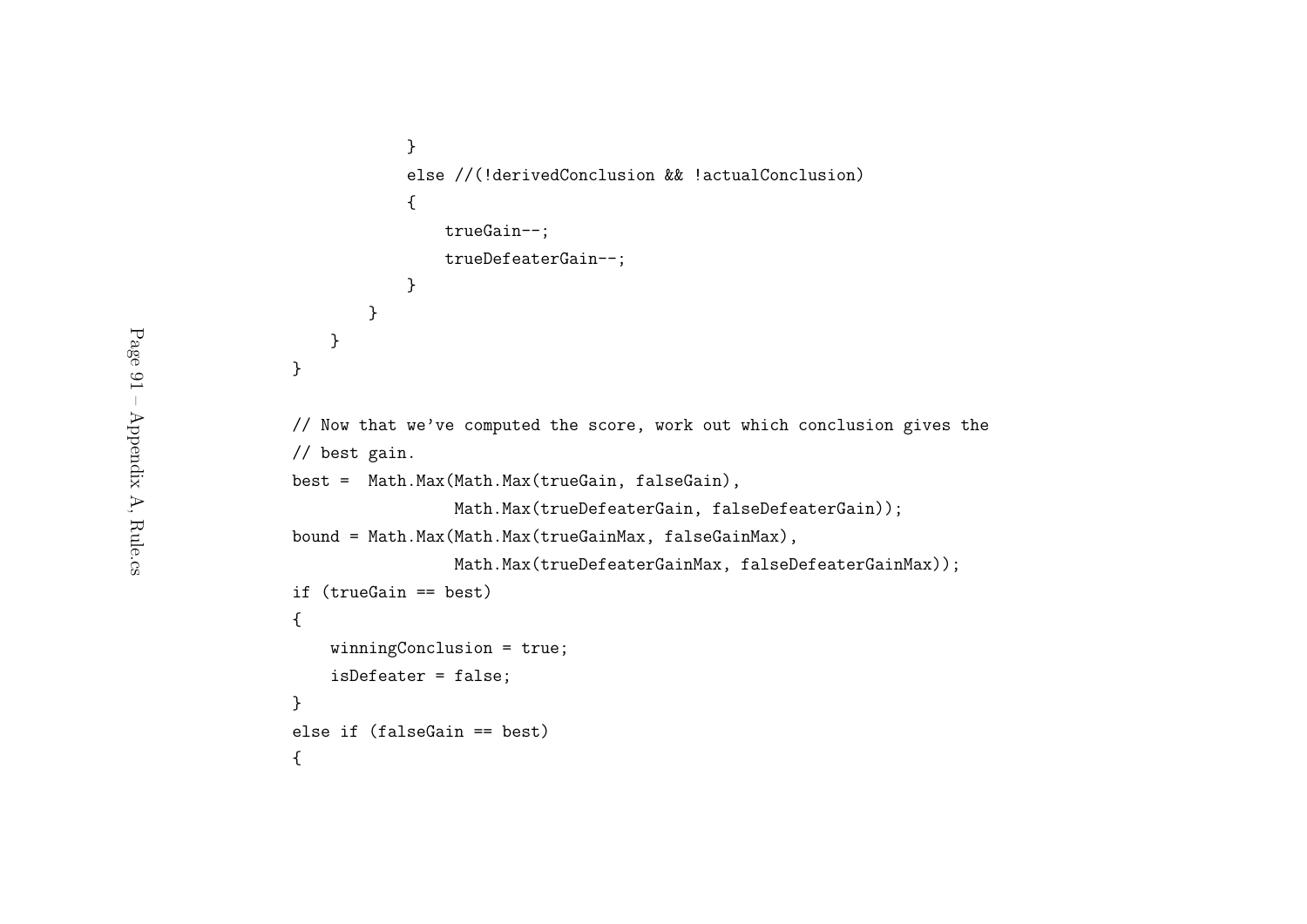```
winningConclusion = false;
        isDefeater = false;
    }else if (trueDefeaterGain == best)
    {winningConclusion = true;
        isDefeater = true;
    }else //if (falseDefeaterGain == best)
    {winningConclusion = false;
       isDefeater = true;
    }}/// <summary>
/// Finds all refinements of the current rule
/// </summary>
/// <param name="titles">The set of propositional attributes that can be used
```
/// to extend the guard/antecedent.</param>

/// <param name="conclusionKey">The conclusion of the rule (so that the

/// conclusion is not added as an guard/antecedent of any refinement.</param>

/// <returns>A list of new rules, that represent the refinements of the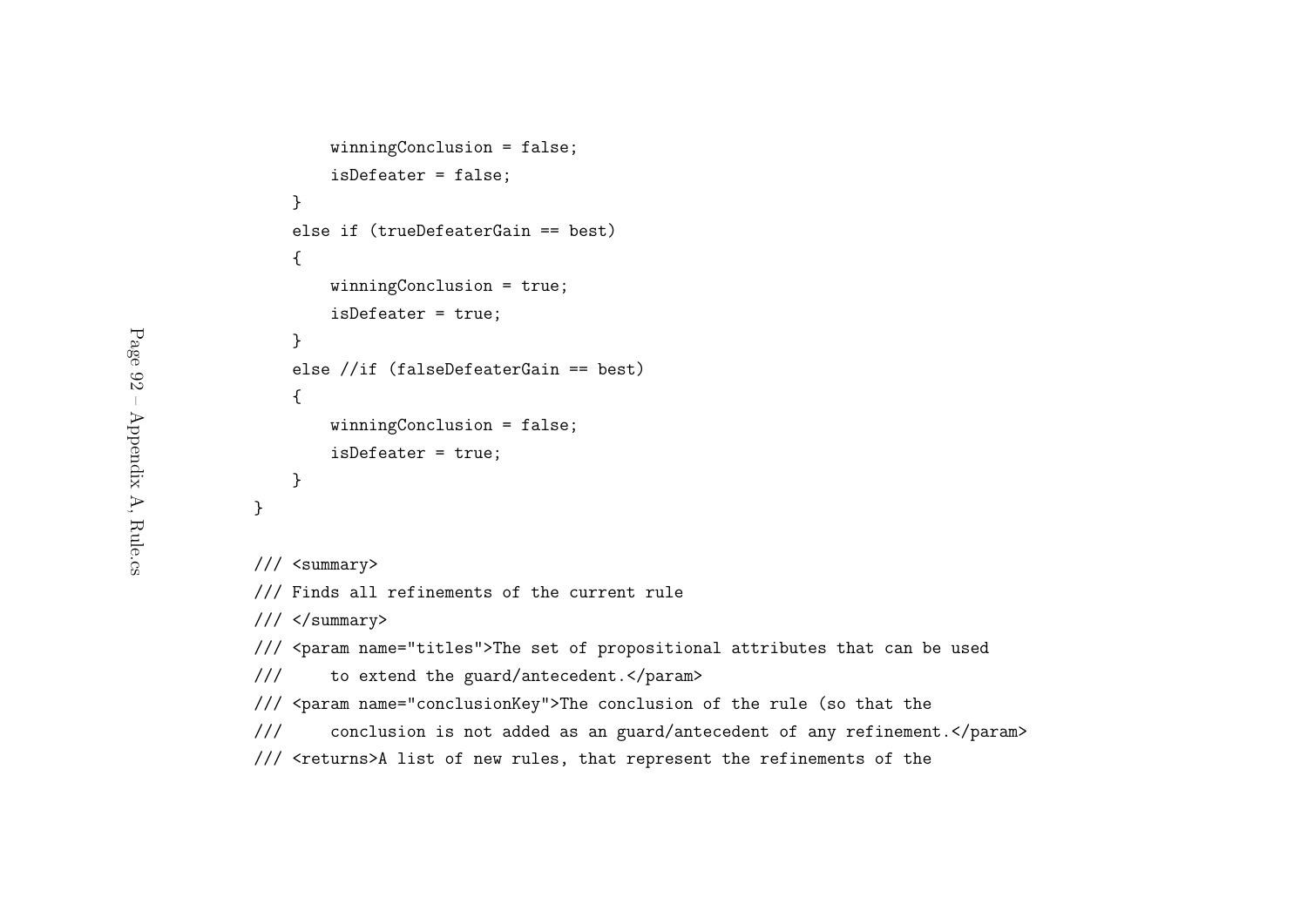```
/// current rule.</returns>
public ArrayList GetChildren(string[] titles, string conclusionKey)
{ArrayList children = new ArrayList();
   foreach (string s in titles)
    {if (s.CompareTo(maxGuard) > 0 && s != conclusionKey && names[s] == null)
       {Literal yes = Literal.getLiteral(s, true);
           ArrayList yesList = new ArrayList(guard);yesList.Add(yes);children.Add(new Rule(yesList, true, records));
           Literal no = Literal.getLiteral(s, false);
           ArrayList noList = new ArrayList(guard);
           noList.Add(no);children.Add(new Rule(noList, true, records));
       }}return children;
}public override string ToString()
{
```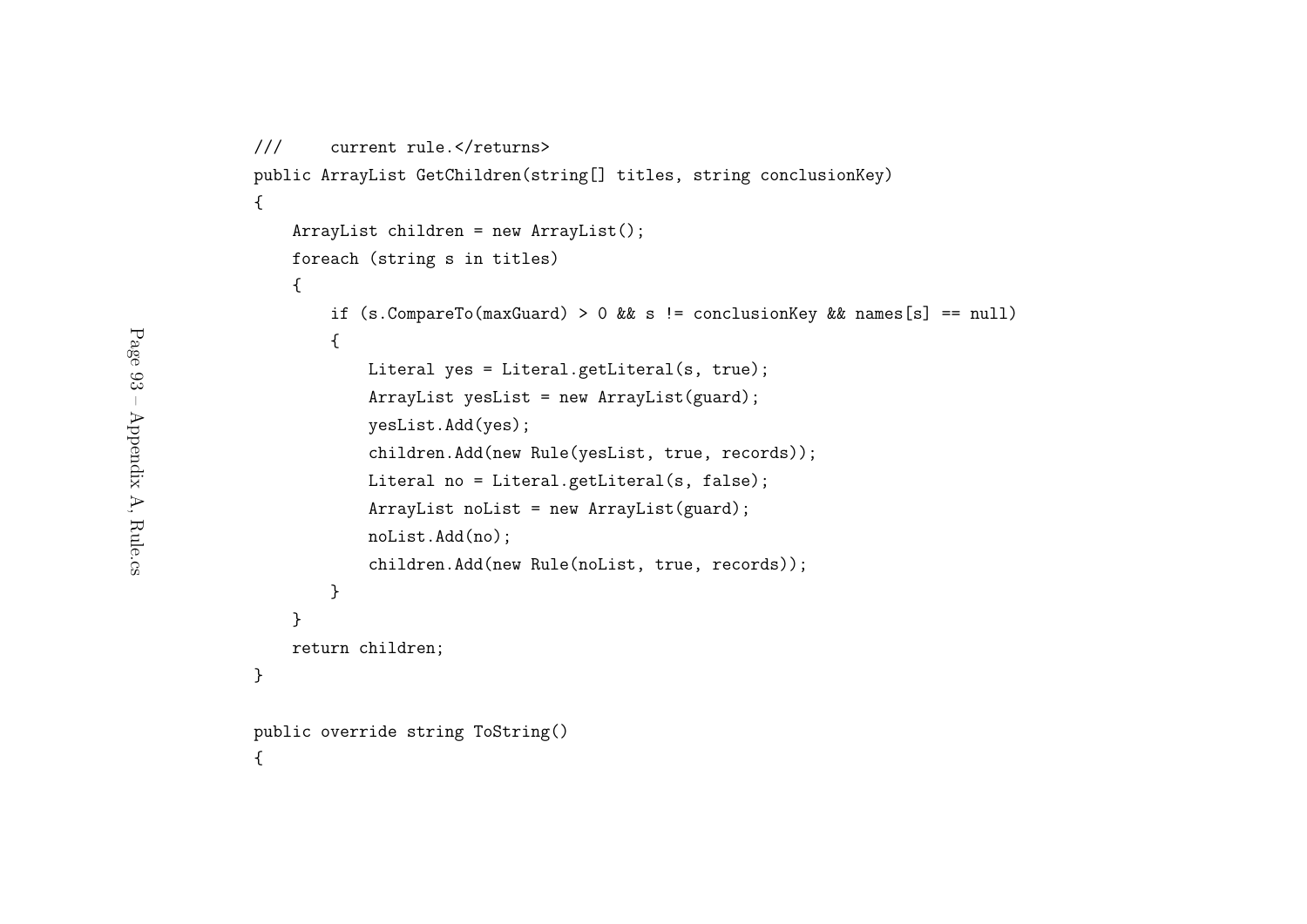```
StringBuilder sb = new StringBuilder();
sb.Append("[");sb.Append(gain.ToString().PadLeft(3, ''));
sb.Append("] ");
bool first = true;
foreach (Literal a in guard)
    if (!first)
        sb.Append(", ").Append(a);
   else{first = false;sb.Append(a);}
if (isDefeater)
    sb.Append(" \tilde{\sim} ");
elsesb. Append(" => ");
sb.Append(conclusion);return sb.ToString();
```
}

}

}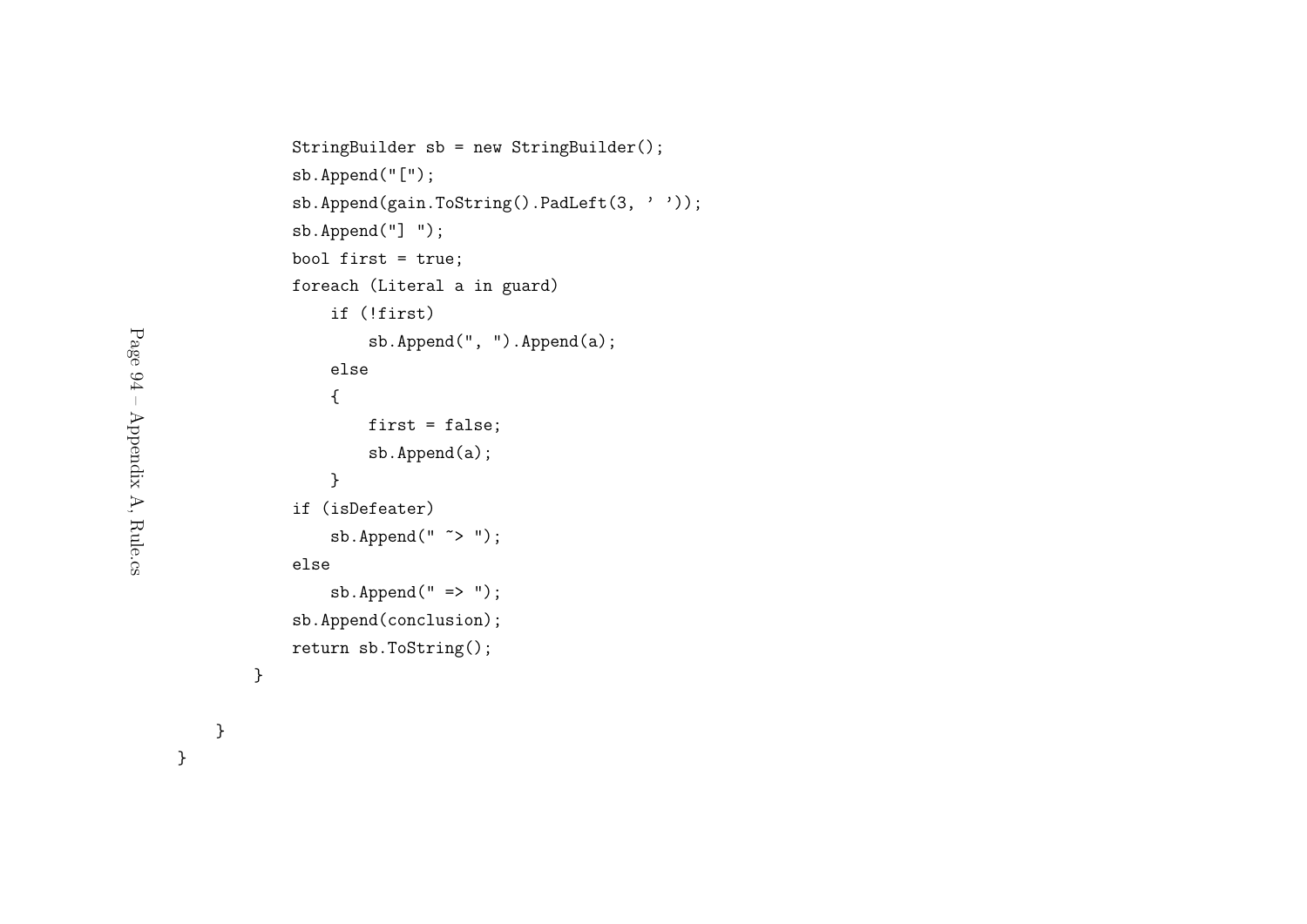### A.5 Theory.cs

using System;

```
using System.Collections;
```

```
namespace DssInduce
```

```
{/// <summary>
    /// A <c>Theory</c> is a collection of rules that describe a dataset.
    /// This class includes the core of the HeRO algorithm.
   /// </summary>
    public class Theory
    {// Simple, global, constants ---
        public static readonly string True = "true";
        public static readonly string False = "false";
        public static readonly string Nothing = "";
        /// <summary>
```
/// The current list of rules in the theory (a list of  $\langle c \rangle$ Rule $\langle c \rangle$ s).

 $///$  </summary>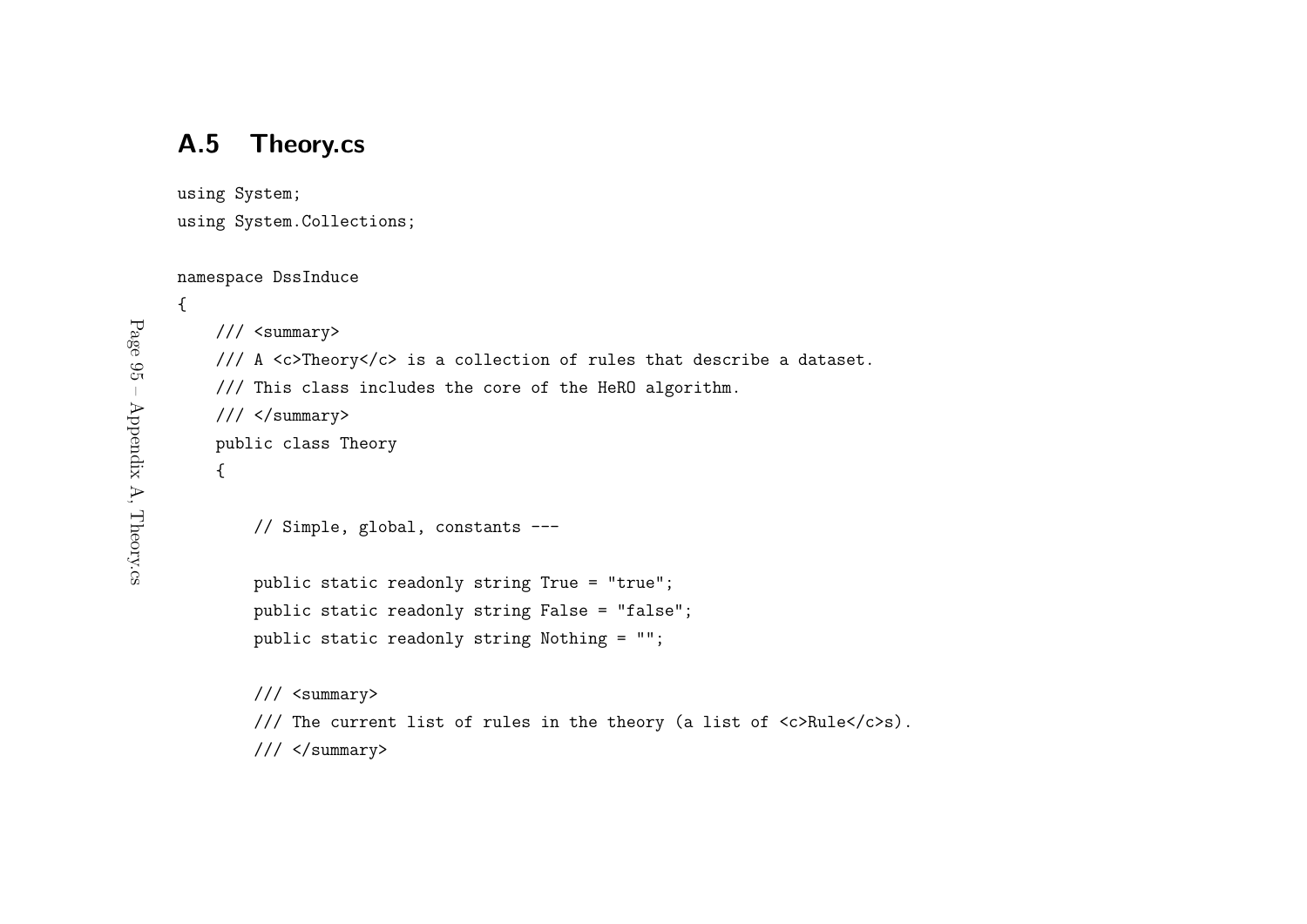ArrayList rules;

/// <summary>

/// The training dataset (a list of <c>Record</c>s).

/// </summary>

ArrayList dataset;

/// <summary>

/// The queue of rules to be considered in the search.

 $///$  </summary>

Queue queue;

/// <summary>

/// The names of the propositional attributes that appear in the dataset.

 $///$  </summary>

string[] titles;

/// <summary>

/// The name of the attribute that is the conclusion of the dataset.

/// </summary>

string conclusionKey;

public Theory(string[] titles, string conclusionKey, ArrayList dataset)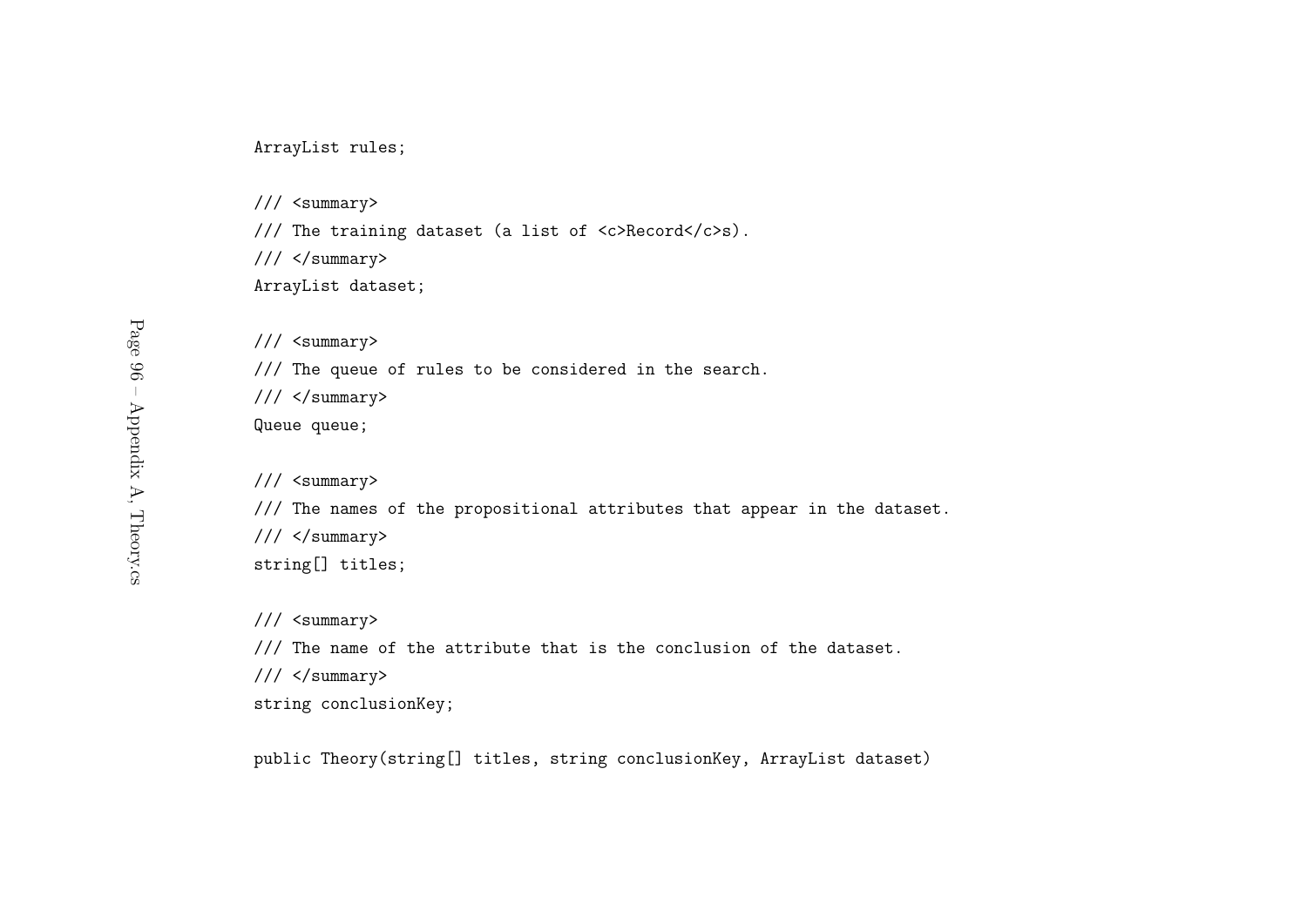```
{rules = new ArrayList();
   this.dataset = dataset;
   this.titles = titles;
   this.conclusionKey = conclusionKey;
}
```
}

```
/// <summary>
/// Induces a theory of (up to) a given size.
/// </summary>
/// <param name="size">The target size of the theory (the algorithm halts
/// after <c>size</c> rules are generated).</param>
public void GenerateTheory(int size)
{for (int i=0; i<size; i++)
   {Rule next;
        int pivot;
       ChooseRule(out next, out pivot);
       if (next == null)
           break;rules.Insert(pivot, next);
```
Page  $97 -$  Appendix A, Theory.cs Page 97 – Appendix A, Theory.cs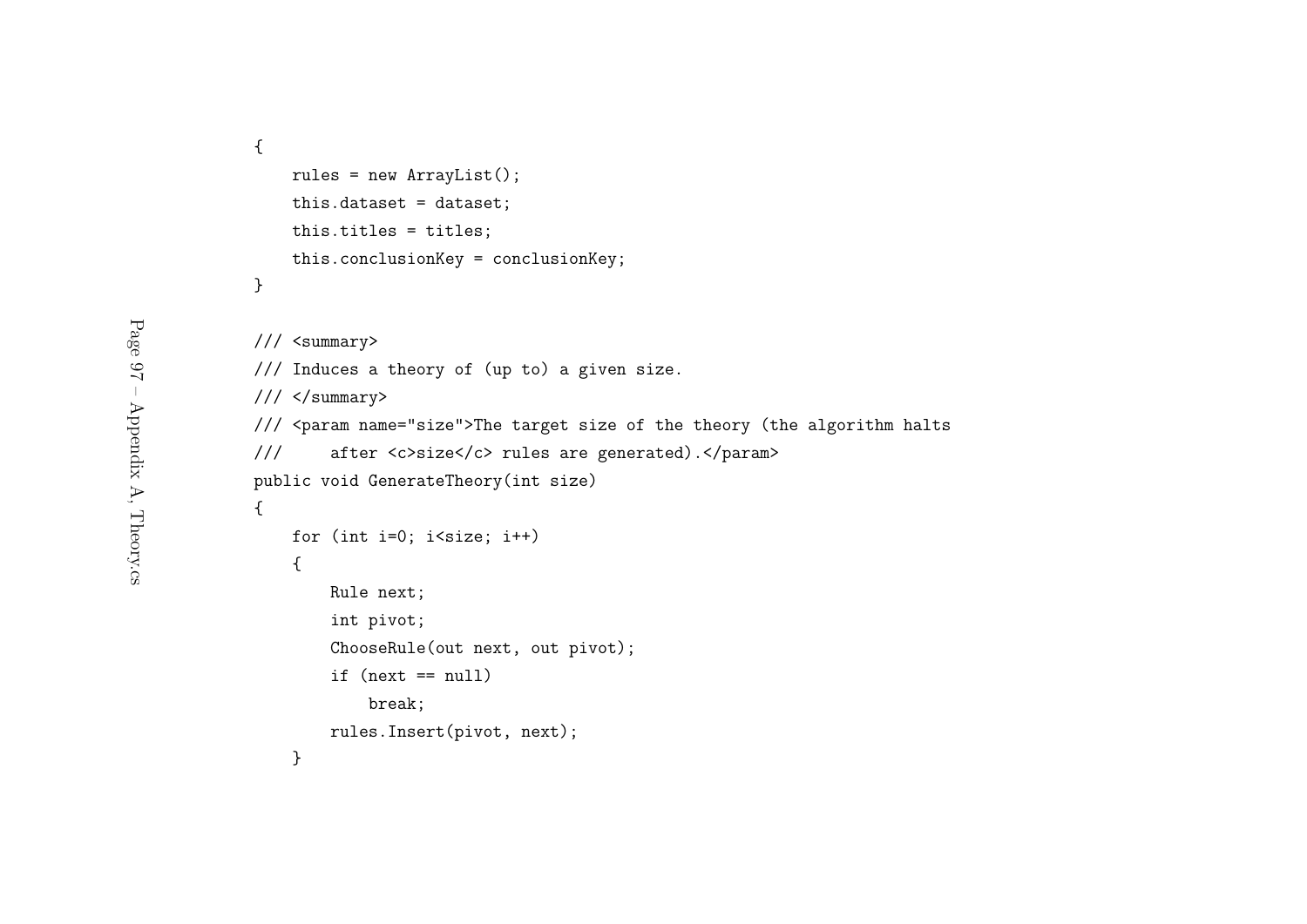}

```
/// <summary>
```

```
/// Selects the rule with teh best gain to add to the theory.
```
/// </summary>

/// <param name="found">The new rule to add.</param>

/// <param name="rulePivot">The <sup>p</sup>ivot -- the position in the totally ordered

```
/// superiority relation that the rule should be added.</param>
```

```
public void ChooseRule(out Rule found, out int rulePivot)
```
{

```
int best = 0:
found = null;bool conclusion = false;
bool isDefeater = false;
rulePivot = 0;
// Select a pivot
for (int pivot = 0; pivot \le rules. Count; pivot++)
{// Compute the base image
   foreach (Record rec in dataset)
       rec.Reset();foreach (Rule rule in rules.GetRange(0, pivot))
       rule.Apply();
```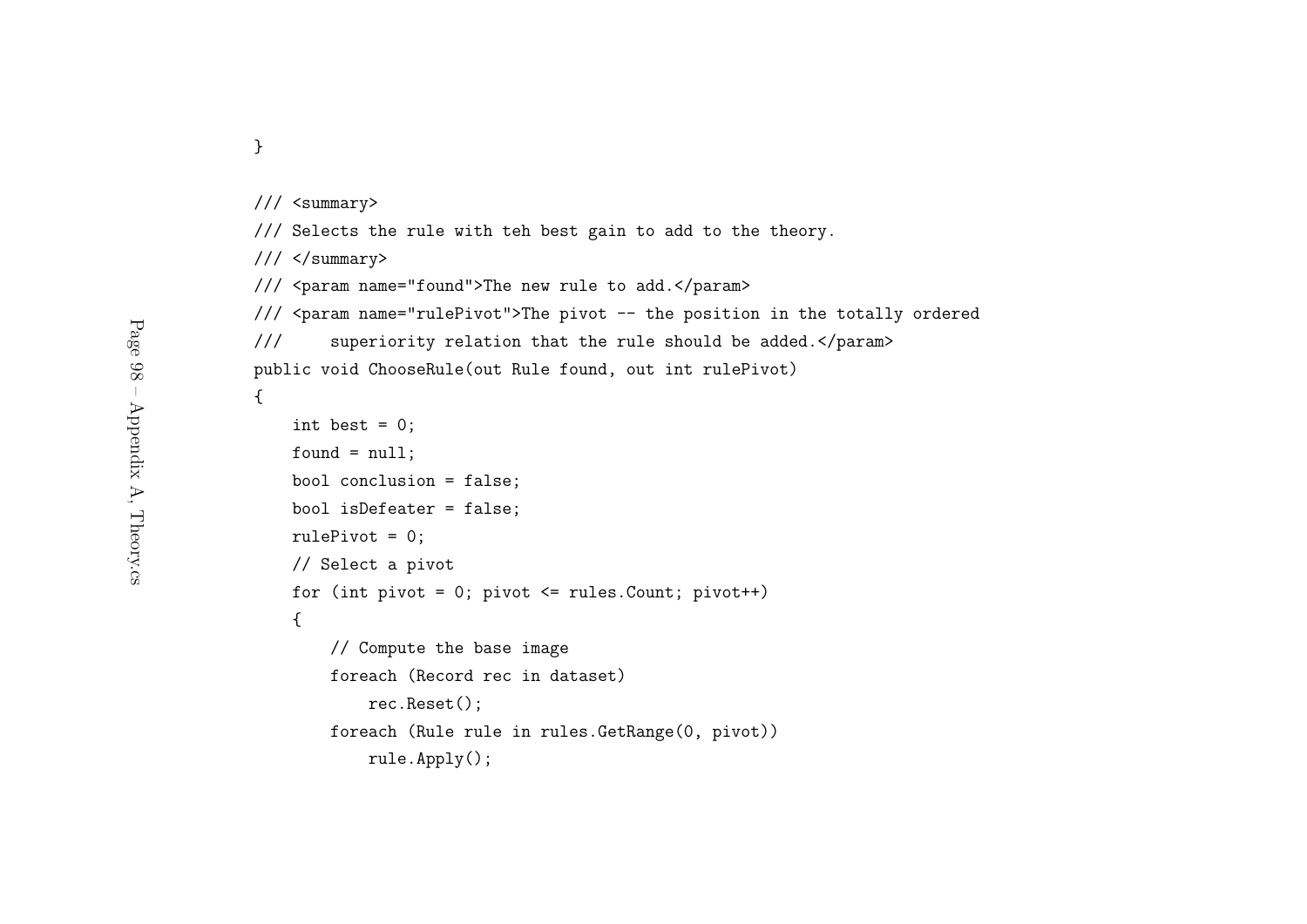```
// Add only the records that are applicable
ArrayList view = new ArrayList(rules.Count);
foreach (Record rec in dataset)
{bool putIn = true;
    foreach (Rule rule in rules.GetRange(pivot, rules.Count - pivot))
        if (rule.AppliesTo(rec))
        {putIn = false;
            break;}if (putIn)
        view.Add(rec);}// Reset the search
ResetRule(view);// And look for a better rule
for (Rule next = NextRule(); next != null; next = NextRule()){int nextbest;
```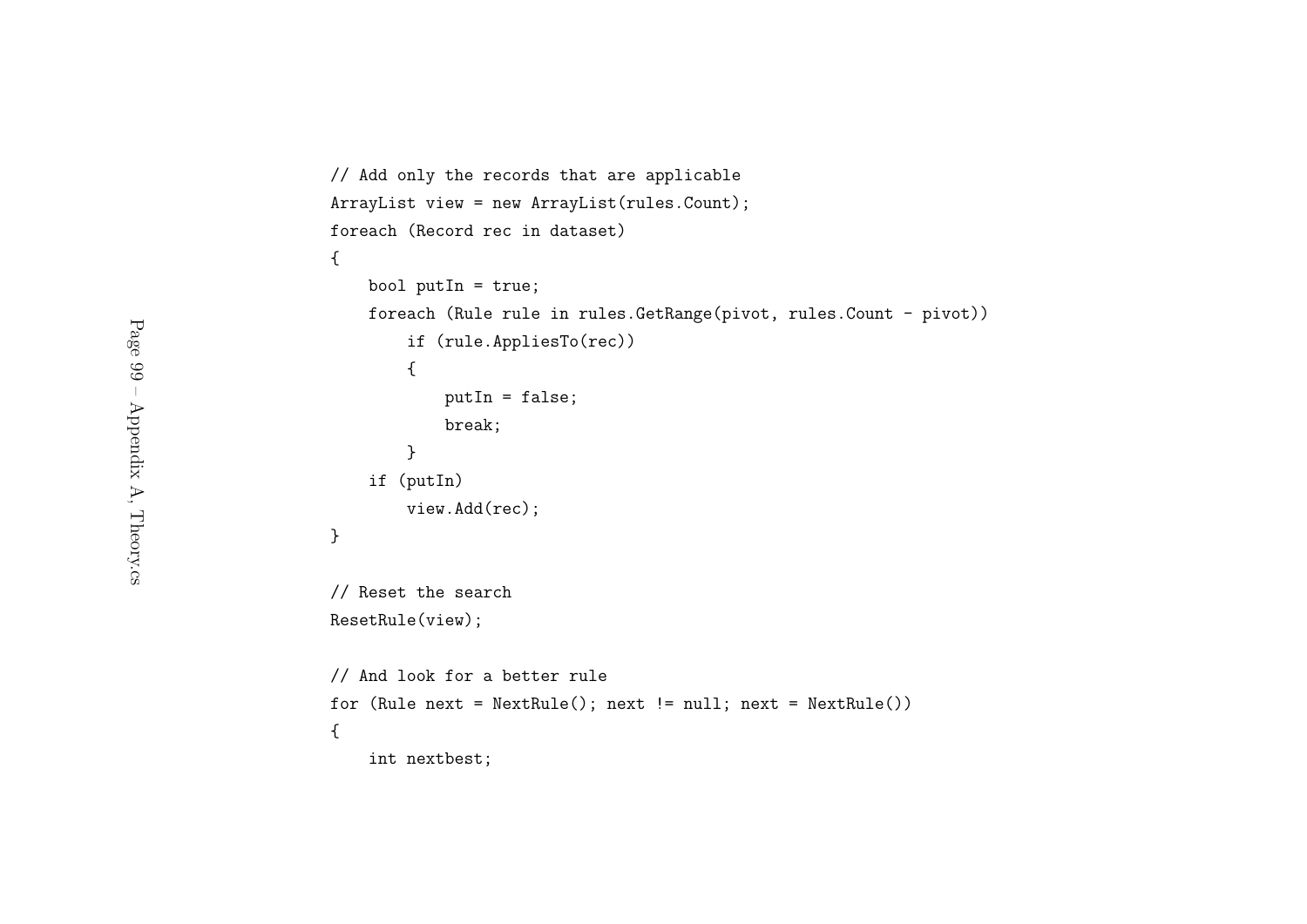```
int nextbound;
       bool nextconclusion;
       bool nextIsDefeater;
       next.ComputeGain(out nextbest, out nextbound, out nextconclusion, out nextIsDefeater);
       if (nextbest > best)
       {best = nextbest;
           found = next;conclusion = nextconclusion;
            isDefeater = nextIsDefeater;
           rulePivot = pivot;
       }if (best < nextbound)
           AddRules(next.GetChildren(titles, conclusionKey));
   }}if (found != null)
{found.Conclusion = conclusion;
   found.Gain = best;
   found.IsDefeater = isDefeater;
}
```
}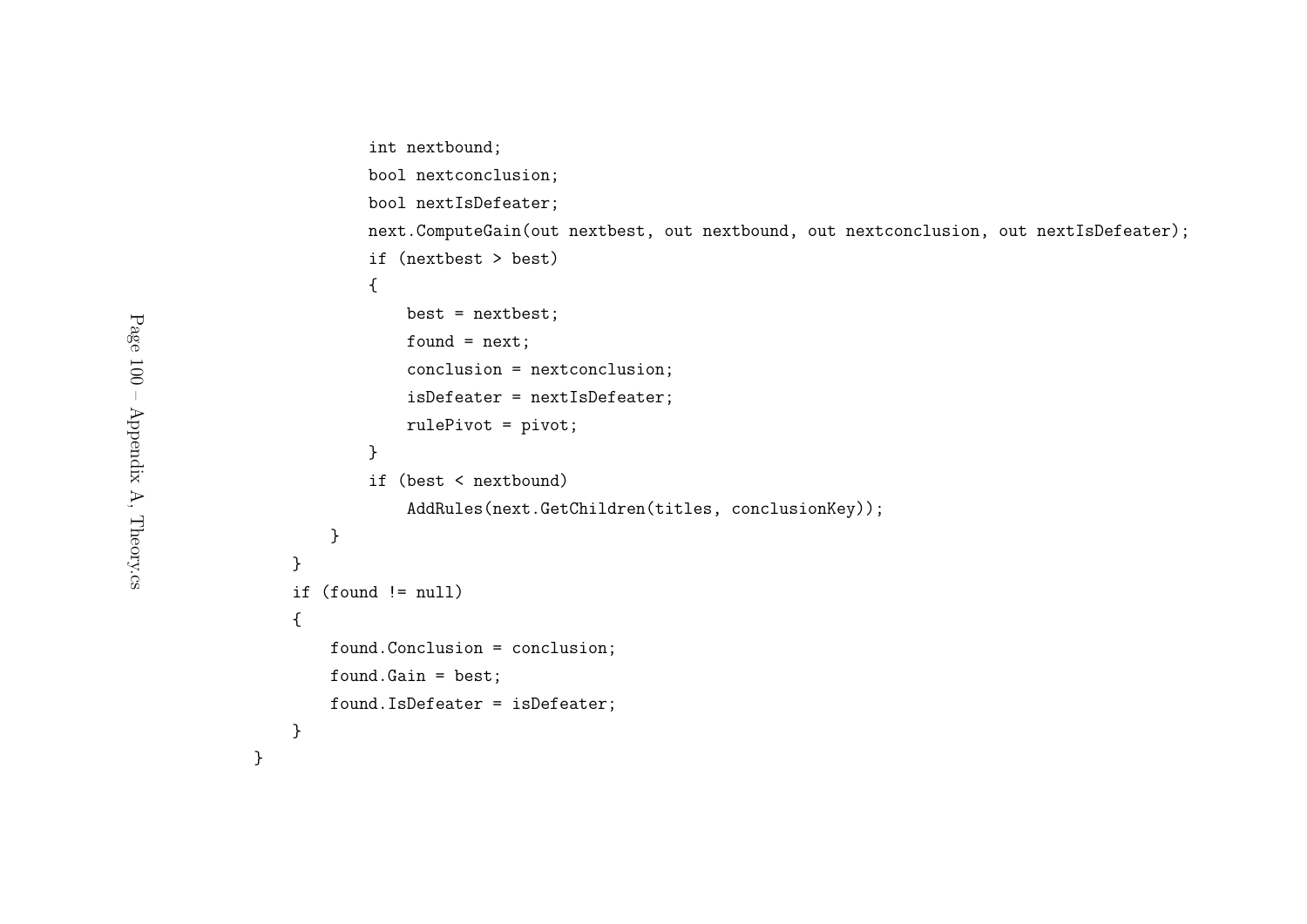/// <summary>

```
/// Clears the current search space, and adds the empty rule as a
/// new starting point.
/// </summary>
/// <param name="records">The records that describe the dataset.</param>
void ResetRule(ArrayList records)
{if (queue == null)
       queue = new Queue();
    queue.Clear();queue.Enqueue(new Rule(new ArrayList(), true, records));
}/// <summary>
/// Retreives and removes the next rule in the search space.
/// </summary>
Rule NextRule()
{if (queue.Count == 0)
```
return null;

return (Rule)queue.Dequeue();

}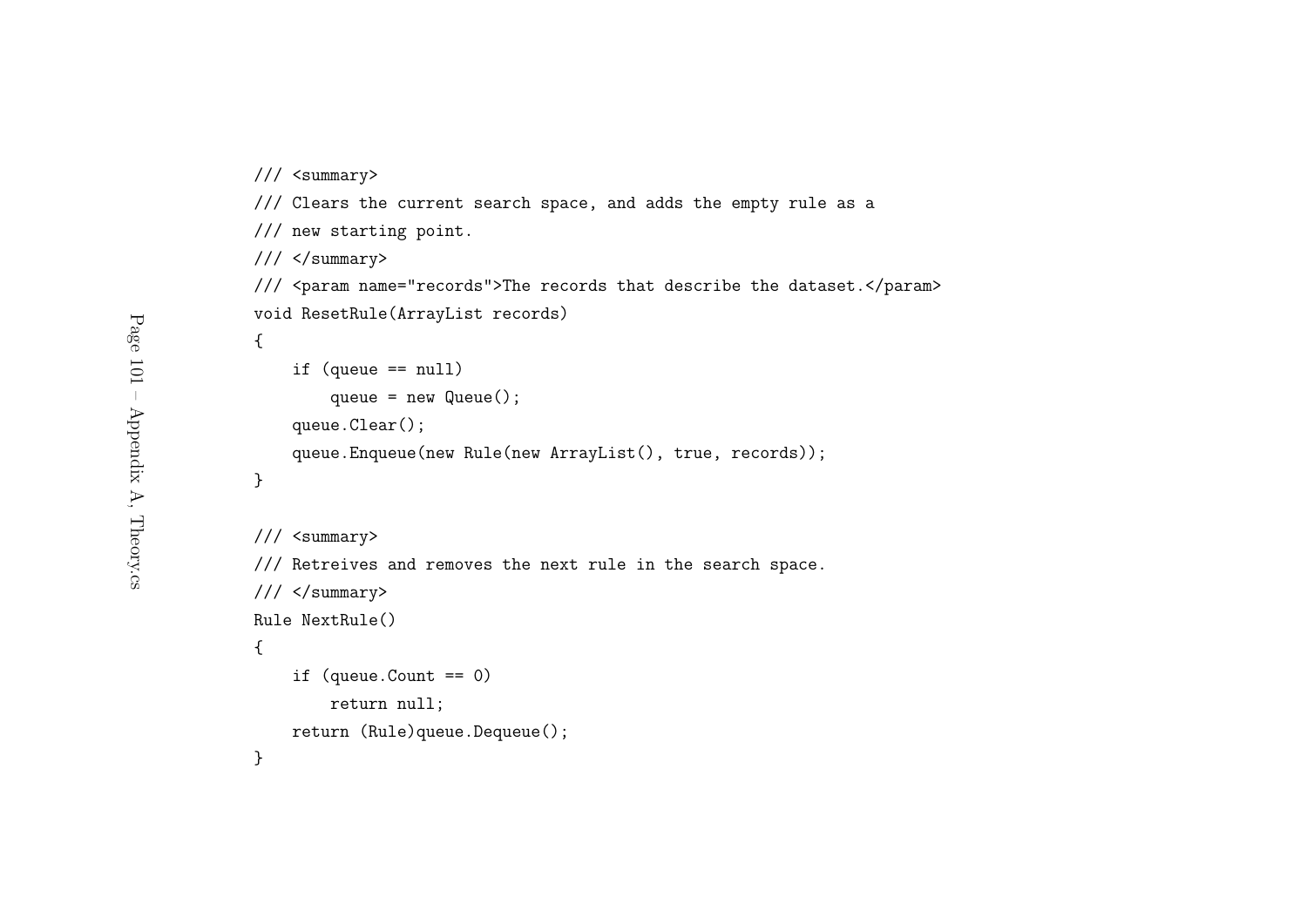```
/// <summary>
/// Adds a list of rules to the search space.
/// </summary>
void AddRules(ArrayList rules)
{foreach (object o in rules)
       queue.Enqueue(o);}/// <summary>
/// Adds a single rule to the search space.
/// </summary>
public void AddRule(Rule rule)
{rules.Add(rule);
```

```
}
```

```
/// <summary>
/// Displays the induced theory on the user's console.
/// </summary>
public void DumpToConsole()
{
```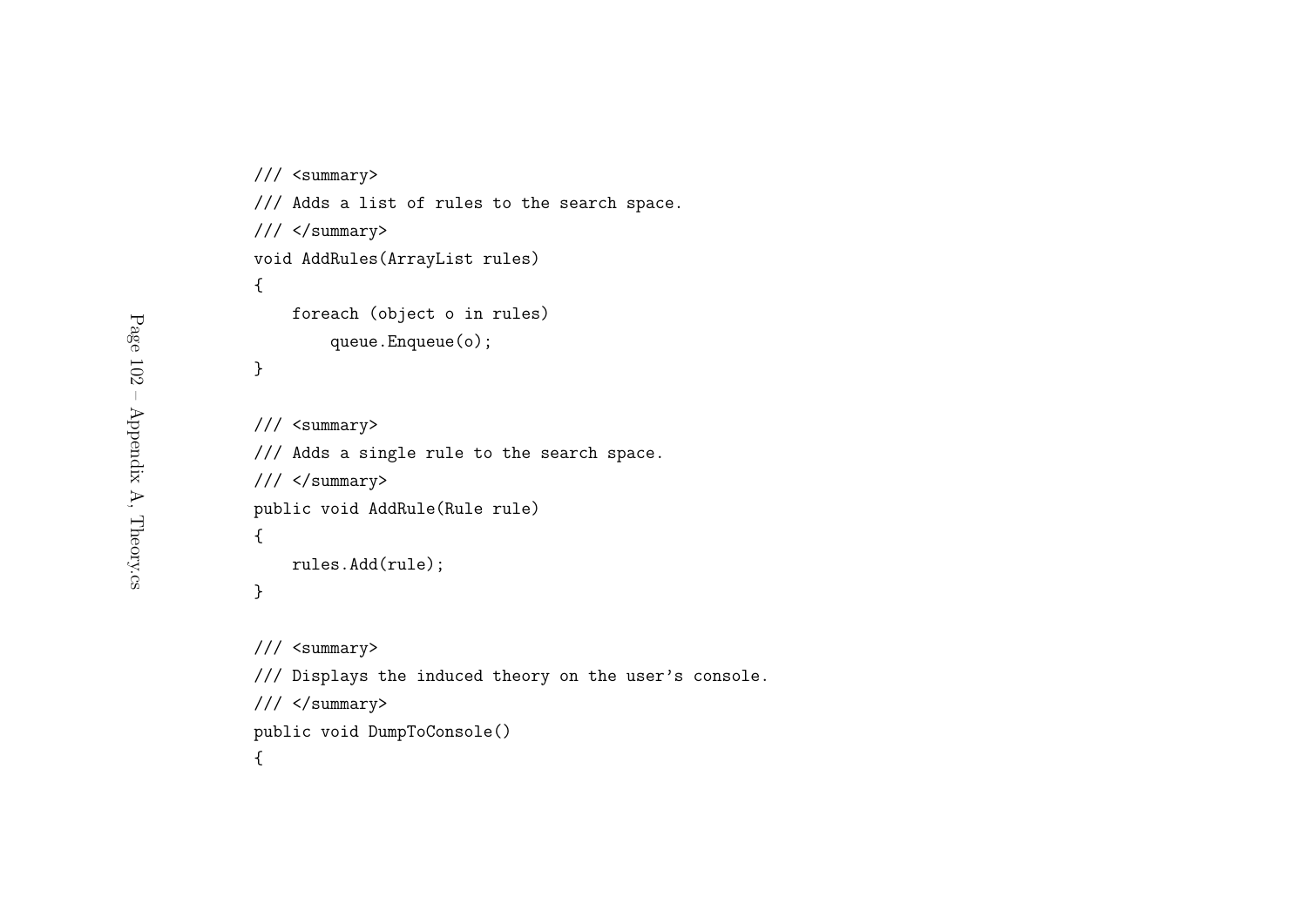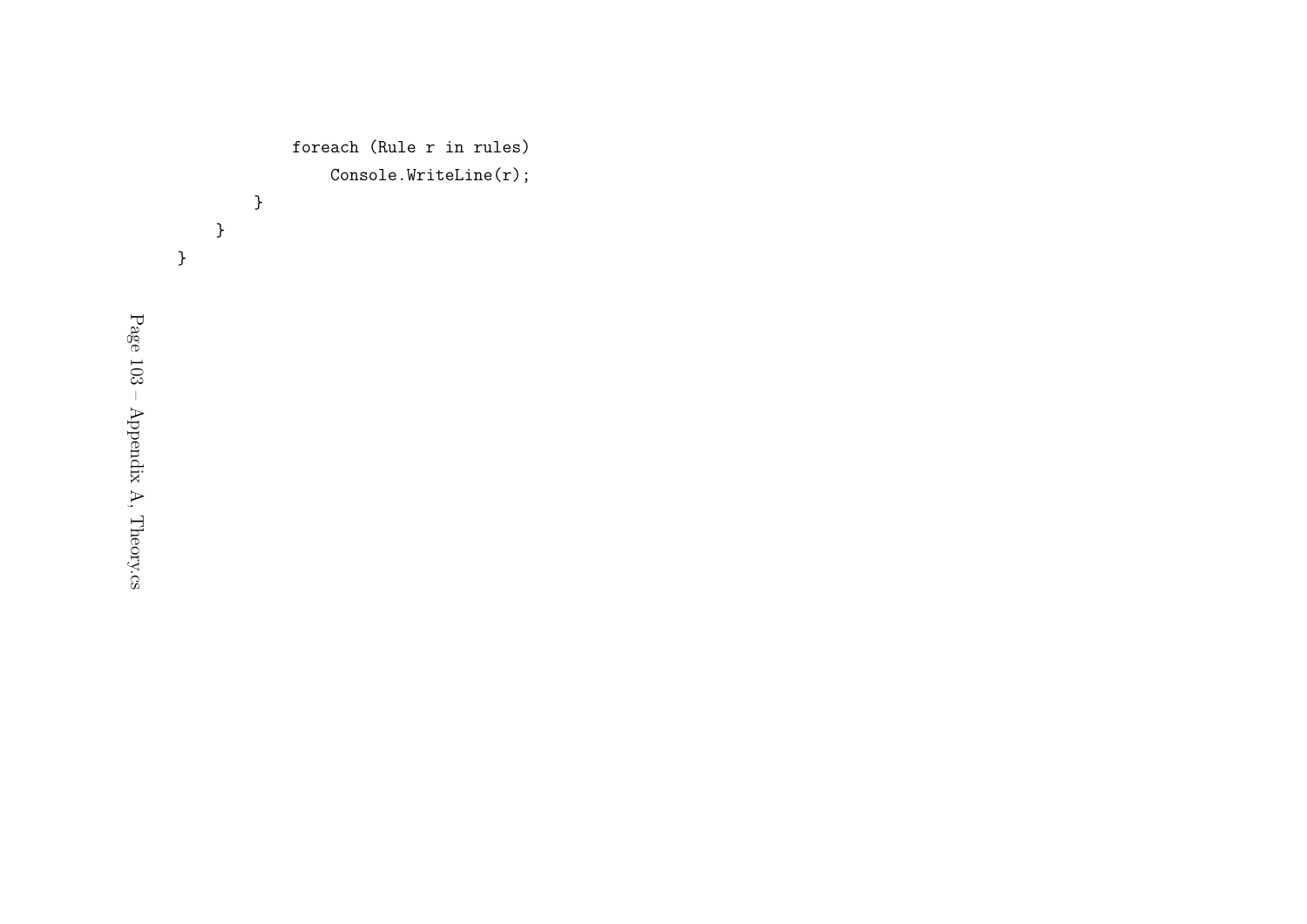## Appendix B

# XSLT Template for Dataset Generation

In lieu of an interactive environment for generating and interacting with queries, it is possible to create datasets from XPath2 attribute definitions, by inserting the name and query appropriately within the following sample template. XSLT stylesheets (such as this example) can be directly executed on XSLT processors with XPath2 support, such as Michael Kay's SAXON<sup>1</sup>.

<xsl:transform xmlns:xsl="http://www.w3.org/1999/XSL/Transform" version="1.0">

```
<xsl:output method="text"/>
\leq! –
       Set-up the Titles
       -----------------
       Each attribute should appear as a separate item in the
       comma-separated list that appears at the top of the generated
       dataset.
-->
<xsl:template match="/">
    <xsl:text>Male,Youth,PreviousIncident,...</xsl:text>
    <xsl:apply-templates/>
```
Page 104 – Appendix B

<sup>1</sup>Available at http://saxon.sourceforge.net/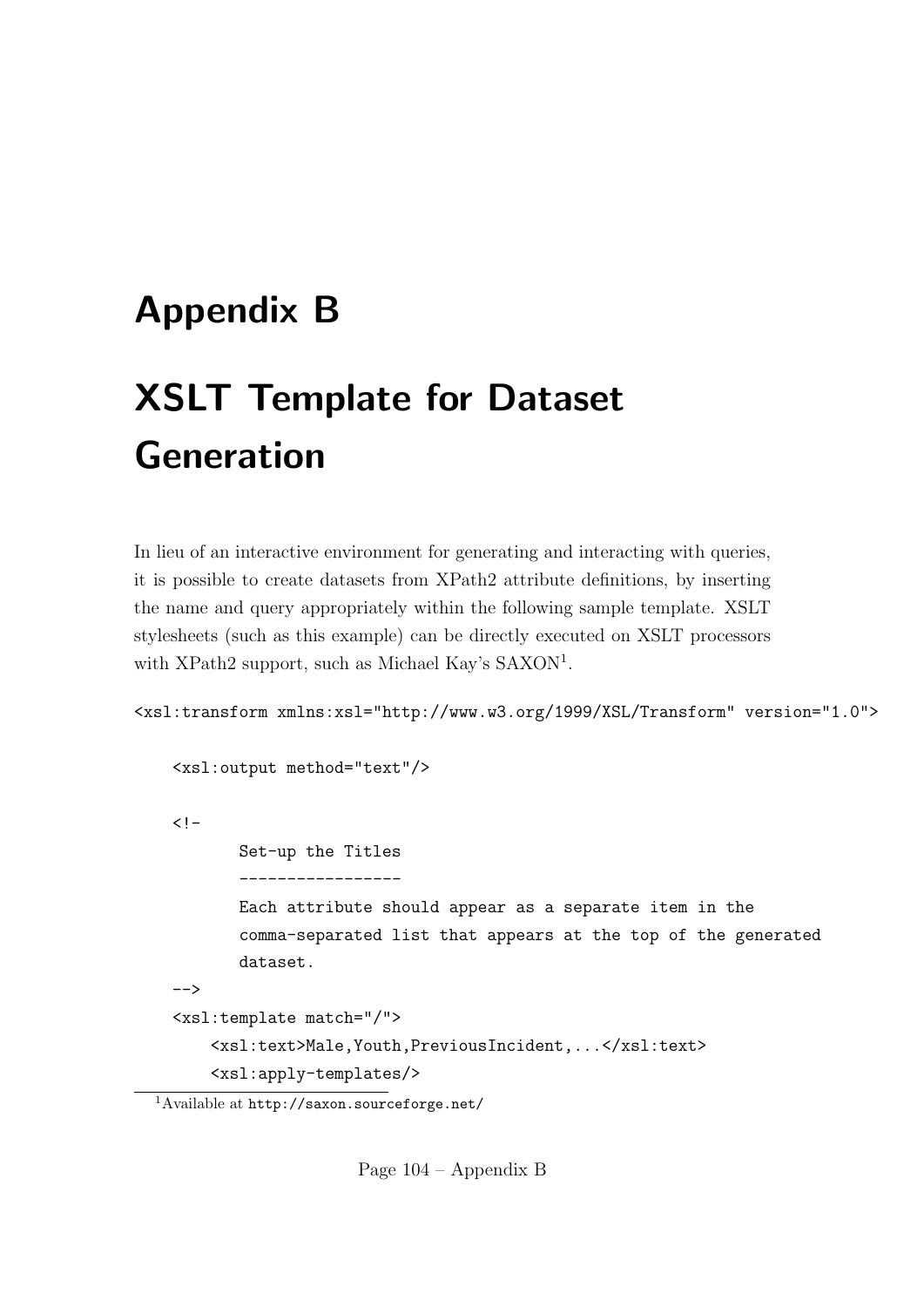```
</xsl:template>
```
 $\langle$ ! -

Populate Each Record

--------------------

Each of the XPath2 expressions for the attributes appear in the select queries of separate value-of operations. These are then comma-separated.

-->

<xsl:template match="case">

<xsl:value-of

```
select="person[attribute::type = 'defendant']/gender = 'Male'"/>
<xsl:text>,</xsl:text>
```
<xsl:value-of

```
select="person[attribute::type = 'defendant']/age < 21"/>
<xsl:text>,</xsl:text>
```
...

```
</xsl:template>
```
</xsl:transform>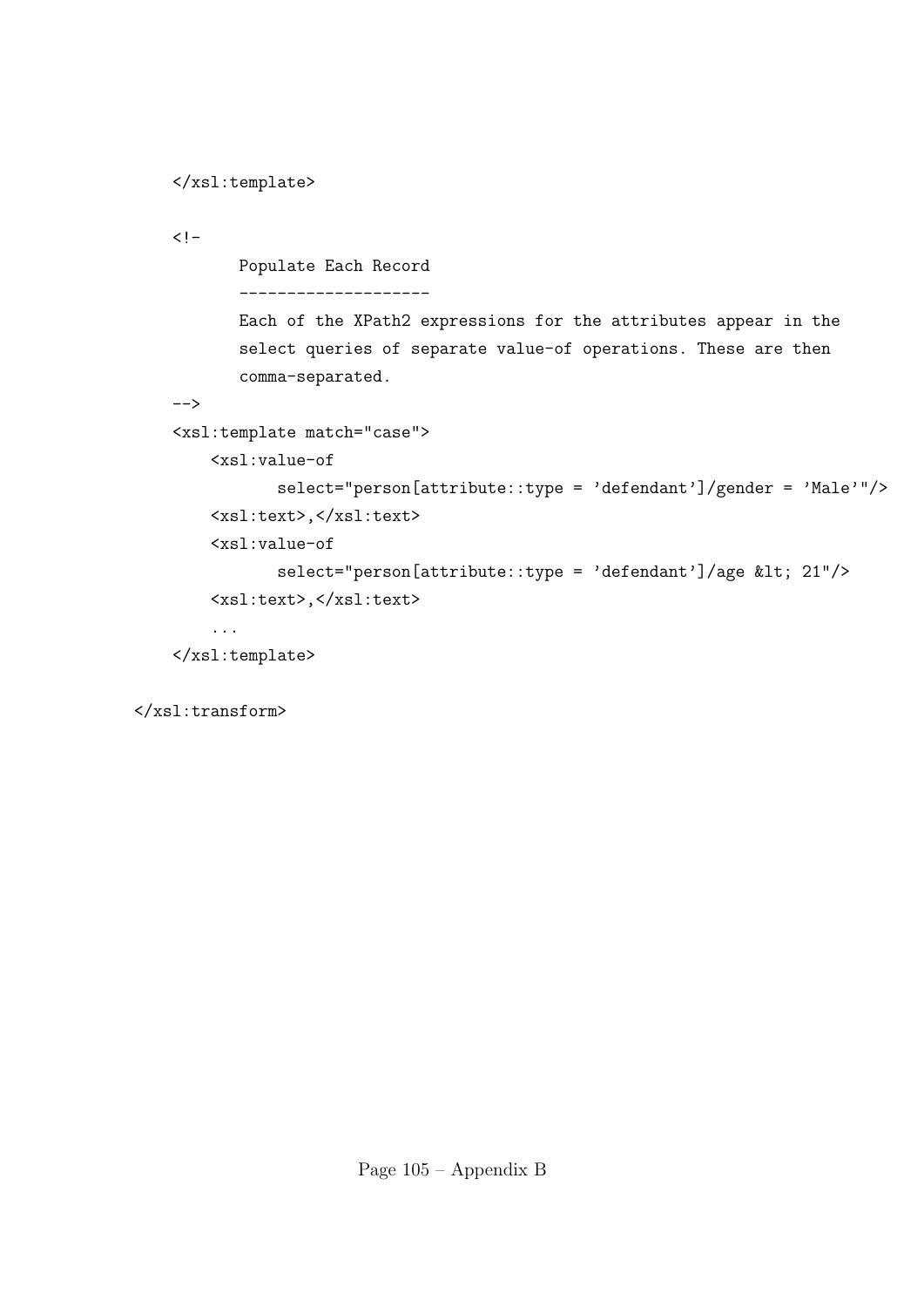### Appendix C

## Prolog Defeasible Logic Meta-program

In [36], a meta-program for logic programming languages such as Prolog is presented. This work is simplified for our notation, and summarized here, because the meta-program is an intuitive formalisation of the proof theory of defeasible logic, for an experienced Prolog programmer.

We begin by declaring dynamic predicates:

- :- dynamic fact/1.
- :- dynamic defeasible/3.
- :- dynamic defeater/3.
- :- dynamic sup/2.

These predicates, are used to represent a defeasible logic theory as follows:

fact(Literal) The facts of the case (as individual literals), are asserted in separate facts.

#### defeasible(Name, Ante, Conc)

Each defeasible rule is mapped into an equivalent assertion, consisting of: Name, a unique identifier for the rule (used in the superiority relation); Ante, a list of assumptions (or antecedents) of the rule; and Conc, a literal representing the

Page 106 – Appendix C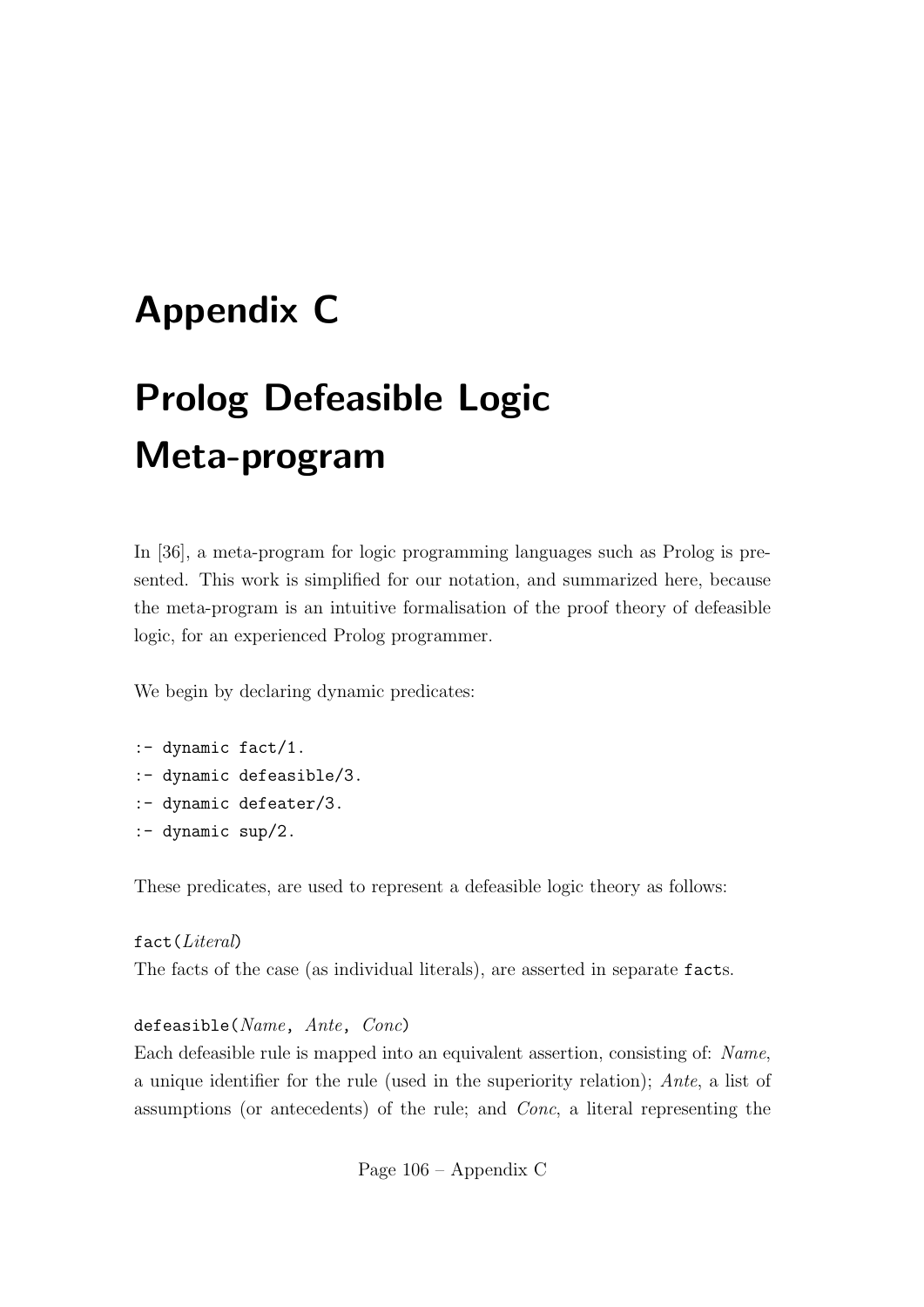conclusion of the rule.

defeater(Name, Ante, Conc)

In the same way as defeasible rules, each defeater is mapped into an assertion.

sup(NameStronger, NameWeaker)

Each pair of rules that appears in the superiority relation is mapped by asserting the names of the rules in separate tuples of the sup predicate. The first argument is the name of the stronger rule.

Assuming the above predicates have been asserted to the Prolog database, we define the following auxiliary predicates:

```
%
% negate(+LiteralIn, -LiteralOut)
% Negates the literal in the first argument.
%
negate(Atom, not(Atom)) :- atom(Atom).
negate(not(Atom), Atom).
\frac{9}{6}% rule(-Name, -Ante, -Conc)
% A rule is either defeasible or a defeater.
%
rule(Name, Ante, Conc) :- defeasible(Name, Ante, Conc).
rule(Name, Ante, Conc) :- defeater(Name, Ante, Conc).
```
And finally, the defeasible predicate can be defined:

```
%
% defeasibly(+Conc)
% Succeeds if Conc follows from the theory.
%
defeasibly(Conc) :-
      fact(Conc).
```
Page 107 – Appendix C